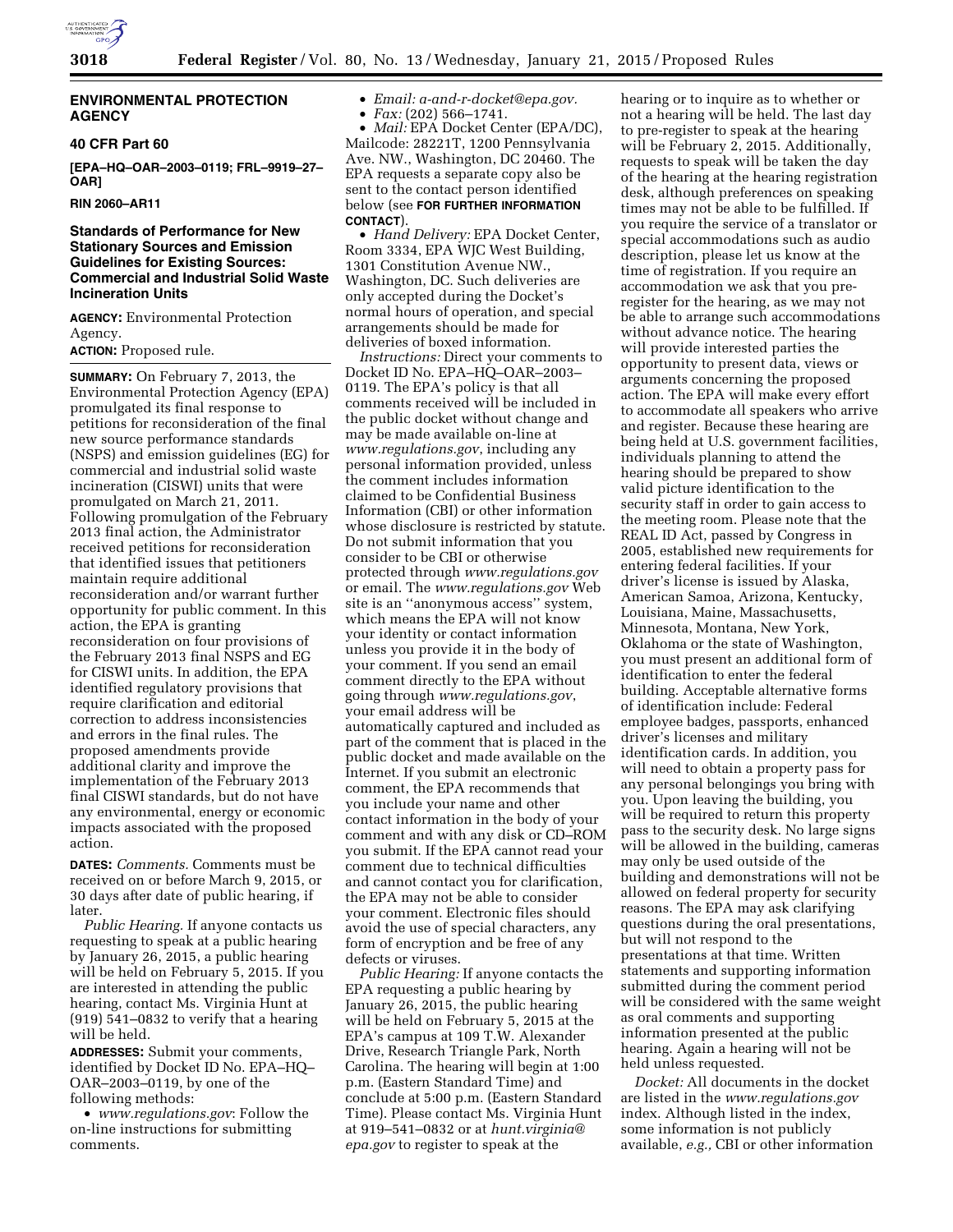whose disclosure is restricted by statute. Certain other material, such as copyrighted material, will be publicly available only in hard copy. Publicly available docket materials are available either electronically in *[www.regulations.gov](http://www.regulations.gov)* or in hard copy at the EPA Docket Center (EPA/DC), WJC West Building, Room 3334, 1301 Constitution Ave. NW., Washington, DC. The Public Reading Room is open from 8:30 a.m. to 4:30 p.m., Monday through Friday, excluding legal holidays. The telephone number for the Public Reading Room is (202) 566–1744, and the telephone number for the Air Docket is (202) 566–1742.

**FOR FURTHER INFORMATION CONTACT:** For further information, contact Ms. Toni Jones, Fuels and Incineration Group, Sector Policies and Programs Division (E143–05), Environmental Protection Agency, Research Triangle Park, North Carolina 27711; telephone number: (919) 541–0316; fax number: (919) 541– 3470; email address: *[jones.toni@](mailto:jones.toni@epa.gov) [epa.gov.](mailto:jones.toni@epa.gov)* 

**SUPPLEMENTARY INFORMATION:** *Acronyms and Abbreviations.* The following acronyms and abbreviations are used in this document.

- Btu British Thermal Unit
- CAA Clean Air Act
- CBI Confidential Business Information
- Cd Cadmium
- CEMS Continuous Emissions Monitoring Systems
- CFR Code of Federal Regulations
- CISWI Commercial and Industrial Solid
- Waste Incineration
- CO Carbon Monoxide
- CO2 Carbon Dioxide
- dscm Dry Standard Cubic Meter
- EG Emission Guidelines
- EJ Environmental Justice
- EPA U.S. Environmental Protection Agency<br>ERU Energy Recovery Unit
- Energy Recovery Unit
- 
- ESP Electrostatic Precipitator<br>FVF Fuel Variability Factor Fuel Variability Factor
- HCl Hydrogen Chloride
- Hg Mercury
- ICR Information Collection Request
- MACT Maximum Achievable Control Technology
- mg/dscm Milligrams per Dry Standard Cubic Meter
- mmBtu/hr Million British Thermal Units per Hour
- NAICS North American Industrial Classification System
- NESHAP National Emission Standards for Hazardous Air Pollutants
- ng/dscm Nanograms per Dry Standard Cubic Meter
- NHSM Non-Hazardous Secondary Material(s)
- $NO<sub>x</sub>$  Nitrogen Oxides

Standards OMB Office of Management and Budget Pb Lead PM Particulate Matter ppm Parts Per Million ppmv Parts Per Million by Volume ppmvd Parts Per Million by Dry Volume PS Performance Specification RCRA Resource Conservation and Recovery Act RIN Regulatory Information Number SBA Small Business Administration SO<sub>2</sub> Sulfur Dioxide SSM Startup, Shutdown, and Malfunction The Court United States Court of Appeals for the District of Columbia Circuit TTN Technology Transfer Network ug/dscm Micrograms per Dry Standard Cubic Meter UMRA Unfunded Mandates Reform Act U.S.C. United States Code VCS Voluntary Consensus Standards WWW World Wide Web **Does this action apply to me?** 

NSPS New Source Performance Standards NTTAA National Technology Transfer and

OAQPS Office of Air Quality Planning and

Advancement Act

Categories and entities potentially affected by the proposed action are those that operate CISWI units. The NSPS and EG, hereinafter referred to as ''standards,'' for CISWI affect the following categories of sources:

| Category                                                                  | NAICS <sup>a</sup> Code   | Examples of potentially regulated entities                                                                                       |
|---------------------------------------------------------------------------|---------------------------|----------------------------------------------------------------------------------------------------------------------------------|
| commercial<br>industrial<br>or<br>Anv<br>using a solid waste incinerator. | 211, 212, 486<br>facilitv | Mining, oil and gas exploration operations; pipeline operators.                                                                  |
|                                                                           | 221                       | Utility providers.                                                                                                               |
|                                                                           | 321, 322, 337             | Manufacturers of wood products; manufacturers of pulp, paper and paperboard;<br>manufacturers of furniture and related products. |
|                                                                           | 325, 326                  | Manufacturers of chemicals and allied products; manufacturers of plastics and<br>rubber products.                                |
|                                                                           | 327                       | Manufacturers of cement; nonmetallic mineral product manufacturing.                                                              |
|                                                                           | 333, 336                  | Manufacturers of machinery; manufacturers of transportation equipment.                                                           |
|                                                                           | 423, 44,                  | Merchant wholesalers, durable goods; retail trade.                                                                               |

a North American Industrial Classification System

This table is not intended to be exhaustive, but rather provides a guide for readers regarding entities likely to be affected by the proposed action. To determine whether your facility would be affected by the proposed action, you should examine the applicability criteria in 40 CFR 60.2010 of subpart CCCC, 40 CFR 60.2505 of subpart DDDD and 40 CFR 241. If you have any questions regarding the applicability of the proposed action to a particular entity, contact the person listed in the preceding **FOR FURTHER INFORMATION CONTACT** section.

# **What should I consider as I prepare my comments to the EPA?**

*Submitting CBI.* Do not submit information that you consider to be CBI electronically through *[http://](http://www.regulations.gov)*

*[www.regulations.gov](http://www.regulations.gov)*, or email. For comments on the CISWI reconsideration and proposal, send or deliver information identified as CBI to only the following address: Mr. Roberto Morales, c/o OAQPS Document Control Officer (Room C404–02), U.S. Environmental Protection Agency, Research Triangle Park, North Carolina 27711, Attn: Docket ID No. EPA–HQ–OAR–2003– 0119.

Clearly mark the part or all of the information that you claim to be CBI. For CBI information in a disk or CD– ROM that you mail to the EPA, mark the outside of the disk or CD–ROM as CBI and then identify electronically within the disk or CD–ROM the specific information that is claimed as CBI. In addition to one complete version of the comment that includes information

claimed as CBI, a copy of the comment that does not contain the information claimed as CBI must be submitted for inclusion in the public docket. If you submit a disk or CD–ROM that does not contain CBI, mark the outside of the disk or CD–ROM clearly that it does not contain CBI. Information marked as CBI will not be disclosed except in accordance with procedures set forth in 40 CFR part 2.

If you have any questions about CBI or the procedures for claiming CBI, please consult the person identified in the **FOR FURTHER INFORMATION CONTACT** section.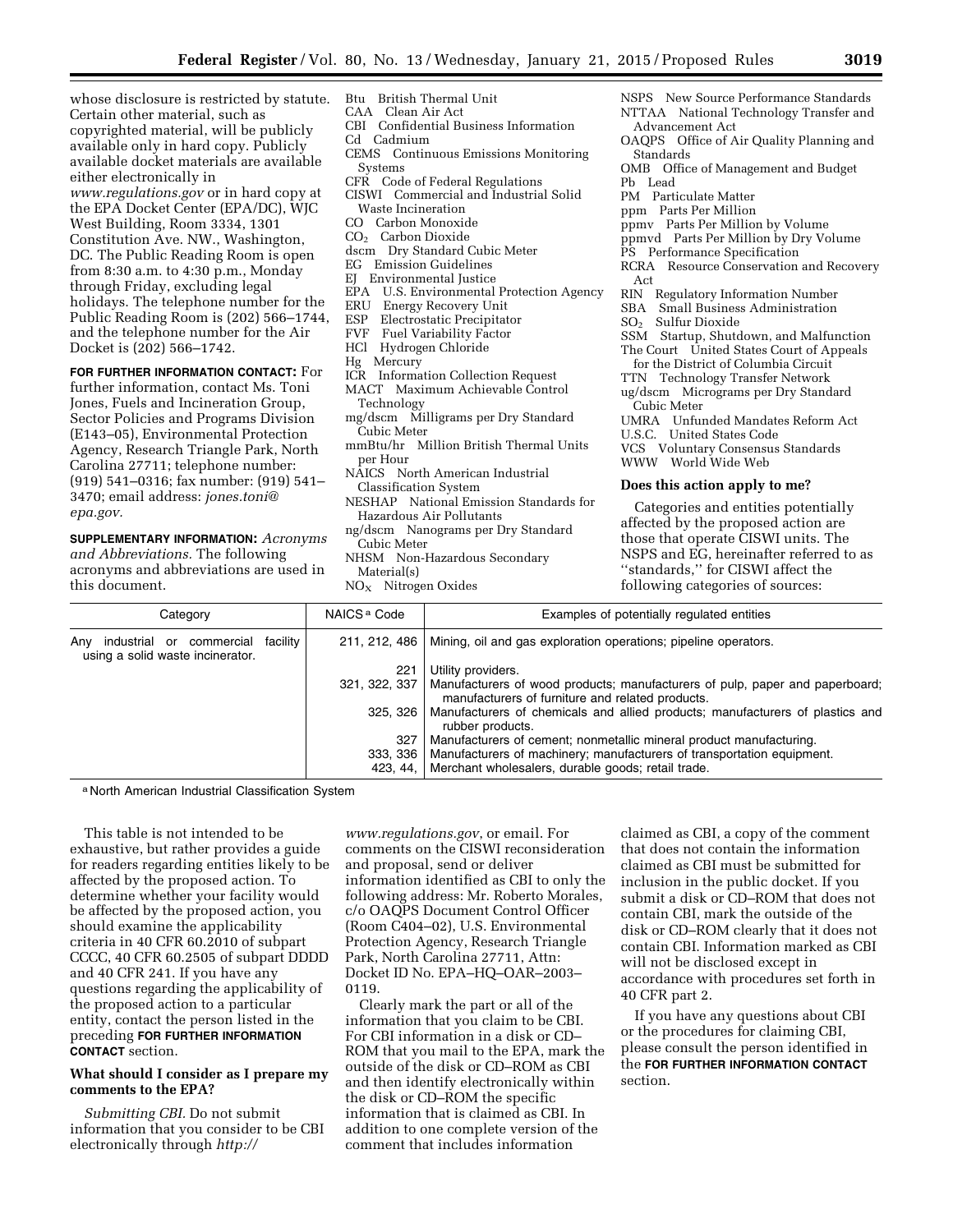# **How do I obtain a copy of this document and other related information?**

The docket number for the proposed action regarding the CISWI NSPS (40 CFR part 60, subpart CCCC) and EG (40 CFR part 60, subpart DDDD) is Docket ID No. EPA–HQ–OAR–2003–0119.

# *World Wide Web*

In addition to being available in the docket, an electronic copy of the proposed action is available on the World Wide Web (WWW) through the Technology Transfer Network (TTN) Web. Following signature, the EPA posted a copy of the proposed action at *[http://www.epa.gov/ttn/atw/129/ciwi/](http://www.epa.gov/ttn/atw/129/ciwi/ciwipg.html) [ciwipg.html](http://www.epa.gov/ttn/atw/129/ciwi/ciwipg.html)*. The TTN provides information and technology exchange in various areas of air pollution control.

*Organization of this Document.* The following outline is provided to aid in locating information in this preamble.

- I. General Information
	- A. Background Information
	- B. Actions We Are Taking
	- C. Discussion of Issues for Reconsideration
	- 1. Definition of ''CEMS Data During Startup and Shutdown Periods''
	- 2. PM Limit for the Waste-Burning Kiln Subcategory
	- 3. FVF for Coal-Burning Energy Recovery Units
	- 4. Definition of Kiln
	- D. Technical Corrections and Clarifications
	- 1. 2000 CISWI New Source Applicability Clarification for Incinerators and Air Curtain Incinerators
	- 2. Typographical Errors and Corrections
	- 3. Clarifications
	- E. Environmental, Energy and Economic Impacts
	- F. Affirmative Defense for Violation of Emission Standards During Malfunction
- II Statutory and Executive Order Reviews
	- A. Executive Order 12866: Regulatory Planning and Review and Executive Order 13563: Improving Regulation and Regulatory Review
	- B. Paperwork Reduction Act
	- C. Regulatory Flexibility Act
	- D. Unfunded Mandates Reform Act
	- E. Executive Order 13132: Federalism
	- F. Executive Order 13175: Consultation and Coordination with Indian Tribal Governments
	- G. Executive Order 13045: Protection of Children From Environmental Health Risks and Safety Risks
	- H. Executive Order 13211: Actions Concerning Regulations That Significantly Affect Energy Supply, Distribution, or Use
	- I. National Technology Transfer and Advancement Act
	- J. Executive Order 12898: Federal Actions To Address Environmental Justice in Minority Populations and Low-Income Populations

# **I. General Information**

# *A. Background Information*

On March 21, 2011, the EPA promulgated revised NSPS and EG for CISWI units (*i.e.,* solid waste incineration units located at commercial or industrial facilities). Following that action, the Administrator received petitions for reconsideration that identified certain issues that warranted further opportunity for public comment. In response to the petitions, the EPA reconsidered and requested comment on several provisions of the February 2011 final NSPS and EG for commercial and industrial solid waste incineration units. The EPA published the proposed revisions to the NSPS and EG for commercial and industrial solid waste units on December 23, 2011 (76 FR 80452).

On February 7, 2013, the EPA promulgated the final reconsidered NSPS and EG for CISWI units (78 FR 9112). The final rule made some revisions to the December 2011 proposed reconsideration rule in response to comments and additional information received. Following that action, the EPA again received petitions for reconsideration. These petitions stated certain provisions should be reconsidered and that the public lacked sufficient opportunity to comment on some of the provisions contained in the final 2013 CISWI rule. In this action, the EPA is reconsidering and requesting comment on four provisions of the 2013 final NSPS and EG for CISWI units. Additionally, the EPA is proposing clarifying changes and corrections to the final rule, some of which are raised in petitions for reconsideration of the 2013 CISWI rule. The EPA is also proposing to amend the final rule by removing the affirmative defense provision. The EPA continues to evaluate the remaining issues raised in the petitions for reconsideration. For a more detailed background and additional information on how this rule is related to other CAA combustion rules issued under section 112 and the Resource Conservation and Recovery Act (RCRA) definition of solid waste, refer to prior notices (76 FR 15704, 78 FR 9112).

### *B. Actions We Are Taking*

In this notice, we are granting reconsideration of, and requesting comment on, certain issues raised by Petitioners in their petitions for reconsideration on the 2013 CISWI rule. These provisions are: (1) Definition of ''CEMS data during startup and shutdown periods;'' (2) particulate matter (PM) limit for the waste-burning kiln subcategory; (3) fuel variability

factor (FVF) for coal-burning energy recovery units; and (4) the definition of kiln. Additionally, the EPA proposes to clarify certain applicability provisions relating to incinerator units and air curtain incinerator units subject to the 2000 CISWI NSPS and to correct various typographical errors identified in the rule as published in the *Code of Federal Regulations (CFR).* The EPA is also proposing to amend the final rule by removing the affirmative defense provision. Sections D and F of this preamble summarize these issues and present the proposed revisions necessary to address each issue.

We are seeking public comment only on the issues specifically identified in this action. We will not respond to any comments addressing other aspects of the 2013 CISWI final rule or any other rulemakings.

# *C. Discussion of Issues for Reconsideration*

This section of the preamble contains the EPA's basis for reconsidering the provisions we identify in this proposed rule. We solicit comment on the four issues discussed in this section and the proposed technical corrections and clarifications discussed in Section D of this preamble.

# 1. Definition of ''CEMS Data During Startup and Shutdown Periods''

Today's proposal requests comments on the definition of ''CEMS data during startup and shutdown'' contained in the February 2013 final rule. As background, the 2011 CISWI final rule contained continuous emissions monitoring system (CEMS) monitoring requirements for carbon monoxide (CO) from new sources, including a provision that mandated a 7 percent oxygen correction. After the 2011 CISWI final rule was published, petitioners indicated that correcting CO concentration measurements to 7 percent oxygen is problematic during startup and shutdown periods when the flue gas oxygen content approaches the oxygen content of ambient air, especially with regard to the energy recovery unit (ERU) subcategory. Oxygen contents relatively close to ambient air are often maintained during combustion unit startup and shutdown in order to safely operate the unit, but, as a result, the corrected CO values during these periods are artificially inflated due to the oxygen correction calculation. Petitioners presented data that demonstrated how these inflated data points drive the 30-day rolling average values beyond the emission limit.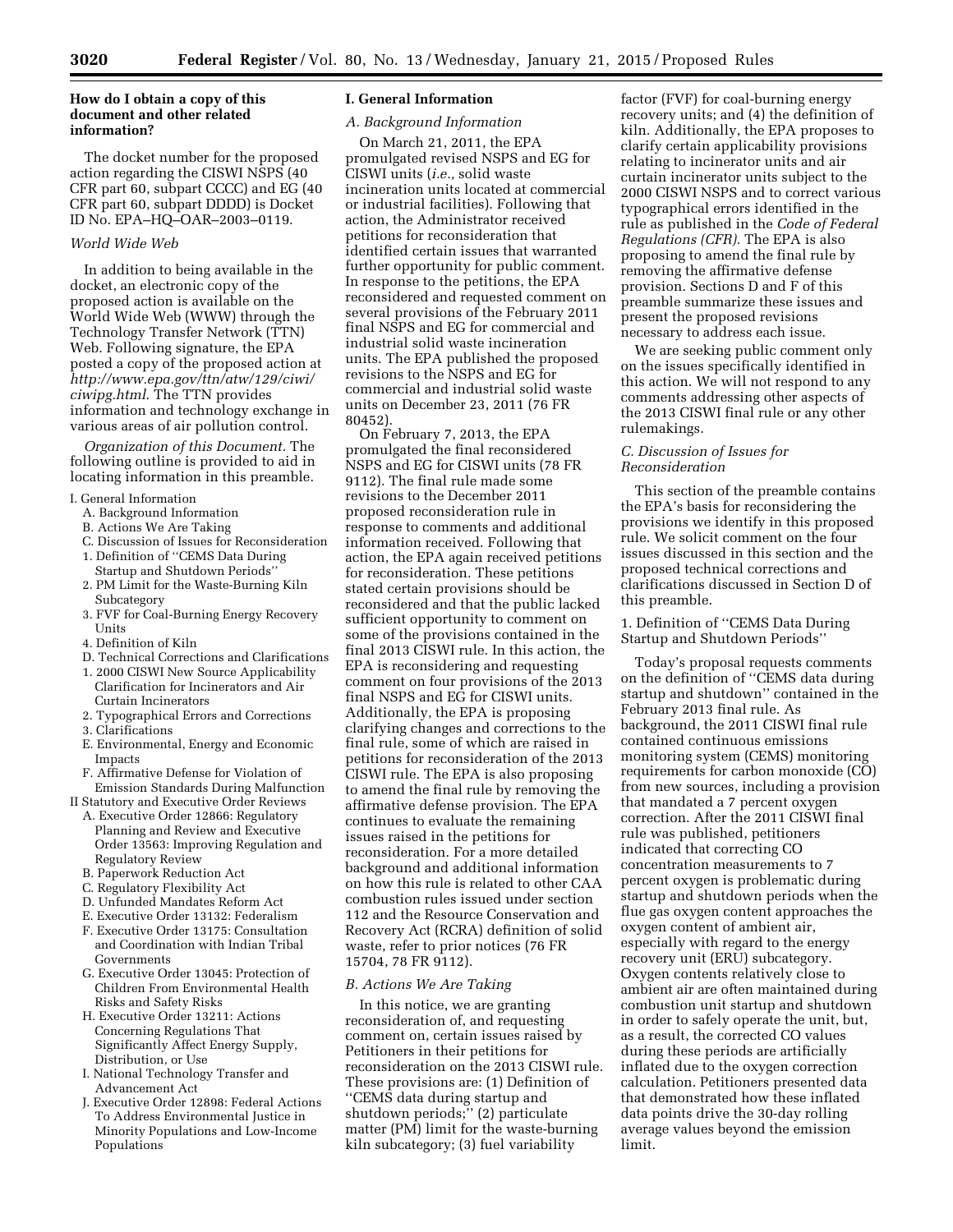To resolve this issue, the EPA determined that the 7 percent oxygen correction would not be required for CEMS data collected during periods of startup and shutdown. Based on data submitted for coal-burning ERUs, a new definition of ''CEMS data during startup and shutdown'' was proposed in the December 2011 reconsideration proposal that referred to the data collected during the first 4 hours of operation of an energy recovery unit starting up from a cold start and the hour of operation following the cessation of waste material being fed to the unit during shutdown.

The EPA received comments on the proposed definition expressing concern that the time limits included in the definition may not accurately represent all CISWI unit types. Further, commenters argued that the same logic should apply for all CEMS-measured emission limits, not just CO. They explained that, even though CEMS is a compliance alternative rather than a requirement for most CISWI standards, other air regulations and permit requirements may require the units to continue to monitor emissions using CEMS data. Therefore, in the February 2013 CISWI final rule, the definition was revised to include all pollutants measured with a CEMS, expanded to include a separate definition for wasteburning kilns, and the 4-hour and 1 hour time limits in the definition were removed. The EPA defined the end of the startup period and the beginning of the shutdown period as the introduction and cessation of waste fed to the unit, respectively. Information available for the best performing units demonstrates their typical operation and supports the idea that startup and shutdown periods be defined by the introduction and cessation of waste being fed to the units. Furthermore, for the incinerator, small remote incinerator, and the ERU subcategories, the startup period was limited to 48 hours and the shutdown period limited to 24 hours.

After the February 2013 CISWI final rule was promulgated, the EPA received petitions stating that stakeholders did not have the opportunity to comment on the final definition, especially the clause that defines the beginning and ending of these periods as the introduction and cessation, respectively, of waste material being fed to the combustor. Petitioners argued that, with the inclusion of the provision ending startup when waste is added to the unit, the end of startup will occur too early because units that combust waste often introduce waste before steady state operations to transition from startup fuel to waste and other primary fuel

combustion. For this reason, the petitioners argued that the EPA should extend the startup period duration to include the period of time when sources are transitioning to waste combustion from the startup fuel. We are taking comment on whether the definition should be revised to extend the startup period to include this transitional period of combustor operation. In addition, the EPA requests that commenters suggest provisions that would ensure adequate application of the CEMS data during startup and shutdown definition, such as maximum allowable time limits after introduction of waste, if the agency were to allow solid waste combustion during startup.

2. PM Limit for the Waste-burning Kiln Subcategory

The February 2013 CISWI final rule included PM limits for new and existing waste-burning kilns in the NSPS and EG, respectively. Petitioners have requested reconsideration of these emission limits, stating that they did not have the opportunity to review and comment on the data used to calculate the 2013 emission limits.

As background, the March 2011 CISWI final rule promulgated PM emissions limits of 6.2 milligrams per dry standard cubic meter (mg/dscm) for existing units, and 2.5 mg/dscm for new units, both corrected to 7 percent oxygen. In an action parallel to the March 21, 2011, final CISWI rule, the EPA promulgated a final rule that identifies the standards and procedures for identifying whether non-hazardous secondary materials (NHSM) are or are not solid waste when used as fuels or ingredients in combustion units. The EPA defines the NHSM that are solid waste under RCRA in the final ''Identification of Non-Hazardous Secondary Materials That Are Solid Waste'' rulemaking. The RCRA definition of solid waste is integral in defining the CISWI source category. Commercial and industrial units that combust solid waste are subject to standards issued pursuant to CAA section 129, rather than to standards issued pursuant to CAA section 112 that would otherwise be applicable to such units (*e.g.,* boilers, process heaters and cement kilns). Cement kilns combusting solid waste are waste-burning kilns subject to CISWI, not the otherwise applicable national emission standards for hazardous air pollutants (NESHAP). Following promulgation of the 2011 CISWI rule, the EPA again analyzed the materials being combusted in the entire national inventory of Portland cement kilns in light of the revisions to the NHSM rule, and made revisions to the

CISWI waste-burning kiln inventory. When kilns were added to the inventory and their emissions data considered, the resulting NSPS and EG PM emission limits proposed in the December 2011 reconsideration were less stringent than those established in the March 2011 CISWI final rule.

Following the December 2011 reconsideration proposal, the EPA learned that one of the kilns in the CISWI inventory was no longer burning waste, and another kiln that was not thought to be burning waste materials was doing so. The CISWI waste-burning kiln inventory was revised during the period between proposal and final to reflect these changes, and the database updated to include emissions data for the new unit, as well as some additional test reports obtained for units within the inventory. The EPA calculated the MACT floors after making the appropriate revisions to the inventory and the new NSPS and EG PM emission limits were more stringent than those proposed in the December 2011 reconsideration proposal. Table 1, below, tracks the progression of the waste-burning kiln PM limits from the March 2011 final rule through the February 2013 final rule.

Throughout the CISWI rulemaking process from March 2011 through February 2013, the EPA used the same calculation methodology (*i.e.,* the upper prediction limit calculated from a population of individual test runs) to establish the emission limits for wasteburning kilns. However, the data set used in these calculations has changed and grown over this period of time as the agency has revised the CISWI inventory based on information submitted to the agency by the regulated community. As a result, a petitioner has suggested that the current PM emission data set for waste-burning kilns is robust enough to warrant using 3-run emission test averages as the data population rather than the individual test runs. According to the commenter, using this approach to calculate emission limits would result in PM emission limits that are different than those of the February 2013 CISWI final rule. The calculated PM emission limits using the test averages are also presented in Table 1 for comparison.

In the context of MACT analyses, emission test averages or individual test run data can be used to determine emissions variability of best performers. We typically use individual test runs, but for categories with data from 15 or more sources, which would provide at least 45 test runs, we may choose to use test averages. In these larger datasets, the use of test averages or test runs is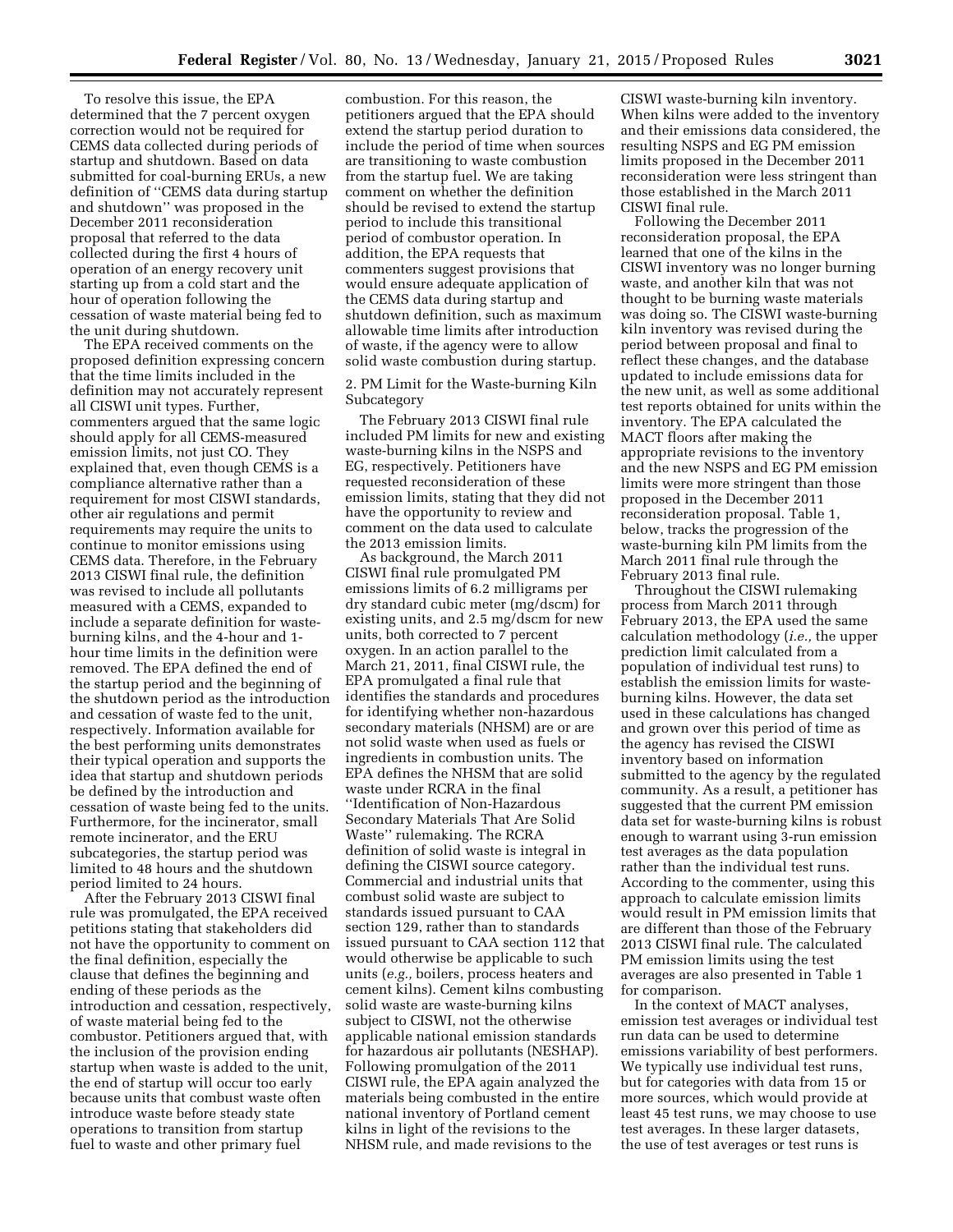expected to make very little difference in the calculated level of the standard. In today's proposal, the EPA is soliciting comment on the data set used in the February 2013 final rule, as well as whether this data set now warrants a

different calculation approach due to its size or other factors. See the memoranda titled ''Potential Emission Limits Calculation Analyses for Waste-burning Kilns and Coal ERUs,'' ''Approach for Applying the Upper Prediction Limit to

Limited Datasets,'' and ''Use of the Upper Prediction Limit for Calculating MACT Floors'' in the CISWI docket for more details.

# TABLE 1—WASTE-BURNING KILN PM EMISSION LIMITS FROM MARCH 2011 FINAL RULE THROUGH PETITIONER'S CURRENT **SUGGESTION**

| Source type (units)                                                           | March 2011 Final<br>Rule | December 2011<br><b>Proposed Rule</b> | February 2013<br><b>Final Rule</b> | Test average-<br>based calculated<br>limits |
|-------------------------------------------------------------------------------|--------------------------|---------------------------------------|------------------------------------|---------------------------------------------|
| New Sources (mg/dscm) <sup>a</sup><br>Existing Sources (mg/dscm) <sup>a</sup> | 2.5<br>6.2               | 8.9<br>9.2                            | 2.2<br>4.6                         | 4.9<br>13.5                                 |

 $a$  corrected to 7 percent oxygen  $(O_2)$ .

# 3. FVF for Coal-burning Energy Recovery Units

In the preamble to the 2013 final CISWI rule, we explained the methodology used to establish the final emission limits, which relied almost exclusively on direct emissions measurements. A petitioner expressed concern that the derivation of the CISWI limits for the coal-fired ERU subcategory should take into account the variable constituent levels in coal and urged the EPA to incorporate fuel variability into the emission limit calculations for coalfired ERUs as was done in the Boiler MACT for coal-fired boilers.

The petitioner contended that the EPA's emissions dataset for coal ERUs is very limited for the fuel-dependent pollutants hydrogen chloride (HCl), lead (Pb), cadmium (Cd), mercury (Hg), and sulfur dioxide  $(SO<sub>2</sub>)$ , and that emission standards based on stack test and CEMS data alone are too stringent to be met reliably because of the inherent variability of the coal. Specifically, they noted that emission standards were based solely on one stack test for Cd, Pb and HCl, two stack tests for Hg and 7 days of CEMS data for SO<sub>2</sub>, emphasizing the short-term nature of these data. They argued that coal has variable levels of each of these contaminants, referencing historical fuel data previously submitted to the agency during the public comment period.

Further, the petitioner expressed their concern that EPA based its decision in the 2013 final rule on inaccurate assumptions about the three Eastman boilers in the coal-fired ERU subcategory. This concern stemmed from an error in the EPA's response to Eastman's previous comments regarding the proposal, which mistakenly stated that for some pollutants, the best performers were not Eastman units. While this statement was true at the time of proposal, two significant changes were made regarding the coal-

burning ERU subcategory in finalizing the 2013 final rule: (1) The EPA determined it would be appropriate to subcategorize solid fuel ERUs into coalburning and biomass-burning for HCl and Hg as well as the other pollutants; and (2) the only other facility having emissions data for a coal-burning ERU confirmed that the secondary materials combusted in their unit met the legitimacy criteria for a fuel, and therefore the unit was removed from the CISWI inventory. With these changes implemented, the top performer for every pollutant became one of the three Eastman units.

For the 2013 final rule, the EPA's rationale for rejecting comments calling for the incorporation of a FVF in the emission limit calculations for coalburning ERUs was based on the following points: (1) The subcategorization of biomass-burning and coal-burning ERUs for all nine pollutants ensures that the limits account for differences in units designed to burn coal or biomass; (2) the EPA has fuel variability data for only one facility within the coal-fired ERU subcategory, so the resulting FVF may not be reflective of the materials being combusted by other sources within the subcategory; and, (3) the EPA's analyses indicated that variability was adequately accounted for because the best performing sources in the coal-fired ERU (ERU solids (coal)) subcategory are able to meet the final emission limits. The petitioner objected to the EPA's assertion that the best performers met all of the final emission limits, emphasizing that units may not be able to consistently meet the standards. While they acknowledged that limits set for Cd, Pb and Hg may already account for contaminant variability (because Pb and Hg are controlled by electrostatic precipitators (ESPs) and Cd is rarely detected in their coal supplies), they argue that emissions of  $SO<sub>2</sub>$  and HCl

from the best performers are not controlled and are entirely dependent on sulfur and chlorine content of the fuel. This same petitioner also contended that the data the EPA used to establish the final rule nitrogen oxide  $(NO_X)$  emission limit for the bestperforming unit in the coal-fired ERU subcategory does not reflect this unit's actual performance accurately, since it reflects only periods of waste combustion in the analysis. The petitioner noted that this unit, as well as the other coal-fired ERUs at this facility, operate for extended periods of time in a non-waste burning mode. As a remedy, the petitioner suggested that the EPA use data from both wasteburning and non-waste burning periods for the best-performing unit to establish maximum achievable control technology (MACT) floor emission limits, stating that these will more accurately reflect actual operating conditions for this unit. The petitioner subsequently provided the EPA additional longer-term  $NO<sub>X</sub>$  CEMS data for the best-performing unit (reflecting coal-only and waste combustion periods of operation) which could be used to provide a larger data set on which to base the  $NO<sub>x</sub>$  emission limit calculations.

We are, therefore, requesting comments and supporting data regarding the need to establish a FVF for the ERU solids (coal) subcategory, including stack test data from coal-only periods of operation in our emission limit calculations, and whether the EPA should re-evaluate the  $NO<sub>x</sub>$  emission limit by using the additional CEMS data provided for the best performing unit. Table 2 presents a comparison of the 2013 final rule emission limits for existing coal ERUs and what the emission limit calculation results are when all data available (*i.e.,* waste and coal-only modes of operation), FVF calculation techniques and the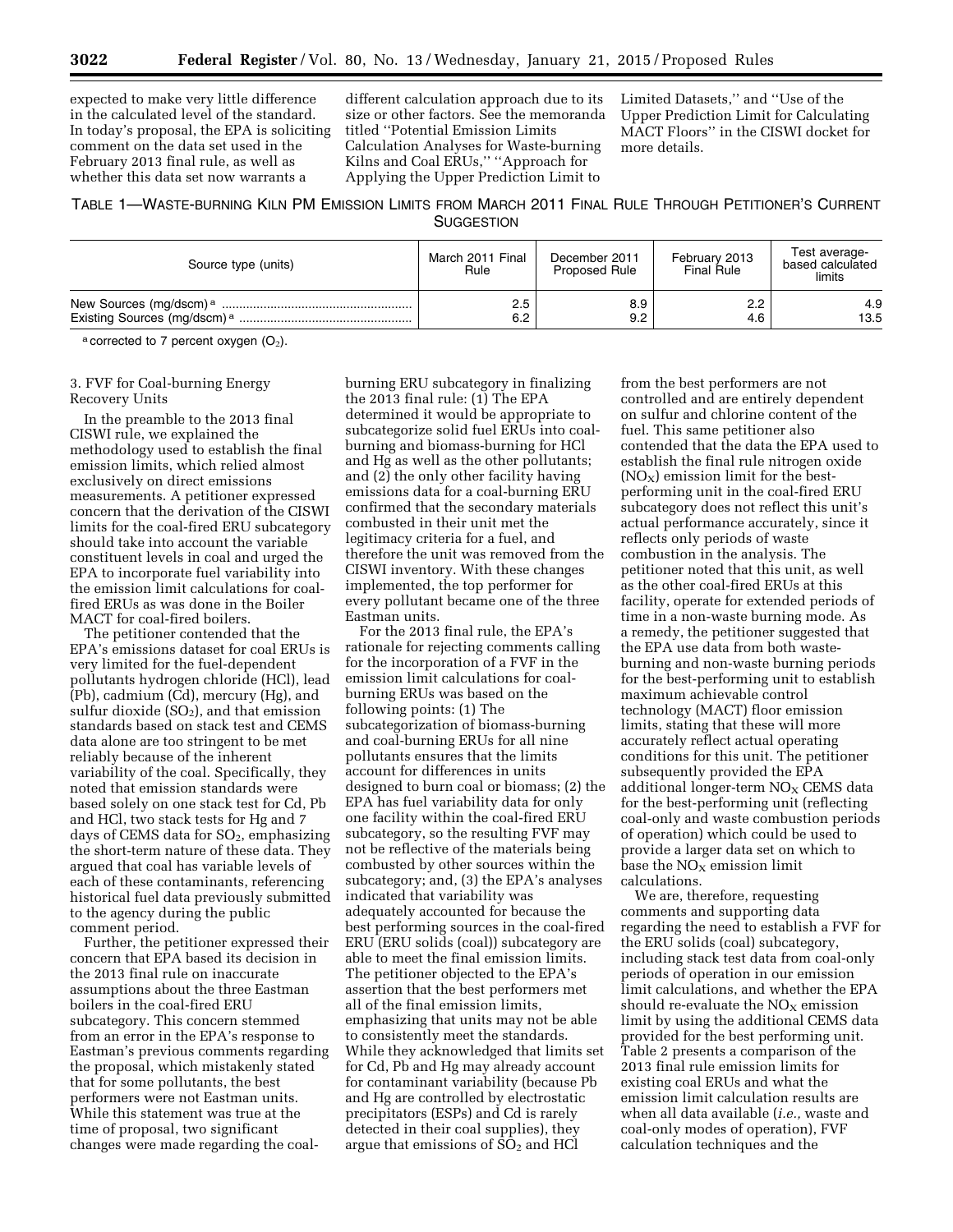additional CEMS data provided by the petitioner are used in conjunction to calculate the emission limits. See the

memorandum, ''Potential Emission Limits Calculation Analyses for Wasteburning Kilns and Coal ERUs,'' in the CISWI docket for more details.

| Pollutant (units)            | February 2013<br>final rule emission<br>limit <sup>a</sup> | Potential emission<br>limit using<br>additional data<br>and FVF <sub>a</sub> |
|------------------------------|------------------------------------------------------------|------------------------------------------------------------------------------|
| Cadmium (Cd) (mg/dscm)       | 0.0095                                                     | 0.0017b                                                                      |
|                              |                                                            | 58 <sup>c</sup>                                                              |
|                              | 0.016                                                      | 0.013b                                                                       |
|                              | 0.14                                                       | 0.057c                                                                       |
|                              | 160                                                        | 130 <sup>b</sup>                                                             |
| Nitrogen Oxides (NOx) (ppmv) | 340                                                        | 460 <sup>b</sup>                                                             |

a All emission limits are expressed as concentrations corrected to 7 percent O<sub>2</sub>.<br><sup>b</sup> Unable to calculate FVF, potential emission limit reflects use of additional data for coal-only mode of operation.

cBased on maximum ratio in dataset to calculate FVF. If average ratios were used instead, HCl potential emission limit would be 19 (parts per million by volume) ppmv and Pb would be 0.047 mg/dscm.

#### 4. Definition of Kiln

In today's rule, the EPA is also revising the definition of ''kiln'' and adding definitions of ''in-line raw mill'' and ''in-line coal mill'' to further clarify the boundaries of the waste-burning kiln and to remain consistent with similar revisions made in the Portland Cement NESHAP. Since the in-line raw mill and in-line coal mill are part of the kiln, the kiln emission limits also apply to the exhaust of the in-line raw mill and inline coal mill. For more background on this issue, the EPA discussed at length in the preamble to the proposed Portland Cement NESHAP a potential regulatory regime to cover situations where a portion of the kiln exhaust is ducted to the coal mill. See 77 FR 42383–85; see also the regulatory text at 77 FR 42398, 42402–06, 42408–09.

For waste-burning kilns, we have adopted language in the definition of "kiln" to make it consistent with that of the Portland Cement NESHAP. The terms ''in-line raw mill'' and ''in-line coal mill'' are included in this definition, and, therefore, are also being added to the definitions within the CISWI rule.

In addition to the definitional amendments, we are also proposing a compliance demonstration and on-going monitoring method for waste-burning kilns that combine emission streams from the in-line raw mill and in-line coal mill and exhaust through multiple stacks. This approach allows sources to measure pollutant concentrations and flows from each of the stacks (*i.e.,* kiln, alkali bypass, and in-line coal mill, as applicable) and calculate a flowweighted average kiln stack concentration that must be met in order to be in compliance with the CISWI waste-burning kiln emission limits.

These provisions are modeled upon similar provisions and equations found in the Portland Cement NESHAP, and should streamline compliance demonstrations for waste-burning kilns that combine streams prior to discharge to the atmosphere through one or more stacks. These proposed calculation method and measurement location options are found in 40 CFR 60.2145 and 40 CFR 60.2710. We request comments on these definitional and calculation method changes to demonstrating compliance for wasteburning kilns that combine streams prior to discharge to the atmosphere through one or more stacks.

# *D. Technical Corrections and Clarifications*

In today's rule, we are also proposing some changes to the final rule to correct minor typographical errors and clarify some portions that may have been unclear. This section of the preamble summarizes these corrections and clarifications.

# 1. 2000 CISWI New Source Applicability Clarification for Incinerators and Air Curtain Incinerators

Following promulgation of the February 2013 CISWI final rule, the EPA received questions regarding the continued applicability of the 2000 CISWI NSPS for units that are subject to the 2000 CISWI NSPS as they are transitioned from the 2000 NSPS to the February 2013 EG with which they will eventually be required to comply. The 2000 CISWI NSPS are the same as the 2000 CISWI EG and limited in applicability to the incinerator subcategory and air curtain incinerators so only these types of CISWI units being

regulated in the February 2013 CISWI final rules are affected by the applicability issue. The EPA intended, consistent with the statute and our stated intent (see 76 FR 15711, March 21, 2011), to continue to regulate these units as ''new'' sources under the 2000 NSPS, and then regulate them as ''existing'' sources under the more stringent EG once these units were covered under an approved state plan or federal plan that implements the February 2013 CISWI final EG. The language in the February 7, 2013 NSPS at 40 CFR 60.2105 and the title of Table 1 to 40 CFR part 60, subpart CCCC make the EPA's intent to do so evident. However, the applicability section in 40 CFR 60.2015 omitted the applicability provisions for incinerators and air curtain incinerators that are subject to the 2000 CISWI NSPS. In today's proposal, the EPA is proposing additional language in 40 CFR 60.2015(a) and 40 CFR 60.2105(b) that clarifies that these incinerators and air curtain incinerators remain ''new'' units regulated under the 2000 NSPS until such time that an approved state plan or federal plan implements the February 2013 EG for those unit, at which time such units will be subject to the 2013 EG to the extent those limits are more stringent than the 2000 CISWI NSPS limits.

# 2. Typographical Errors and Corrections

The following items are typographical errors in the final rule that we are proposing to correct in today's proposal:

• References in § 60.2020(e), § 60.2020(f), § 60.2555(e), and  $§ 60.2555(f)$  were changed from "... paragraphs (e)(1) through (3) . . .'' to ''. . . paragraphs (e)(1) through (4) . . .''.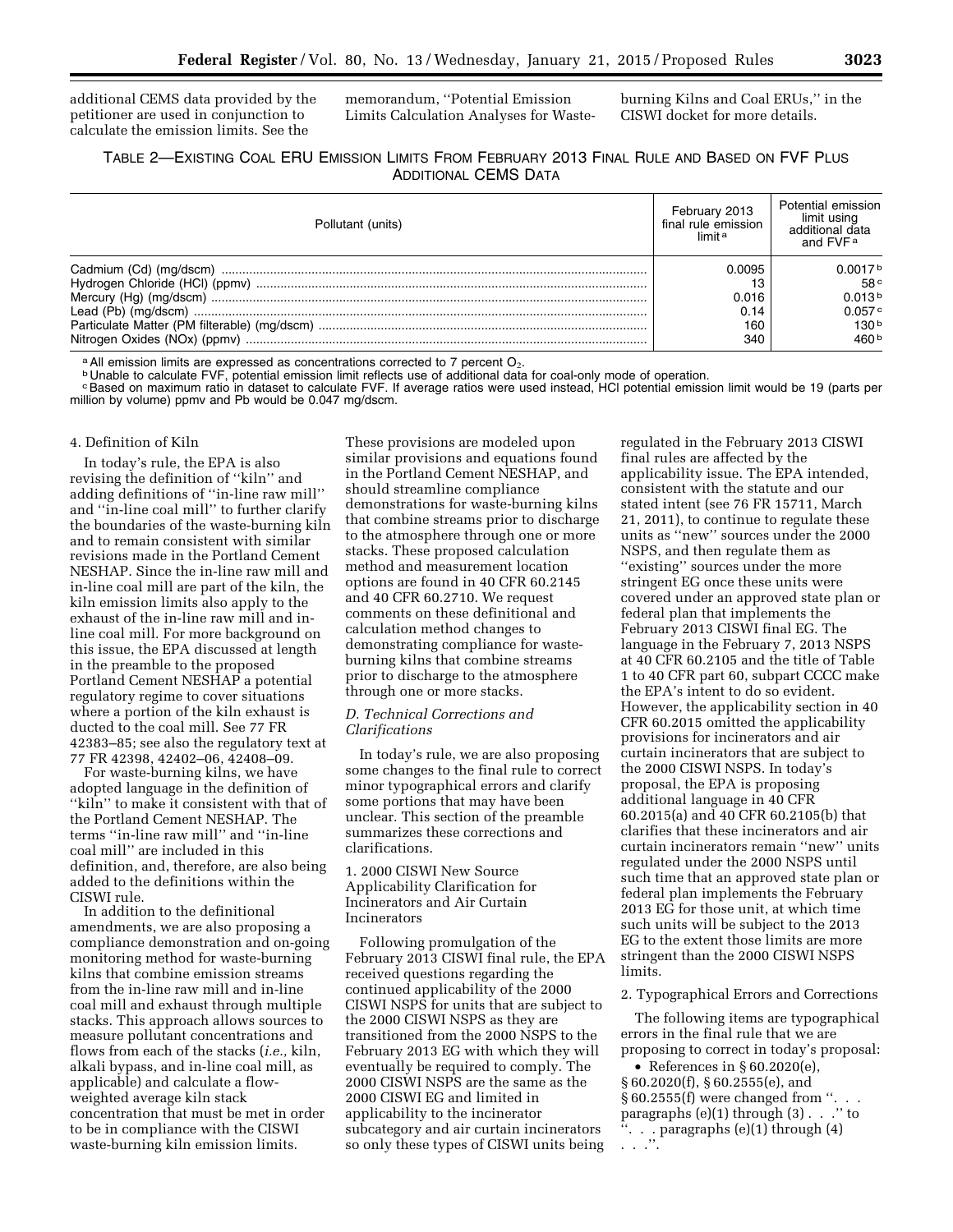• Restructured § 60.2060 to add paragraph (b) that clarifies waste management plan submittal timeline for CISWI units that commence reconstruction or modification after August 7, 2013.

• References in §§ 60.2020(i) and 60.2245 were revised to include § 60.2242 in addition to §§ 60.2245 through 60.2260 (*i.e.,* clarifies that air curtain incinerators burning wood waste, clean lumber, and/or yard waste must obtain title V permits).

• References in §§ 60.2555(i) and 60.2810 were revised to include § 60.2805 in addition to §§ 60.2810 through 60.2870(*i.e.,* clarifies that air curtain incinerators burning wood waste, clean lumber, and/or yard waste must obtain title V permits).

• References in  $\overline{\S}$  60.2110(i)(2)(i)(D) and  $§ 60.2675(i)(2)(i)(D)$  were changed from ''. . . paragraphs (i)(2)(i) through  $(iv) . . . ''$  to  $\cdot \cdot . . .$  paragraphs  $(i)(2)(i)(A)$ through (i)(2)(i)(C)  $\cdot \cdot \cdot$ .

• Two references in the definitions of terms for Equation 3 in § 60.2110(i)(2)(iv) were revised. For the 'z' term, ''(2)(a)'' was corrected to ''(2)(i)'', and for the 'R' term, ''Equation 3'' was corrected to ''Equation 2''.

• Two references in the definitions of terms for Equation 3 in § 60.2675(i)(2)(iv) were revised. For the 'z' term, ''(2)(a)'' was corrected to ''(2)(i)'', and for the 'R' term, ''Equation 3'' was corrected to ''Equation 2''.

• The language in §60.2140(c) and § 60.2705(c) were revised to include the phrase ''commence or recommence combusting'' to be parallel to the same terminology in § 60.2140(b) and § 60.2705(b), respectively.

• Extra spaces were removed from §§ 60.2145(v) and 60.2710(v).

• The reference in  $\S 60.2145(w)(1)$ was changed from ''§ 60.2675'' to ''§ 60.2140''.

• The references in  $\S 60.2145(x)(1)$ were changed from ''. . . § 60.2145(l) and  $(x)(1)(i)$  through  $(iii)$ . . ." to ". . paragraphs  $(l)$  and  $(x)(1)(i)$  through  $(x)(1)(iii)$ . . ."

• The references in  $\S 60.2710(x)(1)$ were changed from ''. . . § 60.2710(l) and  $(x)(1)(i)$  through  $(iii)$ . . . " to ". . . paragraphs  $(l)$  and  $(x)(1)(i)$  through  $(x)(1)(iii)$ . . .

• Language in  $\S 60.2145(x)(1)(iii)$ ,  $\S 60.2165(r)(1)(iii)$ ,  $\S 60.2710(x)(1)(iii)$ and  $\S 60.2730(r)(1)(iii)$  was revised to clarify the PM continuous parameter monitoring system (CPMS) detection limit. The phrase ''of no greater than'' was changed to ''increments no greater than''.

• Provisions for PM CPMS in both subparts were revised to also clarify the output signals from digital monitoring

devices and remove ''lb/Mmbtu'' typographical errors.

• The reference in  $\S 60.2165(q)(1)$  was changed from ''§ 60.2675'' to ''§ 60.2140''.

• Text in § 60.2165(q)(3) was corrected from ''. . . paragraph (q)(4) or this section . . .'' to ''. . . paragraph  $(q)(4)$  of this section  $\ldots$  ...

• The title of 40 CFR part 60, subpart CCCC Table 1 was revised to clarify that these emission limits apply to incinerators that were subject to the 2000 CISWI rule provisions.

• The dates paragraphs (a)(1) and (2) of § 60.2535 from the 2000 CISWI rule were omitted in the current CFR version of the rule, and have been reinserted.

• Added text in § 60.2525(b) and § 60.2535(b) to clarify applicability for incinerators and air curtain incinerators that were reconstructed or modified on or after June 1, 2001, but no later than August 7, 2013.

• Revised the language of § 60.2550(b) to reflect the August 7, 2013 date for purposes of applicability with 40 CFR part 60, subpart CCCC.

• The text ''over 10 MMBtu/hr but less than 250 MMBtu/hr annual average heat input rates'' was added to § 60.2730(m) for clarification and consistency.

• The definition of chemical recovery unit in § 60.2265 was revised to be consistent with the definition provided in § 60.2875. The following text was added: ''A chemical recovery unit is not an incinerator, a waste-burning kiln, an energy recovery unit or a small, remote incinerator under this subpart.''

• Clarifying language was added to the HCl row of 40 CFR part 60, subpart DDDD Table 8. Compliance method text was changed from ''. . . if a wet scrubber is not used" to ". . . if a wet scrubber or dry scrubber is not used.''

• Text in § 60.2165(o) was corrected from ''. . . you must use a continuous automated sampling system. . .'' to ''. . . you may substitute use of a continuous automated sampling system for the carbon monoxide annual performance test.''

• Revise the definition of "Oxygen" trim system'' to include draft controller and to clarify that it is a system that maintains the desired excess air level over the operating load range.

• Revise the definition of ''Reconstruction'' in both subparts to reflect the correct criterion that reconstruction begins on or after August 7, 2013.

• Renumbered equations in 40 CFR part 60, subpart DDDD to be in sequence within the subpart instead of being a continuation with 40 CFR part 60, subpart CCCC.

• Revised paragraphs §§ 60.2030(c), 60.2210(h), 60.2220(d), 60.2235, 60.2770(h), 60.2780(d) and 60.2795 to reflect the most recent electronic reporting guidance available and to further clarify reporting requirements.

#### 3. Clarifications

Since publication of the February 7, 2013 final CISWI rule, the EPA has received some stakeholder questions and requests for clarification on certain rule provisions. We are not proposing regulatory language changes for the following items, but are providing some clarification to these questions:

• Mass balance as operating limits for units without certain control devices— A stakeholder has asked for clarification on whether a mass balance could be used as an operating parameter, and whether this must be measured as a 30 day rolling average instead of taking a monthly sample. Furthermore, the stakeholder also asked whether the material balance allows them to waive annual stack testing. The EPA disagrees that mass balance operating parameters replace annual stack testing. Stack testing and operating parameters work in tandem to ensure ongoing compliance with the standards. We do, however, accept that mass balance could be an allowable operating parameter in cases where no control device is needed to meet the pollutant's specific emission limit applicable to the unit. We also point out that any source may request a different averaging time that is appropriate for their source and operating parameter as provided for in 40 CFR 60.2115.

• Clarification on who the ''EPA Administrator'' is and who to contact for requests for averaging times, qualifying facility notifications, etc. We have received questions on how to contact the Administrator to submit notifications, reports and requests. The contact information is given in the General Provisions, under 40 CFR 60.4, and has addresses listed by EPA Regional Offices.

# *E. Environmental, Energy and Economic Impacts*

Today's action requests comment on some provisions and makes technical and clarifying corrections, but does not propose substantive changes to the February 7, 2013, final CISWI rule (78 FR 9112). As such, there are no environmental, energy or economic impacts associated with today's proposed action. The impacts associated with the CISWI rule were discussed in detail in the February 7, 2013, final CISWI rule document.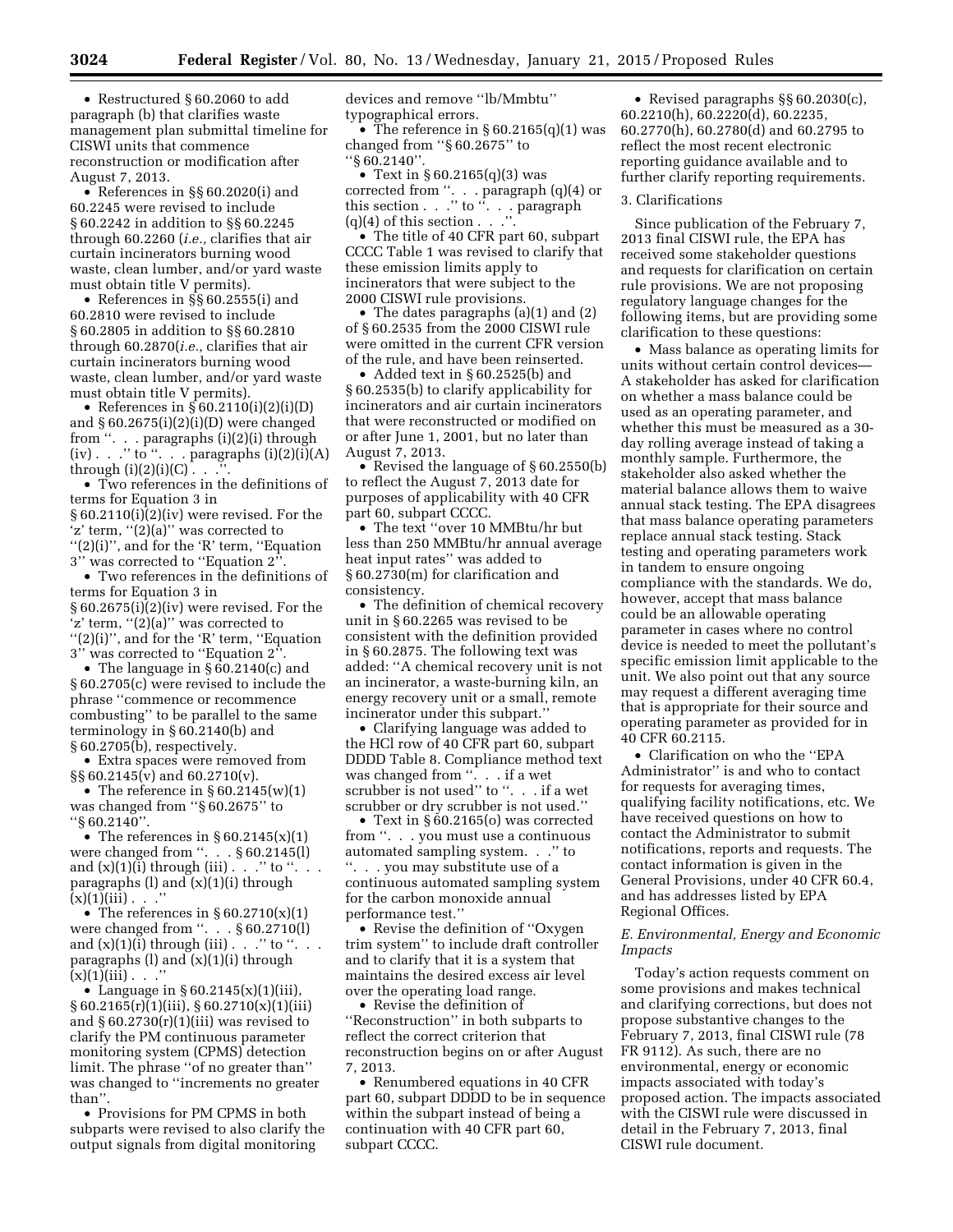# *F. Affirmative Defense for Violation of Emission Standards During Malfunction*

In several prior CAA section 112 and CAA section 129 rules, including this rule, the EPA included an affirmative defense to civil penalties for violations caused by malfunctions in an effort to create a system that incorporates some flexibility, recognizing that there is a tension, inherent in many types of air regulation, to ensure adequate compliance while simultaneously recognizing that despite the most diligent of efforts, emission standards may be violated under circumstances entirely beyond the control of the source. Although the EPA recognized that its case-by-case enforcement discretion provides sufficient flexibility in these circumstances, it included the affirmative defense to provide a more formalized approach and more regulatory clarity. *See Weyerhaeuser Co.*  v. *Costle,* 590 F.2d 1011, 1057–58 (D.C. Cir. 1978) (holding that an informal case-by-case enforcement discretion approach is adequate); *but see Marathon Oil Co.* v. *EPA,* 564 F.2d 1253, 1272–73 (9th Cir. 1977) (requiring a more formalized approach to consideration of ''upsets beyond the control of the permit holder.''). Under the EPA's regulatory affirmative defense provisions, if a source could demonstrate in a judicial or administrative proceeding that it had met the requirements of the affirmative defense in the regulation, civil penalties would not be assessed. Recently, the United States Court of Appeals for the District of Columbia Circuit vacated an affirmative defense in one of the EPA's CAA section 112 regulations. *NRDC* v. *EPA,* 749 F.3d 1055 (D.C. Cir., 2014) (vacating affirmative defense provisions in CAA section 112 rule establishing emission standards for Portland cement kilns). The Court found that the EPA lacked authority to establish an affirmative defense for private civil suits and held that under the CAA, the authority to determine civil penalty amounts in such cases lies exclusively with the courts, not the EPA. Specifically, the Court found: ''As the language of the statute makes clear, the courts determine, on a case-by-case basis, whether civil penalties are 'appropriate.''' *See NRDC,* 2014 U.S. App. LEXIS 7281 at \*21 (''[U]nder this statute, deciding whether penalties are 'appropriate' . . . is a job for the courts, not EPA.''). In light of *NRDC,* the EPA is proposing to remove the regulatory affirmative defense provision in the current rule.

In the event that a source fails to comply with the applicable CAA section 129 standards as a result of a

malfunction event, the EPA would determine an appropriate response based on, among other things, the good faith efforts of the source to minimize emissions during malfunction periods, including preventative and corrective actions, as well as root cause analyses to ascertain and rectify excess emissions. The EPA would also consider whether the source's failure to comply with the CAA section 129 standard was, in fact, ''sudden, infrequent, not reasonably preventable'' and was not instead ''caused in part by poor maintenance or careless operation.'' 40 CFR 60.2 (definition of malfunction).

Further, to the extent the EPA files an enforcement action against a source for violation of an emission standard, the source can raise any and all defenses in that enforcement action and the federal district court will determine what, if any, relief is appropriate. The same is true for citizen enforcement actions. Cf. *NRDC* at 1064 (arguments that violations were caused by unavoidable technology failure can be made to the courts in future civil cases when the issue arises). Similarly, the presiding officer in an administrative proceeding can consider any defense raised and determine whether administrative penalties are appropriate.

# **II Statutory and Executive Order Reviews**

*A. Executive Order 12866: Regulatory Planning and Review and Executive Order 13563: Improving Regulation and Regulatory Review* 

This action is not a significant regulatory action and was therefore not submitted to the Office of Management and Budget (OMB) for review.

# *B. Paperwork Reduction Act*

This action does not impose an information collection burden under the PRA. This action is believed to result in no changes to the information collection requirements of the February 2013 final CISWI rule, so that the information collection estimate of project cost and hour burden from the final CISWI rule have not been revised. However, the Office of Managment and Budget (OMB) has previously approved the information collection activities contained in the existing regulations (40 CFR part 60, subparts CCCC and DDDD) under the provisions of the Paperwork Reduction Act (PRA), 44 U.S.C. 3501, *et seq.,* and EPA Information Collection Request (ICR) number 2384.05 for subpart CCCC, 40 CFR part 60 and EPA ICR number 2385.05 for subpart DDDD have been assigned. The OMB control

numbers for the EPA's regulations in 40 CFR are listed in 40 CFR part 9.

#### *C. Regulatory Flexibility Act*

The Regulatory Flexibility Act (RFA) generally requires an agency to prepare a regulatory flexibility analysis of any rule subject to notice and comment rulemaking requirements under the Administrative Procedures Act (APA) or any other statute unless the agency certifies that the rule will not have a significant economic impact on a substantial number of small entities. (SISNOSE). Small entities include small businesses, small organizations and small governmental jurisdictions.

For purposes of assessing the impacts of this action on small entities, small entity is defined as: (1) A small business as defined by the Small Business Administration's regulations at 13 CFR 121.201; (2) a small governmental jurisdiction that is a government of a city, county, town, school district or special district with a population of less than 50,000; and (3) a small organization that is any not-for-profit enterprise that is independently owned and operated and is not dominant in its field.

After considering the economic impacts of this proposed rule on small entities, I certify that this action will not have a significant economic impact on a substantial number of small entities. In making this determination, the impact of concern is any significant adverse economic impact on small entities. An agency may certify that a rule will not have a significant economic impact on a substantial number of small entities if the rule relieves regulatory burden, has no net burden or otherwise has a positive economic effect on the small entities subject to the rule. This proposed rule will not impose any new requirements on any entities because it does not impose any additional regulatory requirements relative to those specified in the February 2013 final CISWI rule. The February 2013 final CISWI rule was certified as not having a significant economic impact on a substantial number of small entities. We have therefore concluded that this action will have no net regulatory burden for all directly regulated small entities.

#### *D. Unfunded Mandates Reform Act*

This action does not contain any unfunded mandate as described in UMRA, 2 U.S.C. 1531–1538, and does not significantly or uniquely affect small governments. This rule proposes amendments to the February 2013 final CISWI rule provisions, but they are mainly clarifications to existing rule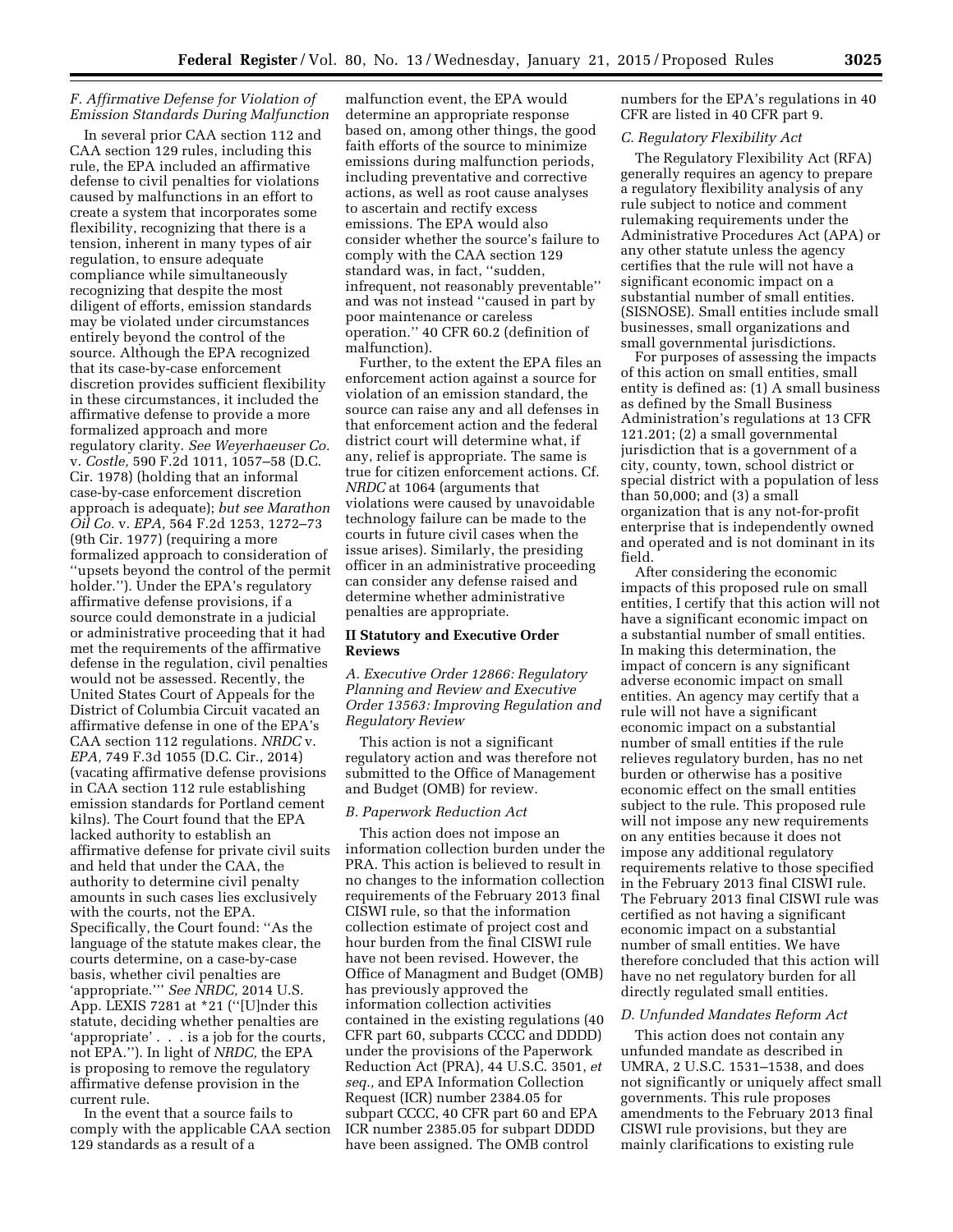language to aid in implementation, or are being made to maintain consistency with other, more recent, regulatory actions. Therefore, the action imposes no enforceable duty on any state, local or tribal governments or the private sector. Therefore, this rule is not subject to the requirements of sections 202 or 205 of UMRA.

This action seeks comment on specific aspects of the final rule for CISWI units and proposes minor changes to the rule to correct and clarify implementation issues raised by stakeholders.

# *E. Executive Order 13132: Federalism*

This action does not have federalism implications. It will not have substantial direct effects on the states, on the relationship between the national government and the states or on the distribution of power and responsibilities among the various levels of government.

# *F. Executive Order 13175: Consultation and Coordination With Indian Tribal Governments*

This action does not have tribal implications, as specified in Executive Order 13175, (65 FR 67249; November 9, 2000). The EPA is not aware of any CISWI in Indian country or owned or operated by Indian tribal governments. The CISWI aspects of this rule may, however, invoke minor indirect tribal implications to the extent that entities generating solid wastes on tribal lands could be affected. Thus, Executive Order 13175 does not apply to this action.

The EPA specifically solicits additional comment on this proposed action from tribal officials.

# *G. Executive Order 13045: Protection of Children From Environmental Health Risks and Safety Risks*

The EPA interprets Executive Order 13045 as applying to those regulatory actions that concern environmental health or safety risks that the EPA has reason to believe may disproportionately affect children, per the definition of ''covered regulatory action'' in section 2–202 of the Executive Order. This action is not subject to Executive Order 13045 because it does not concern an environmental health risk or safety risk.

# *H. Executive Order 13211: Actions Concerning Regulations That Significantly Affect Energy Supply, Distribution, or Use*

This action is not subject to Executive Order 13211, because it is not a

significant regulatory action under Executive Order 12866.

*I. National Technology Transfer and Advancement Act* 

This rulemaking does not involve technical standards.

*J. Executive Order 12898: Federal Actions To Address Environmental Justice in Minority Populations and Low-Income Populations* 

The EPA believes the human health or environmental risk addressed by this action will not have potential disproportionately high and adverse human health or environmental effects on minority, low-income or indigenous populations because it does not affect the level of protection provided to human health or the environment. The proposed corrections do not relax the control measures on sources regulated by the February 2013 final CISWI rule, and, therefore, will not cause emissions increases from these sources. The February 2013 final CISWI rule will reduce emissions of all the listed toxics emitted from this source, thereby helping to further ensure against any disproportionately high and adverse human health or environmental effects on minority or low-income populations.

# **List of Subjects in 40 CFR Part 60**

Environmental protection, Administrative practice and procedure, Air pollution control, Hazardous substances.

Dated: December 1, 2014.

#### **Gina McCarthy,**

*Administrator.* 

For the reasons stated in the preamble, the Environmental Protection Agency proposes to amend title 40, chapter I, of the Code of Federal Regulations as follows:

# **PART 60—STANDARDS OF PERFORMANCE FOR NEW STATIONARY SOURCES**

■ 1. The authority citation for part 60 continues to read as follows:

**Authority:** 42 U.S.C. 7401, *et seq.* 

■ 2. Part 60 is amended by revising subpart CCCC to read as follows:

#### **Subpart CCCC—Standards of Performance for Commercial and Industrial Solid Waste Incineration Units**  Sec.

# **Introduction**

60.2000 What does this subpart do? 60.2005 When does this subpart become effective?

# **Applicability**

- 60.2010 Does this subpart apply to my incineration unit?
- 60.2015 What is a new incineration unit? 60.2020 What combustion units are exempt from this subpart?
- 60.2030 Who implements and enforces this subpart?
- 60.2035 How are these new source performance standards structured?

60.2040 Do all eleven components of these new source performance standards apply at the same time?

# **Preconstruction Siting Analysis**

- 60.2045 Who must prepare a siting analysis?
- 60.2050 What is a siting analysis?

#### **Waste Management Plan**

- 60.2055 What is a waste management plan? 60.2060 When must I submit my waste
- management plan? 60.2065 What should I include in my waste management plan?

#### **Operator Training and Qualification**

- 60.2070 What are the operator training and qualification requirements?
- 60.2075 When must the operator training course be completed?
- 60.2080 How do I obtain my operator qualification?
- 60.2085 How do I maintain my operator qualification?
- 60.2090 How do I renew my lapsed operator qualification?
- 60.2095 What site-specific documentation is required?
- 60.2100 What if all the qualified operators are temporarily not accessible?

#### **Emission Limitations and Operating Limits**

- 60.2105 What emission limitations must I meet and by when?
- 60.2110 What operating limits must I meet and by when?
- 60.2115 What if I do not use a wet scrubber, fabric filter, activated carbon injection, selective noncatalytic reduction, an electrostatic precipitator, or a dry scrubber to comply with the emission limitations?

# **Performance Testing**

- 60.2125 How do I conduct the initial and annual performance test?
- 60.2130 How are the performance test data used?

#### **Initial Compliance Requirements**

- 60.2135 How do I demonstrate initial compliance with the emission limitations and establish the operating limits?
- 60.2140 By what date must I conduct the initial performance test?
- 60.2141 By what date must I conduct the initial air pollution control device inspection?

#### **Continuous Compliance Requirements**

- 60.2145 How do I demonstrate continuous compliance with the emission limitations and the operating limits?
- 60.2150 By what date must I conduct the annual performance test?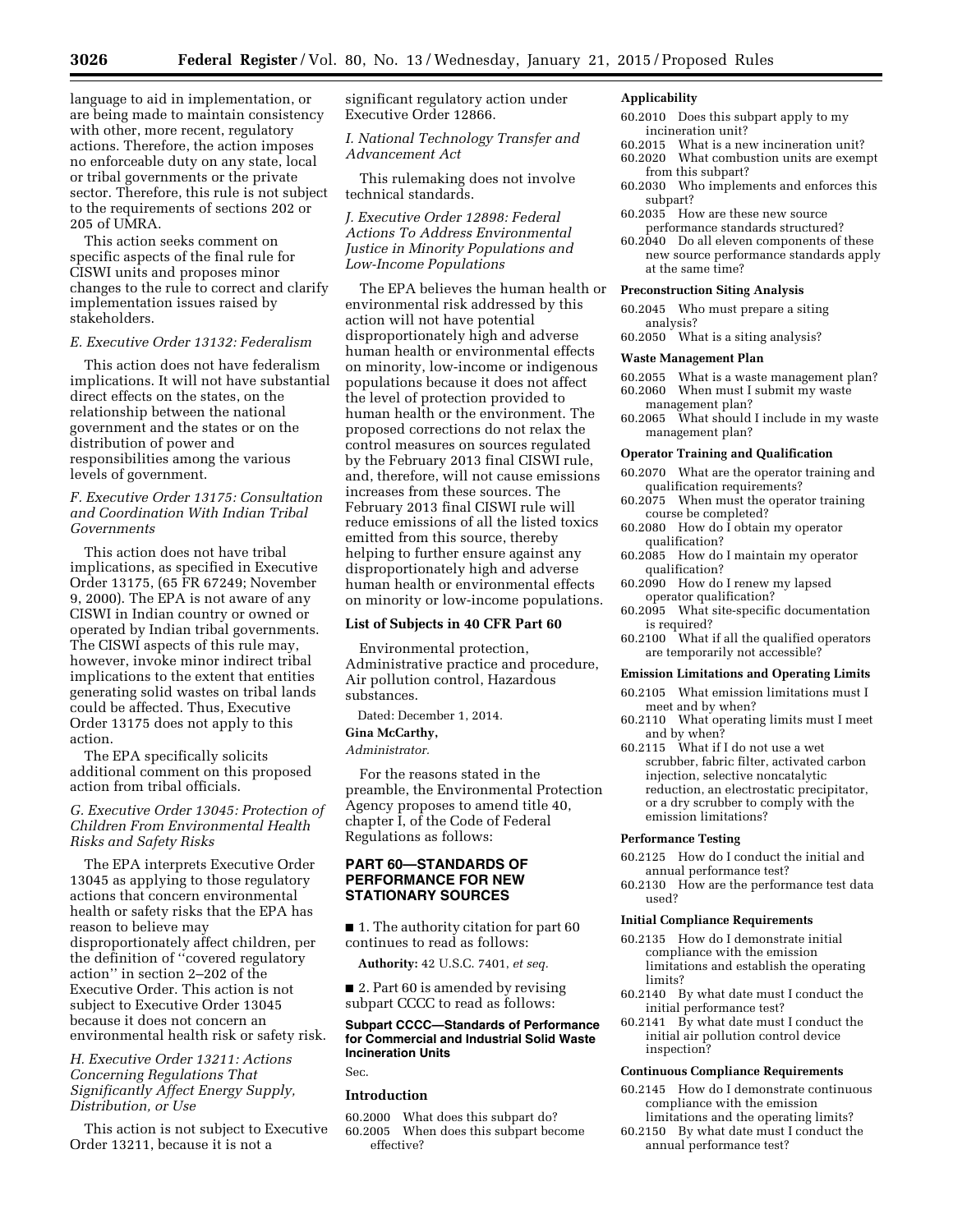- 60.2151 By what date must I conduct the annual air pollution control device inspection?
- 60.2155 May I conduct performance testing less often?
- 60.2160 May I conduct a repeat performance test to establish new operating limits?

## **Monitoring**

- 60.2165 What monitoring equipment must I install and what parameters must I monitor?
- 60.2170 Is there a minimum amount of monitoring data I must obtain?

#### **Recordkeeping and Reporting**

- 60.2175 What records must I keep? 60.2180 Where and in what format must I
- keep my records?
- 60.2185 What reports must I submit? 60.2190 What must I submit prior to commencing construction?
- 60.2195 What information must I submit prior to initial startup?
- 60.2200 What information must I submit following my initial performance test?
- 60.2205 When must I submit my annual report?
- 60.2210 What information must I include in my annual report?
- 60.2215 What else must I report if I have a deviation from the operating limits or the emission limitations?
- 60.2220 What must I include in the deviation report?
- 60.2225 What else must I report if I have a deviation from the requirement to have a qualified operator accessible?
- 60.2230 Are there any other notifications or reports that I must submit?
- 60.2235 In what form can I submit my reports?
- 60.2240 Can reporting dates be changed?

# **Title V Operating Permits**

60.2242 Am I required to apply for and obtain a Title V operating permit for my unit?

#### **Air Curtain Incinerators**

- 60.2245 What is an air curtain incinerator? 60.2250 What are the emission limitations
- for air curtain incinerators? 60.2255 How must I monitor opacity for air curtain incinerators?
- 60.2260 What are the recordkeeping and reporting requirements for air curtain incinerators?

#### **Definitions**

60.2265 What definitions must I know?

#### **Tables to Subpart CCCC**

- Table 1 to Subpart CCCC of Part 60— Emission Limitations for CISWI Units for Which Construction is Commenced After November 30, 1999, But no Later Than June 4, 2010, or for Which Modification or Reconstruction is Commenced on or After June 1, 2001, But no Later Than August 7, 2013
- Table 2 to Subpart CCCC of Part 60— Operating Limits for Wet Scrubbers
- Table 3 to Subpart CCCC of Part 60—Toxic Equivalency Factors
- Table 4 to Subpart CCCC of Part 60— Summary of Reporting Requirements
- Table 5 to Subpart CCCC of Part 60— Emission Limitations for Incinerators That Commenced Construction After June 4, 2010, or That Commenced Reconstruction or Modification After August 7, 2013
- Table 6 to Subpart CCCC of Part 60— Emission Limitations for Energy Recovery Units That Commenced Construction After June 4, 2010, or That Commenced Reconstruction or Modification After August 7, 2013
- Table 7 to Subpart CCCC of Part 60— Emission Limitations for Waste-burning Kilns That Commenced Construction After June 4, 2010, or Reconstruction or Modification After August 7, 2013
- Table 8 to Subpart CCCC of Part 60— Emission Limitations for Small, Remote Incinerators That Commenced Construction After June 4, 2010, Or That Commenced Reconstruction or Modification After August 7, 2013

# **Subpart CCCC—Standards of Performance for Commercial and Industrial Solid Waste Incineration Units**

#### **Introduction**

#### **§ 60.2000 What does this subpart do?**

This subpart establishes new source performance standards for commercial and industrial solid waste incineration (CISWI) units.

## **§ 60.2005 When does this subpart become effective?**

This subpart takes effect on August 7, 2013. Some of the requirements in this subpart apply to planning the CISWI unit (*i.e.,* the preconstruction requirements in §§ 60.2045 and 60.2050). Other requirements such as the emission limitations and operating limits apply after the CISWI unit begins operation.

#### **Applicability**

#### **§ 60.2010 Does this subpart apply to my incineration unit?**

Yes, if your incineration unit meets all the requirements specified in paragraphs (a) through (c) of this section.

(a) Your incineration unit is a new incineration unit as defined in § 60.2015.

(b) Your incineration unit is a CISWI unit as defined in § 60.2265.

(c) Your incineration unit is not exempt under § 60.2020.

#### **§ 60.2015 What is a new incineration unit?**

(a) A new incineration unit is an incineration unit that meets any of the criteria specified in paragraph (a)(1) through (a)(3) of this section.

(1) A CISWI unit that commenced construction after June 4, 2010.

(2) A CISWI unit that commenced reconstruction or modification after August 7, 2013.

(3) Incinerators and air curtain incinerators, as defined in this subpart, that commenced construction after November 30, 1999, but no later than June 4, 2010, or that commenced reconstruction or modification on or after June 1, 2001, but no later than August 7, 2013, are considered new incineration units and remain subject to the applicable requirements of this subpart until the units become subject to the requirements of an approved state plan or federal plan that implements subpart DDDD of this part (Emission Guidelines and Compliance Times for Commercial and Industrial Solid Waste Incineration Units).

(b) This subpart does not affect your CISWI unit if you make physical or operational changes to your incineration unit primarily to comply with subpart DDDD of this part (Emission Guidelines and Compliance Times for Commercial and Industrial Solid Waste Incineration Units). Such changes do not qualify as reconstruction or modification under this subpart.

# **§ 60.2020 What combustion units are exempt from this subpart?**

This subpart exempts the types of units described in paragraphs (a), (c) through (i) and (n) of this section, but some units are required to provide notifications. Air curtain incinerators are exempt from the requirements in this subpart except for the provisions in §§ 60.2242, 60.2250, and 60.2260.

(a) *Pathological waste incineration units.* Incineration units burning 90 percent or more by weight (on a calendar quarter basis and excluding the weight of auxiliary fuel and combustion air) of pathological waste, low-level radioactive waste, and/or chemotherapeutic waste as defined in § 60.2265 are not subject to this subpart if you meet the two requirements specified in paragraphs (a)(1) and (2) of this section.

(1) Notify the Administrator that the unit meets these criteria.

(2) Keep records on a calendar quarter basis of the weight of pathological waste, low-level radioactive waste, and/ or chemotherapeutic waste burned, and the weight of all other fuels and wastes burned in the unit.

(b) [Reserved]

(c) *Municipal waste combustion units.*  Incineration units that are subject to subpart Ea of this part (Standards of Performance for Municipal Waste Combustors); subpart Eb of this part (Standards of Performance for Large Municipal Waste Combustors); subpart Cb of this part (Emission Guidelines and Compliance Time for Large Municipal Combustors); subpart AAAA of this part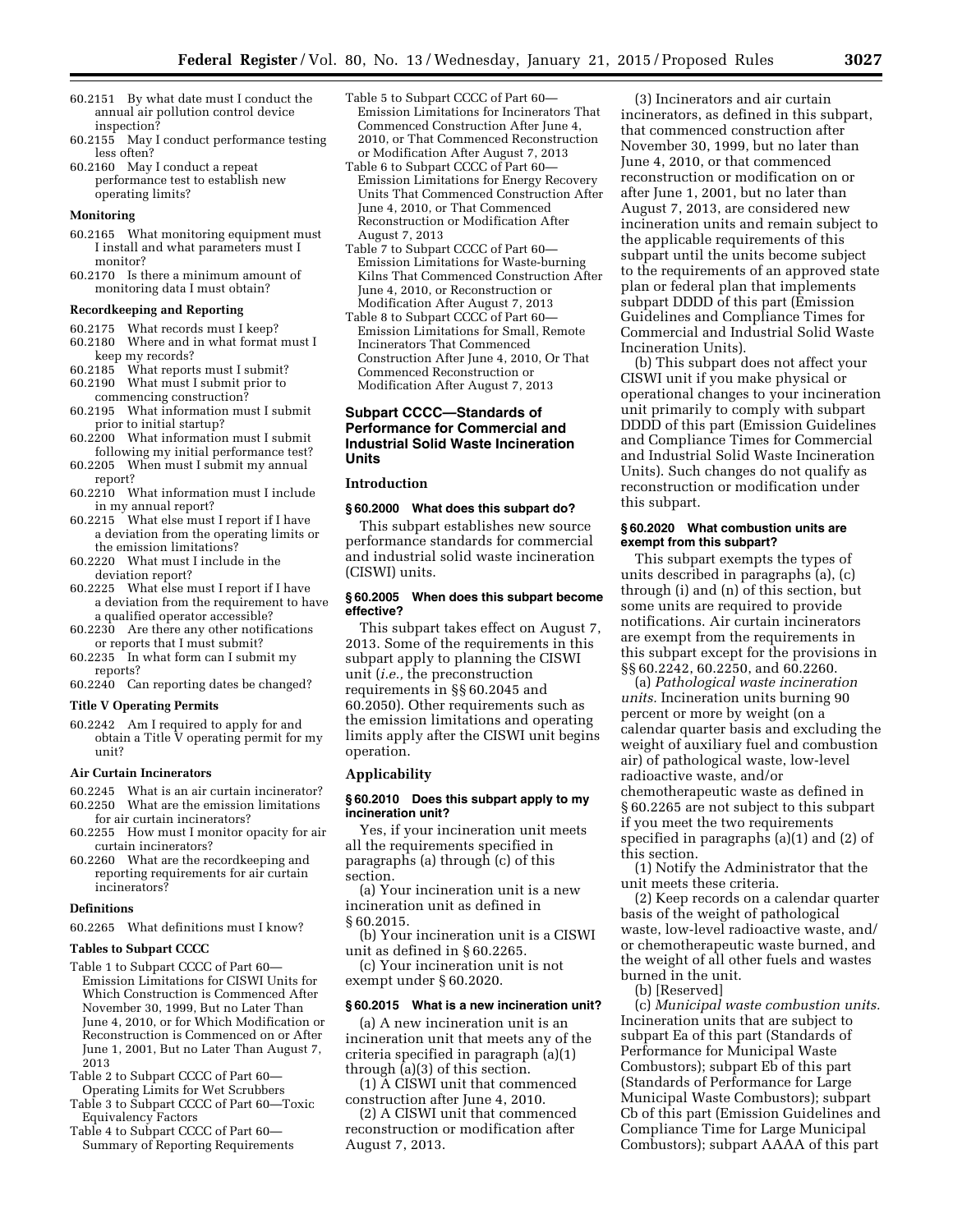(Standards of Performance for Small Municipal Waste Combustion Units); or subpart BBBB of this part (Emission Guidelines for Small Municipal Waste Combustion Units).

(d) *Medical waste incineration units.*  Incineration units regulated under subpart Ec of this part (Standards of Performance for Hospital/Medical/ Infectious Waste Incinerators for Which Construction is Commenced After June 20, 1996) or subpart Ce of this part (Emission Guidelines and Compliance Times for Hospital/Medical/Infectious Waste Incinerators).

(e) *Small power production facilities.*  Units that meet the three requirements specified in paragraphs (e)(1) through (4) of this section.

(1) The unit qualifies as a small power-production facility under section 3(17)(C) of the Federal Power Act (16 U.S.C. 796(17)(C)).

(2) The unit burns homogeneous waste (not including refuse-derived fuel) to produce electricity.

(3) You submit documentation to the Administrator notifying the EPA that the qualifying small power production facility is combusting homogenous waste.

(4) You maintain the records specified in § 60.2175(w).

(f) *Cogeneration facilities.* Units that meet the three requirements specified in paragraphs (f)(1) through (4) of this section.

(1) The unit qualifies as a cogeneration facility under section 3(18)(B) of the Federal Power Act (16 U.S.C. 796(18)(B)).

(2) The unit burns homogeneous waste (not including refuse-derived fuel) to produce electricity and steam or other forms of energy used for industrial, commercial, heating, or cooling purposes.

(3) You submit documentation to the Administrator notifying the Agency that the qualifying cogeneration facility is combusting homogenous waste.

(4) You maintain the records specified in § 60.2175(x).

(g) *Hazardous waste combustion units.* Units for which you are required to get a permit under section 3005 of the Solid Waste Disposal Act.

(h) *Materials recovery units.* Units that combust waste for the primary purpose of recovering metals, such as primary and secondary smelters.

(i) *Air curtain incinerators.* Air curtain incinerators that burn only the materials listed in paragraphs (i)(1) through (3) of this section are only required to meet the requirements under § 60.2242 and under ''Air Curtain Incinerators'' (§§ 60.2245 through 60.2260).

(1) 100 percent wood waste.

(2) 100 percent clean lumber.

(3) 100 percent mixture of only wood waste, clean lumber, and/or yard waste. (j)–(l) [Reserved]

(m) *Sewage treatment plants.*  Incineration units regulated under subpart O of this part (Standards of Performance for Sewage Treatment Plants).

(n) *Sewage sludge incineration units.*  Incineration units combusting sewage sludge for the purpose of reducing the volume of the sewage sludge by removing combustible matter that are subject to subpart LLLL of this part (Standards of Performance for Sewage Sludge Incineration Units) or subpart MMMM of this part (Emission Guidelines for Sewage Sludge Incineration Units).

(o) *Other solid waste incineration units.* Incineration units that are subject to subpart EEEE of this part (Standards of Performance for Other Solid Waste Incineration Units) or subpart FFFF of this part (Emission Guidelines and Compliance Times for Other Solid Waste Incineration Units).

# **§ 60.2030 Who implements and enforces this subpart?**

(a) This subpart can be implemented and enforced by the U.S. Environmental Protection Agency (EPA), or a delegated authority such as your state, local, or tribal agency. If the EPA Administrator has delegated authority to your state, local, or tribal agency, then that agency (as well as EPA) has the authority to implement and enforce this subpart. You should contact your EPA Regional Office to find out if this subpart is delegated to your state, local, or tribal agency.

(b) In delegating implementation and enforcement authority of this subpart to a state, local, or tribal agency, the authorities contained in paragraph (c) of this section are retained by the EPA Administrator and are not transferred to the state, local, or tribal agency.

(c) The authorities that will not be delegated to state, local, or tribal agencies are specified in paragraphs  $(c)(1)$  through  $(4)$  and  $(c)(6)$  through  $(11)$ of this section.

(1) Approval of alternatives to the emission limitations in table 1 of this subpart and operating limits established under § 60.2110.

(2) Approval of major alternatives to test methods.

(3) Approval of major alternatives to monitoring.

(4) Approval of major alternatives to recordkeeping and reporting.

(5) [Reserved]

(6) The requirements in § 60.2115.

(7) The requirements in  $§ 60.2100(b)(2).$ 

(8) Approval of alternative opacity emission limits in § 60.2105 under § 60.11(e)(6) through (e)(8).

(9) Performance test and data reduction waivers under § 60.2125(j),  $\S 60.8(b)(4)$  and  $(5)$ .

(10) Determination of whether a qualifying small power production facility or cogeneration facility under § 60.2020(e) or (f) is combusting homogenous waste.

(11) Approval of an alternative to any electronic reporting to the EPA required by this subpart.

# **§ 60.2035 How are these new source performance standards structured?**

These new source performance standards contain the eleven major components listed in paragraphs (a) through (k) of this section.

(a) Preconstruction siting analysis.

- (b) Waste management plan.
- (c) Operator training and

qualification.

(d) Emission limitations and operating limits.

(e) Performance testing.

(f) Initial compliance requirements.

(g) Continuous compliance

- requirements. (h) Monitoring.
	-
	- (i) Recordkeeping and reporting.
	- (j) Definitions.
	- (k) Tables.

# **§ 60.2040 Do all eleven components of these new source performance standards apply at the same time?**

No. You must meet the preconstruction siting analysis and waste management plan requirements before you commence construction of the CISWI unit. The operator training and qualification, emission limitations, operating limits, performance testing and compliance, monitoring, and most recordkeeping and reporting requirements are met after the CISWI unit begins operation.

# **Preconstruction Siting Analysis**

#### **§ 60.2045 Who must prepare a siting analysis?**

(a) You must prepare a siting analysis if you plan to commence construction of an incinerator after December 1, 2000.

(b) You must prepare a siting analysis for CISWI units that commenced construction after June 4, 2010, or that commenced reconstruction or modification after August 7, 2013.

(c) You must prepare a siting analysis if you are required to submit an initial application for a construction permit under 40 CFR part 51, subpart I, or 40 CFR part 52, as applicable, for the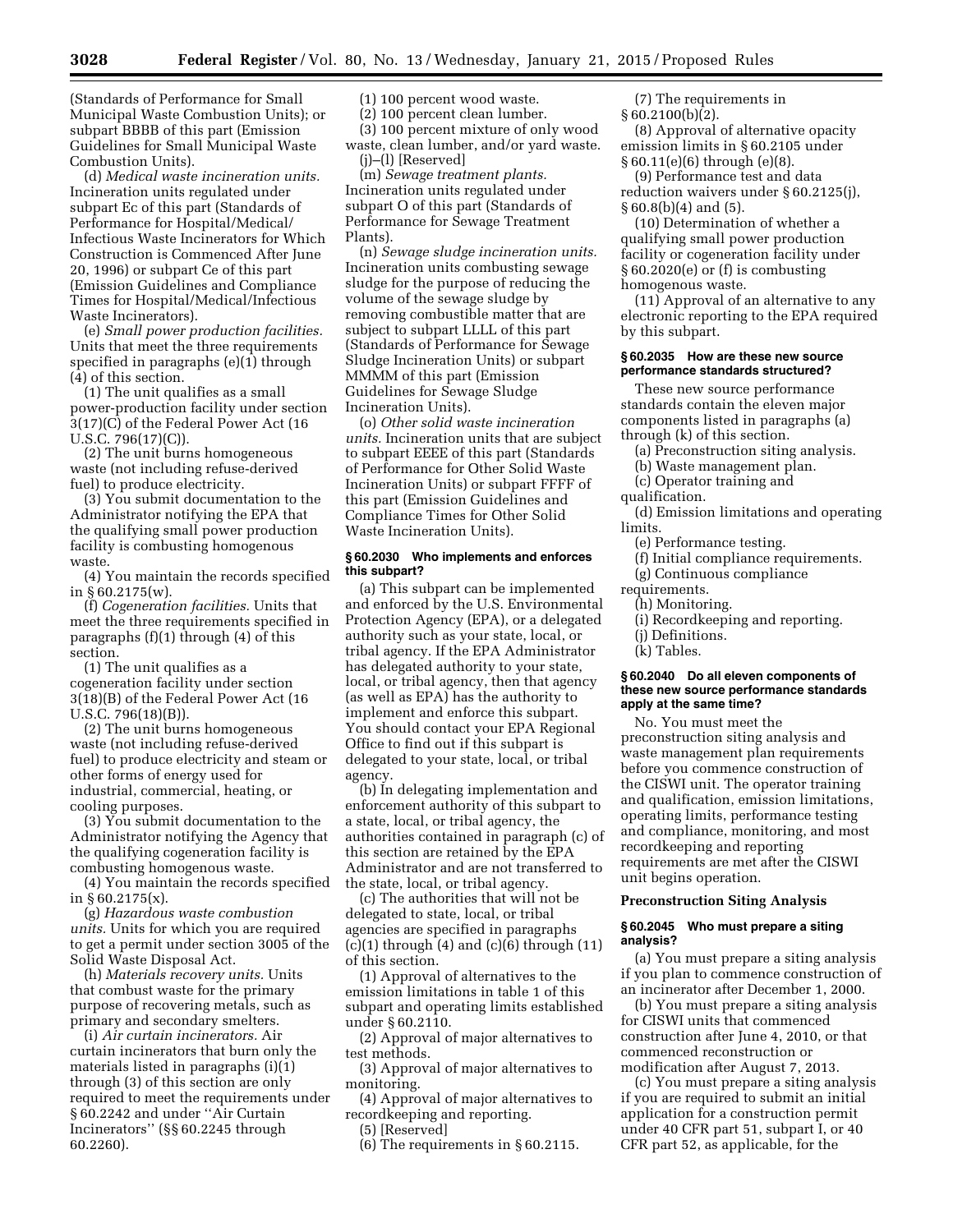reconstruction or modification of your CISWI unit.

## **§ 60.2050 What is a siting analysis?**

(a) The siting analysis must consider air pollution control alternatives that minimize, on a site-specific basis, to the maximum extent practicable, potential risks to public health or the environment. In considering such alternatives, the analysis may consider costs, energy impacts, nonair environmental impacts, or any other factors related to the practicability of the alternatives.

(b) Analyses of your CISWI unit's impacts that are prepared to comply with state, local, or other federal regulatory requirements may be used to satisfy the requirements of this section, provided they include the consideration of air pollution control alternatives specified in paragraph (a) of this section.

(c) You must complete and submit the siting requirements of this section as required under § 60.2190(c) prior to commencing construction.

## **Waste Management Plan**

## **§ 60.2055 What is a waste management plan?**

A waste management plan is a written plan that identifies both the feasibility and the methods used to reduce or separate certain components of solid waste from the waste stream in order to reduce or eliminate toxic emissions from incinerated waste.

# **§ 60.2060 When must I submit my waste management plan?**

(a) You must submit a waste management plan prior to commencing construction.

(b) For CISWI units that commence reconstruction or modification after August 7, 2013, you must submit a waste management plan prior to the commencement of modification or reconstruction.

# **§ 60.2065 What should I include in my waste management plan?**

A waste management plan must include consideration of the reduction or separation of waste-stream elements such as paper, cardboard, plastics, glass, batteries, or metals; or the use of recyclable materials. The plan must identify any additional waste management measures and implement those measures the source considers practical and feasible, considering the effectiveness of waste management measures already in place, the costs of additional measures, the emissions reductions expected to be achieved, and

any other environmental or energy impacts they might have.

# **Operator Training and Qualification**

# **§ 60.2070 What are the operator training and qualification requirements?**

(a) No CISWI unit can be operated unless a fully trained and qualified CISWI unit operator is accessible, either at the facility or can be at the facility within 1 hour. The trained and qualified CISWI unit operator may operate the CISWI unit directly or be the direct supervisor of one or more other plant personnel who operate the unit. If all qualified CISWI unit operators are temporarily not accessible, you must follow the procedures in § 60.2100.

(b) Operator training and qualification must be obtained through a stateapproved program or by completing the requirements included in paragraph (c) of this section.

(c) Training must be obtained by completing an incinerator operator training course that includes, at a minimum, the three elements described in paragraphs (c)(1) through (3) of this section.

(1) Training on the eleven subjects listed in paragraphs (c)(1)(i) through (xi) of this section.

(i) Environmental concerns, including types of emissions.

(ii) Basic combustion principles, including products of combustion.

(iii) Operation of the specific type of incinerator to be used by the operator, including proper startup, waste charging, and shutdown procedures.

(iv) Combustion controls and monitoring.

(v) Operation of air pollution control equipment and factors affecting performance (if applicable).

(vi) Inspection and maintenance of the incinerator and air pollution control devices.

(vii) Actions to prevent and correct malfunctions or to prevent conditions that may lead to malfunctions. (viii) Bottom and fly ash

characteristics and handling procedures. (ix) Applicable federal, state, and

local regulations, including Occupational Safety and Health Administration workplace standards.

(x) Pollution prevention.

(xi) Waste management practices. (2) An examination designed and

administered by the instructor.

(3) Written material covering the training course topics that may serve as reference material following completion of the course.

# **§ 60.2075 When must the operator training course be completed?**

The operator training course must be completed by the later of the three dates specified in paragraphs (a) through (c) of this section.

(a) Six months after your CISWI unit startup.

(b) December 3, 2001.

(c) The date before an employee assumes responsibility for operating the CISWI unit or assumes responsibility for supervising the operation of the CISWI unit.

# **§ 60.2080 How do I obtain my operator qualification?**

(a) You must obtain operator qualification by completing a training course that satisfies the criteria under § 60.2070(b).

(b) Qualification is valid from the date on which the training course is completed and the operator successfully passes the examination required under § 60.2070(c)(2).

## **§ 60.2085 How do I maintain my operator qualification?**

To maintain qualification, you must complete an annual review or refresher course covering, at a minimum, the five topics described in paragraphs (a) through (e) of this section.

(a) Update of regulations.

(b) Incinerator operation, including startup and shutdown procedures, waste charging, and ash handling.

(c) Inspection and maintenance.

(d) Prevention and correction of malfunctions or conditions that may lead to malfunction.

(e) Discussion of operating problems encountered by attendees.

#### **§ 60.2090 How do I renew my lapsed operator qualification?**

You must renew a lapsed operator qualification by one of the two methods specified in paragraphs (a) and (b) of this section.

(a) For a lapse of less than 3 years, you must complete a standard annual refresher course described in § 60.2085.

(b) For a lapse of 3 years or more, you must repeat the initial qualification requirements in § 60.2080(a).

#### **§ 60.2095 What site-specific documentation is required?**

(a) Documentation must be available at the facility and readily accessible for all CISWI unit operators that addresses the ten topics described in paragraphs (a)(1) through (10) of this section. You must maintain this information and the training records required by paragraph (c) of this section in a manner that they can be readily accessed and are suitable for inspection upon request.

(1) Summary of the applicable standards under this subpart.

(2) Procedures for receiving, handling, and charging waste.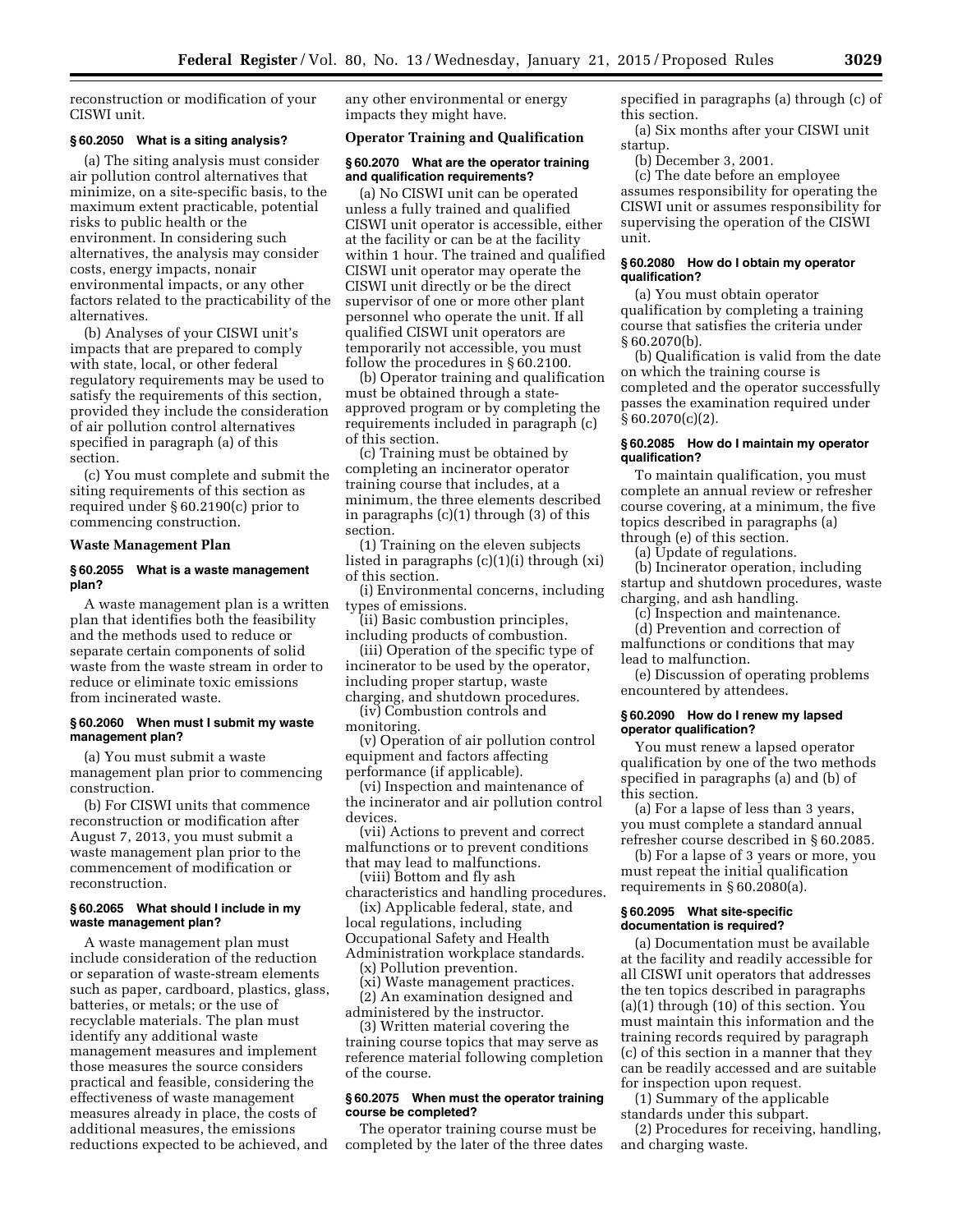(3) Incinerator startup, shutdown, and malfunction procedures.

(4) Procedures for maintaining proper combustion air supply levels.

(5) Procedures for operating the incinerator and associated air pollution control systems within the standards established under this subpart.

(6) Monitoring procedures for demonstrating compliance with the incinerator operating limits.

(7) Reporting and recordkeeping procedures.

(8) The waste management plan required under §§ 60.2055 through 60.2065.

(9) Procedures for handling ash. (10) A list of the wastes burned during the performance test.

(b) You must establish a program for reviewing the information listed in paragraph (a) of this section with each incinerator operator.

(1) The initial review of the information listed in paragraph (a) of this section must be conducted within 6 months after the effective date of this subpart or prior to an employee's assumption of responsibilities for operation of the CISWI unit, whichever date is later.

(2) Subsequent annual reviews of the information listed in paragraph (a) of this section must be conducted not later than 12 months following the previous review.

(c) You must also maintain the information specified in paragraphs (c)(1) through (3) of this section.

(1) Records showing the names of CISWI unit operators who have completed review of the information in § 60.2095(a) as required by § 60.2095(b), including the date of the initial review and all subsequent annual reviews.

(2) Records showing the names of the CISWI operators who have completed the operator training requirements under § 60.2070, met the criteria for qualification under § 60.2080, and maintained or renewed their qualification under § 60.2085 or § 60.2090. Records must include documentation of training, the dates of the initial and refresher training, and the dates of their qualification and all subsequent renewals of such qualifications.

(3) For each qualified operator, the phone and/or pager number at which they can be reached during operating hours.

# **§ 60.2100 What if all the qualified operators are temporarily not accessible?**

If all qualified operators are temporarily not accessible (*i.e.,* not at the facility and not able to be at the facility within 1 hour), you must meet one of the two criteria specified in paragraphs (a) and (b) of this section, depending on the length of time that a qualified operator is not accessible.

(a) When all qualified operators are not accessible for more than 8 hours, but less than 2 weeks, the CISWI unit may be operated by other plant personnel familiar with the operation of the CISWI unit who have completed a review of the information specified in § 60.2095(a) within the past 12 months. However, you must record the period when all qualified operators were not accessible and include this deviation in the annual report as specified under § 60.2210.

(b) When all qualified operators are not accessible for 2 weeks or more, you must take the two actions that are described in paragraphs (b)(1) and (2) of this section.

(1) Notify the Administrator of this deviation in writing within 10 days. In the notice, state what caused this deviation, what you are doing to ensure that a qualified operator is accessible, and when you anticipate that a qualified operator will be accessible.

(2) Submit a status report to the Administrator every 4 weeks outlining what you are doing to ensure that a qualified operator is accessible, stating when you anticipate that a qualified operator will be accessible and requesting approval from the Administrator to continue operation of the CISWI unit. You must submit the first status report 4 weeks after you notify the Administrator of the deviation under paragraph (b)(1) of this section. If the Administrator notifies you that your request to continue operation of the CISWI unit is disapproved, the CISWI unit may continue operation for 90 days, then must cease operation. Operation of the unit may resume if you meet the two requirements in paragraphs (b)(2)(i) and (ii) of this section.

(i) A qualified operator is accessible as required under § 60.2070(a).

(ii) You notify the Administrator that a qualified operator is accessible and that you are resuming operation.

# **Emission Limitations and Operating Limits**

#### **§ 60.2105 What emission limitations must I meet and by when?**

(a) You must meet the emission limitations for each CISWI unit, including bypass stack or vent, specified in table 1 of this subpart or tables 5 through 8 of this subpart by the applicable date in § 60.2140. You must be in compliance with the emission limitations of this subpart that apply to you at all times.

(b) An incinerator or air curtain incinerator that commenced construction after November 30, 1999, but no later than June 4, 2010, or that commenced reconstruction or modification on or after June 1, 2001 but no later than August 7, 2013, must continue to meet the emission limits in table 1 of this subpart for units in the incinerator subcategory and § 60.2250 of this subpart for air curtain incinerators until the units become subject to the requirements of an approved state plan or federal plan that implements subpart DDDD of this part (Emission Guidelines and Compliance Times for Commercial and Industrial Solid Waste Incineration Units).

#### **§ 60.2110 What operating limits must I meet and by when?**

(a) If you use a wet scrubber(s) to comply with the emission limitations, you must establish operating limits for up to four operating parameters (as specified in table 2 of this subpart) as described in paragraphs (a)(1) through (4) of this section during the initial performance test.

(1) Maximum charge rate, calculated using one of the two different procedures in paragraph (a)(1)(i) or (ii), as appropriate.

(i) For continuous and intermittent units, maximum charge rate is 110 percent of the average charge rate measured during the most recent performance test demonstrating compliance with all applicable emission limitations.

(ii) For batch units, maximum charge rate is 110 percent of the daily charge rate measured during the most recent performance test demonstrating compliance with all applicable emission limitations.

(2) Minimum pressure drop across the wet particulate matter scrubber, which is calculated as the lowest 1-hour average pressure drop across the wet scrubber measured during the most recent performance test demonstrating compliance with the particulate matter emission limitations; or minimum amperage to the wet scrubber, which is calculated as the lowest 1-hour average amperage to the wet scrubber measured during the most recent performance test demonstrating compliance with the particulate matter emission limitations.

(3) Minimum scrubber liquid flow rate, which is calculated as the lowest 1-hour average liquid flow rate at the inlet to the wet acid gas or particulate matter scrubber measured during the most recent performance test demonstrating compliance with all applicable emission limitations.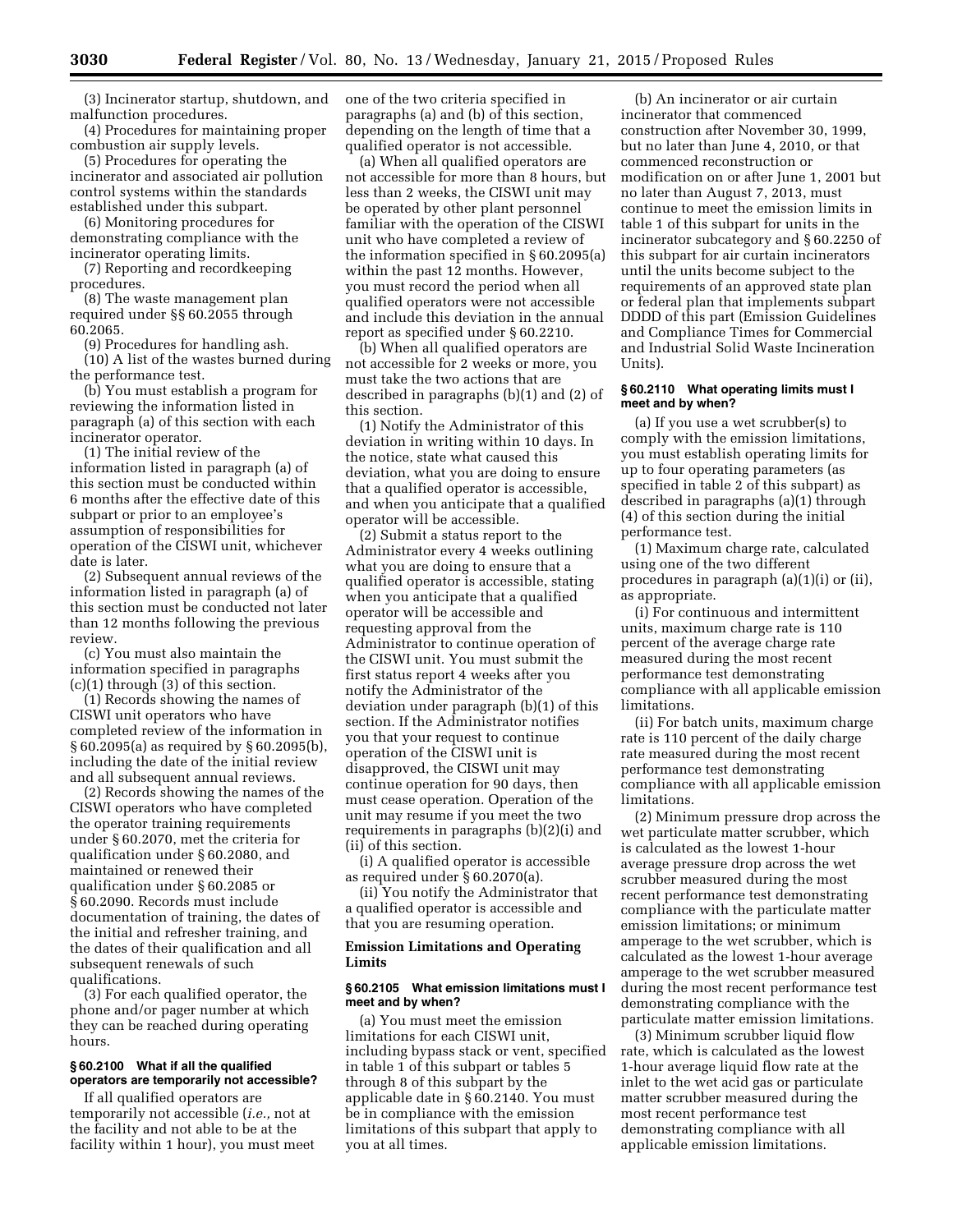(4) Minimum scrubber liquor pH, which is calculated as the lowest 1-hour average liquor pH at the inlet to the wet acid gas scrubber measured during the most recent performance test demonstrating compliance with the HCl emission limitation.

(b) You must meet the operating limits established during the initial performance test 60 days after your CISWI unit reaches the charge rate at which it will operate, but no later than 180 days after its initial startup.

(c) If you use a fabric filter to comply with the emission limitations, you must operate each fabric filter system such that the bag leak detection system alarm does not sound more than 5 percent of the operating time during a 6-month period. In calculating this operating time percentage, if inspection of the fabric filter demonstrates that no corrective action is required, no alarm time is counted. If corrective action is required, each alarm shall be counted as a minimum of 1 hour. If you take longer than 1 hour to initiate corrective action, the alarm time shall be counted as the actual amount of time taken by you to initiate corrective action.

(d) If you use an electrostatic precipitator to comply with the emission limitations, you must measure the (secondary) voltage and amperage of the electrostatic precipitator collection plates during the particulate matter performance test. Calculate the average electric power value (secondary voltage × secondary current = secondary electric power) for each test run. The operating limit for the electrostatic precipitator is calculated as the lowest 1-hour average secondary electric power measured during the most recent performance test demonstrating compliance with the particulate matter emission limitations.

(e) If you use activated carbon sorbent injection to comply with the emission limitations, you must measure the sorbent flow rate during the performance testing. The operating limit for the carbon sorbent injection is calculated as the lowest 1-hour average sorbent flow rate measured during the most recent performance test demonstrating compliance with the mercury emission limitations. For energy recovery units, when your unit operates at lower loads, multiply your sorbent injection rate by the load fraction, as defined in this subpart, to determine the required injection rate (*e.g.,* for 50 percent load, multiply the injection rate operating limit by 0.5).

(f) If you use selective noncatalytic reduction to comply with the emission limitations, you must measure the

charge rate, the secondary chamber temperature (if applicable to your CISWI unit), and the reagent flow rate during the nitrogen oxides performance testing. The operating limits for the selective noncatalytic reduction are calculated as the highest 1-hour average charge rate, lower secondary chamber temperature, and lowest reagent flow rate measured during the most recent performance test demonstrating compliance with the nitrogen oxides emission limitations.

(g) If you use a dry scrubber to comply with the emission limitations, you must measure the injection rate of each sorbent during the performance testing. The operating limit for the injection rate of each sorbent is calculated as the lowest 1-hour average injection rate or each sorbent measured during the most recent performance test demonstrating compliance with the hydrogen chloride emission limitations. For energy recovery units, when your unit operates at lower loads, multiply your sorbent injection rate by the load fraction, as defined in this subpart, to determine the required injection rate (*e.g.,* for 50 percent load, multiply the injection rate operating limit by 0.5).

(h) If you do not use a wet scrubber, electrostatic precipitator, or fabric filter to comply with the emission limitations, and if you do not determine compliance with your particulate matter emission limitation with a particulate matter CEMS, you must maintain opacity to less than or equal to 10 percent opacity (1-hour block average).

(i) If you use a PM CPMS to demonstrate compliance, you must establish your PM CPMS operating limit and determine compliance with it according to paragraphs (i)(1) through (5) of this section.

(1) Determine your operating limit as the average PM CPMS output value recorded during the performance test or at a PM CPMS output value corresponding to 75 percent of the emission limit if your PM performance test demonstrates compliance below 75 percent of the emission limit. You must verify an existing or establish a new operating limit after each repeated performance test. You must repeat the performance test annually and reassess and adjust the site-specific operating limit in accordance with the results of the performance test.

(i) Your PM CPMS must provide a 4– 20 milliamp output, or digital equivalent, and the establishment of its relationship to manual reference method measurements must be determined in units of milliamps.

(ii) Your PM CPMS operating range must be capable of reading PM

concentrations from zero to a level equivalent to at least two times your allowable emission limit. If your PM CPMS is an auto-ranging instrument capable of multiple scales, the primary range of the instrument must be capable of reading PM concentration from zero to a level equivalent to two times your allowable emission limit.

(iii) During the initial performance test or any such subsequent performance test that demonstrates compliance with the PM limit, record and average all milliamp or digital, output values from the PM CPMS for the periods corresponding to the compliance test runs (*e.g.,* average all your PM CPMS output values for three corresponding 2-hour Method 5I test runs).

(2) If the average of your three PM performance test runs are below 75 percent of your PM emission limit, you must calculate an operating limit by establishing a relationship of PM CPMS signal to PM concentration using the PM CPMS instrument zero, the average PM CPMS output values corresponding to the three compliance test runs, and the average PM concentration from the Method 5 or performance test with the procedures in (i)(1)through (5) of this section.

(i) Determine your instrument zero output with one of the following procedures:

(A) Zero point data for *in-situ*  instruments should be obtained by removing the instrument from the stack and monitoring ambient air on a test bench.

(B) Zero point data for extractive instruments should be obtained by removing the extractive probe from the stack and drawing in clean ambient air.

(C) The zero point can also can be established obtained by performing manual reference method measurements when the flue gas is free of PM emissions or contains very low PM concentrations (*e.g.,* when your process is not operating, but the fans are operating or your source is combusting only natural gas) and plotting these with the compliance data to find the zero intercept.

(D) If none of the steps in paragraphs  $(i)(2)(i)(A)$  through  $(i)(2)(i)(C)$  of this section are possible, you must use a zero output value provided by the manufacturer.

(ii) Determine your PM CPMS instrument average in milliamps, or the digital equivalent, and the average of your corresponding three PM compliance test runs, using equation 1.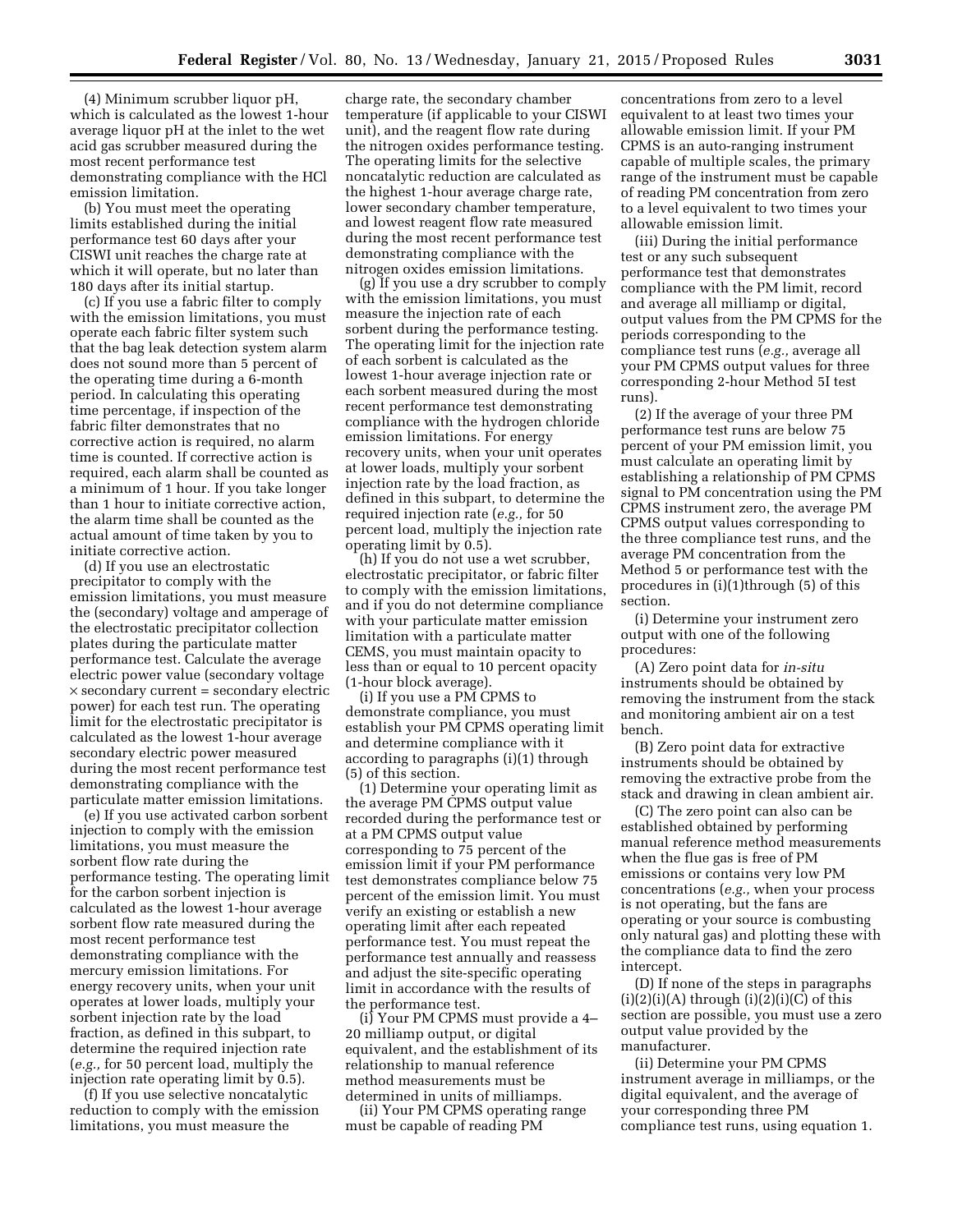$$
\bar{x} = \frac{1}{n} \sum_{i=1}^{n} X_1 \cdot \bar{y} = \frac{1}{n} \sum_{i=1}^{n} Y_i
$$

Where:

- $X_1$  = the PM CPMS output data points for the three runs constituting the performance test,
- $Y_1$  = the PM concentration value for the three runs constituting the performance test, and

Where:

- $R =$  the relative mg/dscm per milliamp or digital equivalent for your PM CPMS,
- $Y_1$  = the three run average mg/dscm PM concentration,
- $X_1$  = the three run average milliamp or digital signal output from you PM CPMS, and

Where:

- $O<sub>1</sub>$  = the operating limit for your PM CPMS on a 30-day rolling average, in milliamps or their digital signal equivalent.
- $L =$  your source emission limit expressed in mg/dscm,
- z = your instrument zero in milliamps or the digital equivalent, determined from (2)(i), and

Where:

- $X_1$  = the PM CPMS data points for all runs i,
- n = the number of data points, and
- $O<sub>h</sub>$  = your site specific operating limit, in milliamps or digital signal equivalent.

(4) To determine continuous compliance, you must record the PM CPMS output data for all periods when the process is operating and the PM CPMS is not out-of-control. You must demonstrate continuous compliance by using all quality-assured hourly average data collected by the PM CPMS for all operating hours to calculate the arithmetic average operating parameter in units of the operating limit (*e.g.,*  milliamps or digital signal bits, PM concentration, raw data signal) on a 30 day rolling average basis.

(5) For PM performance test reports used to set a PM CPMS operating limit, the electronic submission of the test report must also include the make and

n = the number of data points.

(iii) With your instrument zero expressed in milliamps, or the digital equivalent, your three run average PM CPMS milliamp value, or its digital equivalent, and your three run average

$$
\mathbf{R} = \frac{Y_i}{(X_i - z)} \quad (\text{Eq. 2})
$$

z = the milliamp or digital signal equivalent of your instrument zero determined from (2)(i).

(iv) Determine your source specific 30-day rolling average operating limit using the mg/dscm per milliamp or

$$
O_t = z + \frac{0.75(L)}{R}
$$
 (Eq.

 $R =$  the relative mg/dscm per milliamp or digital signal output equivalent for your PM CPMS, from equation 2.

(3) If the average of your three PM compliance test runs is at or above 75 percent of your PM emission limit you must determine your operating limit by averaging the PM CPMS milliamp or

 $O_{\bf{a}} = \frac{1}{n} \sum_{i=1}^{n} X_i$ 

model of the PM CPMS instrument, serial number of the instrument, analytical principle of the instrument (*e.g.,* beta attenuation), span of the instruments primary analytical range, milliamp or digital signal value equivalent to the instrument zero output, technique by which this zero value was determined, and the average milliamp or digital signals corresponding to each PM compliance test run.

#### **§ 60.2115 What if I do not use a wet scrubber, fabric filter, activated carbon injection, selective noncatalytic reduction, an electrostatic precipitator, or a dry scrubber to comply with the emission limitations?**

If you use an air pollution control device other than a wet scrubber, activated carbon injection, selective noncatalytic reduction, fabric filter, an electrostatic precipitator, or a dry

 $(Eq. 1)$ 

 $3)$ 

(Eq.

4)

PM concentration from your three compliance tests, determine a relationship of mg/dscm per milliamp or digital signal equivalent with equation 2.

digital value from equation 2 in equation 3, below. This sets your operating limit at the PM CPMS output value corresponding to 75 percent of your emission limit.

digital signal output corresponding to your three PM performance test runs that demonstrate compliance with the emission limit using equation 4 and you must submit all compliance test and PM CPMS data according to the reporting requirements in paragraph (i)(5) of this section.

scrubber or limit emissions in some other manner, including material balances, to comply with the emission limitations under § 60.2105, you must petition the EPA Administrator for specific operating limits to be established during the initial performance test and continuously monitored thereafter. You must submit the petition at least sixty days before the performance test is scheduled to begin. Your petition must include the five items listed in paragraphs (a) through (e) of this section.

(a) Identification of the specific parameters you propose to use as additional operating limits.

(b) A discussion of the relationship between these parameters and emissions of regulated pollutants, identifying how emissions of regulated pollutants change with changes in these parameters and how limits on these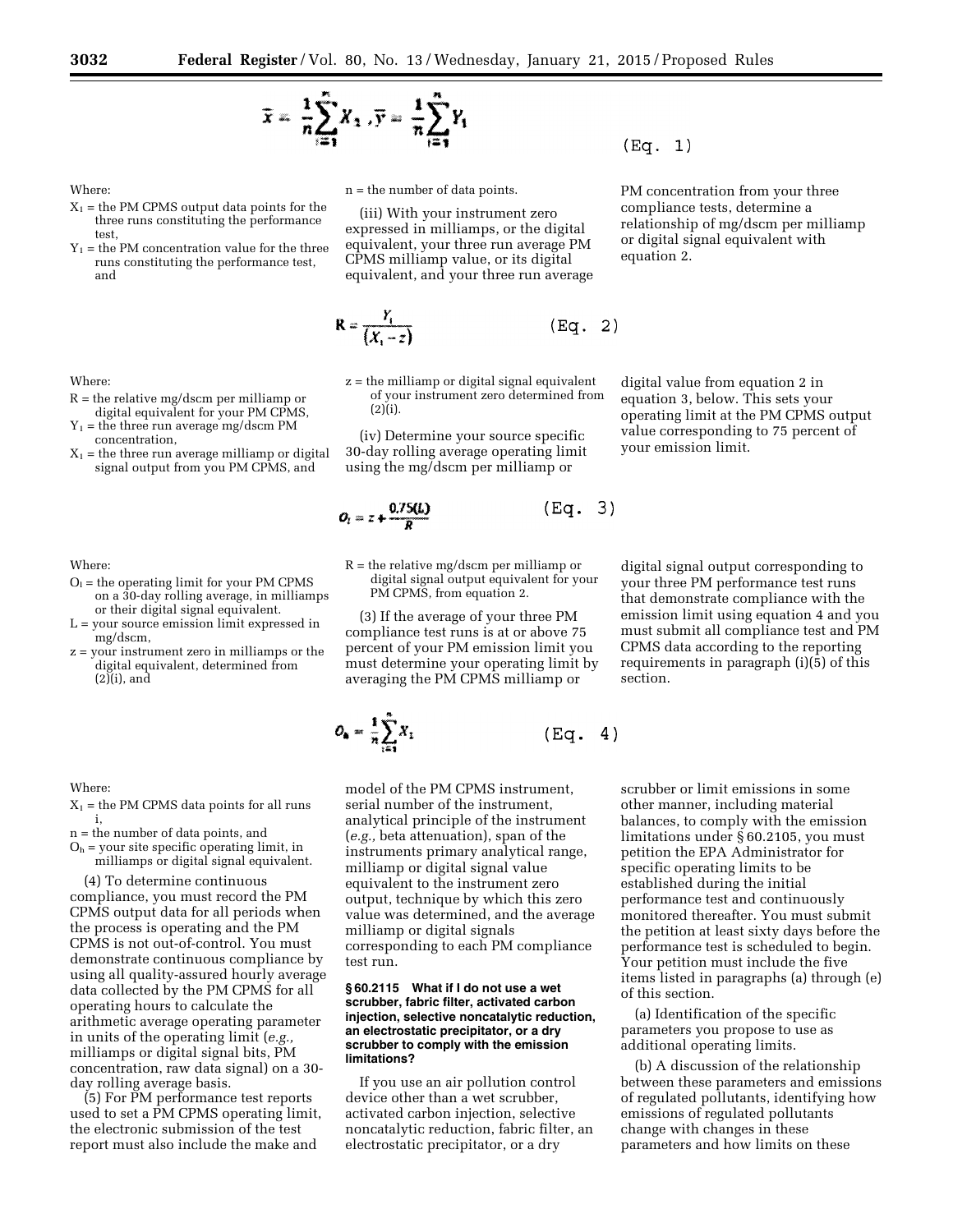parameters will serve to limit emissions of regulated pollutants.

(c) A discussion of how you will establish the upper and/or lower values for these parameters which will establish the operating limits on these parameters.

(d) A discussion identifying the methods you will use to measure and the instruments you will use to monitor these parameters, as well as the relative accuracy and precision of these methods and instruments.

(e) A discussion identifying the frequency and methods for recalibrating the instruments you will use for monitoring these parameters.

Where:

 $C_{\text{adi}}$  = pollutant concentration adjusted to 7 percent oxygen;

 $C_{meas}$  = pollutant concentration measured on a dry basis;

 $(20.9-7) = 20.9$  percent oxygen  $-7$  percent oxygen (defined oxygen correction basis);

20.9 = oxygen concentration in air, percent; and

 $%O<sub>2</sub> =$  oxygen concentration measured on a dry basis, percent.

(g) You must determine dioxins/ furans toxic equivalency by following the procedures in paragraphs (g)(1) through (4) of this section.

(1) Measure the concentration of each dioxin/furan tetra-through octachlorinated isomer emitted using EPA Method 23 at 40 CFR part 60, appendix  $A-7$ .

(2) Quantify isomers meeting identification criteria 2, 3, 4, and 5 in Section 5.3.2.5 of Method 23, regardless of whether the isomers meet identification criteria 1 and 7. You must quantify the isomers per Section 9.0 of Method 23. (Note: You may reanalyze the sample aliquot or split to reduce the number of isomers not meeting identification criteria 1 or 7 of Section 5.3.2.5.)

(3) For each dioxin/furan (tetrathrough octa-chlorinated) isomer measured in accordance with paragraph (g)(1) and (2) of this section, multiply the isomer concentration by its corresponding toxic equivalency factor specified in table 3 of this subpart.

(4) Sum the products calculated in accordance with paragraph (g)(3) of this section to obtain the total concentration of dioxins/furans emitted in terms of toxic equivalency.

(h) Method 22 at 40 CFR part 60, appendix A–7 of this part must be used to determine compliance with the fugitive ash emission limit in table 1 of

#### **Performance Testing**

#### **§ 60.2125 How do I conduct the initial and annual performance test?**

(a) All performance tests must consist of a minimum of three test runs conducted under conditions representative of normal operations.

(b) You must document that the waste burned during the performance test is representative of the waste burned under normal operating conditions by maintaining a log of the quantity of waste burned (as required in § 60.2175(b)(1)) and the types of waste burned during the performance test.

(c) All performance tests must be conducted using the minimum run

$$
C_{\text{adj}} = C_{\text{meas}} (20.9-7) / (20.9-80, )
$$

this subpart or tables 5 through 8 of this subpart.

(i) If you have an applicable opacity operating limit, you must determine compliance with the opacity limit using Method 9 at 40 CFR part 60, appendix A–4 of this part, based on three 1-hour blocks consisting of ten 6-minute average opacity values, unless you are required to install a continuous opacity monitoring system, consistent with §§ 60.2145 and 60.2165.

(j) You must determine dioxins/furans total mass basis by following the procedures in paragraphs (j)(1) through (3) of this section.

(1) Measure the concentration of each dioxin/furan tetra-through octachlorinated isomer emitted using EPA Method 23 at 40 CFR part 60, appendix A–7.

(2) Quantify isomers meeting identification criteria 2, 3, 4, and 5 in Section 5.3.2.5 of Method 23, regardless of whether the isomers meet identification criteria 1 and 7. You must quantify the isomers per Section 9.0 of Method 23. (Note: You may reanalyze the sample aliquot or split to reduce the number of isomers not meeting identification criteria 1 or 7 of Section 5.3.2.5.)

(3) Sum the quantities measured in accordance with paragraphs (j)(1) and (2) of this section to obtain the total concentration of dioxins/furans emitted in terms of total mass basis.

# **§ 60.2130 How are the performance test data used?**

You use results of performance tests to demonstrate compliance with the emission limitations in table 1 of this subpart or tables 5 through 8 of this subpart.

duration specified in table 1 of this subpart or tables 5 through 8 of this subpart.

(d) Method 1 of appendix A of this part must be used to select the sampling location and number of traverse points.

(e) Method 3A or 3B of appendix A of this part must be used for gas composition analysis, including measurement of oxygen concentration. Method 3A or 3B of appendix A of this part must be used simultaneously with each method.

(f) All pollutant concentrations, except for opacity, must be adjusted to 7 percent oxygen using equation 5 of this section:

$$
(Eq. 5)
$$

#### **Initial Compliance Requirements**

#### **§ 60.2135 How do I demonstrate initial compliance with the emission limitations and establish the operating limits?**

You must conduct a performance test, as required under §§ 60.2125 and 60.2105 to determine compliance with the emission limitations in table 1 of this subpart or tables 5 through 8 of this subpart, to establish compliance with any opacity operating limit in § 60.2110, to establish the kiln-specific emission limit in § 60.2145(y), as applicable, and to establish operating limits using the procedures in §§ 60.2110 or 60.2115. The performance test must be conducted using the test methods listed in table 1 of this subpart or tables 5 through 8 of this subpart and the procedures in § 60.2125. The use of the bypass stack during a performance test shall invalidate the performance test. You must conduct a performance evaluation of each continuous monitoring system within 60 days of installation of the monitoring system.

#### **§ 60.2140 By what date must I conduct the initial performance test?**

(a) The initial performance test must be conducted within 60 days after your CISWI unit reaches the charge rate at which it will operate, but no later than 180 days after its initial startup.

(b) If you commence or recommence combusting a solid waste at an existing combustion unit at any commercial or industrial facility, and you conducted a test consistent with the provisions of this subpart while combusting the solid waste within the 6 months preceding the reintroduction of that solid waste in the combustion chamber, you do not need to retest until 6 months from the date you reintroduce that solid waste.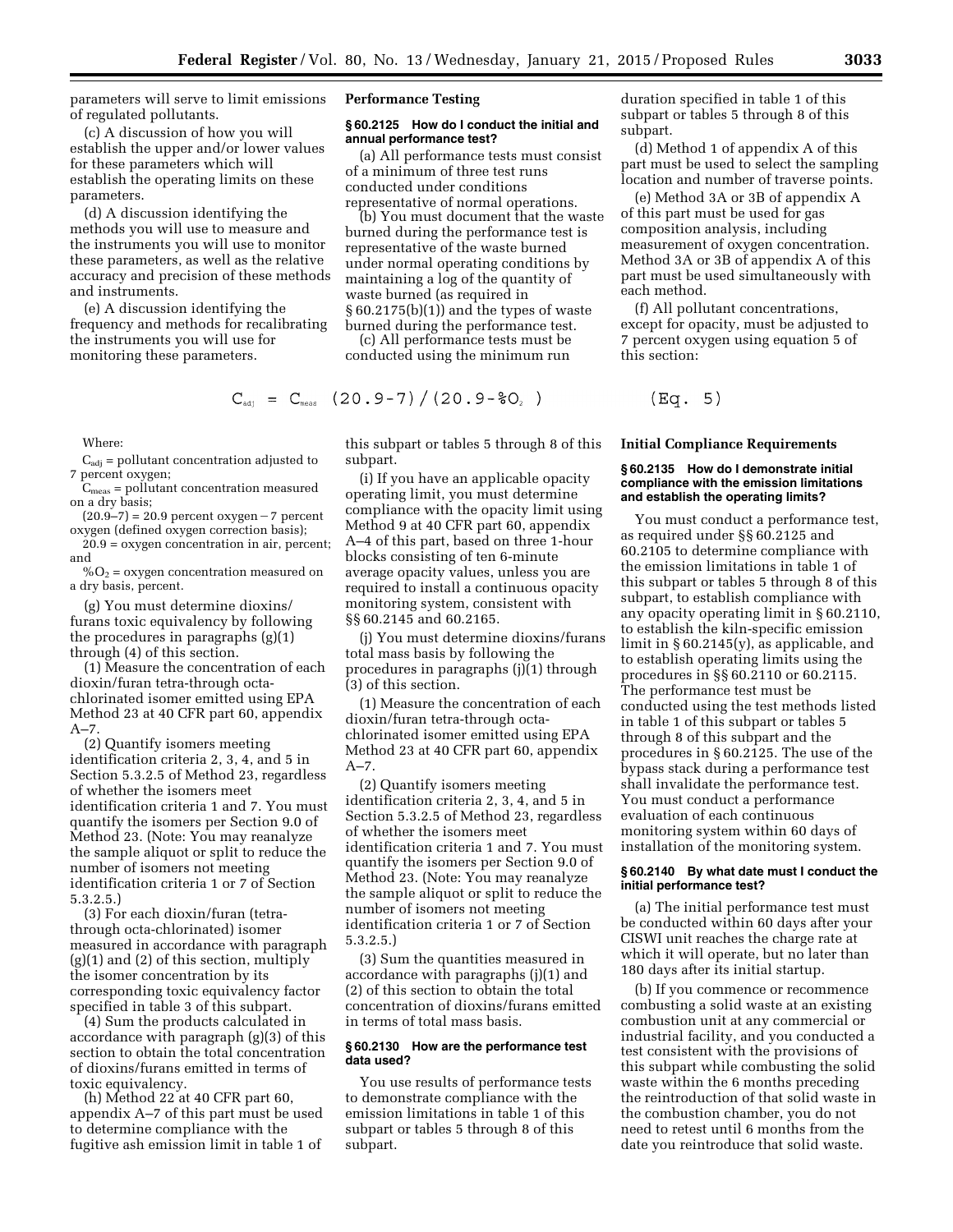(c) If you commence or recommence combusting a solid waste at an existing combustion unit at any commercial or industrial facility and you have not conducted a performance test consistent with the provisions of this subpart while combusting the solid waste within the 6 months preceding the reintroduction of that solid waste in the combustion chamber, you must conduct a performance test within 60 days from the date you reintroduce that solid waste.

#### **§ 60.2141 By what date must I conduct the initial air pollution control device inspection?**

(a) The initial air pollution control device inspection must be conducted within 60 days after installation of the control device and the associated CISWI unit reaches the charge rate at which it will operate, but no later than 180 days after the device's initial startup.

(b) Within 10 operating days following an air pollution control device inspection, all necessary repairs must be completed unless the owner or operator obtains written approval from the state agency establishing a date whereby all necessary repairs of the designated facility must be completed.

# **Continuous Compliance Requirements**

## **§ 60.2145 How do I demonstrate continuous compliance with the emission limitations and the operating limits?**

(a) Compliance with standards.

(1) The emission standards and operating requirements set forth in this subpart apply at all times.

(2) If you cease combusting solid waste, you may opt to remain subject to the provisions of this subpart. Consistent with the definition of CISWI unit, you are subject to the requirements of this subpart at least 6 months following the last date of solid waste combustion. Solid waste combustion is ceased when solid waste is not in the combustion chamber (*i.e.,* the solid waste feed to the combustor has been cut off for a period of time not less than the solid waste residence time).

(3) If you cease combusting solid waste, you must be in compliance with any newly applicable standards on the effective date of the waste-to-fuel switch. The effective date of the wasteto-fuel switch is a date selected by you, that must be at least 6 months from the date that you ceased combusting solid waste, consistent with § 60.2145(a)(2). Your source must remain in compliance with this subpart until the effective date of the waste-to-fuel switch.

(4) If you own or operate an existing commercial or industrial combustion unit that combusted a fuel or non-waste

material, and you commence or recommence combustion of solid waste, you are subject to the provisions of this subpart as of the first day you introduce or reintroduce solid waste to the combustion chamber, and this date constitutes the effective date of the fuelto-waste switch. You must complete all initial compliance demonstrations for any section 112 standards that are applicable to your facility before you commence or recommence combustion of solid waste. You must provide 30 days prior notice of the effective date of the waste-to-fuel switch. The notification must identify:

(i) The name of the owner or operator of the CISWI unit, the location of the source, the emissions unit(s) that will cease burning solid waste, and the date of the notice;

(ii) The currently applicable subcategory under this subpart, and any 40 CFR part 63 subpart and subcategory that will be applicable after you cease combusting solid waste;

(iii) The fuel(s), non-waste material(s) and solid waste(s) the CISWI unit is currently combusting and has combusted over the past 6 months, and the fuel(s) or non-waste materials the unit will commence combusting;

(iv) The date on which you became subject to the currently applicable emission limits;

(v) The date upon which you will cease combusting solid waste, and the date (if different) that you intend for any new requirements to become applicable (*i.e.,* the effective date of the waste-tofuel switch), consistent with paragraphs (a)(2) and (3)of this section.

(5) All air pollution control equipment necessary for compliance with any newly applicable emissions limits which apply as a result of the cessation or commencement or recommencement of combusting solid waste must be installed and operational as of the effective date of the waste-tofuel, or fuel-to-waste switch.

(6) All monitoring systems necessary for compliance with any newly applicable monitoring requirements which apply as a result of the cessation or commencement or recommencement of combusting solid waste must be installed and operational as of the effective date of the waste-to-fuel, or fuel-to-waste switch. All calibration and drift checks must be performed as of the effective date of the waste-to-fuel, or fuel-to-waste switch. Relative accuracy tests must be performed as of the performance test deadline for PM CEMS (if PM CEMS are elected to demonstrate continuous compliance with the particulate matter emission limits). Relative accuracy testing for other

CEMS need not be repeated if that testing was previously performed consistent with Clean Air Act section 112 monitoring requirements or monitoring requirements under this subpart.

(b) You must conduct an annual performance test for the pollutants listed in table 1 of this subpart or tables 5 through 8 of this subpart and opacity for each CISWI unit as required under § 60.2125. The annual performance test must be conducted using the test methods listed in table 1 of this subpart or tables 5 through 8 of this subpart and the procedures in § 60.2125. Annual performance tests are not required if you use CEMS or continuous opacity monitoring systems to determine compliance.

(c) You must continuously monitor the operating parameters specified in § 60.2110 or established under § 60.2115 and as specified in § 60.2170. Use 3 hour block average values to determine compliance (except for baghouse leak detection system alarms) unless a different averaging period is established under § 60.2115 or, for energy recovery units, where the averaging time for each operating parameter is a 30-day rolling, calculated each hour as the average of the previous 720 operating hours. Operation above the established maximum, below the established minimum, or outside the allowable range of operating limits specified in paragraph (a) of this section constitutes a deviation from your operating limits established under this subpart, except during performance tests conducted to determine compliance with the emission and operating limits or to establish new operating limits. Operating limits are confirmed or reestablished during performance tests.

(d) You must burn only the same types of waste and fuels used to establish subcategory applicability (for energy recovery units) and operating limits during the performance test.

(e) For energy recovery units, incinerators, and small remote units, you must perform an annual visual emissions test for ash handling.

(f) For energy recovery units, you must conduct an annual performance test for opacity (except where particulate matter CEMS or continuous opacity monitoring systems are used are used) and the pollutants listed in table 6 of this subpart.

(g) You may elect to demonstrate continuous compliance with the carbon monoxide emission limit using a carbon monoxide CEMS according to the following requirements:

(1) You must measure emissions according to § 60.13 to calculate 1-hour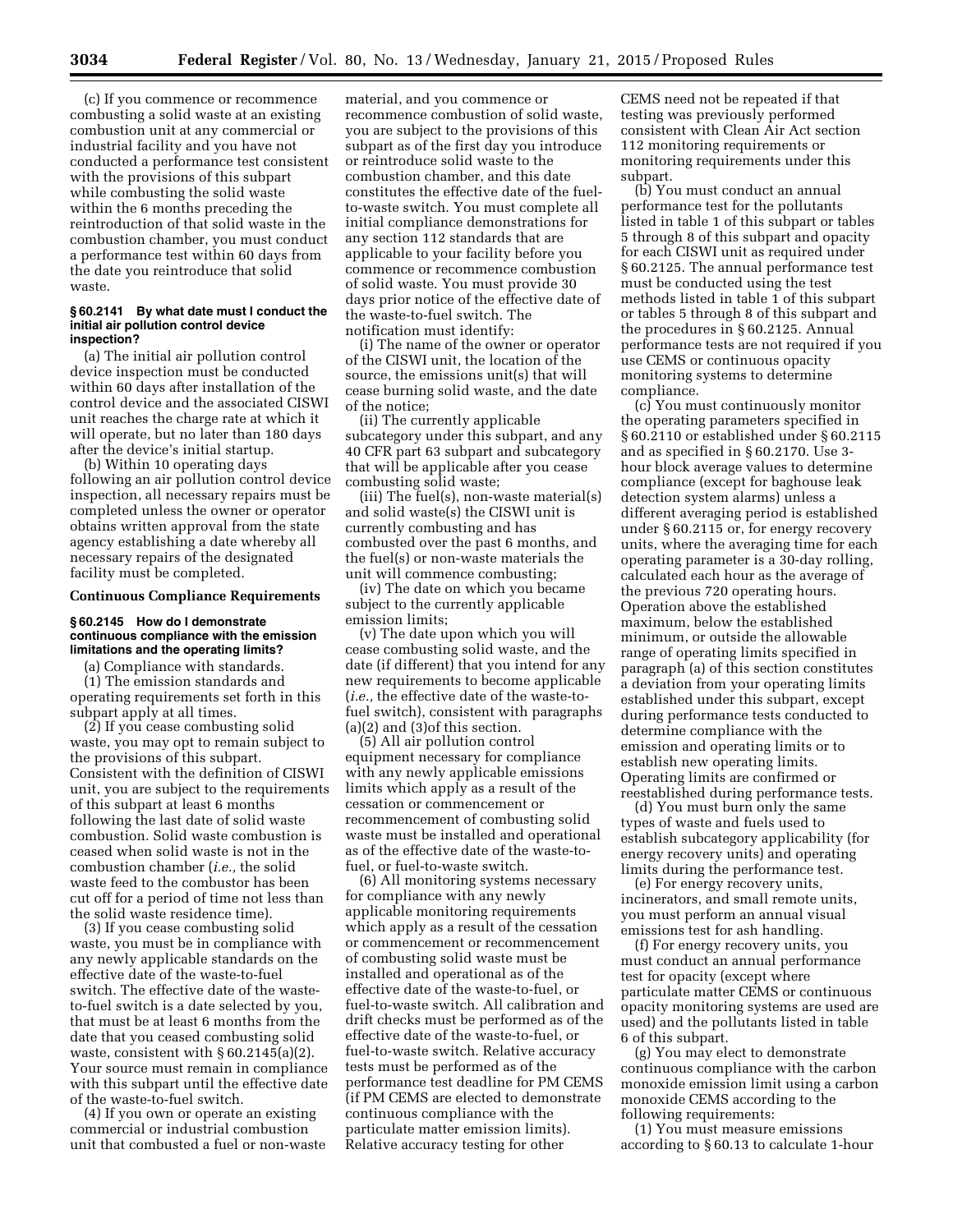arithmetic averages, corrected to 7 percent oxygen. CEMS data during startup and shutdown, as defined in this subpart, are not corrected to 7 percent oxygen, and are measured at stack oxygen content. You must demonstrate initial compliance with the carbon monoxide emissions limit using a 30 day rolling average of these 1-hour arithmetic average emission concentrations, including CEMS data during startup and shutdown as defined in this subpart, calculated using equation 19–19 in section 12.4.1 of EPA Reference Method 19 at 40 CFR part 60, appendix A–7 of this part.

(2) Operate the carbon monoxide CEMS in accordance with the requirements of performance specification 4A of appendix B of this part and quality assurance procedure 1 of appendix F of this part.

(h) Coal and liquid/gas energy recovery units with average annual heat input rates greater than or equal to 250 MMBtu/hr may elect to demonstrate continuous compliance with the particulate matter emissions limit using a particulate matter CEMS according to the procedures in § 60.2165(n) instead of the particulate matter continuous parameter monitoring system (CPMS) specified in § 60.2145. Coal and liquid/ gas energy recovery units with annual average heat input rates less than 250 MMBtu/hr, incinerators, and small remote incinerators may also elect to demonstrate compliance using a particulate matter CEMS according to the procedures in § 60.2165(n) instead of particulate matter testing with EPA Method 5 at 40 CFR part 60, appendix A–3 and, if applicable, the continuous opacity monitoring requirements in paragraph (i) of this section.

(i) For energy recovery units with annual average heat input rates greater than or equal to 10 MMBtu/hour and less than 250 MMBtu/hr, you must install, operate, certify and maintain a continuous opacity monitoring system (COMS) according to the procedures in § 60.2165.

(j) For waste-burning kilns, you must conduct an annual performance test for cadmium, lead, dioxins/furans and hydrogen chloride as listed in table 7 of this subpart. You must determine compliance with hydrogen chloride using a hydrogen chloride CEMS if you do not use an acid gas wet scrubber or dry scrubber. You must determine compliance with nitrogen oxides, sulfur dioxide, and carbon monoxide using CEMS. You must determine compliance with particulate matter using CPMS. You must determine compliance with the mercury emissions limit using a

mercury CEMS according to the following requirements:

(1) Operate a CEMS system in accordance with performance specification 12A of 40 CFR part 60, appendix B or a sorbent trap based integrated monitor in accordance with performance specification 12B of 40 CFR part 60, appendix B. The duration of the performance test must be a calendar month. For each calendar month in which the waste-burning kiln operates, hourly mercury concentration data, and stack gas volumetric flow rate data must be obtained. You must demonstrate compliance with the mercury emissions limit using a 30-day rolling average of these 1-hour mercury concentrations, including CEMS data during startup and shutdown as defined in this subpart, calculated using equation 19–19 in section 12.4.1 of EPA Reference Method 19 at 40 CFR part 60, appendix A–7 of this part. CEMS data during startup and shutdown, as defined in this subpart, are not corrected to 7 percent oxygen, and are measured at stack oxygen content.

(2) Owners or operators using a mercury CEMS must install, operate, calibrate, and maintain an instrument for continuously measuring and recording the mercury mass emissions rate to the atmosphere according to the requirements of performance specifications 6 and 12A of 40 CFR part 60, appendix B, and quality assurance procedure 6 of 40 CFR part 60, appendix F.

(3) The owner or operator of a wasteburning kiln must demonstrate initial compliance by operating a mercury CEMS while the raw mill of the in-line kiln/raw mill is operating under normal conditions and including at least one period when the raw mill is off.

(k) If you use an air pollution control device to meet the emission limitations in this subpart, you must conduct an initial and annual inspection of the air pollution control device. The inspection must include, at a minimum, the following:

(1) Inspect air pollution control device(s) for proper operation.

(2) Develop a site-specific monitoring plan according to the requirements in paragraph (l) of this section. This requirement also applies to you if you petition the EPA Administrator for alternative monitoring parameters under § 60.13(i).

(l) For each continuous monitoring system required in this section, you must develop and submit to the EPA Administrator for approval a sitespecific monitoring plan according to the requirements of this paragraph (l)

that addresses paragraphs (l)(1)(i) through (vi) of this section.

(1) You must submit this site-specific monitoring plan at least 60 days before your initial performance evaluation of your continuous monitoring system.

(i) Installation of the continuous monitoring system sampling probe or other interface at a measurement location relative to each affected process unit such that the measurement is representative of control of the exhaust emissions (*e.g.,* on or downstream of the last control device).

(ii) Performance and equipment specifications for the sample interface, the pollutant concentration or parametric signal analyzer and the data collection and reduction systems.

(iii) Performance evaluation procedures and acceptance criteria (*e.g.,*  calibrations).

(iv) Ongoing operation and maintenance procedures in accordance with the general requirements of  $§ 60.11(d).$ 

(v) Ongoing data quality assurance procedures in accordance with the general requirements of § 60.13.

(vi) Ongoing recordkeeping and reporting procedures in accordance with the general requirements of § 60.7(b),  $(c)$ ,  $(c)(1)$ ,  $(c)(4)$ ,  $(d)$ ,  $(e)$ ,  $(f)$ , and  $(g)$ .

(2) You must conduct a performance evaluation of each continuous monitoring system in accordance with your site-specific monitoring plan.

(3) You must operate and maintain the continuous monitoring system in continuous operation according to the site-specific monitoring plan.

(m) If you have an operating limit that requires the use of a flow monitoring system, you must meet the requirements in paragraphs (l) and (m)(1) through (4) of this section.

(1) Install the flow sensor and other necessary equipment in a position that provides a representative flow.

(2) Use a flow sensor with a measurement sensitivity at full scale of no greater than 2 percent.

(3) Minimize the effects of swirling flow or abnormal velocity distributions due to upstream and downstream disturbances.

(4) Conduct a flow monitoring system performance evaluation in accordance with your monitoring plan at the time of each performance test but no less frequently than annually.

(n) If you have an operating limit that requires the use of a pressure monitoring system, you must meet the requirements in paragraphs (l) and (n)(1) through (6) of this section.

(1) Install the pressure sensor(s) in a position that provides a representative measurement of the pressure (*e.g.,* PM scrubber pressure drop).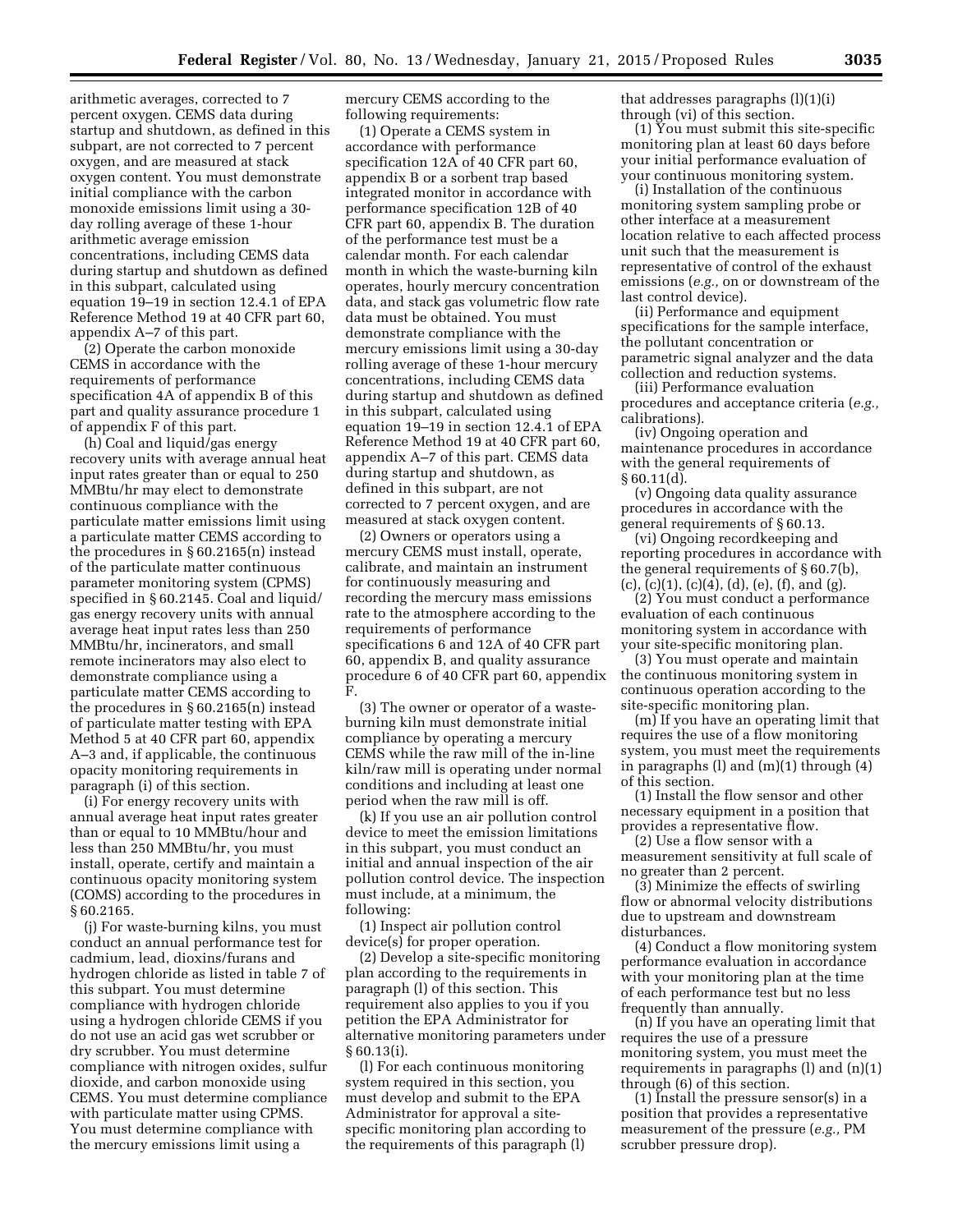(2) Minimize or eliminate pulsating pressure, vibration, and internal and external corrosion.

(3) Use a pressure sensor with a minimum tolerance of 1.27 centimeters of water or a minimum tolerance of 1 percent of the pressure monitoring system operating range, whichever is less.

(4) Perform checks at the frequency outlined in your site-specific monitoring plan to ensure pressure measurements are not obstructed (*e.g.,* check for pressure tap plugging daily).

(5) Conduct a performance evaluation of the pressure monitoring system in accordance with your monitoring plan at the time of each performance test but no less frequently than annually.

(6) If at any time the measured pressure exceeds the manufacturer's specified maximum operating pressure range, conduct a performance evaluation of the pressure monitoring system in accordance with your monitoring plan and confirm that the pressure monitoring system continues to meet the performance requirements in your monitoring plan. Alternatively, install and verify the operation of a new pressure sensor.

(o) If you have an operating limit that requires a pH monitoring system, you must meet the requirements in paragraphs (l) and (o)(1) through (4) of this section.

(1) Install the pH sensor in a position that provides a representative measurement of scrubber effluent pH.

(2) Ensure the sample is properly mixed and representative of the fluid to be measured.

(3) Conduct a performance evaluation of the pH monitoring system in accordance with your monitoring plan at least once each process operating day.

(4) Conduct a performance evaluation (including a two-point calibration with one of the two buffer solutions having a pH within 1 of the pH of the operating limit) of the pH monitoring system in accordance with your monitoring plan at the time of each performance test but no less frequently than quarterly.

(p) If you have an operating limit that requires a secondary electric power monitoring system for an electrostatic precipitator, you must meet the requirements in paragraphs (l) and (p)(1) through (2) of this section.

(1) Install sensors to measure (secondary) voltage and current to the precipitator collection plates.

(2) Conduct a performance evaluation of the electric power monitoring system in accordance with your monitoring plan at the time of each performance test but no less frequently than annually.

(q) If you have an operating limit that requires the use of a monitoring system to measure sorbent injection rate (*e.g.,*  weigh belt, weigh hopper, or hopper flow measurement device), you must meet the requirements in paragraphs (l) and (q)(1) and (2) of this section.

(1) Install the system in a position(s) that provides a representative measurement of the total sorbent injection rate.

(2) Conduct a performance evaluation of the sorbent injection rate monitoring system in accordance with your monitoring plan at the time of each performance test but no less frequently than annually.

(r) If you elect to use a fabric filter bag leak detection system to comply with the requirements of this subpart, you must install, calibrate, maintain, and continuously operate a bag leak detection system as specified in paragraphs (l) and (r)(1) through (5) of this section.

(1) Install a bag leak detection sensor(s) in a position(s) that will be representative of the relative or absolute particulate matter loadings for each exhaust stack, roof vent, or compartment (*e.g.,* for a positive pressure fabric filter) of the fabric filter.

(2) Use a bag leak detection system certified by the manufacturer to be capable of detecting particulate matter emissions at concentrations of 10 milligrams per actual cubic meter or less.

(3) Conduct a performance evaluation of the bag leak detection system in accordance with your monitoring plan and consistent with the guidance provided in EPA–454/R–98–015 (incorporated by reference, *see* § 60.17).

(4) Use a bag leak detection system equipped with a device to continuously record the output signal from the sensor.

(5) Use a bag leak detection system equipped with a system that will sound an alarm when an increase in relative particulate matter emissions over a preset level is detected. The alarm must be located where it is observed readily by plant operating personnel.

(s) For facilities using a CEMS to demonstrate compliance with the sulfur dioxide emission limit, compliance with the sulfur dioxide emission limit may be demonstrated by using the CEMS specified in § 60.2165 to measure sulfur dioxide. CEMS data during startup and shutdown, as defined in this subpart, are not corrected to 7 percent oxygen, and are measured at stack oxygen content. You must calculate a 30-day rolling average of the 1-hour arithmetic average emission concentrations, including CEMS data during startup and shutdown as defined in this subpart,

calculated using equation 19–19 in section 12.4.1 of EPA Reference Method 19 at 40 CFR part 60, Appendix A–7 of this part. The sulfur dioxide CEMS must be operated according to performance specification 2 in appendix B of this part and must follow the procedures and methods specified in this paragraph(s). For sources that have actual inlet emissions less than 100 parts per million dry volume, the relative accuracy criterion for inlet sulfur dioxide CEMS should be no greater than 20 percent of the mean value of the reference method test data in terms of the units of the emission standard, or 5 parts per million dry volume absolute value of the mean difference between the reference method and the CEMS, whichever is greater.

(1) During each relative accuracy test run of the CEMS required by performance specification 2 in appendix B of this part, collect sulfur dioxide and oxygen (or carbon dioxide) data concurrently (or within a 30- to 60 minute period) with both the CEMS and the test methods specified in paragraphs  $(s)(1)(i)$  and  $(ii)$  of this section.

(i) For sulfur dioxide, EPA Reference Method 6 or 6C, or as an alternative ANSI/ASME PTC 19.10–1981 (incorporated by reference, *see* § 60.17) must be used.

(ii) For oxygen (or carbon dioxide), EPA Reference Method 3A or 3B, or as an alternative ANSI/ASME PTC 19.10– 1981 (incorporated by reference, *see*  § 60.17), must be used.

(2) The span value of the CEMS at the inlet to the sulfur dioxide control device must be 125 percent of the maximum estimated hourly potential sulfur dioxide emissions of the unit subject to this rule. The span value of the CEMS at the outlet of the sulfur dioxide control device must be 50 percent of the maximum estimated hourly potential sulfur dioxide emissions of the unit subject to this rule.

(3) Conduct accuracy determinations quarterly and calibration drift tests daily in accordance with procedure 1 in appendix F of this part.

(t) For facilities using a CEMS to demonstrate continuous compliance with the nitrogen oxides emission limit, compliance with the nitrogen oxides emission limit may be demonstrated by using the CEMS specified in § 60.2165 to measure nitrogen oxides. CEMS data during startup and shutdown, as defined in this subpart, are not corrected to 7 percent oxygen, and are measured at stack oxygen content. You must calculate a 30-day rolling average of the 1-hour arithmetic average emission concentrations, including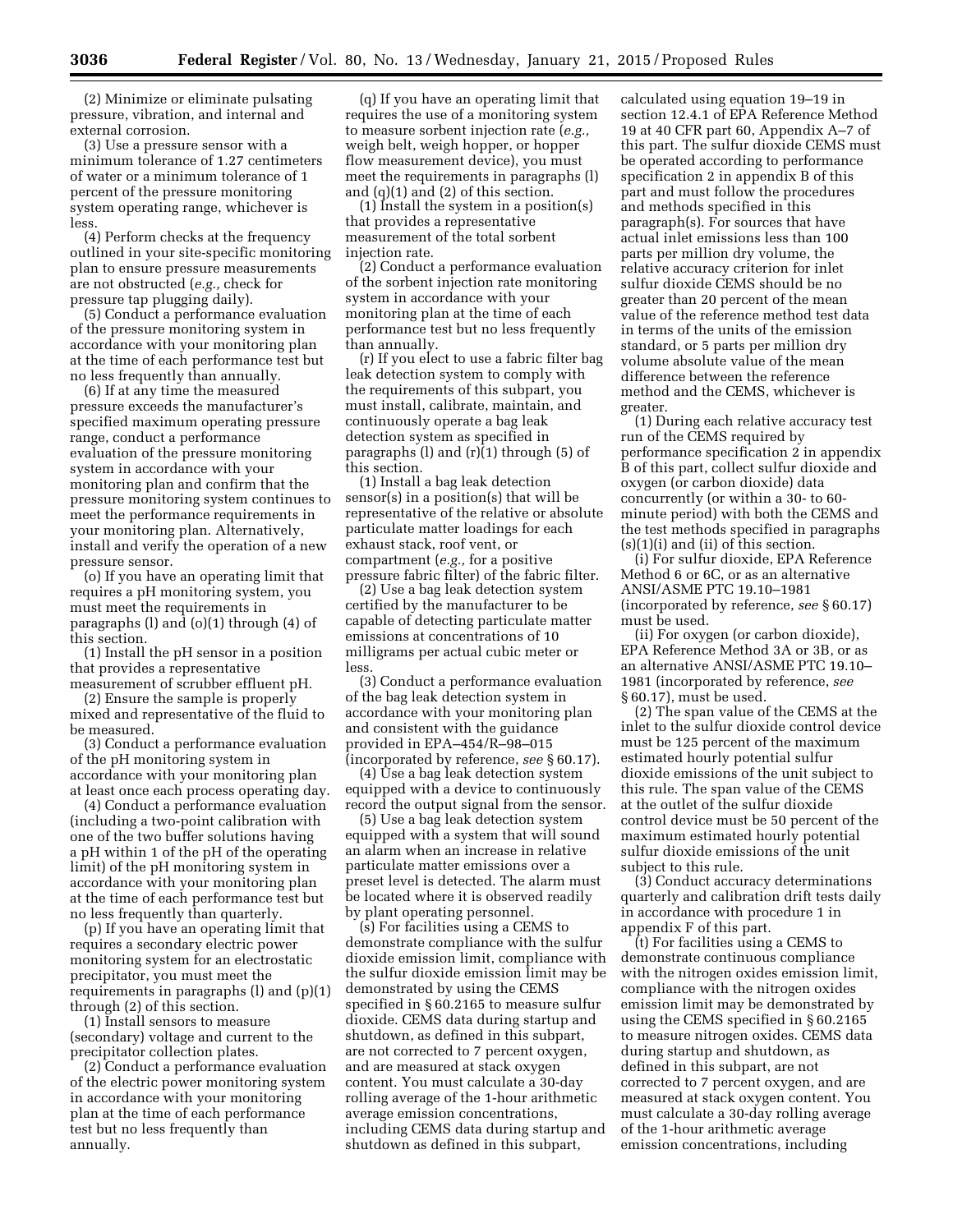CEMS data during startup and shutdown as defined in this subpart, using equation 19–19 in section 12.4.1 of EPA Reference Method 19 at 40 CFR part 60, appendix A–7 of this part. The nitrogen oxides CEMS must be operated according to performance specification 2 in appendix B of this part and must follow the procedures and methods specified in paragraphs (t)(1) through (5) of this section.

(1) During each relative accuracy test run of the CEMS required by performance specification 2 of appendix B of this part, collect nitrogen oxides and oxygen (or carbon dioxide) data concurrently (or within a 30- to 60 minute period) with both the CEMS and the test methods specified in paragraphs (t)(1)(i) and (ii) of this section.

(i) For nitrogen oxides, EPA Reference Method 7 or 7E at 40 CFR part 60, appendix A–4 must be used.

(ii) For oxygen (or carbon dioxide), EPA Reference Method 3A or 3B at 40 CFR part 60, appendix A–3, or as an alternative ANSI/ASME PTC 19– 10.1981 (incorporated by reference, *see*  § 60.17), as applicable, must be used.

(2) The span value of the continuous emission monitoring system must be 125 percent of the maximum estimated hourly potential nitrogen oxide emissions of the unit.

(3) Conduct accuracy determinations quarterly and calibration drift tests daily in accordance with procedure 1 in appendix F of this part.

(4) The owner or operator of an affected facility may request that compliance with the nitrogen oxides emission limit be determined using carbon dioxide measurements corrected to an equivalent of 7 percent oxygen. If carbon dioxide is selected for use in diluent corrections, the relationship between oxygen and carbon dioxide levels must be established during the initial performance test according to the procedures and methods specified in paragraphs  $(t)(4)(i)$  through  $(t)(4)(iv)$  of this section. This relationship may be re-established during performance compliance tests.

(i) The fuel factor equation in Method 3B must be used to determine the relationship between oxygen and carbon dioxide at a sampling location. Method 3A or 3B, or as an alternative ANSI/ ASME PTC 19.10–1981 (incorporated by reference, *see* § 60.17), as applicable, must be used to determine the oxygen concentration at the same location as the carbon dioxide monitor.

(ii) Samples must be taken for at least 30 minutes in each hour.

(iii) Each sample must represent a 1 hour average.

(iv) A minimum of three runs must be performed.

(u) For facilities using a CEMS to demonstrate continuous compliance with any of the emission limits of this subpart, you must complete the following:

(1) Demonstrate compliance with the appropriate emission limit(s) using a 30 day rolling average of 1-hour arithmetic average emission concentrations, including CEMS data during startup and shutdown as defined in this subpart, calculated using equation 19–19 in section 12.4.1 of EPA Reference Method 19 at 40 CFR part 60, appendix A–7 of this part. CEMS data during startup and shutdown, as defined in the subpart, are not corrected to 7 percent oxygen, and are measured at stack oxygen content.

(2) Operate all CEMS in accordance with the applicable procedures under appendices B and F of this part.

(v) Use of the bypass stack at any time is an emissions standards deviation for particulate matter, HCl, Pb, Cd, Hg,  $NO<sub>x</sub>$ ,  $SO<sub>2</sub>$ , and dioxin/furans.

(w) For energy recovery units with a design heat input capacity of 100 MMBtu per hour or greater that do not use a carbon monoxide CEMS, you must install, operate, and maintain a oxygen analyzer system as defined in § 60.2265 according to the procedures in paragraphs  $(w)(1)$  through  $(4)$  of this section.

(1) The oxygen analyzer system must be installed by the initial performance test date specified in § 60.2140.

(2) You must operate the oxygen trim system within compliance with paragraph (w)(3) of this section at all times.

(3) You must maintain the oxygen level such that the 30-day rolling average that is established as the operating limit for oxygen is not below the lowest hourly average oxygen concentration measured during the most recent CO performance test.

(4) You must calculate and record a 30-day rolling average oxygen concentration using equation 19–19 in section 12.4.1 of EPA Reference Method 19 of Appendix A–7 of this part.

(x) For energy recovery units with annual average heat input rates greater than or equal to 250 MMBtu/hour and waste-burning kilns, you must install, calibrate, maintain, and operate a PM CPMS and record the output of the system as specified in paragraphs (x)(1) through (x)(8) of this section. For other energy recovery units, you may elect to use PM CPMS operated in accordance with this section. PM CPMS are suitable in lieu of using other CMS for monitoring PM compliance (*e.g.,* bag

leak detectors, ESP secondary power, PM scrubber pressure).

(1) Install, calibrate, operate, and maintain your PM CPMS according to the procedures in your approved sitespecific monitoring plan developed in accordance with paragraphs (l) and  $(x)(1)(i)$  through  $(x)(1)(iii)$  of this section.

(i) The operating principle of the PM CPMS must be based on in-stack or extractive light scatter, light scintillation, beta attenuation, or mass accumulation detection of the exhaust gas or representative sample. The reportable measurement output from the PM CPMS must be expressed as milliamps.

(ii) The PM CPMS must have a cycle time (*i.e.,* period required to complete sampling, measurement, and reporting for each measurement) no longer than 60 minutes.

(iii) The PM CPMS must be capable of detecting and responding to particulate matter concentrations increments no greater than 0.5 mg/actual cubic meter.

(2) During the initial performance test or any such subsequent performance test that demonstrates compliance with the PM limit, you must adjust the sitespecific operating limit in accordance with the results of the performance test according to the procedures specified in § 60.2110.

(3) Collect PM CPMS hourly average output data for all energy recovery unit or waste-burning kiln operating hours. Express the PM CPMS output as milliamps.

(4) Calculate the arithmetic 30-day rolling average of all of the hourly average PM CPMS output collected during all energy recovery unit or wasteburning kiln operating hours data (milliamps or their digital equivalent).

(5) You must collect data using the PM CPMS at all times the energy recovery unit or waste-burning kiln is operating and at the intervals specified in paragraph  $(x)(1)(ii)$  of this section, except for periods of monitoring system malfunctions, repairs associated with monitoring system malfunctions, required monitoring system quality assurance or quality control activities (including, as applicable, calibration checks and required zero and span adjustments), and any scheduled maintenance as defined in your sitespecific monitoring plan.

(6) You must use all the data collected during all energy recovery unit or wasteburning kiln operating hours in assessing the compliance with your operating limit except:

(i) Any data collected during monitoring system malfunctions, repairs associated with monitoring system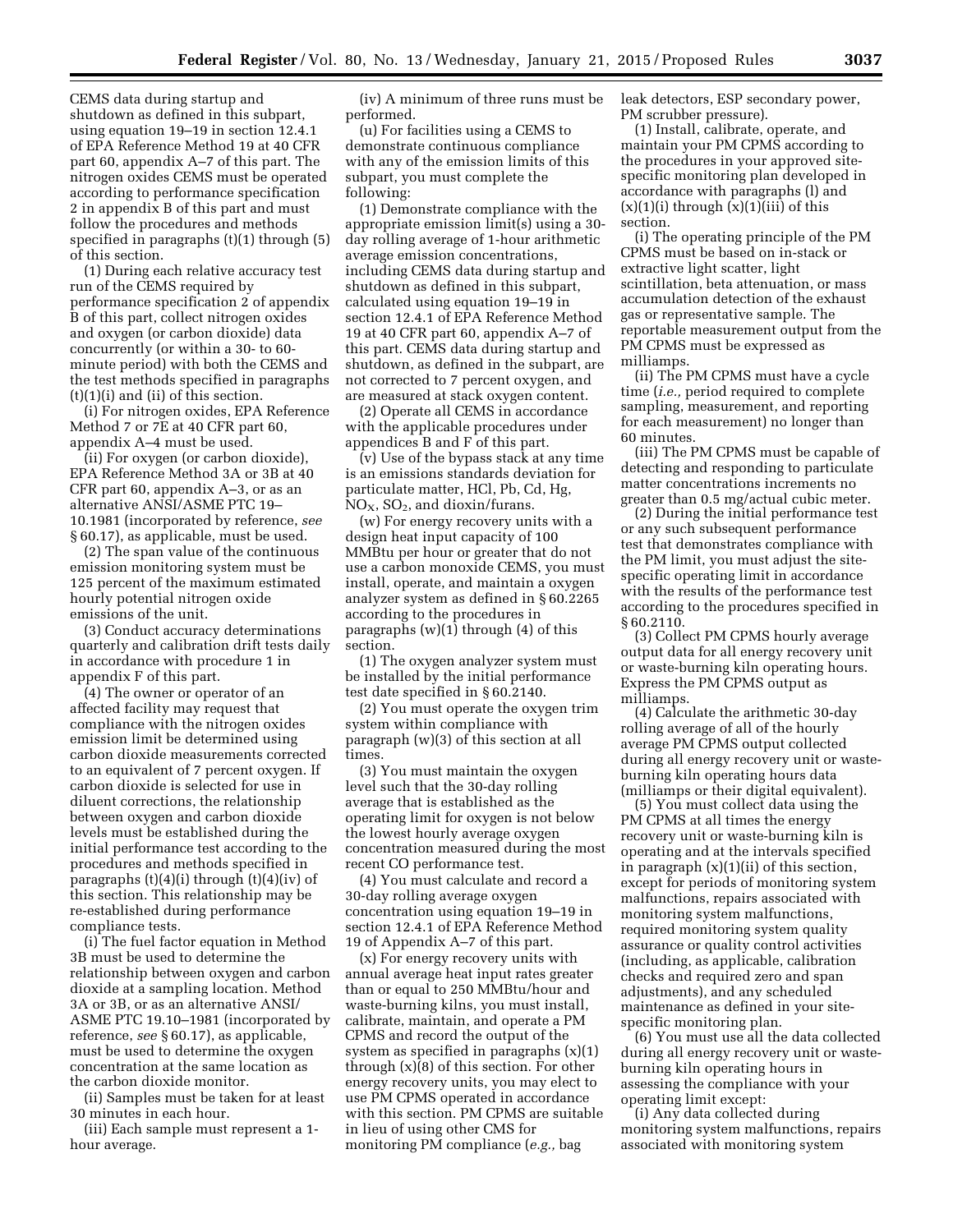malfunctions, or required monitoring system quality assurance or quality control activities conducted during monitoring system malfunctions are not used in calculations (report any such periods in your annual deviation report);

(ii) Any data collected during periods when the monitoring system is out of control as specified in your site-specific monitoring plan, repairs associated with periods when the monitoring system is out of control, or required monitoring system quality assurance or quality control activities conducted during outof-control periods are not used in calculations (report emissions or operating levels and report any such periods in your annual deviation report);

(iii) Any PM CPMS data recorded during periods of CEMS data during startup and shutdown, as defined in this subpart.

$$
C_{ks} = ((Emission 1
$$

#### Where:

 $C_{ks}$  = Kiln stack concentration (ppmvd, mg/ dscm, ng/dscm, depending on pollutant. Each corrected to  $7\%$  O<sub>2</sub>.)

Qab = Alkali bypass flow rate (volume/hr)  $C_{ab}$  = Alkali bypass concentration (ppmvd, mg/dscm, ng/dscm, depending on pollutant. Each corrected to  $7\%$  O<sub>2</sub>.)

 $Q_{cm}$  = In-line coal mill flow rate (volume/ hr)

 $C_{cm}$  = In-line coal mill concentration (ppmvd, mg/dscm, ng/dscm, depending on pollutant. Each corrected to  $7\%$   $O_2$ .)

 $Q_{ks}$  = Kiln stack flow rate (volume/hr)

(2) Particulate matter concentration must be measured downstream of the in-line coal mill. All other pollutant concentrations must be measured either upstream or downstream of the in-line coal mill.

# **§ 60.2150 By what date must I conduct the annual performance test?**

You must conduct annual performance tests between 11 and 13 months of the previous performance test.

#### **§ 60.2151 By what date must I conduct the annual air pollution control device inspection?**

On an annual basis (no more than 12 months following the previous annual air pollution control device inspection), you must complete the air pollution control device inspection as described in § 60.2141.

(7) You must record and make available upon request results of PM CPMS system performance audits, as well as the dates and duration of periods from when the PM CPMS is out of control until completion of the corrective actions necessary to return the PM CPMS to operation consistent with your site-specific monitoring plan.

(8) For any deviation of the 30-day rolling average PM CPMS average value from the established operating parameter limit, you must:

(i) Within 48 hours of the deviation, visually inspect the air pollution control device;

(ii) If inspection of the air pollution control device identifies the cause of the deviation, take corrective action as soon as possible and return the PM CPMS measurement to within the established value; and

(iii) Within 30 days of the deviation or at the time of the annual compliance test, whichever comes first, conduct a PM emissions compliance test to

determine compliance with the PM emissions limit and to verify. Within 45 days of the deviation, you must reestablish the CPMS operating limit. You are not required to conduct additional testing for any deviations that occur between the time of the original deviation and the PM emissions compliance test required under this paragraph.

(iv) PM CPMS deviations leading to more than four required performance tests in a 12-month process operating period (rolling monthly) constitute a violation of this subpart.

(y) When there is an alkali bypass and/or an in-line coal mill that exhaust emissions through a separate stack(s), the combined emissions are subject to the emission limits applicable to wasteburning kilns. To determine the kilnspecific emission limit for

demonstrating compliance, you must:

(1) Calculate a kiln-specific emission limit using equation 6:

$$
s = ((Emission limit x (Q_{ab}+Q_{cm}+Q_{ks})) - (Q_{ab} x C_{ab})
$$
  
- (Q<sub>cm</sub> x C<sub>cm</sub>))/Q<sub>ks</sub> (1)

# **§ 60.2155 May I conduct performance testing less often?**

(a) You must conduct annual performance tests according to the schedule specified in § 60.2150, with the following exceptions:

(1) You may conduct a repeat performance test at any time to establish new values for the operating limits to apply from that point forward, as specified in § 60.2160. The Administrator may request a repeat performance test at any time.

(2) You must repeat the performance test within 60 days of a process change, as defined in § 60.2265.

(3) If the initial or any subsequent performance test for any pollutant in table 1 or tables 5 through 8 of this subpart, as applicable, demonstrates that the emission level for the pollutant is no greater than the emission level specified in paragraph (a)(3)(i) or (a)(3)(ii) of this section, as applicable, and you are not required to conduct a performance test for the pollutant in response to a request by the Administrator in paragraph (a)(1) of this section or a process change in paragraph (a)(2) of this section, you may elect to skip conducting a performance test for the pollutant for the next 2 years. You must conduct a performance test for the pollutant during the third year and no more than 37 months following the previous performance test for the pollutant. For cadmium and lead, both

cadmium and lead must be emitted at emission levels no greater than their respective emission levels specified in paragraph (a)(3)(i) of this section for you to qualify for less frequent testing under

Eq.  $6)$ 

(i) For particulate matter, hydrogen chloride, mercury, nitrogen oxides, sulfur dioxide, cadmium, lead and dioxins/furans, the emission level equal to 75 percent of the applicable emission limit in table 1 or tables 5 through 8 of this subpart, as applicable, to this subpart.

this paragraph.

(ii) For fugitive emissions, visible emissions (of combustion ash from the ash conveying system) for 2 percent of the time during each of the three 1-hour observations periods.

(4) If you are conducting less frequent testing for a pollutant as provided in paragraph (a)(3) of this section and a subsequent performance test for the pollutant indicates that your CISWI unit does not meet the emission level specified in paragraph (a)(3)(i) or (a)(3)(ii) of this section, as applicable, you must conduct annual performance tests for the pollutant according to the schedule specified in paragraph (a) of this section until you qualify for less frequent testing for the pollutant as specified in paragraph (a)(3) of this section.

(b) [Reserved]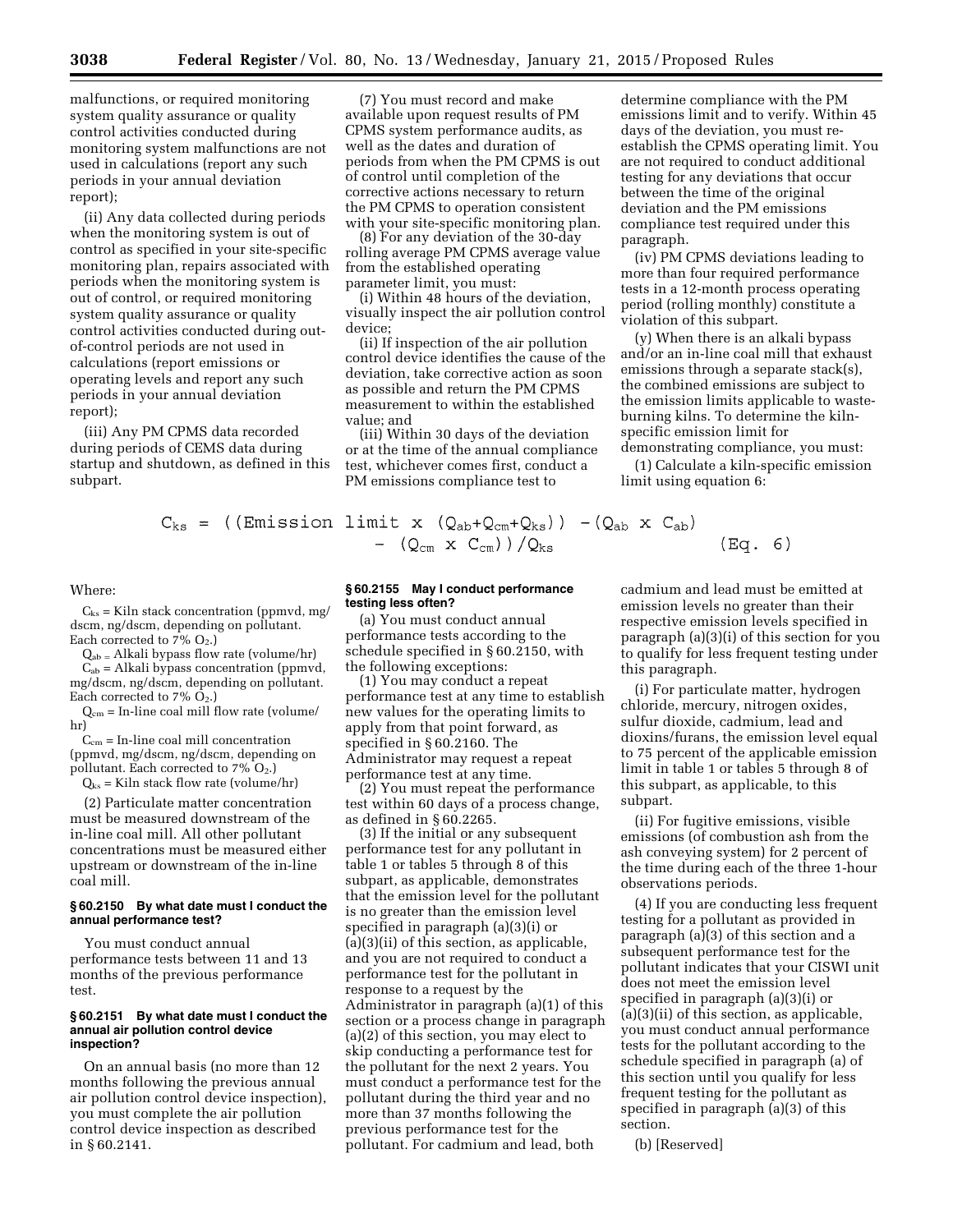#### **§ 60.2160 May I conduct a repeat performance test to establish new operating limits?**

(a) Yes. You may conduct a repeat performance test at any time to establish new values for the operating limits. The Administrator may request a repeat performance test at any time.

(b) You must repeat the performance test if your feed stream is different than the feed streams used during any performance test used to demonstrate compliance.

#### **Monitoring**

## **§ 60.2165 What monitoring equipment must I install and what parameters must I monitor?**

(a) If you are using a wet scrubber to comply with the emission limitation under § 60.2105, you must install, calibrate (to manufacturers' specifications), maintain, and operate devices (or establish methods) for monitoring the value of the operating parameters used to determine compliance with the operating limits listed in table 2 of this subpart. These devices (or methods) must measure and record the values for these operating parameters at the frequencies indicated in table 2 of this subpart at all times except as specified in § 60.2170(a).

(b) If you use a fabric filter to comply with the requirements of this subpart, you must install, calibrate, maintain, and continuously operate a bag leak detection system as specified in paragraphs (b)(1) through (8) of this section.

(1) You must install and operate a bag leak detection system for each exhaust stack of the fabric filter.

(2) Each bag leak detection system must be installed, operated, calibrated, and maintained in a manner consistent with the manufacturer's written specifications and recommendations.

(3) The bag leak detection system must be certified by the manufacturer to be capable of detecting particulate matter emissions at concentrations of 10 milligrams per actual cubic meter or less.

(4) The bag leak detection system sensor must provide output of relative or absolute particulate matter loadings.

(5) The bag leak detection system must be equipped with a device to continuously record the output signal from the sensor.

(6) The bag leak detection system must be equipped with an alarm system that will alert automatically an operator when an increase in relative particulate matter emissions over a preset level is detected. The alarm must be located where it is observed easily by plant operating personnel.

(7) For positive pressure fabric filter systems, a bag leak detection system must be installed in each baghouse compartment or cell. For negative pressure or induced air fabric filters, the bag leak detector must be installed downstream of the fabric filter.

(8) Where multiple detectors are required, the system's instrumentation and alarm may be shared among detectors.

(c) If you are using something other than a wet scrubber, activated carbon, selective non-catalytic reduction, an electrostatic precipitator, or a dry scrubber to comply with the emission limitations under § 60.2105, you must install, calibrate (to the manufacturers' specifications), maintain, and operate the equipment necessary to monitor compliance with the site-specific operating limits established using the procedures in § 60.2115.

(d) If you use activated carbon injection to comply with the emission limitations in this subpart, you must measure the minimum mercury sorbent flow rate once per hour.

(e) If you use selective noncatalytic reduction to comply with the emission limitations, you must complete the following:

(1) Following the date on which the initial performance test is completed or is required to be completed under § 60.2125, whichever date comes first, ensure that the affected facility does not operate above the maximum charge rate, or below the minimum secondary chamber temperature (if applicable to your CISWI unit) or the minimum reagent flow rate measured as 3-hour block averages at all times.

(2) Operation of the affected facility above the maximum charge rate, below the minimum secondary chamber temperature and below the minimum reagent flow rate simultaneously constitute a violation of the nitrogen oxides emissions limit.

(f) If you use an electrostatic precipitator to comply with the emission limits of this subpart, you must monitor the secondary power to the electrostatic precipitator collection plates and maintain the 3-hour block averages at or above the operating limits established during the mercury or particulate matter performance test.

(g) For waste-burning kilns not equipped with a wet scrubber or dry scrubber, in place of hydrogen chloride testing with EPA Method 321 at 40 CFR part 63, appendix A, an owner or operator must install, calibrate, maintain, and operate a CEMS for monitoring hydrogen chloride emissions discharged to the atmosphere and record the output of the system. To

demonstrate continuous compliance with the hydrogen chloride emissions limit for units other than waste-burning kilns not equipped with a wet scrubber or dry scrubber, a facility may substitute use of a hydrogen chloride CEMS for conducting the hydrogen chloride annual performance test, monitoring the minimum hydrogen chloride sorbent flow rate, monitoring the minimum scrubber liquor pH, and monitoring minimum injection rate.

(h) To demonstrate continuous compliance with the particulate matter emissions limit, a facility may substitute use of a particulate matter CEMS for conducting the PM annual performance test and using other CMS for monitoring PM compliance (*e.g.,* bag leak detectors, ESP secondary power, PM scrubber pressure).

(i) To demonstrate continuous compliance with the dioxin/furan emissions limit, a facility may substitute use of a continuous automated sampling system for the dioxin/furan annual performance test. You must record the output of the system and analyze the sample according to EPA Method 23 at 40 CFR part 60, appendix A–7 of this part. This option to use a continuous automated sampling system takes effect on the date a final performance specification applicable to dioxin/furan from continuous monitors is published in the **Federal Register.** The owner or operator who elects to continuously sample dioxin/furan emissions instead of sampling and testing using EPA Method 23 at 40 CFR part 60, appendix A–7 must install, calibrate, maintain, and operate a continuous automated sampling system and must comply with the requirements specified in § 60.58b(p) and (q). A facility may substitute continuous dioxin/furan monitoring for the minimum sorbent flow rate, if activated carbon sorbent injection is used solely for compliance with the dioxin/furan emission limit.

(j) To demonstrate continuous compliance with the mercury emissions limit, a facility may substitute use of a continuous automated sampling system for the mercury annual performance test. You must record the output of the system and analyze the sample at set intervals using any suitable determinative technique that can meet performance specification 12B. The owner or operator who elects to continuously sample mercury emissions instead of sampling and testing using EPA Reference Method 29 or 30B at 40 CFR part 60, appendix A–8 of this part, ASTM D6784–02 (Reapproved 2008) (incorporated by reference, see § 60.17), or an approved alternative method for measuring mercury emissions, must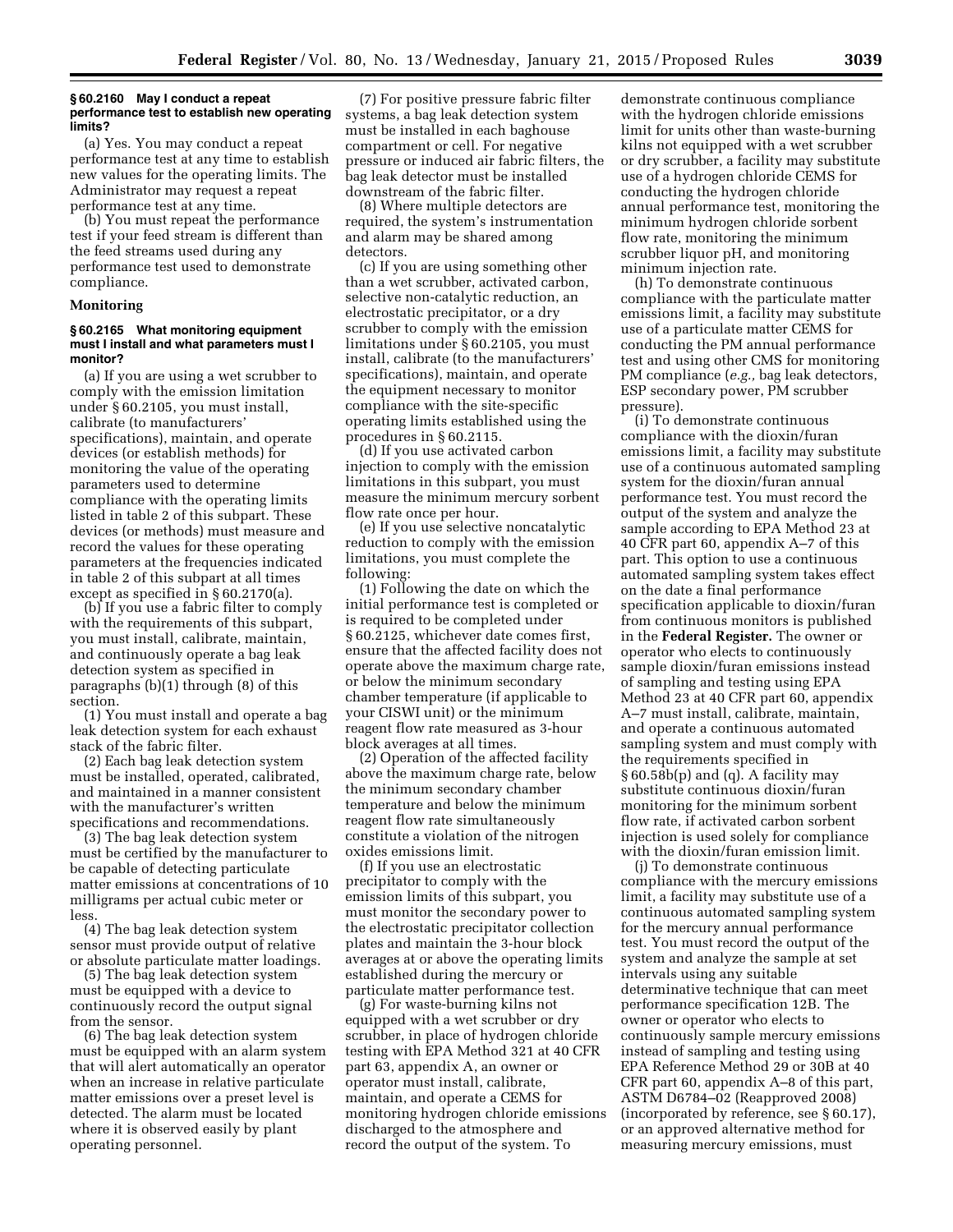install, calibrate, maintain, and operate a continuous automated sampling system and must comply with performance specification 12A and quality assurance procedure 5, as well as the requirements specified in § 60.58b(p) and (q). A facility may substitute continuous mercury monitoring for the minimum sorbent flow rate, if activated carbon sorbent injection is used solely for compliance with the mercury emission limit.

(k) To demonstrate continuous compliance with the nitrogen oxides emissions limit, a facility may substitute use of a CEMS for the nitrogen oxides annual performance test to demonstrate compliance with the nitrogen oxides emissions limits and monitoring the charge rate, secondary chamber temperature, and reagent flow for selective noncatalytic reduction, if applicable.

(1) Install, calibrate, maintain, and operate a CEMS for measuring nitrogen oxides emissions discharged to the atmosphere and record the output of the system. The requirements under performance specification 2 of appendix B of this part, the quality assurance procedure one of appendix F of this part and the procedures under § 60.13 must be followed for installation, evaluation, and operation of the CEMS.

(2) Following the date that the initial performance test for nitrogen oxides is completed or is required to be completed under § 60.2125, compliance with the emission limit for nitrogen oxides required under § 60.52b(d) must be determined based on the 30-day rolling average of the hourly emission concentrations using CEMS outlet data. The 1-hour arithmetic averages must be expressed in parts per million by volume corrected to 7 percent oxygen (dry basis) and used to calculate the 30 day rolling average concentrations. CEMS data during startup and shutdown, as defined in this subpart, are not corrected to 7 percent oxygen, and are measured at stack oxygen content. The 1-hour arithmetic averages must be calculated using the data points required under § 60.13(e)(2).

(l) To demonstrate continuous compliance with the sulfur dioxide emissions limit, a facility may substitute use of a continuous automated sampling system for the sulfur dioxide annual performance test to demonstrate compliance with the sulfur dioxide emissions limits.

(1) Install, calibrate, maintain, and operate a CEMS for measuring sulfur dioxide emissions discharged to the atmosphere and record the output of the system. The requirements under performance specification 2 of appendix B of this part, the quality assurance requirements of procedure one of appendix F of this part and procedures under § 60.13 must be followed for installation, evaluation, and operation of the CEMS.

(2) Following the date that the initial performance test for sulfur dioxide is completed or is required to be completed under § 60.2125, compliance with the sulfur dioxide emission limit may be determined based on the 30-day rolling average of the hourly arithmetic average emission concentrations using CEMS outlet data. The 1-hour arithmetic averages must be expressed in parts per million corrected to 7 percent oxygen (dry basis) and used to calculate the 30 day rolling average emission concentrations. CEMS data during startup and shutdown, as defined in this subpart, are not corrected to 7 percent oxygen, and are measured at stack oxygen content. The 1-hour arithmetic averages must be calculated using the data points required under § 60.13(e)(2).

(m) For energy recovery units over 10 MMBtu/hr but less than 250 MMBtu/hr annual average heat input rates that do not use a wet scrubber, fabric filter with bag leak detection system, or particulate matter CEMS, you must install, operate, certify, and maintain a continuous opacity monitoring system according to the procedures in paragraphs (m)(1) through (5) of this section by the compliance date specified in § 60.2105. Energy recovery units that use a CEMS to demonstrate initial and continuing compliance according to the procedures in § 60.2165(n) are not required to install a continuous opacity monitoring system and must perform the annual performance tests for the opacity consistent with § 60.2145(f).

(1) Install, operate, and maintain each continuous opacity monitoring system according to performance specification 1 of 40 CFR part 60, appendix B.

(2) Conduct a performance evaluation of each continuous opacity monitoring system according to the requirements in § 60.13 and according to PS–1 of 40 CFR part 60, appendix B.

(3) As specified in  $\S 60.13(e)(1)$ , each continuous opacity monitoring system must complete a minimum of one cycle of sampling and analyzing for each successive 10-second period and one cycle of data recording for each successive 6-minute period.

(4) Reduce the continuous opacity monitoring system data as specified in  $§ 60.13(h)(1).$ 

(5) Determine and record all the 6 minute averages (and 1-hour block averages as applicable) collected.

(n) For coal and liquid/gas energy recovery units, incinerators, and small

remote incinerators, an owner or operator may elect to install, calibrate, maintain, and operate a CEMS for monitoring particulate matter emissions discharged to the atmosphere and record the output of the system. The owner or operator of an affected facility who continuously monitors particulate matter emissions instead of conducting performance testing using EPA Method 5 at 40 CFR part 60, appendix A–3 or, as applicable, monitor with a particulate matter CPMS according to paragraph (r) of this section, must install, calibrate, maintain, and operate a CEMS and must comply with the requirements specified in paragraphs (n)(1) through (13) of this section.

(1) Notify the Administrator 1 month before starting use of the system.

(2) Notify the Administrator 1 month before stopping use of the system.

(3) The monitor must be installed, evaluated, and operated in accordance with the requirements of performance specification 11 of appendix B of this part and quality assurance requirements of procedure two of appendix F of this part and § 60.13. Use Method 5 or Method 5I of Appendix A of this part for the PM CEMS correlation testing.

(4) The initial performance evaluation must be completed no later than 180 days after the date of initial startup of the affected facility, as specified under § 60.2125 or within 180 days of notification to the Administrator of use of the continuous monitoring system if the owner or operator was previously determining compliance by Method 5 performance tests, whichever is later.

(5) The owner or operator of an affected facility may request that compliance with the particulate matter emission limit be determined using carbon dioxide measurements corrected to an equivalent of 7 percent oxygen. The relationship between oxygen and carbon dioxide levels for the affected facility must be established according to the procedures and methods specified in  $§ 60.2145(s)(5)(i)$  through  $(s)(5)(iv)$ .

(6) The owner or operator of an affected facility must conduct an initial performance test for particulate matter emissions as required under § 60.2125. Compliance with the particulate matter emission limit, if PM CEMS are elected for demonstrating compliance, must be determined by using the CEMS specified in this paragraph (n) to measure particulate matter. You must calculate a 30-day rolling average of 1 hour arithmetic average emission concentrations, including CEMS data during startup and shutdown, as defined in this subpart, using equation 19–19 in section 12.4.1 of EPA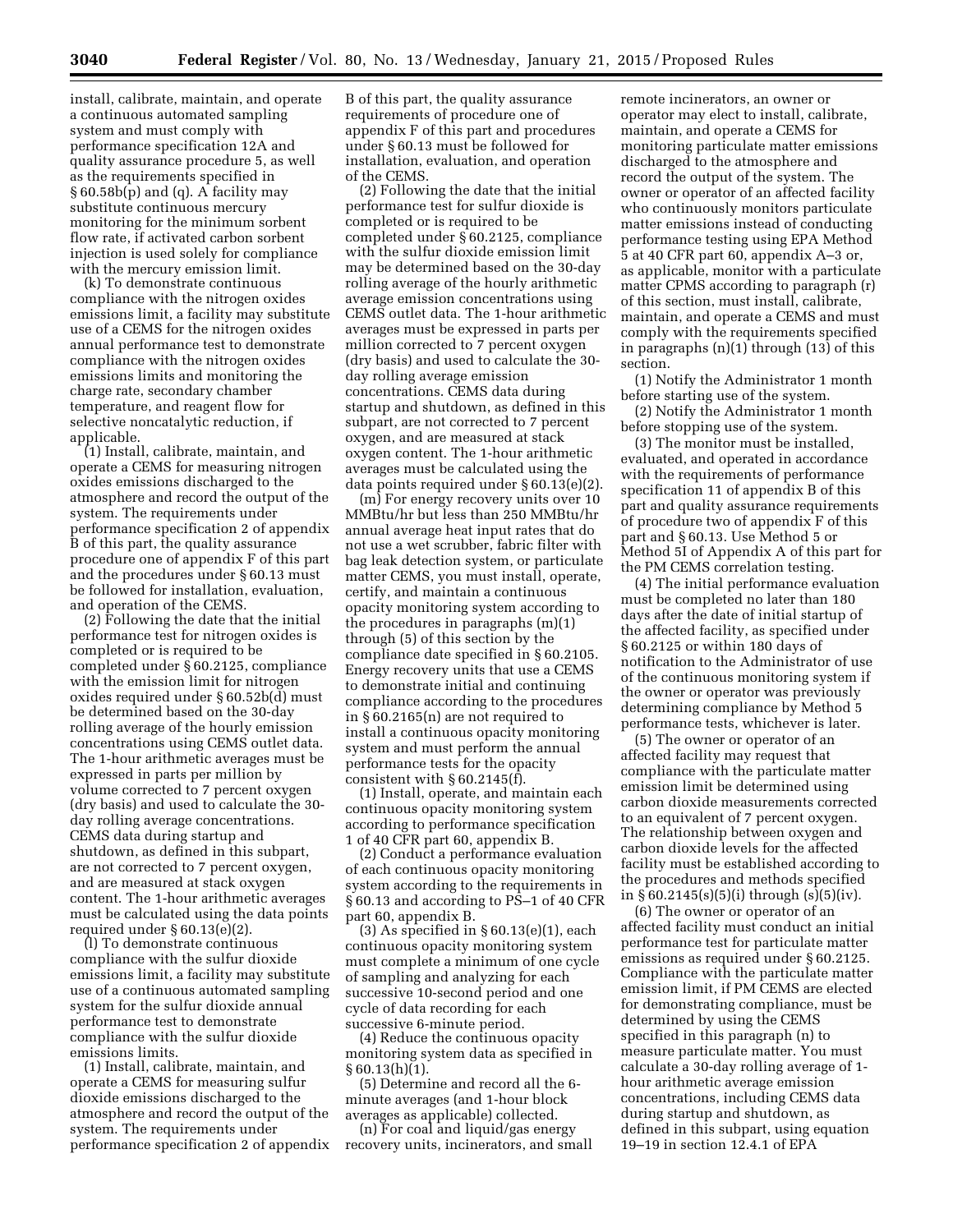Reference Method 19 at 40 CFR part 60, appendix A–7.

(7) Compliance with the particulate matter emission limit must be determined based on the 30-day rolling average calculated using equation 19–19 in section 12.4.1 of EPA Reference Method 19 at 40 CFR part 60, appendix A–7 from the 1-hour arithmetic average CEMS outlet data.

(8) At a minimum, valid continuous monitoring system hourly averages must be obtained as specified in § 60.2170(e).

(9) The 1-hour arithmetic averages required under paragraph (n)(7) of this section must be expressed in milligrams per dry standard cubic meter corrected to 7 percent oxygen (dry basis) and must be used to calculate the 30-day rolling average emission concentrations. CEMS data during startup and shutdown, as defined in this subpart, are not corrected to 7 percent oxygen, and are measured at stack oxygen content. The 1-hour arithmetic averages must be calculated using the data points required under § 60.13(e)(2).

(10) All valid CEMS data must be used in calculating average emission concentrations even if the minimum CEMS data requirements of paragraph (n)(8) of this section are not met.

(11) The CEMS must be operated according to performance specification 11 in appendix B of this part.

(12) During each relative accuracy test run of the CEMS required by performance specification 11 in appendix B of this part, particulate matter and oxygen (or carbon dioxide) data must be collected concurrently (or within a 30- to 60-minute period) by both the CEMS and the following test methods.

(i) For particulate matter, EPA Reference Method 5 must be used.

(ii) For oxygen (or carbon dioxide), EPA Reference Method 3A or 3B, as applicable, must be used.

(13) Quarterly accuracy determinations and daily calibration drift tests must be performed in accordance with procedure 2 in appendix F of this part.

(o) To demonstrate continuous compliance with the carbon monoxide emissions limit, you may substitute use of a continuous automated sampling system for the carbon monoxide annual performance test.

(1) Install, calibrate, maintain, and operate a CEMS for measuring carbon monoxide emissions discharged to the atmosphere and record the output of the system. The requirements under performance specification 4B of appendix B of this part, the quality assurance procedure 1 of appendix F of this part and the procedures under

§ 60.13 must be followed for installation, evaluation, and operation of the CEMS.

(2) Following the date that the initial performance test for carbon monoxide is completed or is required to be completed under § 60.2140, compliance with the carbon monoxide emission limit may be determined based on the 30-day rolling average of the hourly arithmetic average emission concentrations, including CEMS data during startup and shutdown as defined in this subpart, using CEMS outlet data. Except for CEMS data during startup and shutdown, as defined in this subpart, the 1-hour arithmetic averages must be expressed in parts per million corrected to 7 percent oxygen (dry basis) and used to calculate the 30-day rolling average emission concentrations. CEMS data during startup and shutdown, as defined in this subpart, are not corrected to 7 percent oxygen, and are measured at stack oxygen content. The 1-hour arithmetic averages must be calculated using the data points required under § 60.13(e)(2).

(p) The owner/operator of an affected source with a bypass stack shall install, calibrate (to manufacturers' specifications), maintain, and operate a device or method for measuring the use of the bypass stack including date, time and duration.

(q) For energy recovery units with a design heat input capacity of 100 MMBtu per hour or greater that do not use a carbon monoxide CEMS, you must install, operate, and maintain a oxygen analyzer system as defined in § 60.2265 according to the procedures in paragraphs (q)(1) through (q)(4) of this section.

(1) The oxygen analyzer system must be installed by the initial performance test date specified in § 60.2140.

(2) You must operate the oxygen trim system within compliance with paragraph (q)(3) of this section at all times.

(3) You must maintain the oxygen level such that the 30-day rolling average that is established as the operating limit for oxygen according to paragraph (q)(4) of this section is not below the lowest hourly average oxygen concentration measured during the most recent CO performance test.

(4) You must calculate and record a 30-day rolling average oxygen concentration using equation 19–19 in section 12.4.1 of EPA Reference Method 19 of Appendix A–7 of this part.

(r) For energy recovery units with annual average heat input rates greater than or equal to 250 MMBtu/hour and waste-burning kilns, you must install, calibrate, maintain, and operate a PM

CPMS and record the output of the system as specified in paragraphs (r)(1) through (8) of this section. If you elect to use a particulate matter CEMS as specified in paragraph (n) of this section, you are not required to use a PM CPMS to monitor particulate matter emissions. For other energy recovery units, you may elect to use PM CPMS operated in accordance with this section. PM CPMS are suitable in lieu of using other CMS for monitoring PM compliance (*e.g.,* bag leak detectors, ESP secondary power, PM scrubber pressure).

(1) Install, calibrate, operate, and maintain your PM CPMS according to the procedures in your approved sitespecific monitoring plan developed in accordance with § 60.2145(l) and (r)(1)(i) through (iii) of this section.

(i) The operating principle of the PM CPMS must be based on in-stack or extractive light scatter, light scintillation, beta attenuation, or mass accumulation detection of PM in the exhaust gas or representative sample. The reportable measurement output from the PM CPMS must be expressed as milliamps or a digital signal equivalent.

(ii) The PM CPMS must have a cycle time (*i.e.,* period required to complete sampling, measurement, and reporting for each measurement) no longer than 60 minutes.

(iii) The PM CPMS must be capable of detecting and responding to particulate matter concentration increments no greater than 0.5 mg/actual cubic meter.

(2) During the initial performance test or any such subsequent performance test that demonstrates compliance with the PM limit, you must adjust the sitespecific operating limit in accordance with the results of the performance test according to the procedures specified in § 60.2110.

(3) Collect PM CPMS hourly average output data for all energy recovery unit or waste-burning kiln operating hours. Express the PM CPMS output as milliamps or the digital signal equivalent.

(4) Calculate the arithmetic 30-day rolling average of all of the hourly average PM CPMS output collected during all energy recovery unit or wasteburning kiln operating hours data (milliamps or digital bits).

(5) You must collect data using the PM CPMS at all times the energy recovery unit or waste-burning kiln is operating and at the intervals specified in paragraph (r)(1)(ii) of this section, except for periods of monitoring system malfunctions, repairs associated with monitoring system malfunctions, required monitoring system quality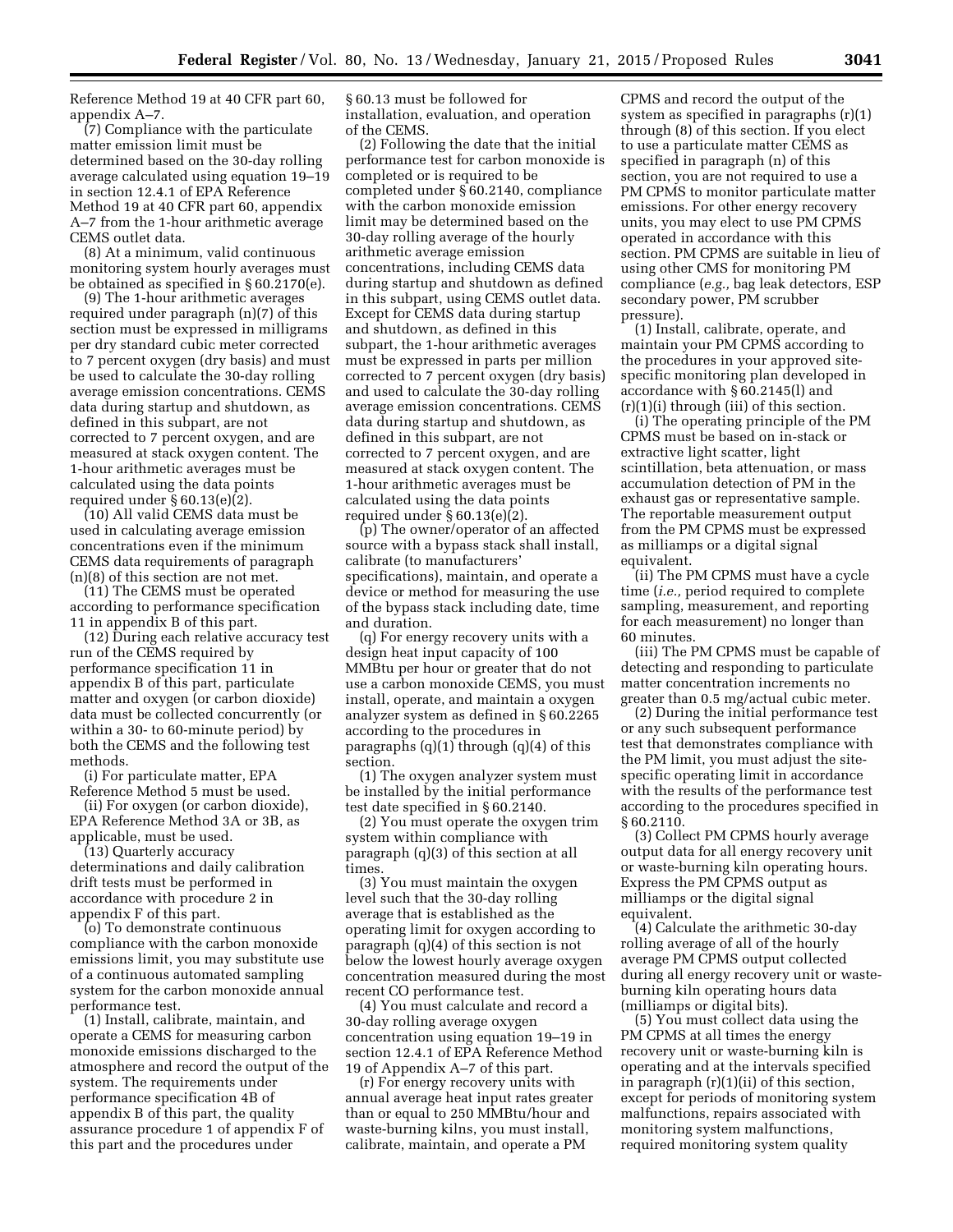assurance or quality control activities (including, as applicable, calibration checks and required zero and span adjustments), and any scheduled maintenance as defined in your sitespecific monitoring plan.

(6) You must use all the data collected during all energy recovery unit or wasteburning kiln operating hours in assessing the compliance with your operating limit except:

(i) Any data collected during monitoring system malfunctions, repairs associated with monitoring system malfunctions, or required monitoring system quality assurance or quality control activities conducted during monitoring system malfunctions are not used in calculations (report any such periods in your annual deviation report);

(ii) Any data collected during periods when the monitoring system is out of control as specified in your site-specific monitoring plan, repairs associated with periods when the monitoring system is out of control, or required monitoring system quality assurance or quality control activities conducted during outof-control periods are not used in calculations (report emissions or operating levels and report any such periods in your annual deviation report);

(iii) Any PM CPMS data recorded during periods of CEMS data during startup and shutdown, as defined in this subpart.

(7) You must record and make available upon request results of PM CPMS system performance audits, as well as the dates and duration of periods from when the PM CPMS is out of control until completion of the corrective actions necessary to return the PM CPMS to operation consistent with your site-specific monitoring plan.

(8) For any deviation of the 30-day rolling average PM CPMS average value from the established operating parameter limit, you must:

(i) Within 48 hours of the deviation, visually inspect the air pollution control device;

(ii) If inspection of the air pollution control device identifies the cause of the deviation, take corrective action as soon as possible and return the PM CPMS measurement to within the established value; and

(iii) Within 30 days of the deviation or at the time of the annual compliance test, whichever comes first, conduct a PM emissions compliance test to determine compliance with the PM emissions limit and to verify the operation of the control device(s). Within 45 days of the deviation, you must re-establish the CPMS operating

limit. You are not required to conduct additional testing for any deviations that occur between the time of the original deviation and the PM emissions compliance test required under this paragraph.

(iv) PM CPMS deviations leading to more than four required performance tests in a 12-month process operating period (rolling monthly) constitute a violation of this subpart.

(s) If you use a dry scrubber to comply with the emission limits of this subpart, you must monitor the injection rate of each sorbent and maintain the 3-hour block averages at or above the operating limits established during the hydrogen chloride performance test.

# **§ 60.2170 Is there a minimum amount of monitoring data I must obtain?**

For each continuous monitoring system required or optionally allowed under § 60.2165, you must collect data according to this section:

(a) You must operate the monitoring system and collect data at all required intervals at all times compliance is required except for periods of monitoring system malfunctions or outof-control periods, repairs associated with monitoring system malfunctions or out-of-control periods (as specified in 60.2210(o) of this part), and required monitoring system quality assurance or quality control activities (including, as applicable, calibration checks and required zero and span adjustments). A monitoring system malfunction is any sudden, infrequent, not reasonably preventable failure of the monitoring system to provide valid data. Monitoring system failures that are caused in part by poor maintenance or careless operation are not malfunctions. You are required to effect monitoring system repairs in response to monitoring system malfunctions or outof-control periods and to return the monitoring system to operation as expeditiously as practicable.

(b) You may not use data recorded during monitoring system malfunctions or out-of-control periods, repairs associated with monitoring system malfunctions or out-of-control periods, or required monitoring system quality assurance or control activities in calculations used to report emissions or operating levels. You must use all the data collected during all other periods, including data normalized for above scale readings, in assessing the operation of the control device and associated control system.

(c) Except for periods of monitoring system malfunctions or out-of-control periods, repairs associated with monitoring system malfunctions or out-

of-control periods, and required monitoring system quality assurance or quality control activities including, as applicable, calibration checks and required zero and span adjustments, failure to collect required data is a deviation of the monitoring requirements.

#### **Recordkeeping and Reporting**

# **§ 60.2175 What records must I keep?**

You must maintain the items (as applicable) as specified in paragraphs  $(a)$ ,  $(b)$ , and  $(e)$  through  $(x)$  of this section for a period of at least 5 years:

(a) Calendar date of each record.

(b) Records of the data described in paragraphs (b)(1) through (6) of this section:

(1) The CISWI unit charge dates, times, weights, and hourly charge rates.

(2) Liquor flow rate to the wet scrubber inlet every 15 minutes of operation, as applicable.

(3) Pressure drop across the wet scrubber system every 15 minutes of operation or amperage to the wet scrubber every 15 minutes of operation, as applicable.

(4) Liquor pH as introduced to the wet scrubber every 15 minutes of operation, as applicable.

(5) For affected CISWI units that establish operating limits for controls other than wet scrubbers under § 60.2110(d) through (g) or § 60.2115, you must maintain data collected for all operating parameters used to determine compliance with the operating limits. For energy recovery units using activated carbon injection or a dry scrubber, you must also maintain records of the load fraction and corresponding sorbent injection rate records.

(6) If a fabric filter is used to comply with the emission limitations, you must record the date, time, and duration of each alarm and the time corrective action was initiated and completed, and a brief description of the cause of the alarm and the corrective action taken. You must also record the percent of operating time during each 6-month period that the alarm sounds, calculated as specified in  $\S 60.2110(c)$ .

(c)–(d) [Reserved]

(e) Identification of calendar dates and times for which data show a deviation from the operating limits in table 2 of this subpart or a deviation from other operating limits established under § 60.2110(d) through (g) or § 60.2115 with a description of the deviations, reasons for such deviations, and a description of corrective actions taken.

(f) The results of the initial, annual, and any subsequent performance tests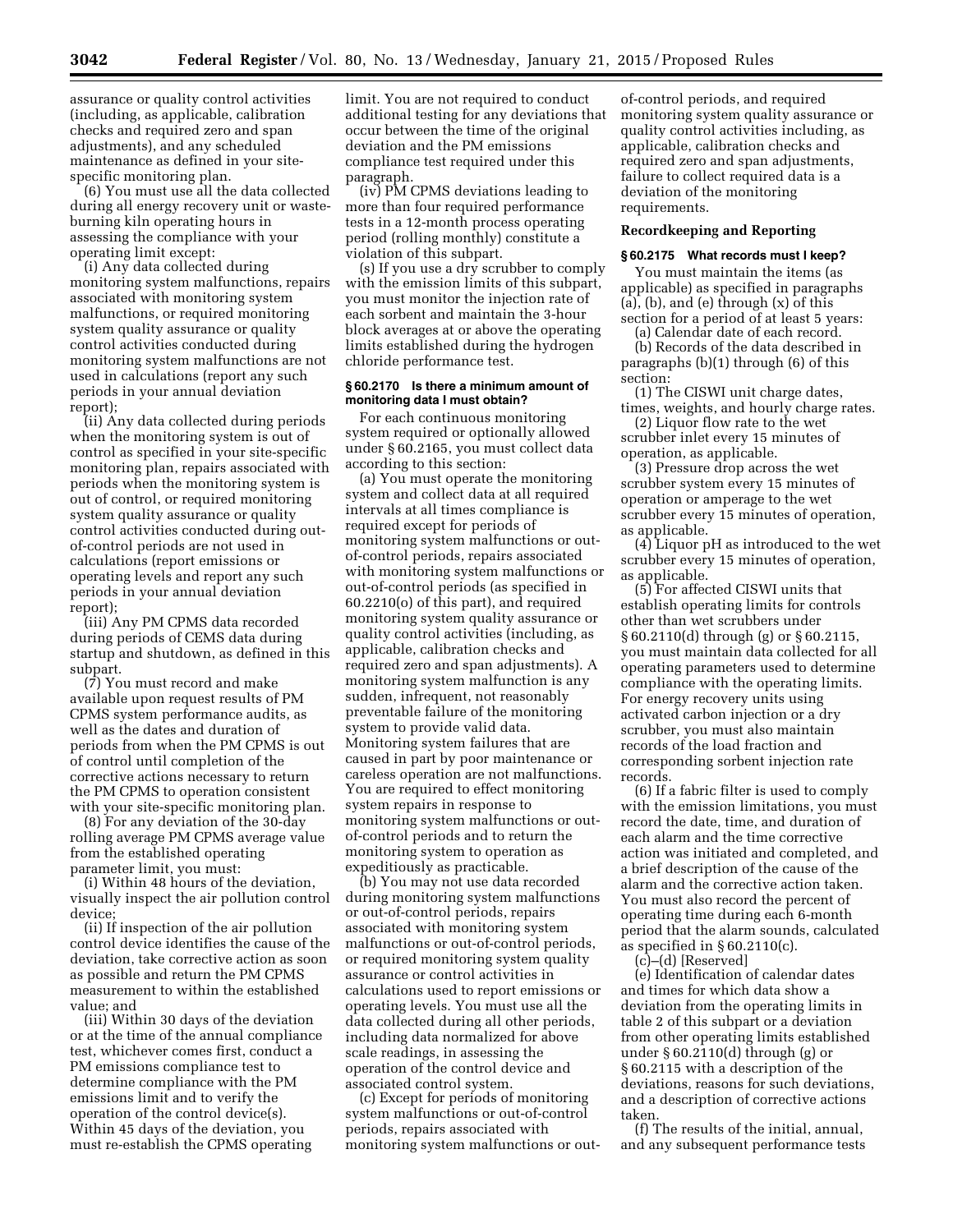conducted to determine compliance with the emission limits and/or to establish operating limits, as applicable. Retain a copy of the complete test report including calculations.

(g) All documentation produced as a result of the siting requirements of §§ 60.2045 and 60.2050.

(h) Records showing the names of CISWI unit operators who have completed review of the information in § 60.2095(a) as required by § 60.2095(b), including the date of the initial review and all subsequent annual reviews.

(i) Records showing the names of the CISWI operators who have completed the operator training requirements under § 60.2070, met the criteria for qualification under § 60.2080, and maintained or renewed their qualification under § 60.2085 or § 60.2090. Records must include documentation of training, the dates of the initial and refresher training, and the dates of their qualification and all subsequent renewals of such qualifications.

(j) For each qualified operator, the phone and/or pager number at which they can be reached during operating hours.

(k) Records of calibration of any monitoring devices as required under § 60.2165.

(l) Equipment vendor specifications and related operation and maintenance requirements for the incinerator, emission controls, and monitoring equipment.

(m) The information listed in § 60.2095(a).

(n) On a daily basis, keep a log of the quantity of waste burned and the types of waste burned (always required).

(o) Maintain records of the annual air pollution control device inspections that are required for each CISWI unit subject to the emissions limits in table 1 of this subpart or tables 5 through 8 of this subpart, any required maintenance, and any repairs not completed within 10 days of an inspection or the timeframe established by the state regulatory agency.

(p) For continuously monitored pollutants or parameters, you must document and keep a record of the following parameters measured using continuous monitoring systems.

(1) All 6-minute average levels of opacity.

(2) All 1-hour average concentrations of sulfur dioxide emissions.

(3) All 1-hour average concentrations of nitrogen oxides emissions.

(4) All 1-hour average concentrations of carbon monoxide emissions. You must indicate which data are CEMS data during startup and shutdown.

(5) All 1-hour average concentrations of particulate matter emissions.

(6) All 1-hour average concentrations of mercury emissions.

(7) All 1-hour average concentrations of hydrogen chloride emissions.

(8) All 1-hour average percent oxygen concentrations.

(9) All 1-hour average PM CPMS readings or particulate matter CEMS outputs.

(q) Records indicating use of the bypass stack, including dates, times, and durations.

(r) If you choose to stack test less frequently than annually, consistent with  $\S 60.2155$ (a) through (c), you must keep annual records that document that your emissions in the previous stack test(s) were less than 75 percent of the applicable emission limit and document that there was no change in source operations including fuel composition and operation of air pollution control equipment that would cause emissions of the relevant pollutant to increase within the past year.

(s) Records of the occurrence and duration of each malfunction of operation (*i.e.,* process equipment) or the air pollution control and monitoring equipment.

(t) Records of all required maintenance performed on the air pollution control and monitoring equipment.

(u) Records of actions taken during periods of malfunction to minimize emissions in accordance with § 60.11(d), including corrective actions to restore malfunctioning process and air pollution control and monitoring equipment to its normal or usual manner of operation.

(v) For operating units that combust non-hazardous secondary materials that have been determined not to be solid waste pursuant to  $\S$  241.3(b)(1) of this chapter, you must keep a record which documents how the secondary material meets each of the legitimacy criteria under § 241.3(d)(1). If you combust a fuel that has been processed from a discarded non-hazardous secondary material pursuant to § 241.3(b)(4) of this chapter, you must keep records as to how the operations that produced the fuel satisfies the definition of processing in § 241.2 and each of the legitimacy criteria of § 241.3(d)(1) of this chapter. If the fuel received a non-waste determination pursuant to the petition process submitted under § 241.3(c) of this chapter, you must keep a record that documents how the fuel satisfies the requirements of the petition process. For operating units that combust nonhazardous secondary materials as fuel per § 241.4, you must keep records

documenting that the material is a listed non-waste under § 241.4(a).

(w) Records of the criteria used to establish that the unit qualifies as a small power production facility under section 3(17)(C) of the Federal Power Act (16 U.S.C. 796(17)(C)) and that the waste material the unit is proposed to burn is homogeneous.

(x) Records of the criteria used to establish that the unit qualifies as a cogeneration facility under section 3(18)(B) of the Federal Power Act (16 U.S.C. 796(18)(B)) and that the waste material the unit is proposed to burn is homogeneous.

#### **§ 60.2180 Where and in what format must I keep my records?**

All records must be available onsite in either paper copy or computer-readable format that can be printed upon request, unless an alternative format is approved by the Administrator.

# **§ 60.2185 What reports must I submit?**

See table 4 of this subpart for a summary of the reporting requirements.

# **§ 60.2190 What must I submit prior to commencing construction?**

You must submit a notification prior to commencing construction that includes the five items listed in paragraphs (a) through (e) of this section.

(a) A statement of intent to construct. (b) The anticipated date of

commencement of construction. (c) All documentation produced as a

result of the siting requirements of § 60.2050.

(d) The waste management plan as specified in §§ 60.2055 through 60.2065. (e) Anticipated date of initial startup.

# **§ 60.2195 What information must I submit prior to initial startup?**

You must submit the information specified in paragraphs (a) through (e) of this section prior to initial startup.

(a) The type(s) of waste to be burned.

(b) The maximum design waste burning capacity.

(c) The anticipated maximum charge rate.

(d) If applicable, the petition for sitespecific operating limits under § 60.2115.

(e) The anticipated date of initial startup.

#### **§ 60.2200 What information must I submit following my initial performance test?**

You must submit the information specified in paragraphs (a) through (c) of this section no later than 60 days following the initial performance test. All reports must be signed by the facilities manager.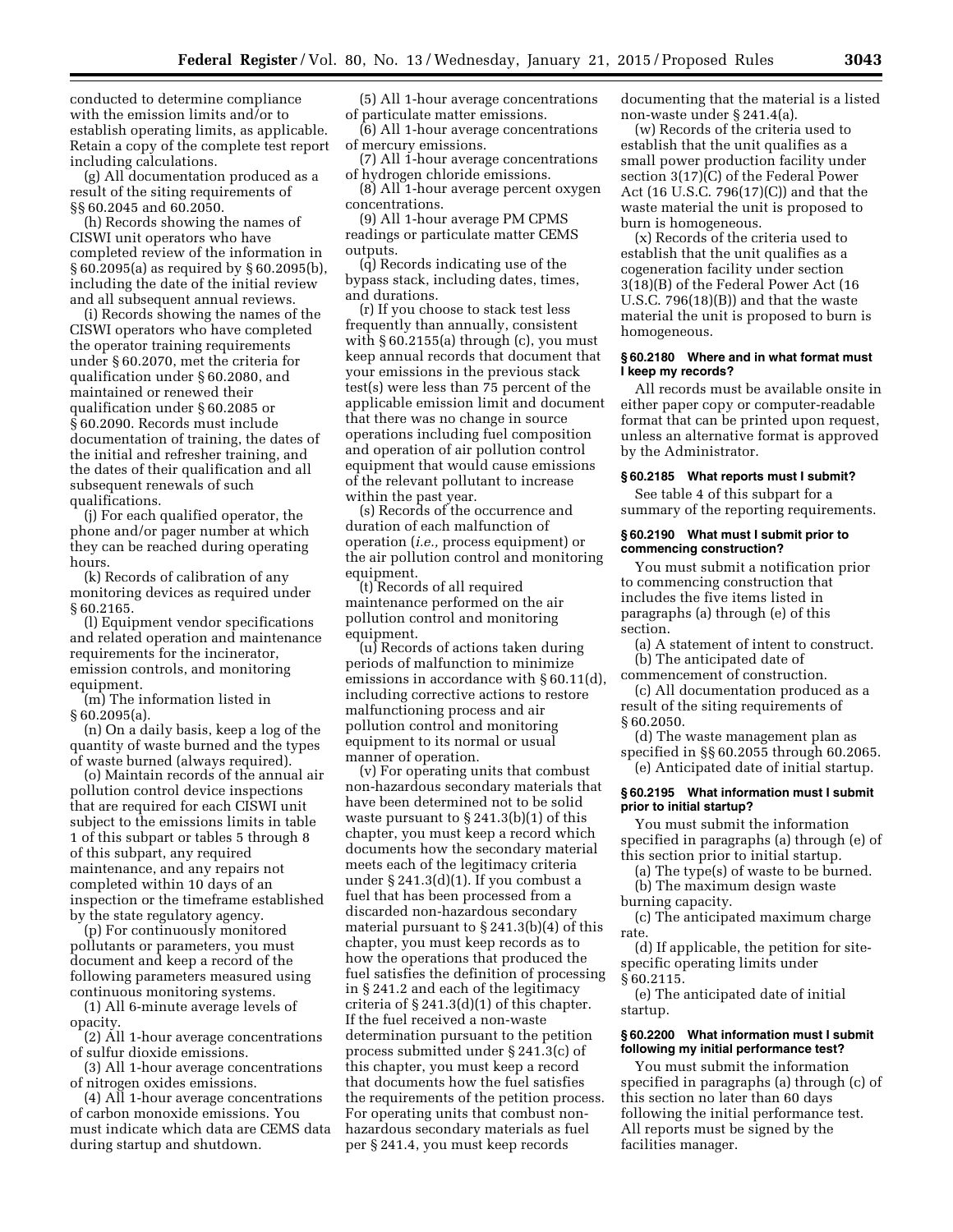(a) The complete test report for the initial performance test results obtained under § 60.2135, as applicable.

(b) The values for the site-specific operating limits established in § 60.2110 or § 60.2115.

(c) If you are using a fabric filter to comply with the emission limitations, documentation that a bag leak detection system has been installed and is being operated, calibrated, and maintained as required by § 60.2165(b).

#### **§ 60.2205 When must I submit my annual report?**

You must submit an annual report no later than 12 months following the submission of the information in § 60.2200. You must submit subsequent reports no more than 12 months following the previous report. (If the unit is subject to permitting requirements under title V of the Clean Air Act, you may be required by the permit to submit these reports more frequently.)

### **§ 60.2210 What information must I include in my annual report?**

The annual report required under § 60.2205 must include the ten items listed in paragraphs (a) through (j) of this section. If you have a deviation from the operating limits or the emission limitations, you must also submit deviation reports as specified in §§ 60.2215, 60.2220, and 60.2225.

(a) Company name and address.

(b) Statement by a responsible official, with that official's name, title, and signature, certifying the accuracy of the content of the report.

(c) Date of report and beginning and ending dates of the reporting period.

(d) The values for the operating limits established pursuant to § 60.2110 or § 60.2115.

(e) If no deviation from any emission limitation or operating limit that applies to you has been reported, a statement that there was no deviation from the emission limitations or operating limits during the reporting period.

(f) The highest recorded 3-hour average and the lowest recorded 3-hour average, as applicable, for each operating parameter recorded for the calendar year being reported.

(g) Information recorded under § 60.2175(b)(6) and (c) through (e) for the calendar year being reported.

(h) For each performance test conducted during the reporting period, if any performance test is conducted, the process unit(s) tested, the pollutant(s) tested and the date that such performance test was conducted. Submit, following the procedure specified in § 60.2235(b)(i), the

performance test report no later than the date that you submit the annual report.

(i) If you met the requirements of § 60.2155(a) or (b), and did not conduct a performance test during the reporting period, you must state that you met the requirements of § 60.2155(a) or (b), and, therefore, you were not required to conduct a performance test during the reporting period.

(j) Documentation of periods when all qualified CISWI unit operators were unavailable for more than 8 hours, but less than 2 weeks.

(k) If you had a malfunction during the reporting period, the compliance report must include the number, duration, and a brief description for each type of malfunction that occurred during the reporting period and that caused or may have caused any applicable emission limitation to be exceeded. The report must also include a description of actions taken by an owner or operator during a malfunction of an affected source to minimize emissions in accordance with § 60.11(d), including actions taken to correct a malfunction.

(l) For each deviation from an emission or operating limitation that occurs for a CISWI unit for which you are not using a continuous monitoring system to comply with the emission or operating limitations in this subpart, the annual report must contain the following information.

(1) The total operating time of the CISWI unit at which the deviation occurred during the reporting period.

(2) Information on the number, duration, and cause of deviations (including unknown cause, if applicable), as applicable, and the corrective action taken.

(m) If there were periods during which the continuous monitoring system, including the CEMS, was out of control as specified in paragraph (o) of this section, the annual report must contain the following information for each deviation from an emission or operating limitation occurring for a CISWI unit for which you are using a continuous monitoring system to comply with the emission and operating limitations in this subpart.

(1) The date and time that each malfunction started and stopped.

(2) The date, time, and duration that each CMS was inoperative, except for zero (low-level) and high-level checks.

(3) The date, time, and duration that each continuous monitoring system was out-of-control, including start and end dates and hours and descriptions of corrective actions taken.

(4) The date and time that each deviation started and stopped, and whether each deviation occurred during a period of malfunction or during another period.

(5) A summary of the total duration of the deviation during the reporting period, and the total duration as a percent of the total source operating time during that reporting period.

(6) A breakdown of the total duration of the deviations during the reporting period into those that are due to control equipment problems, process problems, other known causes, and other unknown causes.

(7) A summary of the total duration of continuous monitoring system downtime during the reporting period, and the total duration of continuous monitoring system downtime as a percent of the total operating time of the CISWI unit at which the continuous monitoring system downtime occurred during that reporting period.

(8) An identification of each parameter and pollutant that was monitored at the CISWI unit.

(9) A brief description of the CISWI unit.

(10) A brief description of the continuous monitoring system.

(11) The date of the latest continuous monitoring system certification or audit.

(12) A description of any changes in continuous monitoring system, processes, or controls since the last reporting period.

(n) If there were periods during which the continuous monitoring system, including the CEMS, was not out of control as specified in paragraph (o) of this section, a statement that there were not periods during which the continuous monitoring system was out of control during the reporting period.

(o) A continuous monitoring system is out of control in accordance with the procedure in 40 CFR part 60, appendix F of this part, as if any of the following occur.

(1) The zero (low-level), mid-level (if applicable), or high-level calibration drift exceeds two times the applicable calibration drift specification in the applicable performance specification or in the relevant standard.

(2) The continuous monitoring system fails a performance test audit (*e.g.,*  cylinder gas audit), relative accuracy audit, relative accuracy test audit, or linearity test audit.

(3) The continuous opacity monitoring system calibration drift exceeds two times the limit in the applicable performance specification in the relevant standard.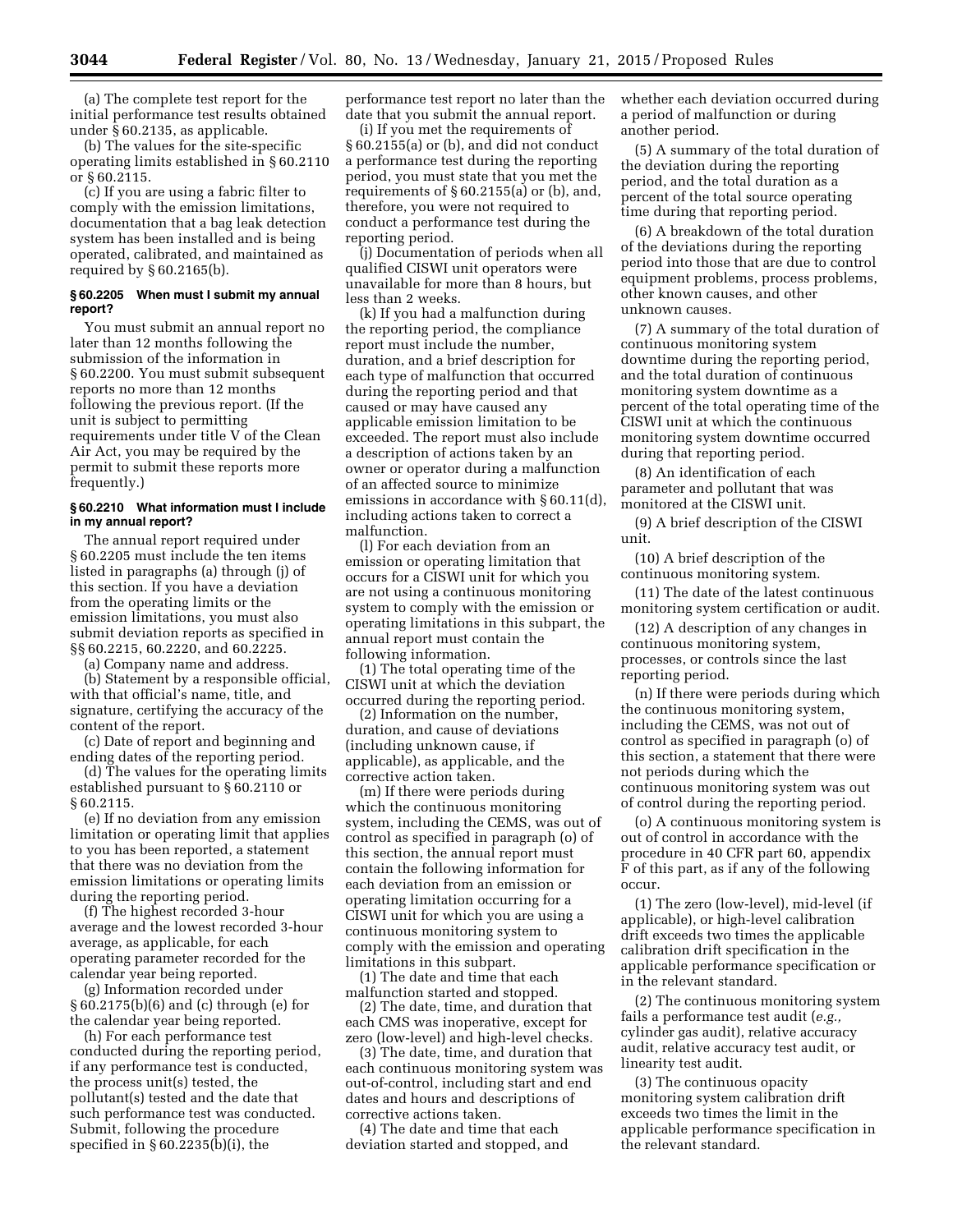#### **§ 60.2215 What else must I report if I have a deviation from the operating limits or the emission limitations?**

(a) You must submit a deviation report if any recorded 3-hour average parameter level is above the maximum operating limit or below the minimum operating limit established under this subpart, if the bag leak detection system alarm sounds for more than 5 percent of the operating time for the 6-month reporting period, or if a performance test was conducted that deviated from any emission limitation.

(b) The deviation report must be submitted by August 1 of that year for data collected during the first half of the calendar year (January 1 to June 30), and by February 1 of the following year for data you collected during the second half of the calendar year (July 1 to December 31).

# **§ 60.2220 What must I include in the deviation report?**

In each report required under § 60.2215, for any pollutant or parameter that deviated from the emission limitations or operating limits specified in this subpart, include the six items described in paragraphs (a) through (f) of this section.

(a) The calendar dates and times your unit deviated from the emission limitations or operating limit requirements.

(b) The averaged and recorded data for those dates.

(c) Durations and causes of the following:

(1) Each deviation from emission limitations or operating limits and your corrective actions.

(2) Bypass events and your corrective actions.

(d) A copy of the operating limit monitoring data during each deviation and for any test report that documents the emission levels the process unit(s) tested, the pollutant(s) tested and the date that the performance test was conducted. Submit, following the procedure specified in § 60.2235(b)(i), the performance test report no later than the date that you submit the deviation report.

#### **§ 60.2225 What else must I report if I have a deviation from the requirement to have a qualified operator accessible?**

(a) If all qualified operators are not accessible for 2 weeks or more, you must take the two actions in paragraphs (a)(1) and (2) of this section.

(1) Submit a notification of the deviation within 10 days that includes the three items in paragraphs (a)(1)(i) through (iii) of this section.

(i) A statement of what caused the deviation.

(ii) A description of what you are doing to ensure that a qualified operator is accessible.

(iii) The date when you anticipate that a qualified operator will be available.

(2) Submit a status report to the Administrator every 4 weeks that includes the three items in paragraphs (a)(2)(i) through (iii) of this section.

(i) A description of what you are doing to ensure that a qualified operator is accessible.

(ii) The date when you anticipate that a qualified operator will be accessible.

(iii) Request approval from the Administrator to continue operation of the CISWI unit.

(b) If your unit was shut down by the Administrator, under the provisions of § 60.2100(b)(2), due to a failure to provide an accessible qualified operator, you must notify the Administrator that you are resuming operation once a qualified operator is accessible.

#### **§ 60.2230 Are there any other notifications or reports that I must submit?**

(a) Yes. You must submit notifications as provided by § 60.7.

(b) If you cease combusting solid waste but continue to operate, you must provide 30 days prior notice of the effective date of the waste-to-fuel switch, consistent with 60.2145(a). The notification must identify:

(1) The name of the owner or operator of the CISWI unit, the location of the source, the emissions unit(s) that will cease burning solid waste, and the date of the notice;

(2) The currently applicable subcategory under this subpart, and any 40 CFR part 63 subpart and subcategory that will be applicable after you cease combusting solid waste;

(3) The fuel(s), non-waste material(s) and solid waste(s) the CISWI unit is currently combusting and has combusted over the past 6 months, and the fuel(s) or non-waste materials the unit will commence combusting;

(4) The date on which you became subject to the currently applicable emission limits;

(5) The date upon which you will cease combusting solid waste, and the date (if different) that you intend for any new requirements to become applicable (*i.e.,* the effective date of the waste-tofuel switch), consistent with paragraphs (b)(2) and (3) of this section.

#### **§ 60.2235 In what form can I submit my reports?**

(a) Submit initial, annual and deviation reports electronically on or before the submittal due dates. Submit the reports to the EPA via the Compliance and Emissions Data

Reporting Interface (CEDRI). (CEDRI can be accessed through the EPA's Central Data Exchange (CDX) (*[http://](http://cdx.epa.gov/epa_home.asp) [cdx.epa.gov/epa](http://cdx.epa.gov/epa_home.asp)*\_*home.asp*).) Use the appropriate electronic report in CEDRI for this subpart. Instead of using the electronic report in CEDRI for this subpart, you may submit an alternate electronic file format consistent with the extensible markup language (XML) schema listed on the CEDRI Web site (*[http://www.epa.gov/ttn/chief/cedri/](http://www.epa.gov/ttn/chief/cedri/index.html) [index.html](http://www.epa.gov/ttn/chief/cedri/index.html)*), once the XML schema is available. If the reporting form specific to this subpart is not available in CEDRI at the time that the report is due, submit the report to the Administrator at the appropriate address listed in § 60.4. Begin submitting reports via CEDRI no later than 90 days after the form becomes available in CEDRI. The reports must be submitted by the deadlines specified in this subpart, regardless of the method in which the report is submitted.

(b) Submit results of each performance test and CEMS performance evaluation required by this subpart as follows.

(1) Within 60 days after the date of completing each performance test (see § 60.8), submit the results of the performance test following the procedure specified in either paragraph  $(b)(1)(i)$  or  $(b)(1)(ii)$  of this section.

(i) For data collected using test methods supported by the EPA's Electronic Reporting Tool (ERT) as listed on the EPA's ERT Web site (*[http://www.epa.gov/ttn/chief/ert/](http://www.epa.gov/ttn/chief/ert/index.html) [index.html](http://www.epa.gov/ttn/chief/ert/index.html)*) at the time of the test, submit the results of the performance test to the EPA via the CEDRI. (CEDRI can be accessed through the EPA's CDX.) Performance test data must be submitted in a file format generated through the use of the EPA's ERT. Instead of submitting performance test data in a file format generated through the use of the EPA's ERT, you may submit an alternate electronic file format consistent with the XML schema listed on the EPA's ERT Web site, once the XML schema is available. If you claim that some of the performance test information being submitted is confidential business information (CBI), submit a complete file generated through the use of the EPA's ERT (or an alternate electronic file consistent with the XML schema listed on the EPA's ERT Web site once the XML schema is available), including information claimed to be CBI, on a compact disc, flash drive, or other commonly used electronic storage media to the EPA. The electronic media must be clearly marked as CBI and mailed to U.S. EPA/OAPQS/ CORE CBI Office, Attention: Group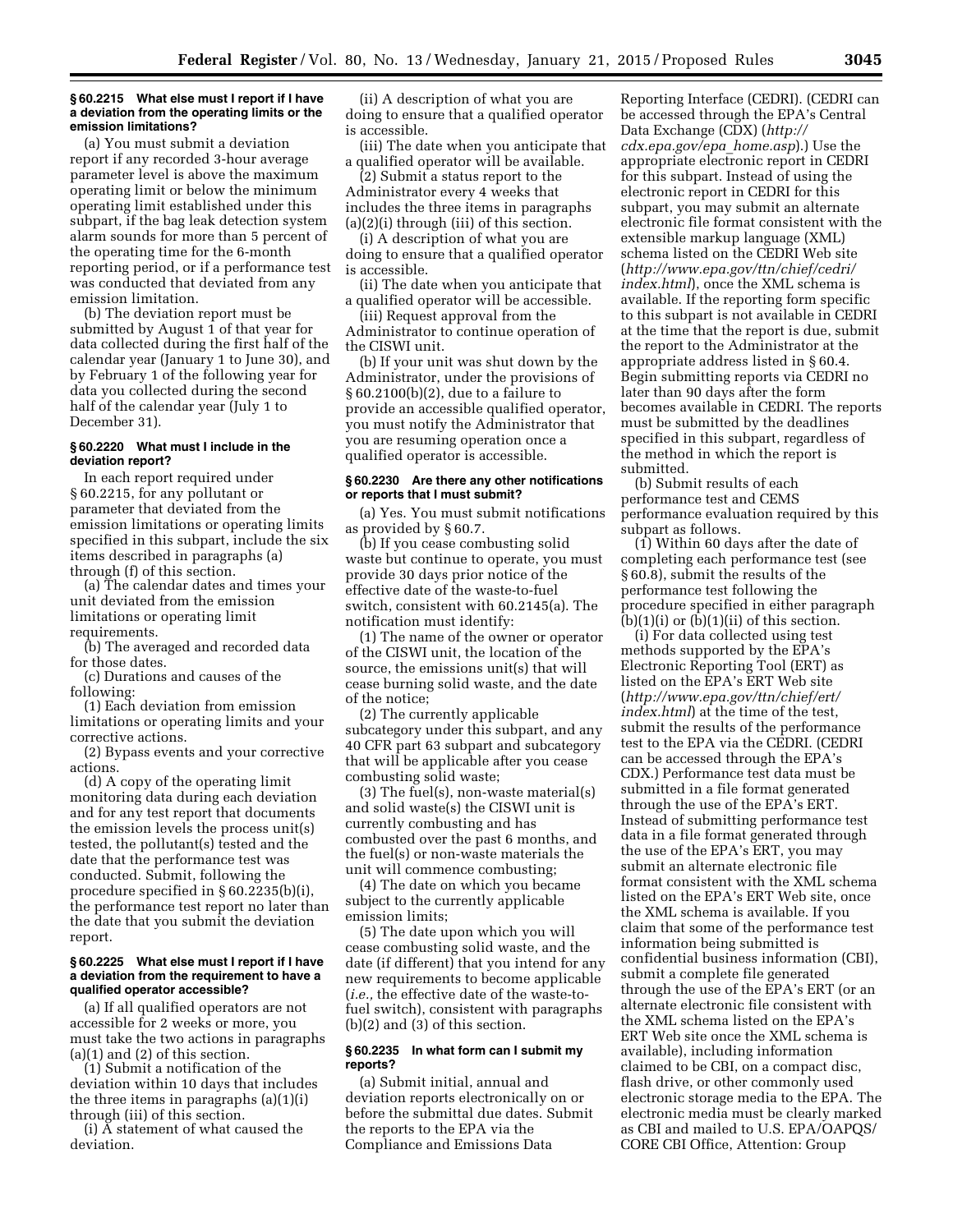Leader, Measurement Policy Group, MD C404–02, 4930 Old Page Road, Durham, NC 27703. The same ERT or alternate file with the CBI omitted must be submitted to the EPA via the EPA's CDX as described earlier in this paragraph.

(ii) For data collected using test methods that are not supported by the EPA's ERT as listed on the EPA's ERT Web site at the time of the test, submit the results of the performance test to the Administrator at the appropriate address listed in § 60.4.

(2) Within 60 days after the date of completing each CEMS performance evaluation, submit the results of the performance evaluation following the procedure specified in either paragraph  $(b)(2)(i)$  or  $(b)(2)(ii)$  of this section.

(i) For performance evaluations of continuous monitoring systems measuring relative accuracy test audit (RATA) pollutants that are supported by the EPA's ERT as listed on the EPA's ERT Web site at the time of the test, submit the results of the performance evaluation to the EPA via the CEDRI. (CEDRI can be accessed through the EPA's CDX.) Performance evaluation data must be submitted in a file format generated through the use of the EPA's ERT. Instead of submitting performance evaluation data in a file format generated through the use of the EPA's ERT, you may submit an alternate electronic file format consistent with the XML schema listed on the EPA's ERT Web site, once the XML schema is available. If you claim that some of the performance evaluation information being submitted is CBI, submit a complete file generated through the use of the EPA's ERT (or an alternate electronic file consistent with the XML schema listed on the EPA's ERT Web site once the XML schema is available), including information claimed to be CBI, on a compact disc, flash drive, or other commonly used electronic storage media to the EPA. The electronic media must be clearly marked as CBI and mailed to U.S. EPA/OAQPS/CORE CBI Office, Attention: Group Leader, Measurement Policy Group, MD C404– 02, 4930 Old Page Road, Durham, NC 27703. The same ERT or alternate file with the CBI omitted must be submitted to the EPA via the EPA's CDX as described earlier in this paragraph.

(ii) For any performance evaluations of continuous monitoring systems measuring RATA pollutants that are not supported by the EPA's ERT as listed on the EPA's ERT Web site at the time of the test, submit the results of the performance evaluation to the Administrator at the appropriate address listed in § 60.4.

(c) All information required in this subpart to be submitted to the EPA must also be submitted in paper format to the appropriate state, local or tribal agency whenever authority has been delegated to such agency (the delegated authority) unless the delegated authority specifies another format. Information submitted in paper format must be postmarked no later than the date that the report is required to be submitted to the EPA's CDX electronically. Any information required to be submitted electronically to the EPA's CDX may, at the discretion of the delegated authority, satisfy the requirements of this paragraph.

## **§ 60.2240 Can reporting dates be changed?**

If the Administrator agrees, you may change the semiannual or annual reporting dates. See § 60.19(c) for procedures to seek approval to change your reporting date.

# **Title V Operating Permits**

#### **§ 60.2242 Am I required to apply for and obtain a Title V operating permit for my unit?**

Yes. Each CISWI unit and air curtain incinerator subject to standards under this subpart must operate pursuant to a permit issued under Section 129(e) and Title V of the Clean Air Act.

#### **Air Curtain Incinerators**

# **§ 60.2245 What is an air curtain incinerator?**

(a) An air curtain incinerator operates by forcefully projecting a curtain of air across an open chamber or open pit in which combustion occurs. Incinerators of this type can be constructed above or below ground and with or without refractory walls and floor. (Air curtain incinerators are not to be confused with conventional combustion devices with enclosed fireboxes and controlled air technology such as mass burn, modular, and fluidized bed combustors.)

(b) Air curtain incinerators that burn only the materials listed in paragraphs (b)(1) through (3) of this section are only required to meet the requirements under § 60.2242 and under ''Air Curtain Incinerators'' (§§ 60.2245 through 60.2260).

(1) 100 percent wood waste.

(2) 100 percent clean lumber.

(3) 100 percent mixture of only wood waste, clean lumber, and/or yard waste.

# **§ 60.2250 What are the emission limitations for air curtain incinerators?**

Within 60 days after your air curtain incinerator reaches the charge rate at which it will operate, but no later than 180 days after its initial startup, you

must meet the two limitations specified in paragraphs (a) and (b) of this section.

(a) Maintain opacity to less than or equal to 10 percent opacity (as determined by the average of three 1 hour blocks consisting of ten 6-minute average opacity values), except as described in paragraph (b) of this section.

(b) Maintain opacity to less than or equal to 35 percent opacity (as determined by the average of three 1 hour blocks consisting of ten 6-minute average opacity values) during the startup period that is within the first 30 minutes of operation.

# **§ 60.2255 How must I monitor opacity for air curtain incinerators?**

(a) Use Method 9 of appendix A of this part to determine compliance with the opacity limitation.

(b) Conduct an initial test for opacity as specified in § 60.8.

(c) After the initial test for opacity, conduct annual tests no more than 12 calendar months following the date of your previous test.

#### **§ 60.2260 What are the recordkeeping and reporting requirements for air curtain incinerators?**

(a) Prior to commencing construction on your air curtain incinerator, submit the three items described in paragraphs (a)(1) through (3) of this section.

(1) Notification of your intent to construct the air curtain incinerators.

(2) Your planned initial startup date. (3) Types of materials you plan to

burn in your air curtain incinerator.

(b) Keep records of results of all initial and annual opacity tests onsite in either paper copy or electronic format, unless the Administrator approves another format, for at least 5 years.

(c) Make all records available for submittal to the Administrator or for an inspector's onsite review.

(d) You must submit the results (as determined by the average of three 1 hour blocks consisting of ten 6-minute average opacity values) of the initial opacity tests no later than 60 days following the initial test. Submit annual opacity test results within 12 months following the previous report.

(e) Submit initial and annual opacity test reports as electronic or paper copy on or before the applicable submittal date.

(f) Keep a copy of the initial and annual reports onsite for a period of 5 years.

#### **Definitions**

#### **§ 60.2265 What definitions must I know?**

Terms used but not defined in this subpart are defined in the Clean Air Act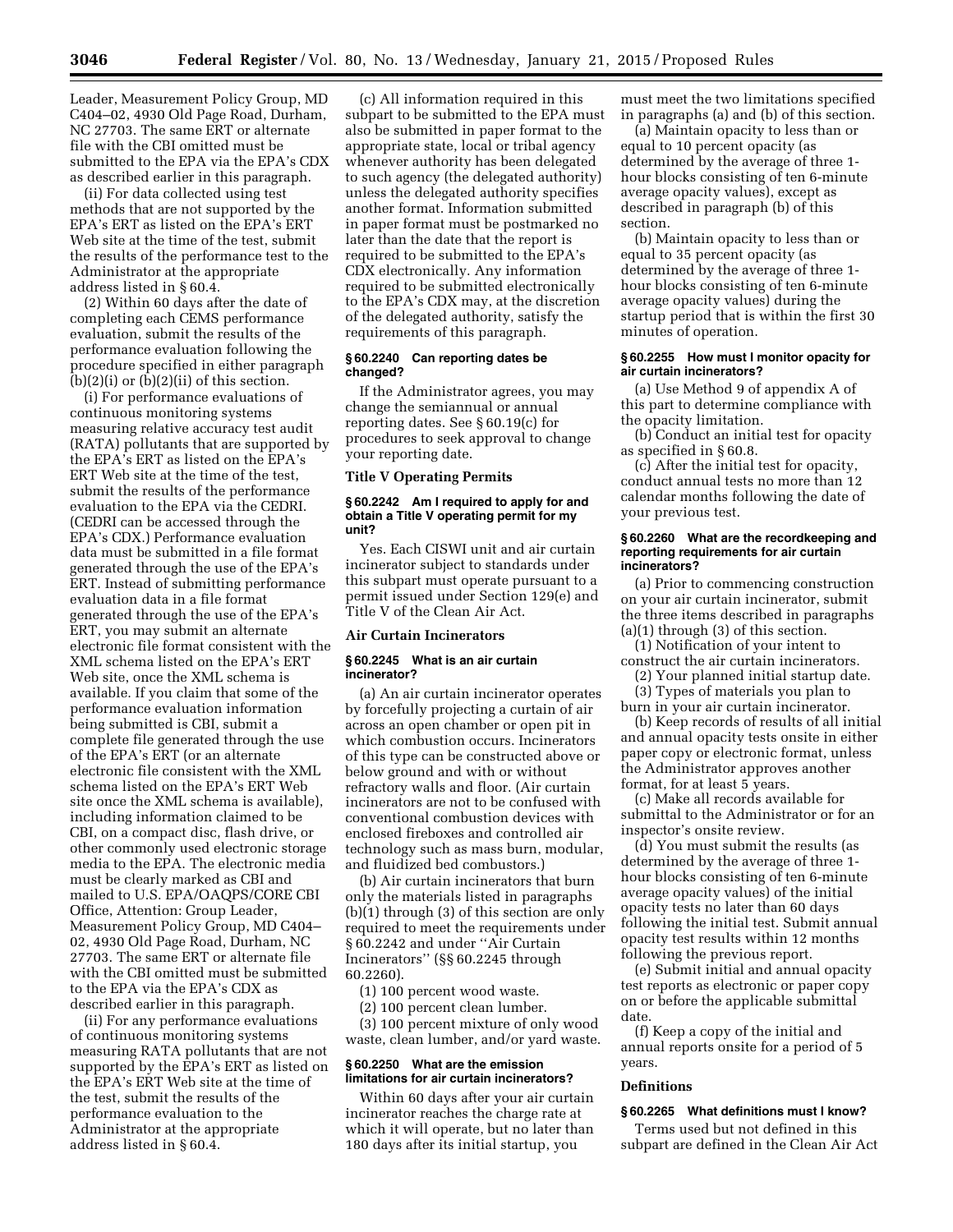and subpart A (General Provisions) of this part.

*Administrator* means the Administrator of the U.S. Environmental Protection Agency or his/her authorized representative or Administrator of a State Air Pollution Control Agency.

*30-day rolling average* means the arithmetic mean of the previous 720 hours of valid operating data. Valid data excludes periods when this unit is not operating. The 720 hours should be consecutive, but not necessarily continuous if operations are intermittent.

*Air curtain incinerator* means an incinerator that operates by forcefully projecting a curtain of air across an open chamber or pit in which combustion occurs. Incinerators of this type can be constructed above or below ground and with or without refractory walls and floor. (Air curtain incinerators are not to be confused with conventional combustion devices with enclosed fireboxes and controlled air technology such as mass burn, modular, and fluidized bed combustors.)

*Annual heat input* means the heat input for the 12 months preceding the compliance demonstration.

*Auxiliary fuel* means natural gas, liquified petroleum gas, fuel oil, or diesel fuel.

*Average annual heat input rate* means annual heat input divided by the hours of operation for the 12 months preceding the compliance demonstration.

*Bag leak detection system* means an instrument that is capable of monitoring particulate matter loadings in the exhaust of a fabric filter (*i.e.,* baghouse) in order to detect bag failures. A bag leak detection system includes, but is not limited to, an instrument that operates on triboelectric, light scattering, light transmittance, or other principle to monitor relative particulate matter loadings.

*Burn-off oven* means any rack reclamation unit, part reclamation unit, or drum reclamation unit. A burn-off oven is not an incinerator, wasteburning kiln, an energy recovery unit or a small, remote incinerator under this subpart.

*Bypass stack* means a device used for discharging combustion gases to avoid severe damage to the air pollution control device or other equipment.

*Calendar quarter* means three consecutive months (nonoverlapping) beginning on: January 1, April 1, July 1, or October 1.

*Calendar year* means 365 consecutive days starting on January 1 and ending on December 31.

*CEMS data during startup and shutdown* means the following:

(1) For incinerators, small remote incinerators, and energy recovery units: CEMS data collected during the first hours of a CISWI unit startup from a cold start until waste is fed to the unit and the hours of operation following the cessation of waste material being fed to the CISWI unit during a unit shutdown. For each startup event, the length of time that CEMS data may be claimed as being CEMS data during startup must be 48 operating hours or less. For each shutdown event, the length of time that CEMS data may be claimed as being CEMS data during shutdown must be 24 operating hours or less.

(2) For waste-burning kilns: CEMS data collected during the periods of kiln operation that do not include normal operations. Startup begins when the kiln's induced fan is turned on and continues until continuous feed is introduced into the kiln, at which time the kiln is in normal operating mode. Shutdown begins when feed to the kiln is halted.

*Chemical recovery unit* means combustion units burning materials to recover chemical constituents or to produce chemical compounds where there is an existing commercial market for such recovered chemical constituents or compounds. A chemical recovery unit is not an incinerator, a waste-burning kiln, an energy recovery unit or a small, remote incinerator under this subpart. The following seven types of units are considered chemical recovery units:

(1) Units burning only pulping liquors (*i.e.,* black liquor) that are reclaimed in a pulping liquor recovery process and reused in the pulping process.

(2) Units burning only spent sulfuric acid used to produce virgin sulfuric acid.

(3) Units burning only wood or coal feedstock for the production of charcoal.

(4) Units burning only manufacturing byproduct streams/residue containing catalyst metals that are reclaimed and reused as catalysts or used to produce commercial grade catalysts.

(5) Units burning only coke to produce purified carbon monoxide that is used as an intermediate in the production of other chemical compounds.

(6) Units burning only hydrocarbon liquids or solids to produce hydrogen, carbon monoxide, synthesis gas, or other gases for use in other manufacturing processes.

(7) Units burning only photographic film to recover silver.

*Chemotherapeutic waste* means waste material resulting from the production

or use of antineoplastic agents used for the purpose of stopping or reversing the growth of malignant cells.

*Clean lumber* means wood or wood products that have been cut or shaped and include wet, air-dried, and kilndried wood products. Clean lumber does not include wood products that have been painted, pigment-stained, or pressure-treated by compounds such as chromate copper arsenate, pentachlorophenol, and creosote.

*Commercial and industrial solid waste incineration (CISWI) unit* means any distinct operating unit of any commercial or industrial facility that combusts, or has combusted in the preceding 6 months, any solid waste as that term is defined in 40 CFR part 241. If the operating unit burns materials other than traditional fuels as defined in § 241.2 that have been discarded, and you do not keep and produce records as required by  $\S 60.2175(v)$ , the operating unit is a CISWI unit. While not all CISWI units will include all of the following components, a CISWI unit includes, but is not limited to, the solid waste feed system, grate system, flue gas system, waste heat recovery equipment, if any, and bottom ash system. The CISWI unit does not include air pollution control equipment or the stack. The CISWI unit boundary starts at the solid waste hopper (if applicable) and extends through two areas: The combustion unit flue gas system, which ends immediately after the last combustion chamber or after the waste heat recovery equipment, if any; and the combustion unit bottom ash system, which ends at the truck loading station or similar equipment that transfers the ash to final disposal. The CISWI unit includes all ash handling systems connected to the bottom ash handling system.

*Contained gaseous material* means gases that are in a container when that container is combusted.

*Continuous emission monitoring system (CEMS)* means the total equipment that may be required to meet the data acquisition and availability requirements of this subpart, used to sample, condition (if applicable), analyze, and provide a record of emissions.

*Continuous monitoring system (CMS)*  means the total equipment, required under the emission monitoring sections in applicable subparts, used to sample and condition (if applicable), to analyze, and to provide a permanent record of emissions or process parameters. A particulate matter continuous parameter monitoring system (PM CPMS) is a type of CMS.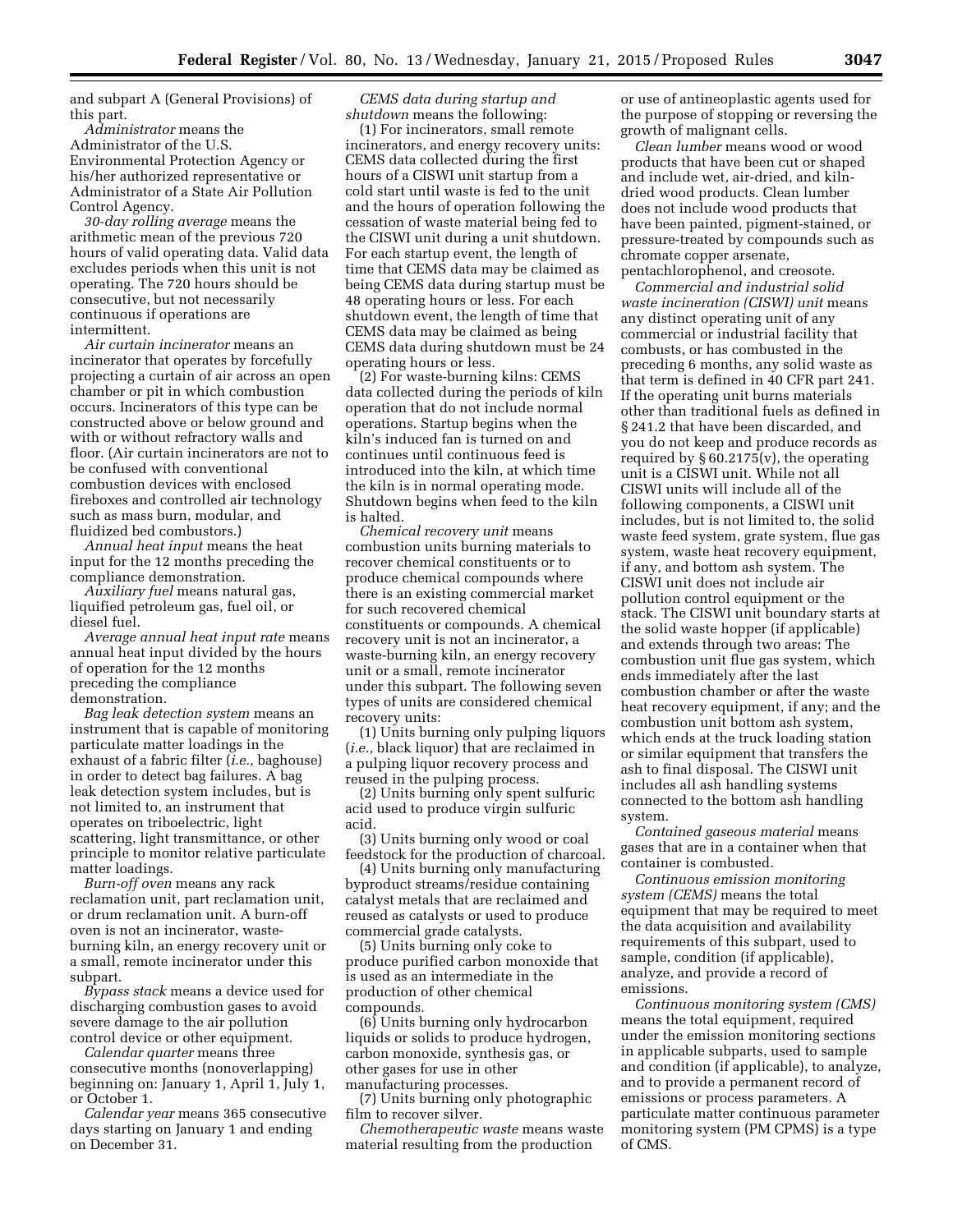*Cyclonic burn barrel* means a combustion device for waste materials that is attached to a 55 gallon, openhead drum. The device consists of a lid, which fits onto and encloses the drum, and a blower that forces combustion air into the drum in a cyclonic manner to enhance the mixing of waste material and air. A cyclonic burn barrel is not an incinerator, a waste-burning kiln, an energy recovery unit or a small, remote incinerator under this subpart.

*Deviation* means any instance in which an affected source subject to this subpart, or an owner or operator of such a source:

(1) Fails to meet any requirement or obligation established by this subpart, including but not limited to any emission limitation, operating limit, or operator qualification and accessibility requirements.

(2) Fails to meet any term or condition that is adopted to implement an applicable requirement in this subpart and that is included in the operating permit for any affected source required to obtain such a permit.

*Dioxins/furans* means tetra- through octa-chlorinated dibenzo-p-dioxins and dibenzofurans.

*Discard* means, for purposes of this subpart and 40 CFR part 60, subpart DDDD, only, burned in an incineration unit without energy recovery.

*Drum reclamation unit* means a unit that burns residues out of drums (*e.g.,*  55 gallon drums) so that the drums can be reused.

*Dry scrubber* means an add-on air pollution control system that injects dry alkaline sorbent (dry injection) or sprays an alkaline sorbent (spray dryer) to react with and neutralize acid gas in the exhaust stream forming a dry powder material. Sorbent injection systems in fluidized bed boilers and process heaters are included in this definition. A dry scrubber is a dry control system.

*Energy recovery* means the process of recovering thermal energy from combustion for useful purposes such as steam generation or process heating.

*Energy recovery unit* means a combustion unit combusting solid waste (as that term is defined by the Administrator in 40 CFR part 241) for energy recovery. Energy recovery units include units that would be considered boilers and process heaters if they did not combust solid waste.

*Energy recovery unit designed to burn biomass (Biomass)* means an energy recovery unit that burns solid waste, biomass, and non-coal solid materials but less than 10 percent coal, on a heat input basis on an annual average, either alone or in combination with liquid waste, liquid fuel or gaseous fuels.

*Energy recovery unit designed to burn coal (Coal)* means an energy recovery unit that burns solid waste and at least 10 percent coal on a heat input basis on an annual average, either alone or in combination with liquid waste, liquid fuel or gaseous fuels.

*Energy recovery unit designed to burn liquid waste materials and gas (Liquid/ gas)* means an energy recovery unit that burns a liquid waste with liquid or gaseous fuels not combined with any solid fuel or waste materials.

*Energy recovery unit designed to burn solid materials (Solids)* includes energy recovery units designed to burn coal and energy recovery units designed to burn biomass.

*Fabric filter* means an add-on air pollution control device used to capture particulate matter by filtering gas streams through filter media, also known as a baghouse.

*Foundry sand thermal reclamation unit* means a type of part reclamation unit that removes coatings that are on foundry sand. A foundry sand thermal reclamation unit is not an incinerator, a waste-burning kiln, an energy recovery unit or a small, remote incinerator under this subpart.

*Incinerator* means any furnace used in the process of combusting solid waste (as that term is defined by the Administrator in 40 CFR part 241) for the purpose of reducing the volume of the waste by removing combustible matter. Incinerator designs include single chamber and two-chamber.

*In-line coal mill* means those coal mills using kiln exhaust gases in their process. Coal mills with a heat source other than the kiln or coal mills using exhaust gases from the clinker cooler alone are not an in-line coal mill.

*In-line kiln/raw mill* means a system in a Portland Cement production process where a dry kiln system is integrated with the raw mill so that all or a portion of the kiln exhaust gases are used to perform the drying operation of the raw mill, with no auxiliary heat source used. In this system the kiln is capable of operating without the raw mill operating, but the raw mill cannot operate without the kiln gases, and consequently, the raw mill does not generate a separate exhaust gas stream.

*Kiln* means an oven or furnace, including any associated preheater or precalciner devices, in-line raw mills, in-line coal mills or alkali bypasses used for processing a substance by burning, firing or drying. Kilns include cement kilns that produce clinker by heating limestone and other materials for subsequent production of Portland Cement. Because the alkali bypass, inline raw mill and in-line coal mill are

considered an integral part of the kiln, the kiln emissions limits also apply to the exhaust of the alkali bypass, in-line raw mill and in-line coal mill.

*Laboratory analysis unit* means units that burn samples of materials for the purpose of chemical or physical analysis. A laboratory analysis unit is not an incinerator, waste-burning kiln, an energy recovery unit or a small, remote incinerator under this subpart.

*Load fraction* means the actual heat input of an energy recovery unit divided by heat input during the performance test that established the minimum sorbent injection rate or minimum activated carbon injection rate, expressed as a fraction (*e.g.,* for 50 percent load the load fraction is 0.5).

*Low-level radioactive waste* means waste material which contains radioactive nuclides emitting primarily beta or gamma radiation, or both, in concentrations or quantities that exceed applicable federal or state standards for unrestricted release. Low-level radioactive waste is not high-level radioactive waste, spent nuclear fuel, or byproduct material as defined by the Atomic Energy Act of 1954 (42 U.S.C.  $2014(e)(2)$ ).

*Malfunction* means any sudden, infrequent, and not reasonably preventable failure of air pollution control equipment, process equipment, or a process to operate in a normal or usual manner. Failures that are caused, in part, by poor maintenance or careless operation are not malfunctions.

*Minimum voltage or amperage* means 90 percent of the lowest test-run average voltage or amperage to the electrostatic precipitator measured during the most recent particulate matter or mercury performance test demonstrating compliance with the applicable emission limits.

*Modification* or *modified CISWI unit*  means a CISWI unit that has been changed later than August 7, 2013 and that meets one of two criteria:

(1) The cumulative cost of the changes over the life of the unit exceeds 50 percent of the original cost of building and installing the CISWI unit (not including the cost of land) updated to current costs (current dollars). To determine what systems are within the boundary of the CISWI unit used to calculate these costs, see the definition of CISWI unit.

(2) Any physical change in the CISWI unit or change in the method of operating it that increases the amount of any air pollutant emitted for which section 129 or section 111 of the Clean Air Act has established standards.

*Municipal solid waste or municipaltype solid waste* means household,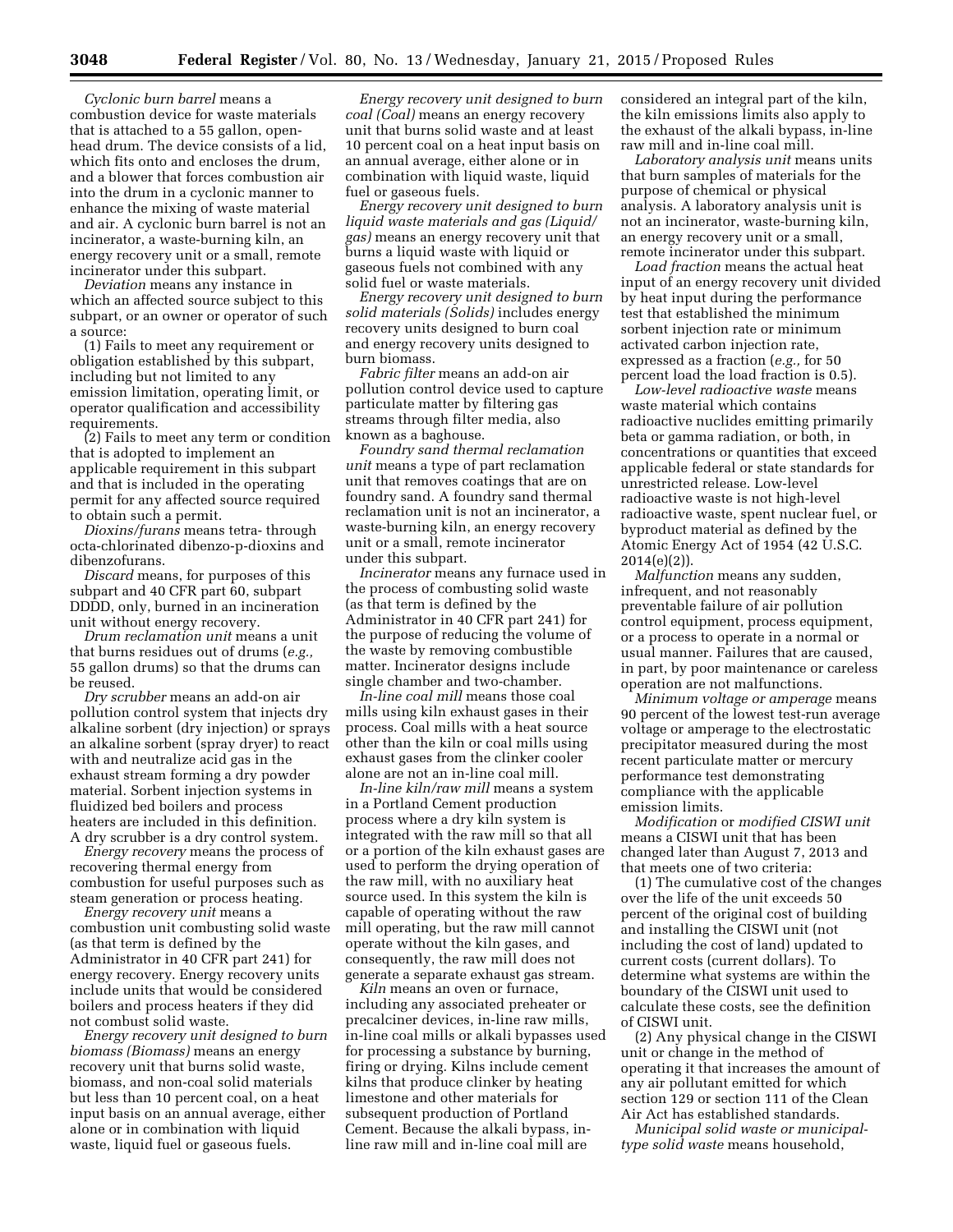commercial/retail, or institutional waste. Household waste includes material discarded by residential dwellings, hotels, motels, and other similar permanent or temporary housing. Commercial/retail waste includes material discarded by stores, offices, restaurants, warehouses, nonmanufacturing activities at industrial facilities, and other similar establishments or facilities. Institutional waste includes materials discarded by schools, by hospitals (nonmedical), by nonmanufacturing activities at prisons and government facilities, and other similar establishments or facilities. Household, commercial/retail, and institutional waste does include yard waste and refuse-derived fuel. Household, commercial/retail, and institutional waste does not include used oil; sewage sludge; wood pallets; construction, renovation, and demolition wastes (which include railroad ties and telephone poles); clean wood; industrial process or manufacturing wastes; medical waste; or motor vehicles (including motor vehicle parts or vehicle fluff).

*Opacity* means the degree to which emissions reduce the transmission of light and obscure the view of an object in the background.

*Operating day* means a 24-hour period between 12:00 midnight and the following midnight during which any amount of solid waste is combusted at any time in the CISWI unit.

*Oxygen analyzer system* means all equipment required to determine the oxygen content of a gas stream and used to monitor oxygen in the boiler or process heater flue gas, boiler or process heater, firebox, or other appropriate location. This definition includes oxygen trim systems and certified oxygen CEMS. The source owner or operator is responsible to install, calibrate, maintain, and operate the oxygen analyzer system in accordance with the manufacturer's recommendations.

*Oxygen trim system* means a system of monitors that is used to maintain excess air at the desired level in a combustion device over its operating range. A typical system consists of a flue gas oxygen and/or carbon monoxide monitor that automatically provides a feedback signal to the combustion air controller or draft controller.

*Part reclamation unit* means a unit that burns coatings off parts (*e.g.,* tools, equipment) so that the parts can be reconditioned and reused.

*Particulate matter* means total particulate matter emitted from CISWI units as measured by Method 5 or Method 29 of appendix A of this part.

*Pathological waste* means waste material consisting of only human or animal remains, anatomical parts, and/ or tissue, the bags/containers used to collect and transport the waste material, and animal bedding (if applicable).

*Performance evaluation* means the conduct of relative accuracy testing, calibration error testing, and other measurements used in validating the continuous monitoring system data.

*Performance test* means the collection of data resulting from the execution of a test method (usually three emission test runs) used to demonstrate compliance with a relevant emission standard as specified in the performance test section of the relevant standard.

*Process change* means any of the following physical or operational changes:

(1) A physical change (maintenance activities excluded) to the CISWI unit which may increase the emission rate of any air pollutant to which a standard applies;

(2) An operational change to the CISWI unit where a new type of nonhazardous secondary material is being combusted;

(3) A physical change (maintenance activities excluded) to the air pollution control devices used to comply with the emission limits for the CISWI unit (*e.g.,*  replacing an electrostatic precipitator with a fabric filter);

(4) An operational change to the air pollution control devices used to comply with the emission limits for the affected CISWI unit (*e.g.,* change in the sorbent injection rate used for activated carbon injection).

*Rack reclamation unit* means a unit that burns the coatings off racks used to hold small items for application of a coating. The unit burns the coating overspray off the rack so the rack can be reused.

*Raw mill* means a ball or tube mill, vertical roller mill or other size reduction equipment, that is not part of an in-line kiln/raw mill, used to grind feed to the appropriate size. Moisture may be added or removed from the feed during the grinding operation. If the raw mill is used to remove moisture from feed materials, it is also, by definition, a raw material dryer. The raw mill also includes the air separator associated with the raw mill.

*Reconstruction* means rebuilding a CISWI unit and meeting two criteria:

(1) The reconstruction begins on or after August 7, 2013.

(2) The cumulative cost of the construction over the life of the incineration unit exceeds 50 percent of the original cost of building and installing the CISWI unit (not including land) updated to current costs (current dollars). To determine what systems are within the boundary of the CISWI unit used to calculate these costs, see the definition of CISWI unit.

*Refuse-derived fuel* means a type of municipal solid waste produced by processing municipal solid waste through shredding and size classification. This includes all classes of refuse-derived fuel including two fuels:

(1) Low-density fluff refuse-derived fuel through densified refuse-derived fuel.

(2) Pelletized refuse-derived fuel. *Responsible official* means one of the following:

(1) For a corporation: A president, secretary, treasurer, or vice-president of the corporation in charge of a principal business function, or any other person who performs similar policy or decision-making functions for the corporation, or a duly authorized representative of such person if the representative is responsible for the overall operation of one or more manufacturing, production, or operating facilities applying for or subject to a permit and either:

(i) The facilities employ more than 250 persons or have gross annual sales or expenditures exceeding \$25 million (in second quarter 1980 dollars); or

(ii) The delegation of authority to such representatives is approved in advance by the permitting authority;

(2) For a partnership or sole proprietorship: A general partner or the proprietor, respectively;

(3) For a municipality, state, federal, or other public agency: Either a principal executive officer or ranking elected official. For the purposes of this part, a principal executive officer of a federal agency includes the chief executive officer having responsibility for the overall operations of a principal geographic unit of the agency (*e.g.,* a Regional Administrator of EPA); or (4) For affected facilities:

(i) The designated representative in so far as actions, standards, requirements, or prohibitions under Title IV of the Clean Air Act or the regulations promulgated thereunder are concerned; or

(ii) The designated representative for any other purposes under part 60.

*Shutdown* means the period of time after all waste has been combusted in the primary chamber.

*Small, remote incinerator* means an incinerator that combusts solid waste (as that term is defined by the Administrator in 40 CFR part 241) and combusts 3 tons per day or less solid waste and is more than 25 miles driving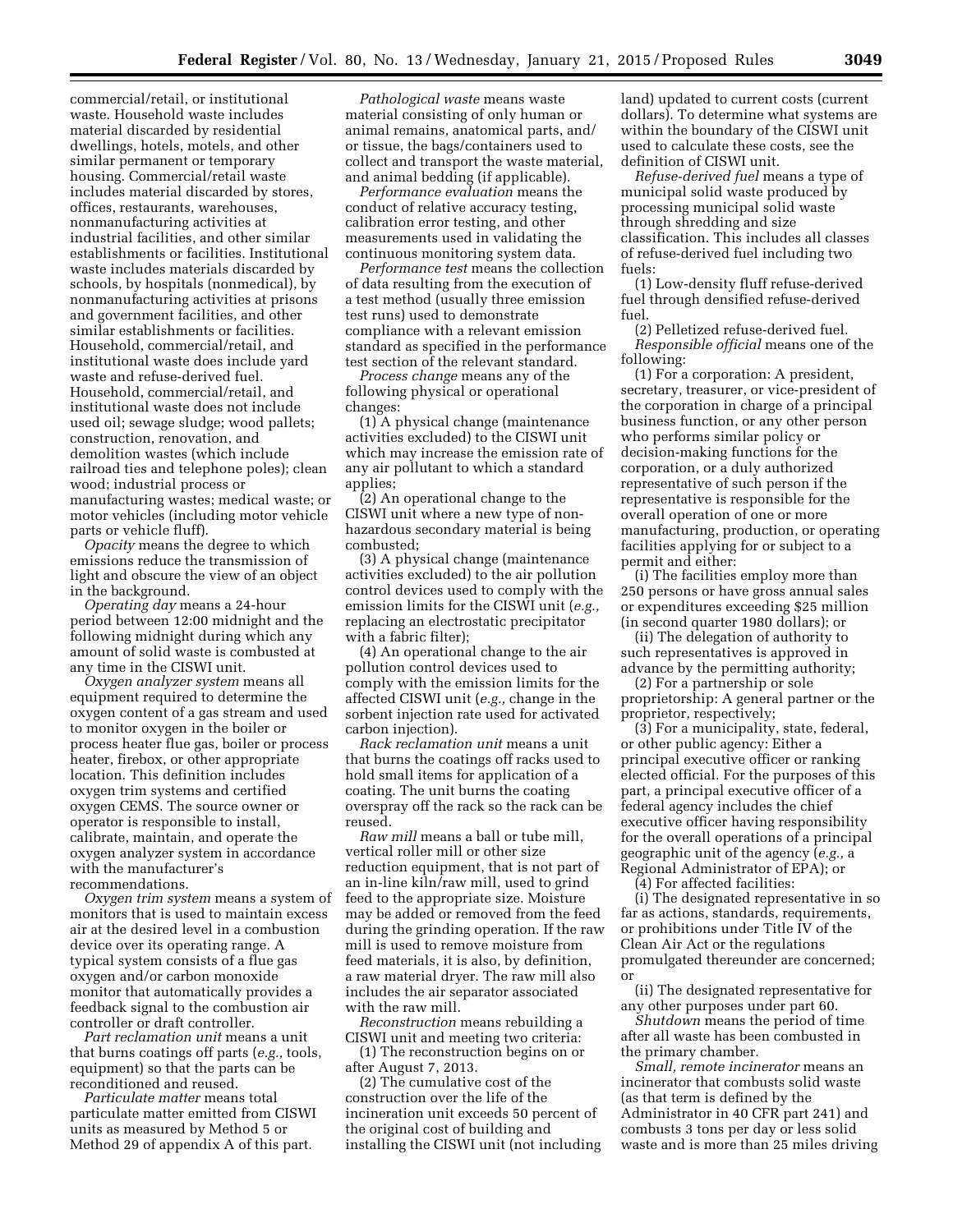distance to the nearest municipal solid waste landfill.

*Soil treatment unit* means a unit that thermally treats petroleumcontaminated soils for the sole purpose of site remediation. A soil treatment unit may be direct-fired or indirect fired. A soil treatment unit is not an incinerator, a waste-burning kiln, an energy recovery unit or a small, remote incinerator under this subpart.

*Solid waste* means the term solid waste as defined in 40 CFR 241.2.

*Solid waste incineration unit* means a distinct operating unit of any facility which combusts any solid waste (as that term is defined by the Administrator in 40 CFR part 241) material from commercial or industrial establishments or the general public (including single and multiple residences, hotels and motels). Such term does not include incinerators or other units required to have a permit under section 3005 of the Solid Waste Disposal Act. The term ''solid waste incineration unit'' does not include:

(1) Materials recovery facilities (including primary or secondary smelters) which combust waste for the primary purpose of recovering metals;

(2) Qualifying small power production facilities, as defined in section 3(17)(C) of the Federal Power Act (16 U.S.C. 769(17)(C)), or qualifying cogeneration facilities, as defined in section 3(18)(B) of the Federal Power Act (16 U.S.C. 796(18)(B)), which burn homogeneous waste (such as units which burn tires or used oil, but not including refuse-derived fuel) for the production of electric energy or in the case of qualifying cogeneration facilities which burn homogeneous waste for the production of electric energy and steam or forms of useful energy (such as heat) which are used for industrial, commercial, heating or cooling purposes; or

(3) Air curtain incinerators provided that such incinerators only burn wood wastes, yard wastes, and clean lumber and that such air curtain incinerators comply with opacity limitations to be established by the Administrator by rule.

*Space heater* means a unit that meets the requirements of 40 CFR 279.23. A space heater is not an incinerator, a waste-burning kiln, an energy recovery unit or a small, remote incinerator under this subpart.

*Standard conditions,* when referring to units of measure, means a temperature of 68°F (20 °C) and a pressure of 1 atmosphere (101.3 kilopascals).

*Startup period* means the period of time between the activation of the system and the first charge to the unit.

*Waste-burning kiln* means a kiln that is heated, in whole or in part, by combusting solid waste (as that term is defined by the Administrator in 40 CFR part 241). Secondary materials used in Portland cement kilns shall not be deemed to be combusted unless they are introduced into the flame zone in the hot end of the kiln or mixed with the precalciner fuel.

*Wet scrubber* means an add-on air pollution control device that uses an aqueous or alkaline scrubbing liquor to collect particulate matter (including nonvaporous metals and condensed organics) and/or to absorb and neutralize acid gases.

*Wood waste* means untreated wood and untreated wood products, including tree stumps (whole or chipped), trees, tree limbs (whole or chipped), bark, sawdust, chips, scraps, slabs, millings, and shavings. Wood waste does not include:

(1) Grass, grass clippings, bushes, shrubs, and clippings from bushes and shrubs from residential, commercial/ retail, institutional, or industrial sources as part of maintaining yards or other private or public lands.

(2) Construction, renovation, or demolition wastes.

(3) Clean lumber.

TABLE 1 TO SUBPART CCCC OF PART 60—EMISSION LIMITATIONS FOR INCINERATORS FOR WHICH CONSTRUCTION IS COMMENCED AFTER NOVEMBER 30, 1999, BUT NO LATER THAN JUNE 4, 2010, OR FOR WHICH MODIFICATION OR RECONSTRUCTION IS COMMENCED ON OR AFTER JUNE 1, 2001, BUT NO LATER THAN AUGUST 7, 2013

| For the air pollutant | You must meet this emission<br>limitation <sup>a</sup> | Using this averaging time                                                                                                                                                    | And determining compliance using this<br>method                         |
|-----------------------|--------------------------------------------------------|------------------------------------------------------------------------------------------------------------------------------------------------------------------------------|-------------------------------------------------------------------------|
| Cadmium               | 0.004 milligrams per dry                               | 3-run average (1 hour minimum sample                                                                                                                                         | Performance test (Method 29 of appendix                                 |
|                       | standard cubic meter.                                  | time per run).                                                                                                                                                               | A of this part).                                                        |
| Carbon monoxide       | 157 parts per million by dry                           | 3-run average (1 hour minimum sample                                                                                                                                         | Performance test (Method 10 at 40 CFR                                   |
|                       | volume.                                                | time per run).                                                                                                                                                               | part 60, appendix A-4).                                                 |
| Dioxin/Furan (toxic   | 0.41 nanograms per dry                                 | 3-run average (collect a minimum volume                                                                                                                                      | Performance test (Method 23 of appendix                                 |
| equivalency basis).   | standard cubic meter.                                  | of 4 dry standard cubic meters per run).                                                                                                                                     | $A - 7$ of this part).                                                  |
| Hydrogen chloride     | 62 parts per million by dry<br>volume.                 | 3-run average (For Method 26, collect a<br>minimum volume of 120 liters per run.<br>For Method 26A, collect a minimum vol-<br>ume of 1 dry standard cubic meter per<br>run). | Performance test (Method 26 or 26A at 40<br>CFR part 60, appendix A-8). |
| Lead                  | 0.04 milligrams per dry stand-                         | 3-run average (1 hour minimum sample                                                                                                                                         | Performance test (Method 29 of appendix                                 |
|                       | ard cubic meter.                                       | time per run).                                                                                                                                                               | A of this part).                                                        |
| Mercury               | 0.47 milligrams per dry stand-                         | 3-run average (1 hour minimum sample                                                                                                                                         | Performance test (Method 29 of appendix                                 |
|                       | ard cubic meter.                                       | time per run).                                                                                                                                                               | A of this part).                                                        |
| Nitrogen Oxides       | 388 parts per million by dry                           | 3-run average (for Method 7E, 1 hour min-                                                                                                                                    | Performance test (Method 7 or 7E at 40                                  |
|                       | volume.                                                | imum sample time per run).                                                                                                                                                   | CFR part 60, appendix A-4).                                             |
| Opacity               |                                                        |                                                                                                                                                                              | Performance test (Method 9 of appendix A<br>of this part).              |
| Oxides of nitrogen    | 388 parts per million by dry                           | 3-run average (1 hour minimum sample                                                                                                                                         | Performance test (Method 7, 7A, 7C, 7D,                                 |
|                       | volume.                                                | time per run).                                                                                                                                                               | or 7E of appendix A of this part).                                      |
| Particulate matter    | 70 milligrams per dry stand-                           | 3-run average (1 hour minimum sample                                                                                                                                         | Performance test (Method 5 or 29 of ap-                                 |
|                       | ard cubic meter.                                       | time per run).                                                                                                                                                               | pendix A of this part).                                                 |
| Sulfur Dioxide        | 20 parts per million by dry<br>volume.                 | 3-run average (For Method 6, collect a<br>minimum volume of 20 liters per run.<br>For Method 6C, collect sample for a<br>minimum duration of 1 hour per run).                | Performance test (Method 6 or 6C at 40<br>CFR part 60, appendix A-4).   |

a All emission limitations (except for opacity) are measured at 7 percent oxygen, dry basis at standard conditions.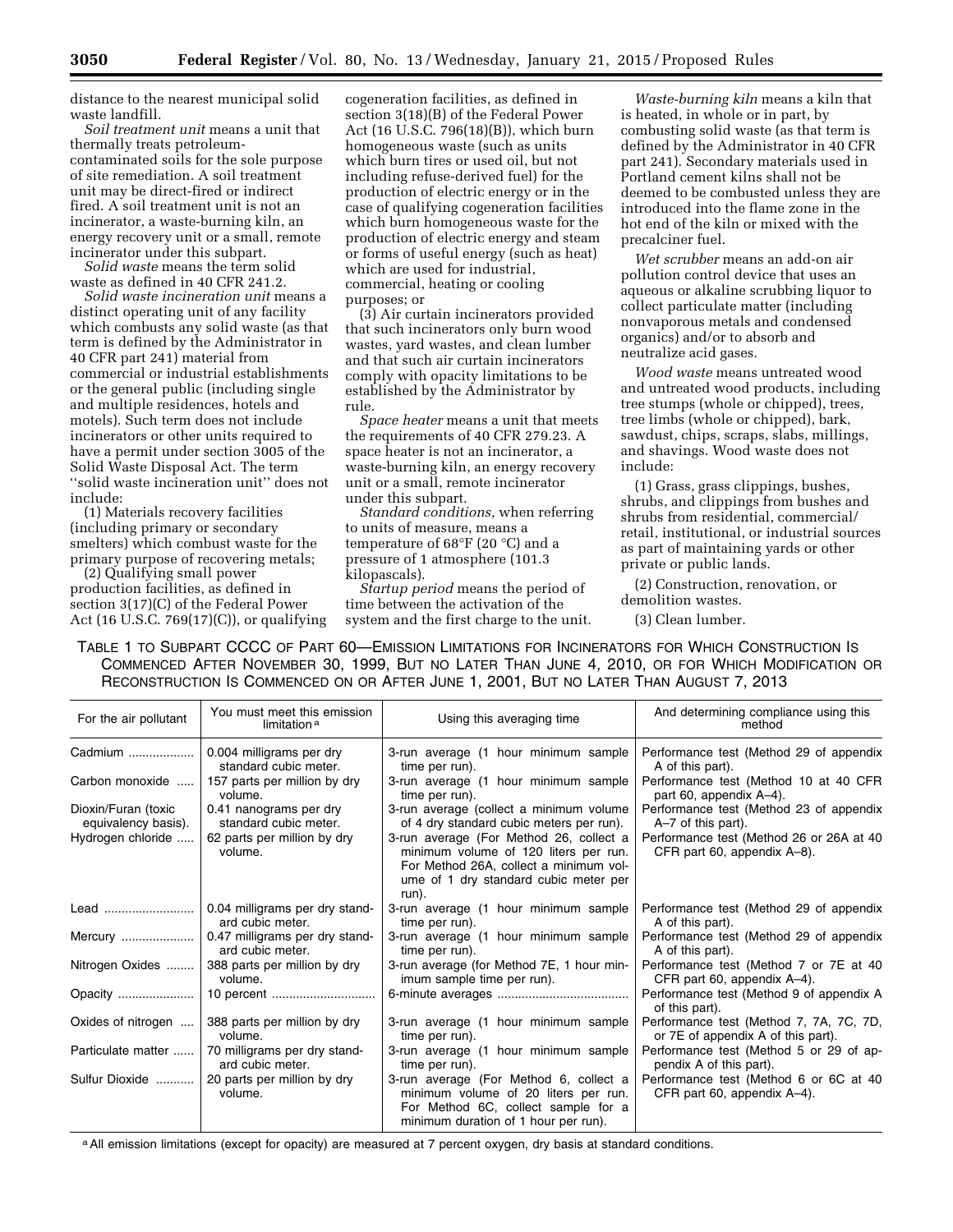# TABLE 2 TO SUBPART CCCC OF PART 60—OPERATING LIMITS FOR WET SCRUBBERS

| For these operating parameters                                           |                                              | And monitoring using these minimum frequencies |                  |                                                                                                         |  |
|--------------------------------------------------------------------------|----------------------------------------------|------------------------------------------------|------------------|---------------------------------------------------------------------------------------------------------|--|
|                                                                          | You must establish these<br>operating limits | Data<br>measurement                            | Data recording   | Averaging time                                                                                          |  |
|                                                                          | Maximum charge rate                          | Continuous                                     | Every hour       | Daily (batch units) 3-hour rolling<br>intermittent<br><i>(continuous</i><br>and<br>units). <sup>a</sup> |  |
| Pressure drop across the wet<br>scrubber or amperage to wet<br>scrubber. | Minimum pressure drop or<br>amperage.        | Continuous                                     | Every 15 minutes | 3-hour rolling. <sup>a</sup>                                                                            |  |
| Scrubber liquor flow rate                                                | Minimum flow rate                            | Continuous                                     | Every 15 minutes | 3-hour rolling. <sup>a</sup>                                                                            |  |
| Scrubber liquor pH                                                       | Minimum pH                                   | Continuous                                     | Every 15 minutes | 3-hour rolling. <sup>a</sup>                                                                            |  |

a Calculated each hour as the average of the previous 3 operating hours.

# TABLE 3 TO SUBPART CCCC OF PART 60—TOXIC EQUIVALENCY FACTORS

| Dioxin/furan congener                                                                                                                                                                                               |       |  |
|---------------------------------------------------------------------------------------------------------------------------------------------------------------------------------------------------------------------|-------|--|
|                                                                                                                                                                                                                     |       |  |
|                                                                                                                                                                                                                     |       |  |
|                                                                                                                                                                                                                     |       |  |
|                                                                                                                                                                                                                     |       |  |
|                                                                                                                                                                                                                     |       |  |
|                                                                                                                                                                                                                     | 0.01  |  |
|                                                                                                                                                                                                                     | 0.001 |  |
| 2,3,7,8-tetrachlorinated dibenzofuran<br>1,2,3,7,8-pentachlorinated dibenzofuran<br>1,2,3,7,8-pentachlorinated dibenzofuran<br>1,2,3,4,7,8-pexachlorinated dibenzofuran<br>1,2,3,4,7,8-hexachlorinated dibenzofuran |       |  |
|                                                                                                                                                                                                                     | 0.5   |  |
|                                                                                                                                                                                                                     | 0.05  |  |
|                                                                                                                                                                                                                     | 0.1   |  |
|                                                                                                                                                                                                                     |       |  |
|                                                                                                                                                                                                                     |       |  |
|                                                                                                                                                                                                                     |       |  |
|                                                                                                                                                                                                                     | מ מ   |  |
| 1,2,3,4,6,7,8-heptachlorinated dibenzofuran<br>1,2,3,4,6,7,8-heptachlorinated dibenzofuran<br>1,2,3,4,7,8,9-heptachlorinated dibenzofuran                                                                           | 0.O1  |  |
|                                                                                                                                                                                                                     | 0.001 |  |

# TABLE 4 TO SUBPART CCCC OF PART 60—SUMMARY OF REPORTING REQUIREMENTS a

| Report                       | Due date                                                                                                                                                                                  | Contents                                                                                                                                                                                                                                                                                                                                                                                                                                                                                                                                                                                                                                                                                                                                           | Reference                  |
|------------------------------|-------------------------------------------------------------------------------------------------------------------------------------------------------------------------------------------|----------------------------------------------------------------------------------------------------------------------------------------------------------------------------------------------------------------------------------------------------------------------------------------------------------------------------------------------------------------------------------------------------------------------------------------------------------------------------------------------------------------------------------------------------------------------------------------------------------------------------------------------------------------------------------------------------------------------------------------------------|----------------------------|
| Preconstruction re-<br>port. | Prior to commencing construction                                                                                                                                                          | • Anticipated date of commencement of construction<br>• Documentation for siting requirements.<br>• Waste management plan.<br>• Anticipated date of initial startup.                                                                                                                                                                                                                                                                                                                                                                                                                                                                                                                                                                               | §60.2190.                  |
| Startup notification         | Prior to initial startup                                                                                                                                                                  | • Maximum design waste burning capacity.<br>• Anticipated maximum charge rate.<br>• If applicable, the petition for site-specific operating limits.                                                                                                                                                                                                                                                                                                                                                                                                                                                                                                                                                                                                | §60.2195.                  |
| lnitial test report          | No later than 60 days following the ini-<br>tial performance test.                                                                                                                        | • Complete test report for the initial performance test<br>• The values for the site-specific operating limits<br>• Installation of bag leak detection system for fabric filter.                                                                                                                                                                                                                                                                                                                                                                                                                                                                                                                                                                   | \$60.2200.                 |
| Annual report                | No later than 12 months following the<br>submission of the initial test report.<br>Subsequent reports are to be sub-<br>mitted no more than 12 months fol-<br>lowing the previous report. | • Statement and signature by responsible official<br>• Highest recorded 3-hour average and the lowest 3-hour<br>average, as applicable, for each operating parameter re-<br>corded for the calendar year being reported.<br>• For each performance test conducted during the report-<br>ing period, if any performance test is conducted, the<br>process unit(s) tested, the pollutant(s) tested, and the<br>date that such performance test was conducted.<br>• If a performance test was not conducted during the re-<br>porting period, a statement that the requirements of<br>§60.2155(a) were met.<br>• Documentation of periods when all qualified CISWI unit<br>operators were unavailable for more than 8 hours but<br>less than 2 weeks. | §§ 60.2205 and<br>60.2210. |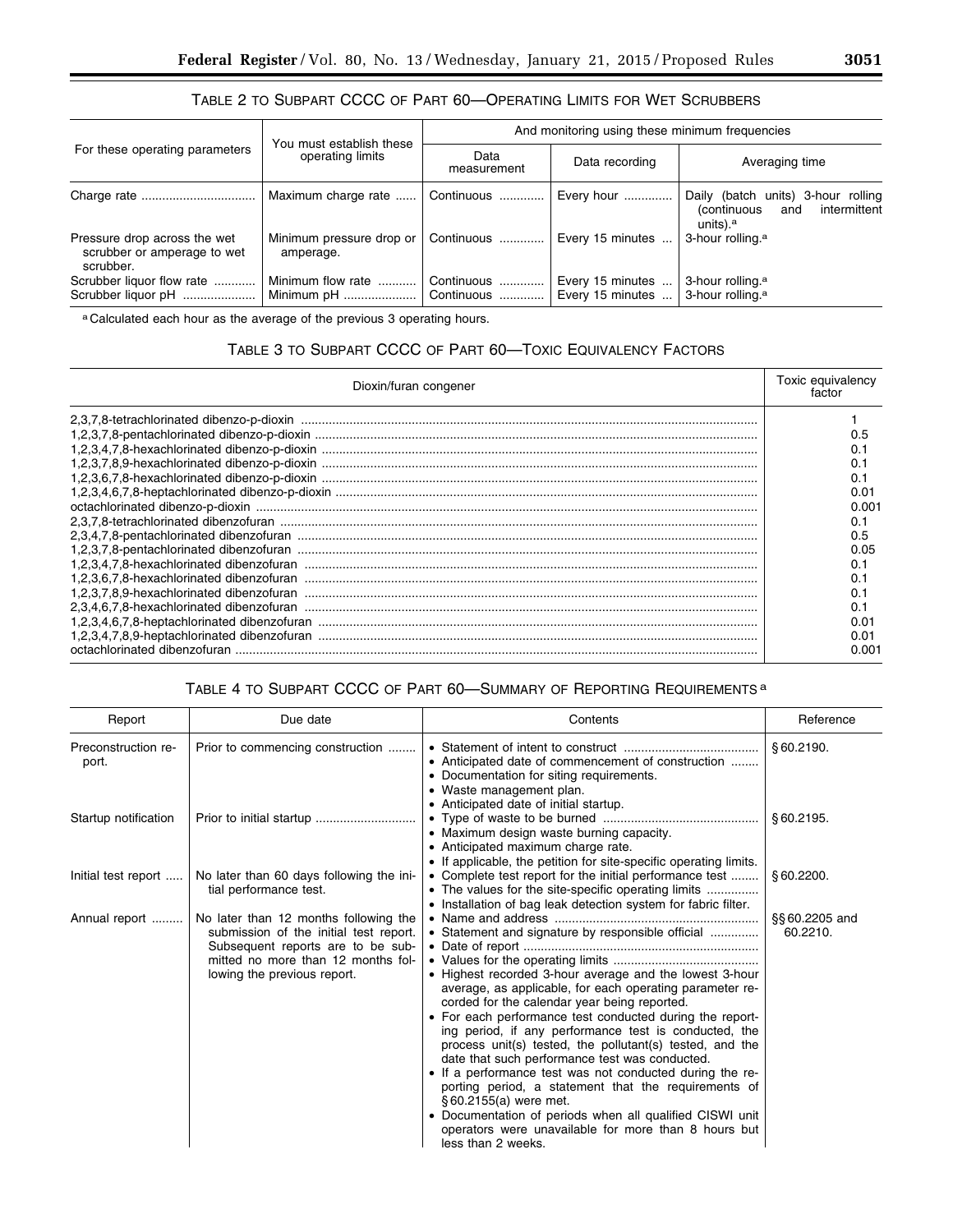# TABLE 4 TO SUBPART CCCC OF PART 60—SUMMARY OF REPORTING REQUIREMENTS a—Continued

| Report                                                                     | Due date                                                                                                                                                                                                      | Contents                                                                                                                                                                                                                                                                                                                                                                                                                                                                                                                                                                                                                                                                                                                                                                                                                                       | Reference                |
|----------------------------------------------------------------------------|---------------------------------------------------------------------------------------------------------------------------------------------------------------------------------------------------------------|------------------------------------------------------------------------------------------------------------------------------------------------------------------------------------------------------------------------------------------------------------------------------------------------------------------------------------------------------------------------------------------------------------------------------------------------------------------------------------------------------------------------------------------------------------------------------------------------------------------------------------------------------------------------------------------------------------------------------------------------------------------------------------------------------------------------------------------------|--------------------------|
| <b>Emission limitation</b><br>or operating limit<br>deviation report.      | By August 1 of that year for data col-<br>lected during the first half of the cal-<br>endar year. By February 1 of the fol-<br>lowing year for data collected during<br>the second half of the calendar year. | • If you are conducting performance tests once every 3<br>years consistent with §60.2155(a), the date of the last 2<br>performance tests, a comparison of the emission level<br>you achieved in the last 2 performance tests to the 75<br>percent emission limit threshold required in §60.2155(a)<br>and a statement as to whether there have been any<br>operational changes since the last performance test that<br>could increase emissions.<br>• Duration and causes of each deviation and the correc-<br>tive actions taken.<br>• Copy of operating limit monitoring data and, if any per-<br>formance test was conducted that documents emission<br>levels, the process unit(s) tested, the pollutant(s) tested,<br>and the date that such performance text was conducted.<br>• Dates, times and causes for monitor downtime incidents. | §60.2215 and<br>60.2220. |
| Qualified operator<br>deviation notifica-<br>tion.                         | Within 10 days of deviation                                                                                                                                                                                   | • Description of efforts to have an accessible qualified op-<br>erator.<br>• The date a qualified operator will be accessible                                                                                                                                                                                                                                                                                                                                                                                                                                                                                                                                                                                                                                                                                                                  | § 60.2225(a)(1).         |
| Qualified operator<br>deviation status<br>report.                          | Every 4 weeks following deviation                                                                                                                                                                             | • Description of efforts to have an accessible qualified op-<br>erator.<br>• The date a qualified operator will be accessible<br>• Request for approval to continue operation.                                                                                                                                                                                                                                                                                                                                                                                                                                                                                                                                                                                                                                                                 | § 60.2225(a)(2).         |
| Qualified operator<br>deviation notifica-<br>tion of resumed<br>operation. | Prior to resuming operation                                                                                                                                                                                   |                                                                                                                                                                                                                                                                                                                                                                                                                                                                                                                                                                                                                                                                                                                                                                                                                                                | §60.2225(b).             |

a This table is only a summary, see the referenced sections of the rule for the complete requirements.

TABLE 5 TO SUBPART CCCC OF PART 60—EMISSION LIMITATIONS FOR INCINERATORS THAT COMMENCED CONSTRUCTION AFTER JUNE 4, 2010, OR THAT COMMENCED RECONSTRUCTION OR MODIFICATION AFTER AUGUST 7, 2013

| For the air<br>pollutant                   | You must meet this<br>emission<br>limitation <sup>a</sup>                                 | Using this averaging time                                                                                                                                                  | And determining compliance<br>using this method                                                                            |
|--------------------------------------------|-------------------------------------------------------------------------------------------|----------------------------------------------------------------------------------------------------------------------------------------------------------------------------|----------------------------------------------------------------------------------------------------------------------------|
| Cadmium                                    | 0.0023 milligrams per<br>dry standard cubic<br>meter.                                     | 3-run average (collect a minimum volume of<br>4 dry standard cubic meter per run).                                                                                         | Performance test (Method 29 at 40 CFR part<br>60, appendix A-8 of this part).<br>Use ICPMS for the analytical finish.      |
| Carbon monoxide                            | 17 parts per million by<br>dry volume.                                                    | 3-run average (1 hour minimum sample time<br>per run).                                                                                                                     | Performance test (Method 10 at 40 CFR part<br>60, appendix A-4).                                                           |
| Dioxin/furan (Total<br>Mass Basis).        | 0.58 nanograms per<br>dry standard cubic<br>meter. <sup>c</sup>                           | 3-run average (collect a minimum volume of<br>4 dry standard cubic meters per run).                                                                                        | Performance test (Method 23 at 40 CFR part<br>60, appendix A-7).                                                           |
| Dioxin/furan (toxic<br>equivalency basis). | 0.13 nanograms per<br>dry standard cubic<br>meter.                                        | 3-run average (collect a minimum volume of<br>4 dry standard cubic meter per run).                                                                                         | Performance test (Method 23 at 40 CFR part<br>60, appendix A-7).                                                           |
| Fugitive ash                               | Visible emissions for<br>no more than 5 per-<br>cent of the hourly<br>observation period. | Three 1-hour observation periods                                                                                                                                           | Visible emission test (Method 22 at 40 CFR<br>part 60, appendix A-7).                                                      |
| Hydrogen chloride                          | 0.091 parts per million<br>by dry volume.                                                 | 3-run average (For Method 26, collect a min-<br>imum volume of 360 liters per run. For<br>Method 26A, collect a minimum volume of<br>3 dry standard cubic meters per run). | Performance test (Method 26 or 26A at 40<br>CFR part 60, appendix A-8).                                                    |
| Lead                                       | 0.015 milligrams per<br>dry standard cubic<br>meter.c                                     | 3-run average (collect a minimum volume of<br>4 dry standard cubic meters per run).                                                                                        | Performance test (Method 29 of appendix A-<br>8 at 40 CFR part 60). Use ICPMS for the<br>analytical finish.                |
| Mercury                                    | 0.00084 milligrams per<br>dry standard cubic<br>meter. <sup>c</sup>                       | 3-run average (collect enough volume<br>to<br>meet a detection limit data quality objective<br>of 0.03 ug/dry standard cubic meter).                                       | Performance test (Method 29 or 30B at 40<br>CFR part 60, appendix A-8) or ASTM<br>D6784-02 (Reapproved 2008). <sup>b</sup> |
| Nitrogen Oxides                            | 23 parts per million<br>dry volume.                                                       | 3-run average (for Method 7E, 1 hour min-<br>imum sample time per run).                                                                                                    | Performance test (Method 7 or 7E at 40 CFR<br>part 60, appendix A-4).                                                      |
| Particulate matter (fil-<br>terable)       | 18 milligrams per dry<br>standard cubic<br>meter.                                         | 3-run average (collect a minimum volume of<br>2 dry standard cubic meters per run).                                                                                        | Performance test (Method 5 or 29 at 40 CFR<br>part 60, appendix A-3 or appendix A-8 at<br>40 CFR part 60).                 |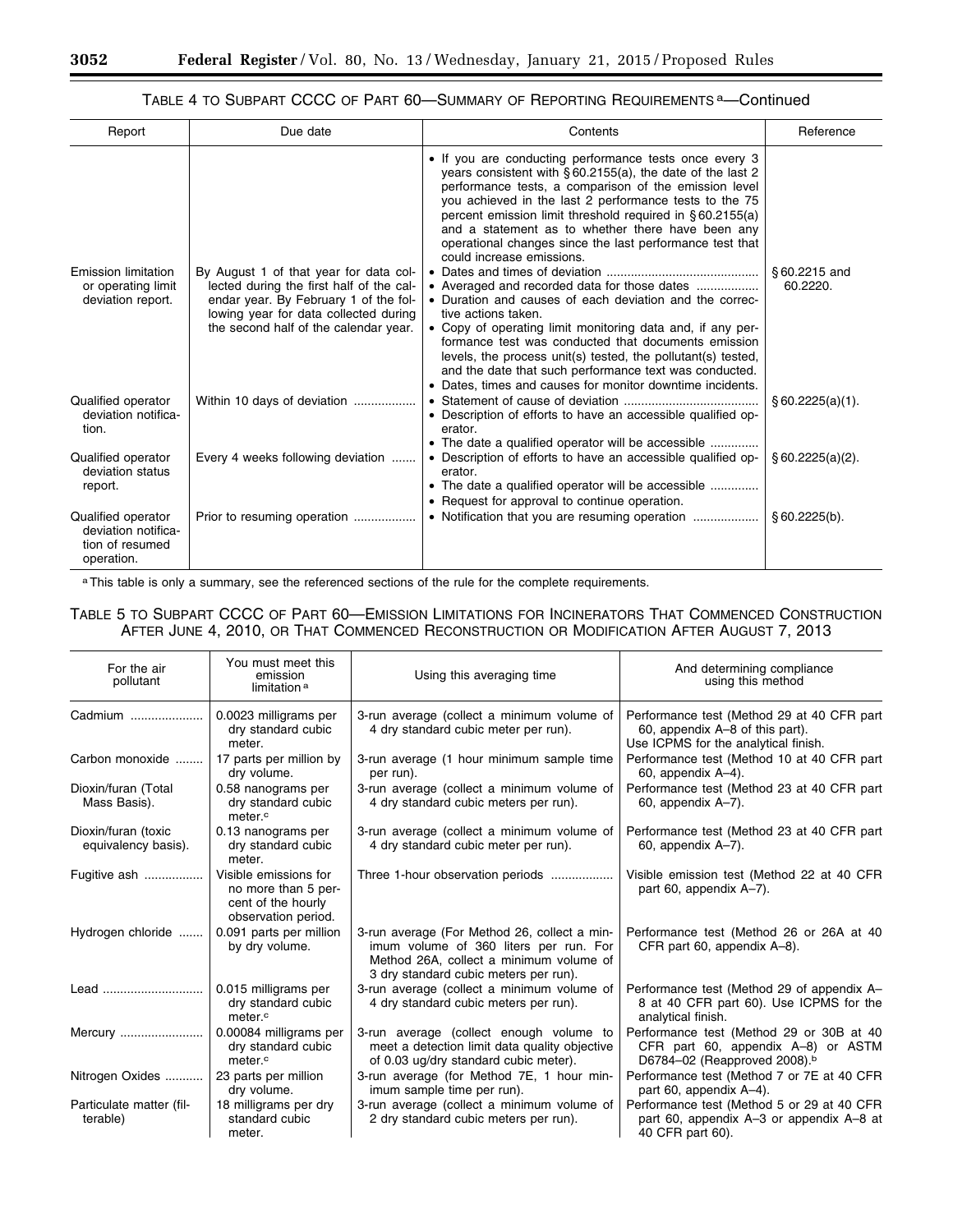# TABLE 5 TO SUBPART CCCC OF PART 60—EMISSION LIMITATIONS FOR INCINERATORS THAT COMMENCED CONSTRUCTION AFTER JUNE 4, 2010, OR THAT COMMENCED RECONSTRUCTION OR MODIFICATION AFTER AUGUST 7, 2013—Continued

| For the air<br>pollutant | You must meet this<br>emission<br>limitation <sup>a</sup> | Using this averaging time                                                                           | And determining compliance<br>using this method |
|--------------------------|-----------------------------------------------------------|-----------------------------------------------------------------------------------------------------|-------------------------------------------------|
| Sulfur dioxide           | 11 parts per million<br>dry volume.                       | 3-run average (1 hour minimum sample time   Performance test (Method 6 or 6C at 40 CFR<br>per run). | part 60, appendix A-4).                         |

a All emission limitations are measured at 7 percent oxygen, dry basis at standard conditions. For dioxins/furans, you must meet either the Total Mass Limit or the toxic equivalency basis limit.<br><sup>b</sup> Incorporated by reference, see § 60.17.

# TABLE 6 TO SUBPART CCCC OF PART 60—EMISSION LIMITATIONS FOR ENERGY RECOVERY UNITS THAT COMMENCED CONSTRUCTION AFTER JUNE 4, 2010, OR THAT COMMENCED RECONSTRUCTION OR MODIFICATION AFTER AUGUST 7, 2013

| You must meet this emission<br>For the air<br>limitation <sup>a</sup><br>pollutant |                                                                                                   |                                                                                                                                                | Using this averaging time                                                                                                                                                      | And determining compliance<br>using this method                                                                                                                                                                                                                                                                               |  |
|------------------------------------------------------------------------------------|---------------------------------------------------------------------------------------------------|------------------------------------------------------------------------------------------------------------------------------------------------|--------------------------------------------------------------------------------------------------------------------------------------------------------------------------------|-------------------------------------------------------------------------------------------------------------------------------------------------------------------------------------------------------------------------------------------------------------------------------------------------------------------------------|--|
|                                                                                    | Liquid/gas                                                                                        | Solids                                                                                                                                         |                                                                                                                                                                                |                                                                                                                                                                                                                                                                                                                               |  |
| Cadmium                                                                            | 0.023 milligrams<br>per dry stand-<br>ard cubic<br>meter.                                         | Biomass-0.0014 milligrams per<br>dry standard cubic meter. <sup>c</sup><br>Coal-0.0095 milligrams per<br>dry standard cubic meter.             | 3-run average (collect a minimum<br>volume of 4 dry standard cubic<br>meters per run).                                                                                         | Performance test (Method 29 at<br>40 CFR part 60, appendix A-<br>8). Use ICPMS for the analyt-<br>ical finish.                                                                                                                                                                                                                |  |
| Carbon mon-<br>oxide.                                                              | 35 parts per mil-<br>lion dry vol-<br>ume.                                                        | Biomass-240 parts per million<br>dry volume Coal-95 parts per<br>million dry volume.                                                           | 3-run average (1 hour minimum<br>sample time per run).                                                                                                                         | Performance test (Method 10 at<br>40 CFR part 60, appendix A-<br>4).                                                                                                                                                                                                                                                          |  |
| Dioxin/furans<br>(Total Mass<br>Basis).                                            | No Total Mass<br>Basis limit,<br>must meet the<br>toxic equiva-<br>lency basis<br>limit below.    | Biomass-0.52 nanograms per<br>dry standard cubic meter. <sup>c</sup><br>Coal-5.1 nanograms per dry<br>standard cubic meter. <sup>c</sup>       | 3-run average (collect a minimum<br>volume of 4 dry standard cubic<br>meters).                                                                                                 | Performance test (Method 23 at<br>40 CFR part 60, appendix A-<br>$7$ ).                                                                                                                                                                                                                                                       |  |
| Dioxins/furans<br>(toxic equiva-<br>lency basis).                                  | 0.093<br>nanograms<br>per dry stand-<br>ard cubic<br>meter. <sup>c</sup>                          | Biomass-0.076 nanograms per<br>dry standard cubic meter. <sup>c</sup><br>Coal-0.075 nanograms<br>per<br>dry standard cubic meter. <sup>c</sup> | 3-run average (collect a minimum<br>volume of 4 dry standard cubic<br>meters per run).                                                                                         | Performance test (Method 23 of<br>appendix A-7 of this part).                                                                                                                                                                                                                                                                 |  |
| Fugitive ash                                                                       | Visible emis-<br>sions for no<br>more than 5<br>percent of the<br>hourly obser-<br>vation period. | Three 1-hour observation periods                                                                                                               | Visible emission test (Method 22<br>at 40 CFR part 60, appendix<br>$A - 7$ ).                                                                                                  | Fugitive ash.                                                                                                                                                                                                                                                                                                                 |  |
| Hydrogen chlo-<br>ride.                                                            | 14 parts per mil-<br>lion dry vol-<br>ume.                                                        | Biomass-0.20 parts per million<br>dry volume Coal-13 parts per<br>million dry volume.                                                          | 3-run average (For Method 26,<br>collect a minimum volume of<br>360 liters per run. For Method<br>26A, collect a minimum volume<br>of 3 dry standard cubic meters<br>per run). | Performance test (Method 26 or<br>26A at 40 CFR part 60, appen-<br>dix $A-8$ ).                                                                                                                                                                                                                                               |  |
| Lead                                                                               | 0.096 milligrams<br>per dry stand-<br>ard cubic<br>meter.                                         | Biomass-0.014 milligrams per<br>dry standard cubic meter. <sup>c</sup><br>Coal-0.14 milligrams per dry<br>standard cubic meter.                | 3-run average (collect a minimum<br>volume of 4 dry standard cubic<br>meters per run).                                                                                         | Performance test (Method 29 at<br>40 CFR part 60, appendix A-<br>8). Use ICPMS for the analyt-<br>ical finish.                                                                                                                                                                                                                |  |
| Mercury                                                                            | 0.00056 milli-<br>grams per dry<br>standard cubic<br>meter. <sup>c</sup>                          | Biomass-0.0022 milligrams per<br>dry standard cubic<br>meter<br>Coal-0.016 milligrams per dry<br>standard cubic meter.                         | 3-run average (collect enough<br>volume to meet an in-stack de-<br>tection limit data quality objec-<br>tive of 0.03 ug/dscm).                                                 | Performance test (Method 29 or<br>30B at 40 CFR part 60, appen-<br>dix A-8) or ASTM D6784-02<br>(Reapproved 2008). <sup>b</sup>                                                                                                                                                                                               |  |
| Oxides of nitro-<br>gen.                                                           | 76 parts per mil-<br>lion dry vol-<br>ume.                                                        | Biomass-290 parts per million<br>dry volume Coal-340 parts<br>per million dry volume.                                                          | 3-run average (for Method 7E, 1<br>hour minimum sample time per<br>run).                                                                                                       | Performance test (Method 7 or<br>7E at 40 CFR part 60, appen-<br>dix $A-4$ ).                                                                                                                                                                                                                                                 |  |
| Particulate mat-<br>ter (filterable).                                              | 110 milligrams<br>per dry stand-<br>ard cubic<br>meter.                                           | Biomass-5.1 milligrams per dry<br>standard cubic meter Coal-<br>160 milligrams per dry stand-<br>ard cubic meter.                              | 3-run average (collect a minimum<br>volume of 1 dry standard cubic<br>meter per run).                                                                                          | Performance test (Method 5 or<br>29 at 40 CFR part 60, appen-<br>dix A-3 or appendix A-8) if the<br>unit has an annual average<br>heat input rate less than 250<br>MMBtu/hr; or PM CPMS (as<br>specified in $\S 60.2145(x)$ if the<br>unit has an annual average<br>heat input rate equal to or<br>greater than 250 MMBtu/hr. |  |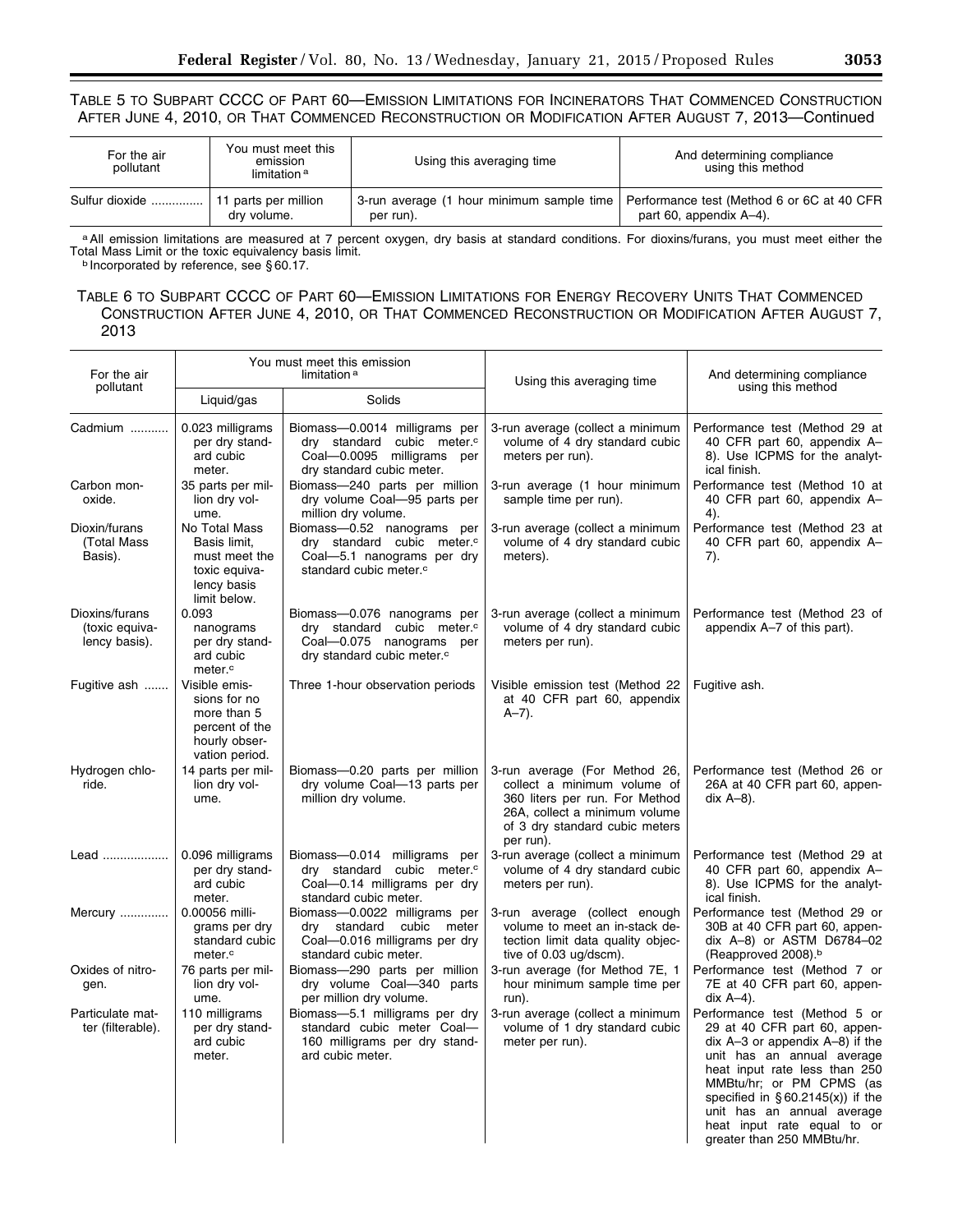# TABLE 6 TO SUBPART CCCC OF PART 60—EMISSION LIMITATIONS FOR ENERGY RECOVERY UNITS THAT COMMENCED CONSTRUCTION AFTER JUNE 4, 2010, OR THAT COMMENCED RECONSTRUCTION OR MODIFICATION AFTER AUGUST 7, 2013—Continued

| For the air    | You must meet this emission<br>limitation <sup>a</sup> |                                                                                       | Using this averaging time                                                                                                  | And determining compliance                                                    |  |
|----------------|--------------------------------------------------------|---------------------------------------------------------------------------------------|----------------------------------------------------------------------------------------------------------------------------|-------------------------------------------------------------------------------|--|
| pollutant      | Liquid/gas                                             | Solids                                                                                |                                                                                                                            | using this method                                                             |  |
| Sulfur dioxide | 720 parts per<br>million dry vol-<br>ume.              | Biomass-7.3 parts per million<br>dry volume Coal-650 parts<br>per million dry volume. | 3-run average (for Method 6, col-<br>lect a minimum of 60 liters, for<br>Method 6C.1 hour minimum<br>sample time per run). | Performance test (Method 6 or<br>6C at 40 CFR part 60, appen-<br>dix $A-4$ ). |  |

a All emission limitations are measured at 7 percent oxygen, dry basis at standard conditions. For dioxins/furans, you must meet either the Total Mass Basis limit or the toxic equivalency basis limit.

b Incorporated by reference,see §60.17.<br><sup>c</sup> If you are conducting stack tests to demonstrate compliance and your performance tests for this pollutant for at least 2 consecutive years show that your emissions are at or below this limit, you can skip testing according to § 60.2155 if all of the other provisions of § 60.2155 are met. For all other pollutants that do not contain a footnote ''c'', your performance tests for this pollutant for at least 2 consecutive years must show that your emissions are at or below 75 percent of this limit in order to qualify for skip testing.

# TABLE 7 TO SUBPART CCCC OF PART 60—EMISSION LIMITATIONS FOR WASTE-BURNING KILNS THAT COMMENCED CONSTRUCTION AFTER JUNE 4, 2010, OR RECONSTRUCTION OR MODIFICATION AFTER AUGUST 7, 2013

| For the air pollutant                        | You must meet this<br>emission limitation <sup>a</sup>                                   | Using this averaging time                                                                                | And determining compliance using<br>this method                                                                                           |
|----------------------------------------------|------------------------------------------------------------------------------------------|----------------------------------------------------------------------------------------------------------|-------------------------------------------------------------------------------------------------------------------------------------------|
| Cadmium                                      | 0.0014 milligrams per<br>dry standard cubic<br>meter.b                                   | 3-run average (collect a minimum volume of<br>4 dry standard cubic meters per run).                      | Performance test (Method 29 at 40 CFR part<br>60, appendix A-8). Use ICPMS for the an-<br>alytical finish.                                |
| Carbon monoxide                              | 90 (long kilns)/190<br>(preheater/<br>precalciner) parts<br>per million dry vol-<br>ume. | 3-run average (1 hour minimum sample time<br>per run).                                                   | Performance test (Method 10 at 40 CFR part<br>60, appendix A-4).                                                                          |
| Dioxins/furans (total<br>mass basis).        | 0.51 nanograms per<br>dry standard cubic<br>meter. <sup>b</sup>                          | 3-run average (collect a minimum volume of<br>4 dry standard cubic meters per run).                      | Performance test (Method 23 at 40 CFR part<br>60, appendix A-7).                                                                          |
| Dioxins/furans (toxic<br>equivalency basis). | 0.075 nanograms per<br>dry standard cubic<br>meter. <sup>b</sup>                         | 3-run average (collect a minimum volume of<br>4 dry standard cubic meters).                              | Performance test (Method 23 at 40 CFR part<br>60, appendix A-7).                                                                          |
| Hydrogen chloride                            | 3.0 parts per million<br>dry volume. <sup>b</sup>                                        | 3-run average (1 hour minimum sample time<br>per run) or 30-day rolling average if HCI<br>CEMS are used. | Performance test (Method 321 at 40 CFR<br>part 63, appendix A) or HCI CEMS if a wet<br>scrubber or dry scrubber is not used.              |
| Lead                                         | 0.014 milligrams per<br>dry standard cubic<br>meter. <sup>b</sup>                        | 3-run average (collect a minimum volume of<br>4 dry standard cubic meters).                              | Performance test (Method 29 at 40 CFR part<br>60, appendix A-8). Use ICPMS for the an-<br>alytical finish.                                |
| Mercury                                      | 0.0037 milligrams per<br>dry standard cubic<br>meter.                                    |                                                                                                          | Mercury CEMS or sorbent trap monitoring<br>system (performance specification 12A or<br>12B, respectively, of appendix B of this<br>part). |
| Oxides of nitrogen                           | 200 parts per million<br>dry volume.                                                     |                                                                                                          | NO <sub>x</sub> CEMS (performance specification 2 of<br>appendix B and procedure 1 of appendix F<br>of this part).                        |
| Particulate matter (fil-<br>terable).        | 2.2 milligrams per dry<br>standard cubic<br>meter.                                       |                                                                                                          | PM CPMS (as specified in $\S 60.2145(x)$ ).                                                                                               |
| Sulfur dioxide                               | 28 parts per million<br>dry volume.                                                      |                                                                                                          | Sulfur dioxide CEMS (performance specifica-<br>tion 2 of appendix B and procedure 1 of<br>appendix F of this part).                       |

a All emission limitations are measured at 7 percent oxygen, dry basis at standard conditions. For dioxins/furans, you must meet either the Total Mass Basis limit or the toxic equivalency basis limit.

Total Mass Basis limit or the toxic equivalency basis limit.<br>b If you are conducting stack tests to demonstrate compliance and your performance tests for this pollutant for at least 2 consecutive years show that your emissions are at or below this limit, you can skip testing according to § 60.2155 if all of the other provisions of § 60.2155 are met. For all other pollutants that do not contain a footnote ''b'', your performance tests for this pollutant for at least 2 consecutive years must show that your emissions are at or below 75 percent of this limit in order to qualify for skip testing.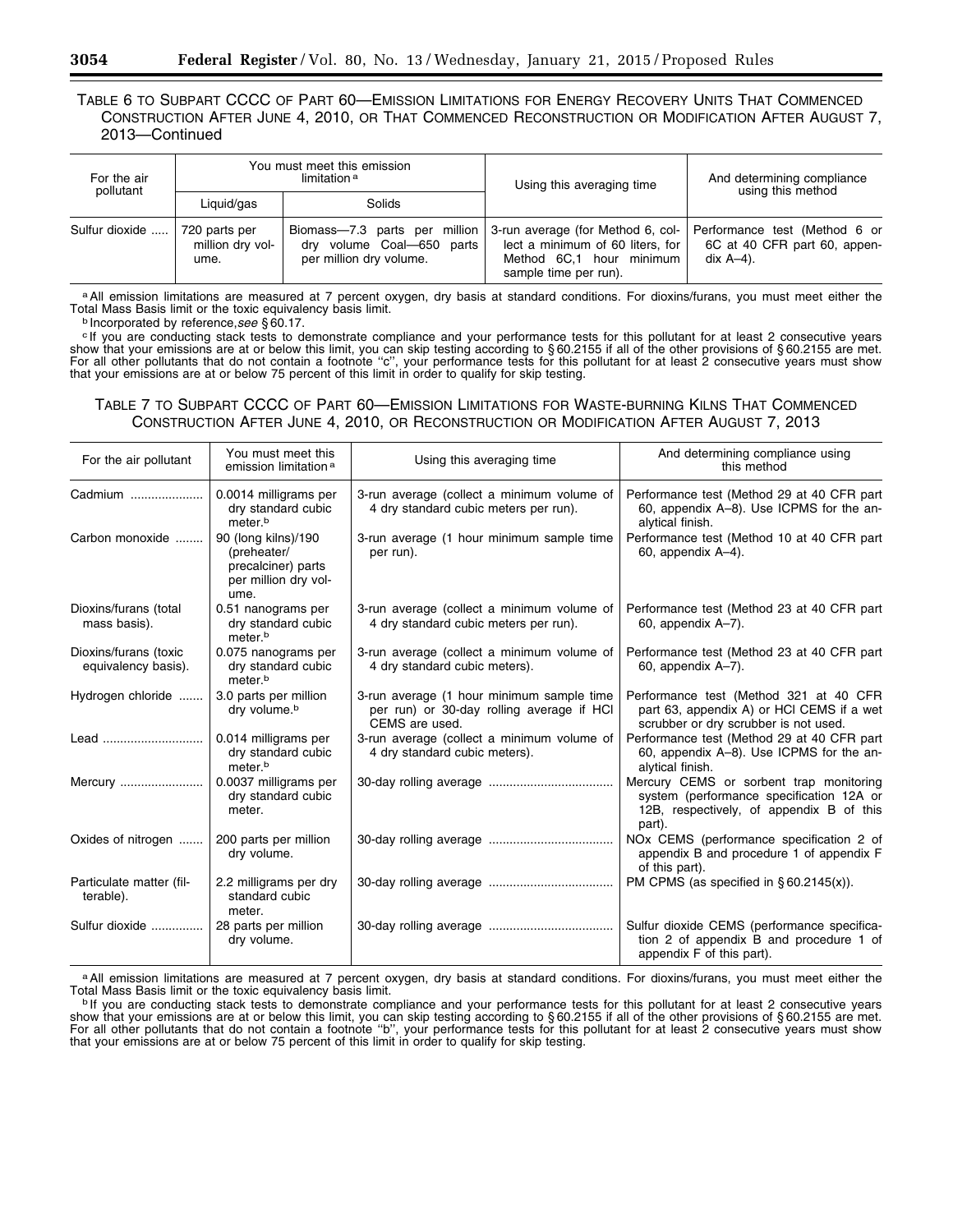# TABLE 8 TO SUBPART CCCC OF PART 60—EMISSION LIMITATIONS FOR SMALL, REMOTE INCINERATORS THAT COM-MENCED CONSTRUCTION AFTER JUNE 4, 2010, OR THAT COMMENCED RECONSTRUCTION OR MODIFICATION AFTER AUGUST 7, 2013

| For the air pollutant                        | You must meet this<br>emission limitation <sup>a</sup>                                    | Using this averaging time                                                                                                                                                                                                                               | And determining compliance using<br>this method                                                                            |
|----------------------------------------------|-------------------------------------------------------------------------------------------|---------------------------------------------------------------------------------------------------------------------------------------------------------------------------------------------------------------------------------------------------------|----------------------------------------------------------------------------------------------------------------------------|
| Cadmium                                      | 0.67 milligrams per dry<br>standard cubic<br>meter.                                       | 3-run average (collect a minimum volume of<br>1 dry standard cubic meters per run).                                                                                                                                                                     | Performance test (Method 29 at 40 CFR part<br>60, appendix A-8).                                                           |
| Carbon monoxide                              | 13 parts per million<br>dry volume.                                                       | 3-run average (1 hour minimum sample time<br>per run).                                                                                                                                                                                                  | Performance test (Method 10 at 40 CFR part<br>60, appendix A-4).                                                           |
| Dioxins/furans (total<br>mass basis).        | 1,800 nanograms per<br>dry standard cubic<br>meter. <sup>b</sup>                          | 3-run average (collect a minimum volume of<br>1 dry standard cubic meters per run).                                                                                                                                                                     | Performance test (Method 23 at 40 CFR part<br>60, appendix A-7).                                                           |
| Dioxins/furans (toxic<br>equivalency basis). | 31 nanograms per dry<br>standard cubic<br>meter. <sup>b</sup>                             | 3-run average (collect a minimum volume of<br>1 dry standard cubic meters).                                                                                                                                                                             | Performance test (Method 23 at 40 CFR part<br>60, appendix A-7).                                                           |
| Fugitive ash                                 | Visible emissions for<br>no more than 5 per-<br>cent of the hourly<br>observation period. | Three 1-hour observation periods                                                                                                                                                                                                                        | Visible emissions test (Method 22 at 40 CFR<br>part 60, appendix A-7).                                                     |
| Hydrogen chloride                            | 200 parts per million<br>by dry volume.                                                   | 3-run average (For Method 26, collect a min-<br>imum volume of 60 liters per run. For<br>Method 26A, collect a minimum volume of<br>1 dry standard cubic meter per run).                                                                                | Performance test (Method 26 or 26A at 40<br>CFR part 60, appendix A-8).                                                    |
| Lead                                         | 2.0 milligrams per dry<br>standard cubic<br>meter.                                        | 3-run average (collect a minimum volume of<br>1 dry standard cubic meters).                                                                                                                                                                             | Performance test (Method 29 at 40 CFR part<br>60, appendix A-8). Use ICPMS for the an-<br>alytical finish.                 |
| Mercury                                      | 0.0035 milligrams per<br>dry standard cubic<br>meter.                                     | 3-run average (For Method 29 and ASTM<br>D6784-02 (Reapproved 2008) b, collect a<br>minimum volume of 2 dry standard cubic<br>meters per run. For Method 30B, collect a<br>minimum volume as specified in Method<br>30B at 40 CFR part 60, appendix A). | Performance test (Method 29 or 30B at 40<br>CFR part 60, appendix A-8) or ASTM<br>D6784-02 (Reapproved 2008). <sup>b</sup> |
| Oxides of nitrogen                           | 170 parts per million<br>dry volume.                                                      | 3-run average (for Method 7E, 1 hour min-<br>imum sample time per run).                                                                                                                                                                                 | Performance test (Method 7 or 7E at 40 CFR<br>part 60, appendix A-4).                                                      |
| Particulate matter (fil-<br>terable).        | 270 milligrams per dry<br>standard cubic<br>meter.                                        | 3-run average (collect a minimum volume of<br>1 dry standard cubic meters).                                                                                                                                                                             | Performance test (Method 5 or 29 at 40 CFR<br>part 60, appendix A-3 or appendix A-8).                                      |
| Sulfur dioxide                               | 1.2 parts per million<br>dry volume.                                                      | 3-run average (1 hour minimum sample time<br>per run).                                                                                                                                                                                                  | Performance test (Method 6 or 6c at 40 CFR<br>part 60, appendix A-4).                                                      |

a All emission limitations are measured at 7 percent oxygen, dry basis at standard conditions. For dioxins/furans, you must meet either the Total Mass Basis limit or the toxic equivalency basis limit. b Incorporated by reference, *see* § 60.17.

■ 3. Part 60 is amended by revising subpart DDDD to read as follows:

# **Subpart DDDD—Emissions Guidelines and Compliance Times for Commercial and Industrial Solid Waste Incineration Units**

# **Introduction**

Sec.

- 60.2500 What is the purpose of this subpart?
- 60.2505 Am I affected by this subpart?
- 60.2510 Is a state plan required for all states?
- 60.2515 What must I include in my state plan?
- 60.2520 Is there an approval process for my state plan?
- 60.2525 What if my state plan is not approvable?
- 60.2530 Is there an approval process for a negative declaration letter?
- 60.2535 What compliance schedule must I include in my state plan?
- 60.2540 Are there any state plan requirements for this subpart that apply

instead of the requirements specified in subpart B?

- 60.2541 In lieu of a state plan submittal, are there other acceptable option(s) for a state to meet its Clean Air Act section 111(d)/129(b)(2) obligations?
- 60.2542 What authorities will not be delegated to state, local, or tribal agencies?
- 60.2545 Does this subpart directly affect CISWI unit owners and operators in my state?

# **Applicability of State Plans**

- 60.2550 What CISWI units must I address in my state plan?
- 60.2555 What combustion units are exempt from my state plan?

# **Use of Model Rule**

- 60.2560 What is the ''model rule'' in this subpart?
- 60.2565 How does the model rule relate to the required elements of my state plan?
- 60.2570 What are the principal components of the model rule?

# **Model Rule—Increments of Progress**

- 60.2575 What are my requirements for meeting increments of progress and achieving final compliance?
- 60.2580 When must I complete each increment of progress?
- 60.2585 What must I include in the notifications of achievement of increments of progress?
- 60.2590 When must I submit the notifications of achievement of increments of progress?
- 60.2595 What if I do not meet an increment of progress?
- 60.2600 How do I comply with the increment of progress for submittal of a control plan?
- 60.2605 How do I comply with the increment of progress for achieving final compliance?
- 60.2610 What must I do if I close my CISWI unit and then restart it?
- 60.2615 What must I do if I plan to permanently close my CISWI unit and not restart it?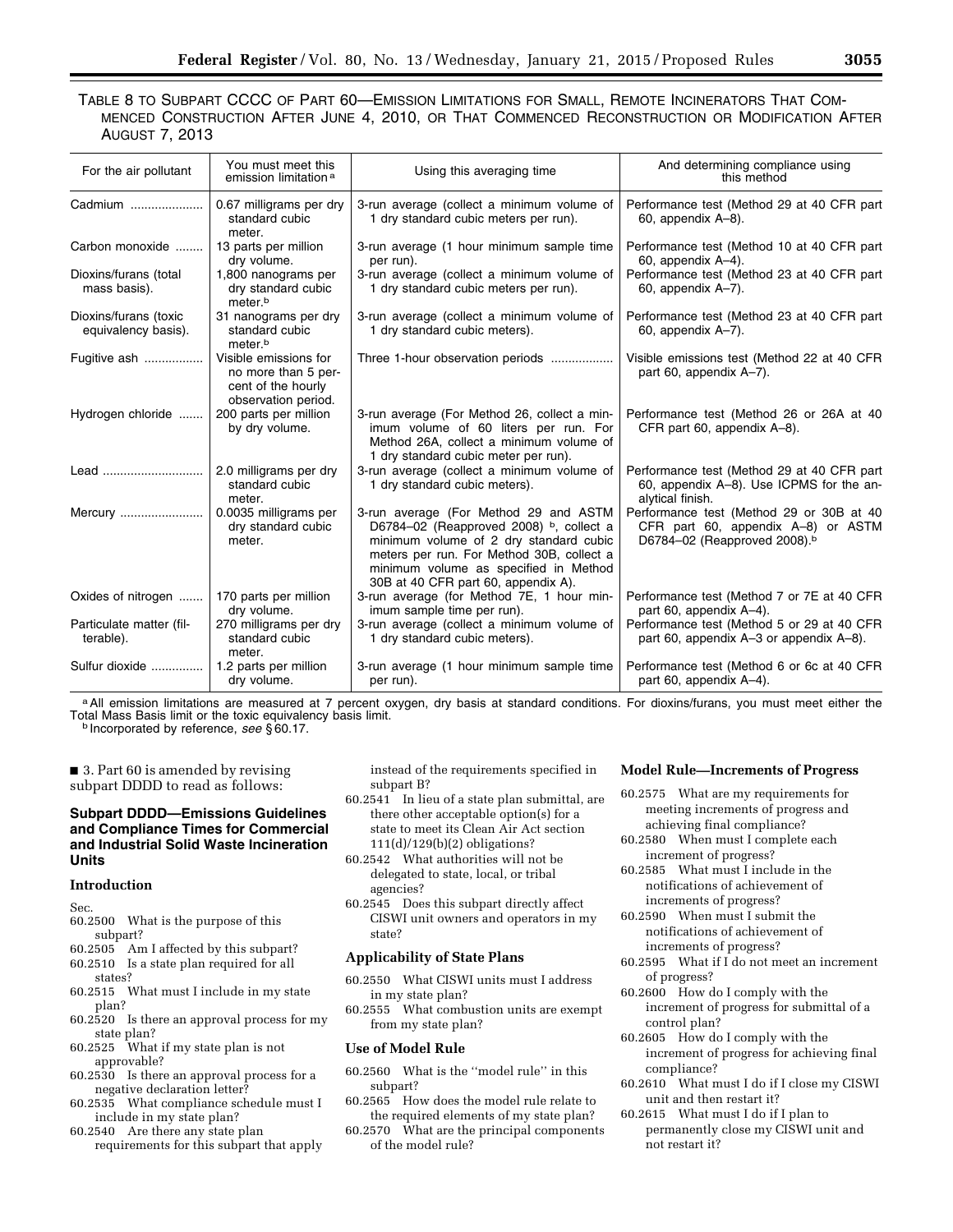#### **Model Rule—Waste Management Plan**

- 60.2620 What is a waste management plan? 60.2625 When must I submit my waste management plan?
- 60.2630 What should I include in my waste management plan?

# **Model Rule—Operator Training and Qualification**

- 60.2635 What are the operator training and qualification requirements?
- 60.2640 When must the operator training course be completed?
- 60.2645 How do  $\overline{l}$  obtain my operator qualification?
- 60.2650 How do I maintain my operator qualification?
- 60.2655 How do I renew my lapsed operator qualification?
- 60.2660 What site-specific documentation is required?
- 60.2665 What if all the qualified operators are temporarily not accessible?

# **Model Rule—Emission Limitations and Operating Limits**

- 60.2670 What emission limitations must I meet and by when?
- 60.2675 What operating limits must I meet and by when?
- 60.2680 What if I do not use a wet scrubber, fabric filter, activated carbon injection, selective noncatalytic reduction, an electrostatic precipitator, or a dry scrubber to comply with the emission limitations?

#### **Model Rule—Performance Testing**

- 60.2690 How do I conduct the initial and annual performance test?
- 60.2695 How are the performance test data used?

# **Model Rule—Initial Compliance Requirements**

- 60.2700 How do I demonstrate initial compliance with the amended emission limitations and establish the operating limits?
- 60.2705 By what date must I conduct the initial performance test?
- 60.2706 By what date must I conduct the initial air pollution control device inspection?

# **Model Rule—Continuous Compliance Requirements**

- 60.2710 How do I demonstrate continuous compliance with the amended emission limitations and the operating limits?
- 60.2715 By what date must I conduct the annual performance test?
- 60.2716 By what date must I conduct the annual air pollution control device inspection?
- 60.2720 May I conduct performance testing less often?
- 60.2725 May I conduct a repeat performance test to establish new operating limits?

# **Model Rule—Monitoring**

- 60.2730 What monitoring equipment must I install and what parameters must I monitor?
- 60.2735 Is there a minimum amount of monitoring data I must obtain?

#### **Model Rule—Recordkeeping and Reporting**

- 60.2740 What records must I keep?
- 60.2745 Where and in what format must I keep my records?
- 60.2750 What reports must I submit?
- 60.2755 When must I submit my waste
- management plan? 60.2760 What information must I submit
- following my initial performance test? 60.2765 When must I submit my annual report?
- 60.2770 What information must I include in my annual report?
- 60.2775 What else must I report if I have a deviation from the operating limits or the emission limitations?
- 60.2780 What must I include in the deviation report?
- 60.2785 What else must I report if I have a deviation from the requirement to have a qualified operator accessible?
- 60.2790 Are there any other notifications or reports that I must submit?
- 60.2795 In what form can I submit my reports?
- 60.2800 Can reporting dates be changed?

#### **Model Rule—Title V Operating Permits**

60.2805 Am I required to apply for and obtain a Title V operating permit for my unit?

# **Model Rule—Air Curtain Incinerators**

- 60.2810 What is an air curtain incinerator?
- 60.2815 What are my requirements for meeting increments of progress and achieving final compliance?
- 60.2820 When must I complete each increment of progress?
- 60.2825 What must I include in the notifications of achievement of increments of progress?
- 60.2830 When must I submit the notifications of achievement of increments of progress?
- 60.2835 What if I do not meet an increment of progress?
- 60.2840 How do I comply with the increment of progress for submittal of a control plan?
- 60.2845 How do I comply with the increment of progress for achieving final compliance?
- 60.2850 What must I do if I close my air curtain incinerator and then restart it?
- 60.2855 What must I do if I plan to permanently close my air curtain incinerator and not restart it?
- 60.2860 What are the emission limitations for air curtain incinerators?
- 60.2865 How must I monitor opacity for air curtain incinerators?
- 60.2870 What are the recordkeeping and reporting requirements for air curtain incinerators?

# **Model Rule—Definitions**

- 60.2875 What definitions must I know? Table 1 to Subpart DDDD of Part 60— Model Rule—Increments of Progress and Compliance Schedules
- Table 2 to Subpart DDDD of Part 60— Model Rule—Emission Limitations That Apply to Incinerators Before
- [Date to be specified in state plan] Table 3 to Subpart DDDD of Part 60— Model Rule—Operating Limits for Wet Scrubbers
- Table 4 to Subpart DDDD of Part 60— Model Rule—Toxic Equivalency Factors
- Table 5 to Subpart DDDD of Part 60— Model Rule—Summary of Reporting Requirements
- Table 6 to Subpart DDDD of Part 60— Model Rule—Emission Limitations That Apply to Incinerators on and After [Date to be specified in state plan]
- Table 7 to Subpart DDDD of Part 60— Model Rule—Emission Limitations That Apply to Energy Recovery Units After May 20, 2011 [Date to be specified in state plan]
- Table 8 to Subpart DDDD of Part 60— Model Rule—Emission Limitations That Apply to Waste-Burning Kilns After May 20, 2011 [Date to be specified in state plan.]
- Table 9 to Subpart DDDD of Part 60— Model Rule—Emission Limitations That Apply to Small, Remote Incinerators After May 20, 2011 [Date to be specified in state plan]

# **Subpart DDDD—Emissions Guidelines and Compliance Times for Commercial and Industrial Solid Waste Incineration Units**

# **Introduction**

#### **§ 60.2500 What is the purpose of this subpart?**

This subpart establishes emission guidelines and compliance schedules for the control of emissions from commercial and industrial solid waste incineration (CISWI) units. The pollutants addressed by these emission guidelines are listed in table 2 of this subpart and tables 6 through 9 of this subpart. These emission guidelines are developed in accordance with sections 111(d) and 129 of the Clean Air Act and subpart B of this part.

#### **§ 60.2505 Am I affected by this subpart?**

(a) If you are the Administrator of an air quality program in a state or United States protectorate with one or more existing CISWI units that meet the criteria in paragraphs (b) through (d) of this section, you must submit a state plan to U.S. Environmental Protection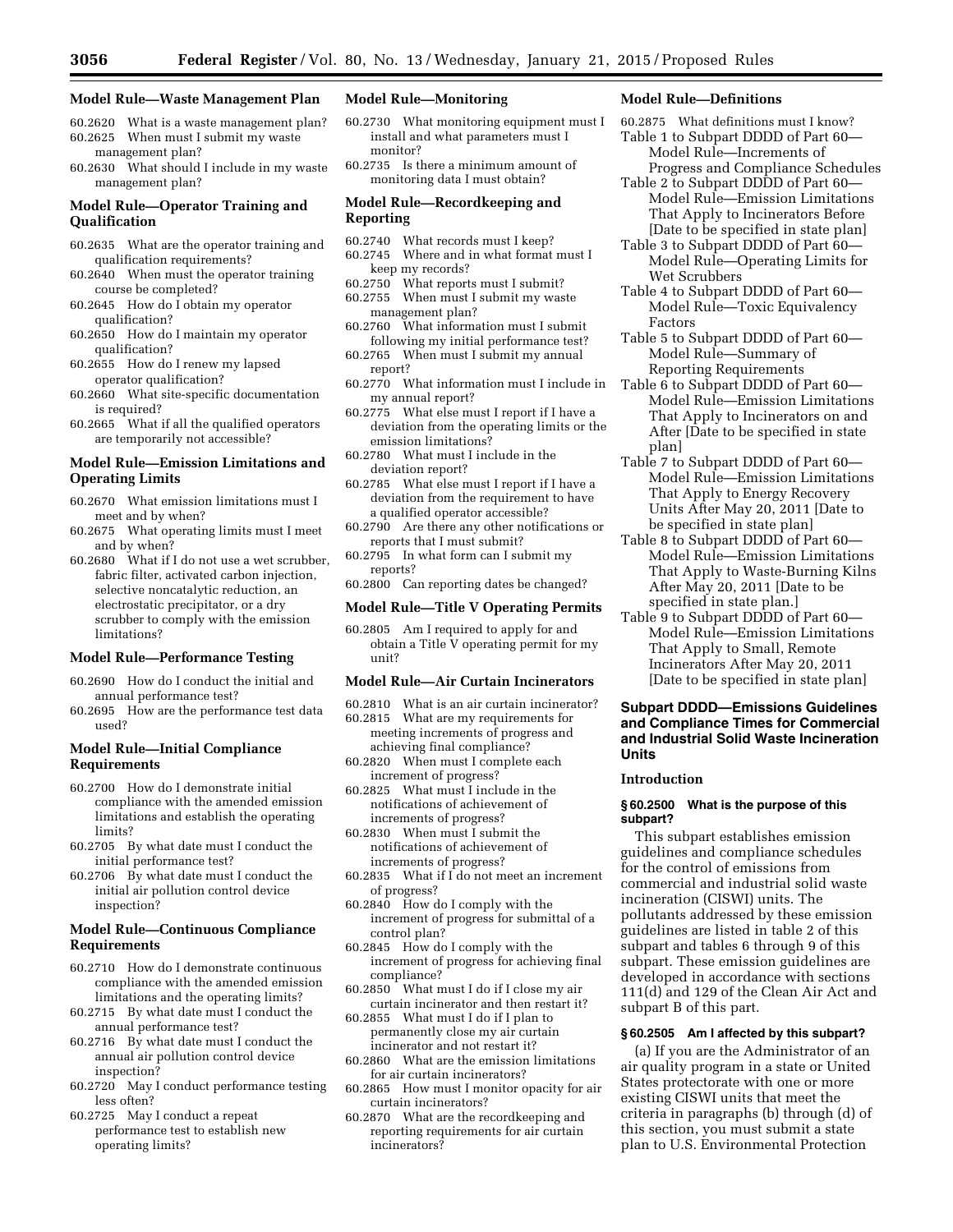Agency (EPA) that implements the emission guidelines contained in this subpart.

(b) You must submit a state plan to EPA by December 3, 2001 for incinerator units that commenced construction on or before November 30, 1999 and that were not modified or reconstructed after June 1, 2001.

(c) You must submit a state plan that meets the requirements of this subpart and contains the more stringent emission limit for the respective pollutant in table 6 of this subpart or table 1 of subpart CCCC of this part to EPA by February 7, 2014 for incinerators that commenced construction after November 30, 1999, but no later than June 4, 2010, or commenced modification or reconstruction after June 1, 2001 but no later than August 7, 2013.

(d) You must submit a state plan to EPA that meets the requirements of this subpart and contains the emission limits in tables 7 through 9 of this subpart by February 7, 2014, for CISWI units other than incinerator units that commenced construction on or before June 4, 2010, or commenced modification or reconstruction after June 4, 2010 but no later than August 7, 2013.

# **§ 60.2510 Is a state plan required for all states?**

No. You are not required to submit a state plan if there are no existing CISWI units in your state, and you submit a negative declaration letter in place of the state plan.

#### **§ 60.2515 What must I include in my state plan?**

(a) You must include the nine items described in paragraphs (a)(1) through (9) of this section in your state plan.

(1) Inventory of affected CISWI units, including those that have ceased operation but have not been dismantled.

(2) Inventory of emissions from affected CISWI units in your state.

(3) Compliance schedules for each affected CISWI unit.

(4) Emission limitations, operator training and qualification requirements, a waste management plan, and operating limits for affected CISWI units that are at least as protective as the emission guidelines contained in this subpart.

(5) Performance testing, recordkeeping, and reporting requirements.

(6) Certification that the hearing on the state plan was held, a list of witnesses and their organizational affiliations, if any, appearing at the hearing, and a brief written summary of each presentation or written submission.

(7) Provision for state progress reports to EPA.

(8) Identification of enforceable state mechanisms that you selected for implementing the emission guidelines of this subpart.

(9) Demonstration of your state's legal authority to carry out the sections 111(d) and 129 state plan.

(b) Your state plan may deviate from the format and content of the emission guidelines contained in this subpart. However, if your state plan does deviate in content, you must demonstrate that your state plan is at least as protective as the emission guidelines contained in this subpart. Your state plan must address regulatory applicability, increments of progress for retrofit, operator training and qualification, a waste management plan, emission limitations, performance testing, operating limits, monitoring, recordkeeping and reporting, and air curtain incinerator requirements.

(c) You must follow the requirements of subpart B of this part (Adoption and Submittal of State Plans for Designated Facilities) in your state plan.

# **§ 60.2520 Is there an approval process for my state plan?**

Yes. The EPA will review your state plan according to § 60.27.

# **§ 60.2525 What if my state plan is not approvable?**

(a) If you do not submit an approvable state plan (or a negative declaration letter) by December 2, 2002, EPA will develop a federal plan according to § 60.27 to implement the emission guidelines contained in this subpart. Owners and operators of CISWI units not covered by an approved state plan must comply with the federal plan. The federal plan is an interim action and will be automatically withdrawn when your state plan is approved.

(b) If you do not submit an approvable state plan (or a negative declaration letter) to EPA that meets the requirements of this subpart and contains the emission limits in tables 6 through 9 of this subpart for CISWI units that commenced construction on or before June 4, 2010 and incinerator or air curtain incinerator units that commenced reconstruction or modification on or after June 1, 2001 but no later than August 7, 2013, then EPA will develop a federal plan according to § 60.27 to implement the emission guidelines contained in this subpart. Owners and operators of CISWI units not covered by an approved state plan must comply with the federal plan. The federal plan is an interim action and

will be automatically withdrawn when your state plan is approved.

# **§ 60.2530 Is there an approval process for a negative declaration letter?**

No. The EPA has no formal review process for negative declaration letters. Once your negative declaration letter has been received, EPA will place a copy in the public docket and publish a notice in the **Federal Register**. If, at a later date, an existing CISWI unit is found in your state, the federal plan implementing the emission guidelines contained in this subpart would automatically apply to that CISWI unit until your state plan is approved.

# **§ 60.2535 What compliance schedule must I include in my state plan?**

(a) For CISWI units in the incinerator subcategory and air curtain incinerators that commenced construction on or before November 30, 1999, your state plan must include compliance schedules that require CISWI units in the incinerator subcategory and air curtain incinerators to achieve final compliance as expeditiously as practicable after approval of the state plan but not later than the earlier of the two dates specified in paragraphs (a)(1) and (2) of this section.

(1) December 1, 2005.

(2) Three years after the effective date of state plan approval.

(b) For CISWI units in the incinerator subcategory and air curtain incinerators that commenced construction after November 30, 1999, but on or before June 4, 2010 or that commenced reconstruction or modification on or after June 1, 2001 but no later than August 7, 2013, and for CISWI units in the small remote incinerator, energy recovery unit, and waste-burning kiln subcategories that commenced construction before June 4, 2010, your state plan must include compliance schedules that require CISWI units to achieve final compliance as expeditiously as practicable after approval of the state plan but not later than the earlier of the two dates specified in paragraphs (b)(1) and (2) of this section.

(1) February 7, 2018.

(2) Three years after the effective date of State plan approval.

(c) For compliance schedules more than 1 year following the effective date of State plan approval, State plans must include dates for enforceable increments of progress as specified in § 60.2580.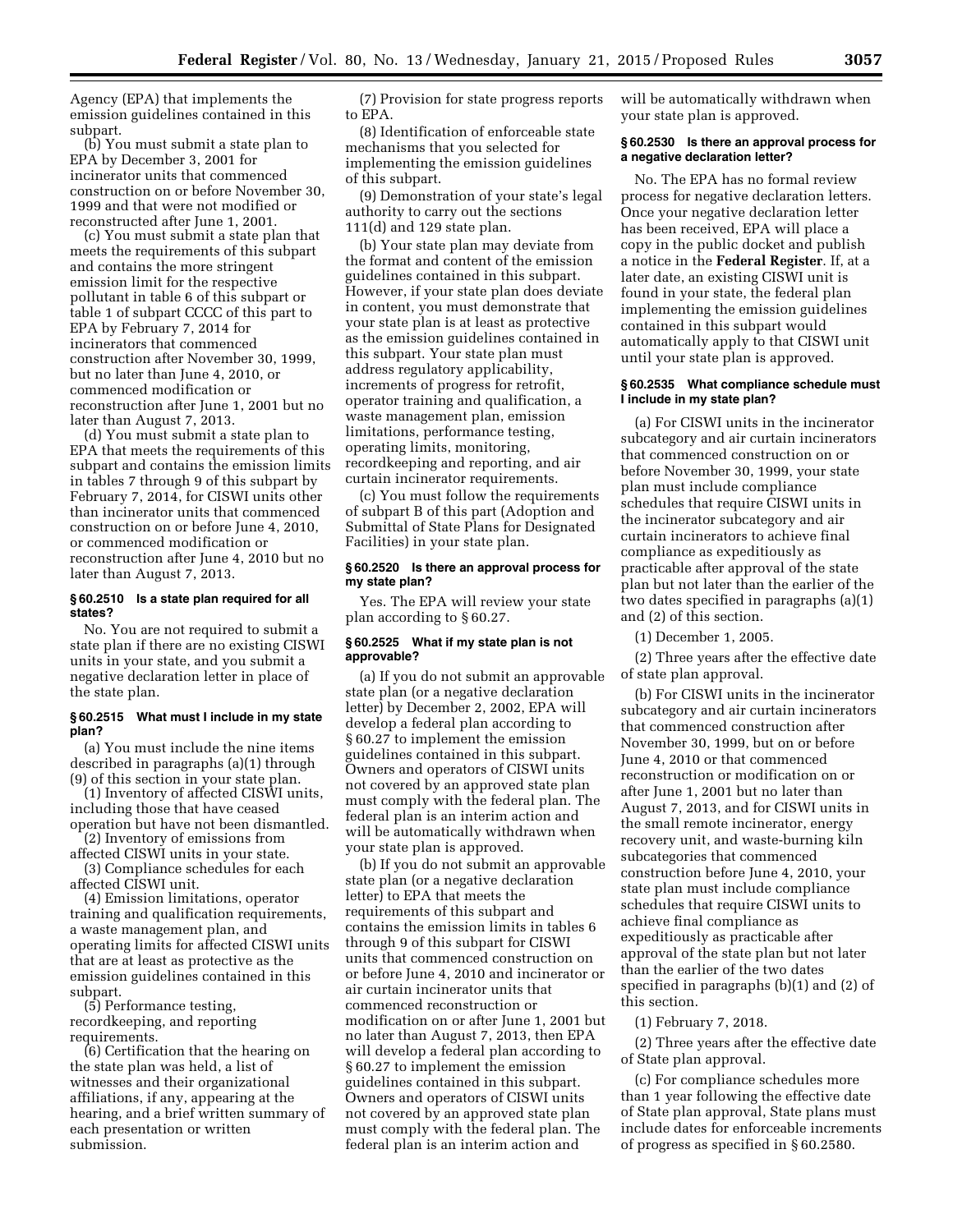#### **§ 60.2540 Are there any State plan requirements for this subpart that apply instead of the requirements specified in subpart B?**

Yes. Subpart B establishes general requirements for developing and processing section 111(d) plans. This subpart applies instead of the requirements in subpart B of this part for paragraphs (a) and (b) of this section:

(a) State plans developed to implement this subpart must be as protective as the emission guidelines contained in this subpart. State plans must require all CISWI units to comply by the dates specified in § 60.2535. This applies instead of the option for case-bycase less stringent emission standards and longer compliance schedules in  $§ 60.24(f).$ 

(b) State plans developed to implement this subpart are required to include two increments of progress for the affected CISWI units. These two minimum increments are the final control plan submittal date and final compliance date in  $\S 60.21(h)(1)$  and  $(5)$ . This applies instead of the requirement of § 60.24(e)(1) that would require a State plan to include all five increments of progress for all CISWI units.

### **§ 60.2541 In lieu of a state plan submittal, are there other acceptable option(s) for a state to meet its Clean Air Act section 111(d)/129(b)(2) obligations?**

Yes, a state may meet its Clean Air Act section 111(d)/129 obligations by submitting an acceptable written request for delegation of the federal plan that meets the requirements of this section. This is the only other option for a state to meet its Clean Air Act section 111(d)/ 129 obligations.

(a) An acceptable federal plan delegation request must include the following:

(1) A demonstration of adequate resources and legal authority to administer and enforce the federal plan.

(2) The items under § 60.2515(a)(1), (2) and (7).

(3) Certification that the hearing on the state delegation request, similar to the hearing for a state plan submittal, was held, a list of witnesses and their organizational affiliations, if any, appearing at the hearing, and a brief written summary of each presentation or written submission.

(4) A commitment to enter into a Memorandum of Agreement with the Regional Administrator who sets forth the terms, conditions, and effective date of the delegation and that serves as the mechanism for the transfer of authority. Additional guidance and information is given in EPA's Delegation Manual, Item 7–139, Implementation and

Enforcement of  $111(d)(2)$  and  $111(d)/(2)$ 129(b)(3) federal plans.

(b) A state with an already approved CISWI Clean Air Act section 111(d)/129 state plan is not precluded from receiving EPA approval of a delegation request for the revised federal plan, providing the requirements of paragraph (a) of this section are met, and at the time of the delegation request, the state also requests withdrawal of EPA's previous state plan approval.

(c) A state's Clean Air Act section 111(d)/129 obligations are separate from its obligations under Title V of the Clean Air Act.

# **§ 60.2542 What authorities will not be delegated to state, local, or tribal agencies?**

The authorities listed under § 60.2030(c) will not be delegated to state, local, or tribal agencies.

#### **§ 60.2545 Does this subpart directly affect CISWI unit owners and operators in my state?**

(a) No. This subpart does not directly affect CISWI unit owners and operators in your state. However, CISWI unit owners and operators must comply with the state plan you develop to implement the emission guidelines contained in this subpart. States may choose to incorporate the model rule text directly in their state plan.

(b) If you do not submit an approvable plan to implement and enforce the guidelines contained in this subpart for CISWI units that commenced construction before November 30, 1999 by December 2, 2002, EPA will implement and enforce a federal plan, as provided in § 60.2525, to ensure that each unit within your state reaches compliance with all the provisions of this subpart by December 1, 2005.

(c) If you do not submit an approvable plan to implement and enforce the guidelines contained in this subpart by February 7, 2014, for CISWI units that commenced construction on or before June 4, 2010, EPA will implement and enforce a federal plan, as provided in § 60.2525, to ensure that each unit within your state that commenced construction on or before June 4, 2010, reaches compliance with all the provisions of this subpart by February 7, 2018.

# **Applicability of State Plans**

# **§ 60.2550 What CISWI units must I address in my state plan?**

(a) Your state plan must address incineration units that meet all three criteria described in paragraphs (a)(1) through (3) of this section.

(1) CISWI units and air curtain incinerators in your state that

commenced construction on or before June 4, 2010, or commenced modification or reconstruction after June 4, 2010 but no later than August 7, 2013.

(2) Incineration units that meet the definition of a CISWI unit as defined in § 60.2875.

(3) Incineration units not exempt under § 60.2555.

(b) If the owner or operator of a CISWI unit or air curtain incinerator makes changes that meet the definition of modification or reconstruction after August 7, 2013, the CISWI unit becomes subject to subpart CCCC of this part and the state plan no longer applies to that unit.

(c) If the owner or operator of a CISWI unit makes physical or operational changes to an existing CISWI unit primarily to comply with your state plan, subpart CCCC of this part does not apply to that unit. Such changes do not qualify as modifications or reconstructions under subpart CCCC of this part.

## **§ 60.2555 What combustion units are exempt from my state plan?**

This subpart exempts the types of units described in paragraphs (a), (c) through (i), (m), and (n) of this section, but some units are required to provide notifications. Air curtain incinerators are exempt from the requirements in this subpart except for the provisions in §§ 60.2805, 60.2860, and 60.2870.

(a) *Pathological waste incineration units.* Incineration units burning 90 percent or more by weight (on a calendar quarter basis and excluding the weight of auxiliary fuel and combustion air) of pathological waste, low-level radioactive waste, and/or chemotherapeutic waste as defined in § 60.2875 are not subject to this subpart if you meet the two requirements specified in paragraphs (a)(1) and (2) of this section.

(1) Notify the Administrator that the unit meets these criteria.

(2) Keep records on a calendar quarter basis of the weight of pathological waste, low-level radioactive waste, and/ or chemotherapeutic waste burned, and the weight of all other fuels and wastes burned in the unit.

(b) [Reserved]

(c) *Municipal waste combustion units.*  Incineration units that are subject to subpart Ea of this part (Standards of Performance for Municipal Waste Combustors); subpart Eb of this part (Standards of Performance for Large Municipal Waste Combustors); subpart Cb of this part (Emission Guidelines and Compliance Time for Large Municipal Combustors); AAAA of this part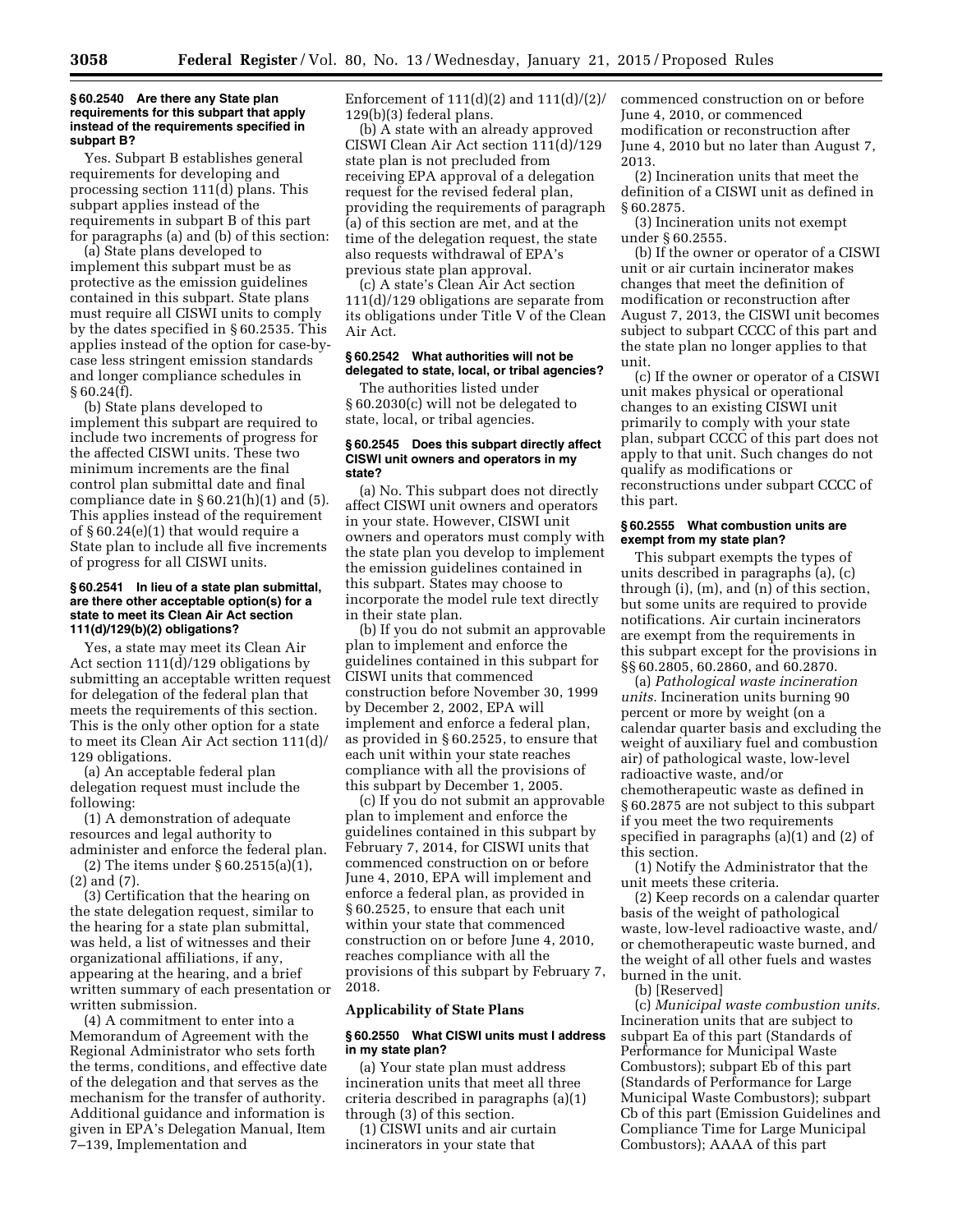(Standards of Performance for Small Municipal Waste Combustion Units); or subpart BBBB of this part (Emission Guidelines for Small Municipal Waste Combustion Units).

(d) *Medical waste incineration units.*  Incineration units regulated under subpart Ec of this part (Standards of Performance for Hospital/Medical/ Infectious Waste Incinerators for Which Construction is Commenced After June 20, 1996) or subpart Ca of this part (Emission Guidelines and Compliance Times for Hospital/Medical/Infectious Waste Incinerators).

(e) *Small power production facilities.*  Units that meet the three requirements specified in paragraphs (e)(1) through (e)(4) of this section.

(1) The unit qualifies as a small power-production facility under section 3(17)(C) of the Federal Power Act (16 U.S.C. 796(17)(C)).

(2) The unit burns homogeneous waste (not including refuse-derived fuel) to produce electricity.

(3) You submit documentation to the Administrator notifying the Agency that the qualifying small power production facility is combusting homogenous waste.

(4) You maintain the records specified in § 60.2740(v).

(f) *Cogeneration facilities.* Units that meet the three requirements specified in paragraphs  $(f)(1)$  through  $(f)(4)$  of this section.

(1) The unit qualifies as a cogeneration facility under section 3(18)(B) of the Federal Power Act (16 U.S.C. 796(18)(B)).

(2) The unit burns homogeneous waste (not including refuse-derived fuel) to produce electricity and steam or other forms of energy used for industrial, commercial, heating, or cooling purposes.

(3) You submit documentation to the Administrator notifying the Agency that the qualifying cogeneration facility is combusting homogenous waste.

(4) You maintain the records specified in § 60.2740(w).

(g) *Hazardous waste combustion units*. Units for which you are required to get a permit under section 3005 of the Solid Waste Disposal Act.

(h) *Materials recovery units.* Units that combust waste for the primary purpose of recovering metals, such as primary and secondary smelters.

(i) *Air curtain incinerators.* Air curtain incinerators that burn only the materials listed in paragraphs (i)(1) through (3) of this section are only required to meet the requirements under § 60.2805 and under ''Air Curtain Incinerators'' (§§ 60.2810 through 60.2870).

(1) 100 percent wood waste.

(2) 100 percent clean lumber.

(3) 100 percent mixture of only wood waste, clean lumber, and/or yard waste. (j)–(l) [Reserved]

(m) *Sewage treatment plants*. Incineration units regulated under subpart O of this part (Standards of Performance for Sewage Treatment Plants).

(n) *Sewage sludge incineration units.*  Incineration units combusting sewage sludge for the purpose of reducing the volume of the sewage sludge by removing combustible matter that are subject to subpart LLLL of this part (Standards of Performance for Sewage Sludge Incineration Units) or subpart MMMM of this part (Emission Guidelines for Sewage Sludge Incineration Units).

(o) *Other solid waste incineration units.* Incineration units that are subject to subpart EEEE of this part (Standards of Performance for Other Solid Waste Incineration Units) or subpart FFFF of this part (Emission Guidelines and Compliance Times for Other Solid Waste Incineration Units).

#### **Use of Model Rule**

#### **§ 60.2560 What is the ''model rule'' in this subpart?**

(a) The model rule is the portion of these emission guidelines (§§ 60.2575 through 60.2875) that addresses the regulatory requirements applicable to CISWI units. The model rule provides these requirements in regulation format. You must develop a state plan that is at least as protective as the model rule. You may use the model rule language as part of your state plan. Alternative language may be used in your state plan if you demonstrate that the alternative language is at least as protective as the model rule contained in this subpart.

(b) In the model rule of §§ 60.2575 to 60.2875, ''you'' means the owner or operator of a CISWI unit.

#### **§ 60.2565 How does the model rule relate to the required elements of my state plan?**

Use the model rule to satisfy the state plan requirements specified in § 60.2515(a)(4) and (5).

# **§ 60.2570 What are the principal components of the model rule?**

The model rule contains the eleven major components listed in paragraphs (a) through (k) of this section.

(a) Increments of progress toward compliance.

(b) Waste management plan.

(c) Operator training and

qualification.

(d) Emission limitations and operating limits.

- (e) Performance testing.
- (f) Initial compliance requirements.
- (g) Continuous compliance
- requirements. (h) Monitoring.
	- (i) Recordkeeping and reporting.
	- (j) Definitions.
	- (k) Tables.

**Model Rule—Increments of Progress** 

#### **§ 60.2575 What are my requirements for meeting increments of progress and achieving final compliance?**

If you plan to achieve compliance more than 1 year following the effective date of state plan approval, you must meet the two increments of progress specified in paragraphs (a) and (b) of this section.

(a) Submit a final control plan. (b) Achieve final compliance.

# **§ 60.2580 When must I complete each increment of progress?**

Table 1 of this subpart specifies compliance dates for each of the increments of progress.

# **§ 60.2585 What must I include in the notifications of achievement of increments of progress?**

Your notification of achievement of increments of progress must include the three items specified in paragraphs (a) through (c) of this section.

(a) Notification that the increment of progress has been achieved.

(b) Any items required to be

submitted with each increment of progress.

(c) Signature of the owner or operator of the CISWI unit.

# **§ 60.2590 When must I submit the notifications of achievement of increments of progress?**

Notifications for achieving increments of progress must be postmarked no later than 10 business days after the compliance date for the increment.

## **§ 60.2595 What if I do not meet an increment of progress?**

If you fail to meet an increment of progress, you must submit a notification to the Administrator postmarked within 10 business days after the date for that increment of progress in table 1 of this subpart. You must inform the Administrator that you did not meet the increment, and you must continue to submit reports each subsequent calendar month until the increment of progress is met.

#### **§ 60.2600 How do I comply with the increment of progress for submittal of a control plan?**

For your control plan increment of progress, you must satisfy the two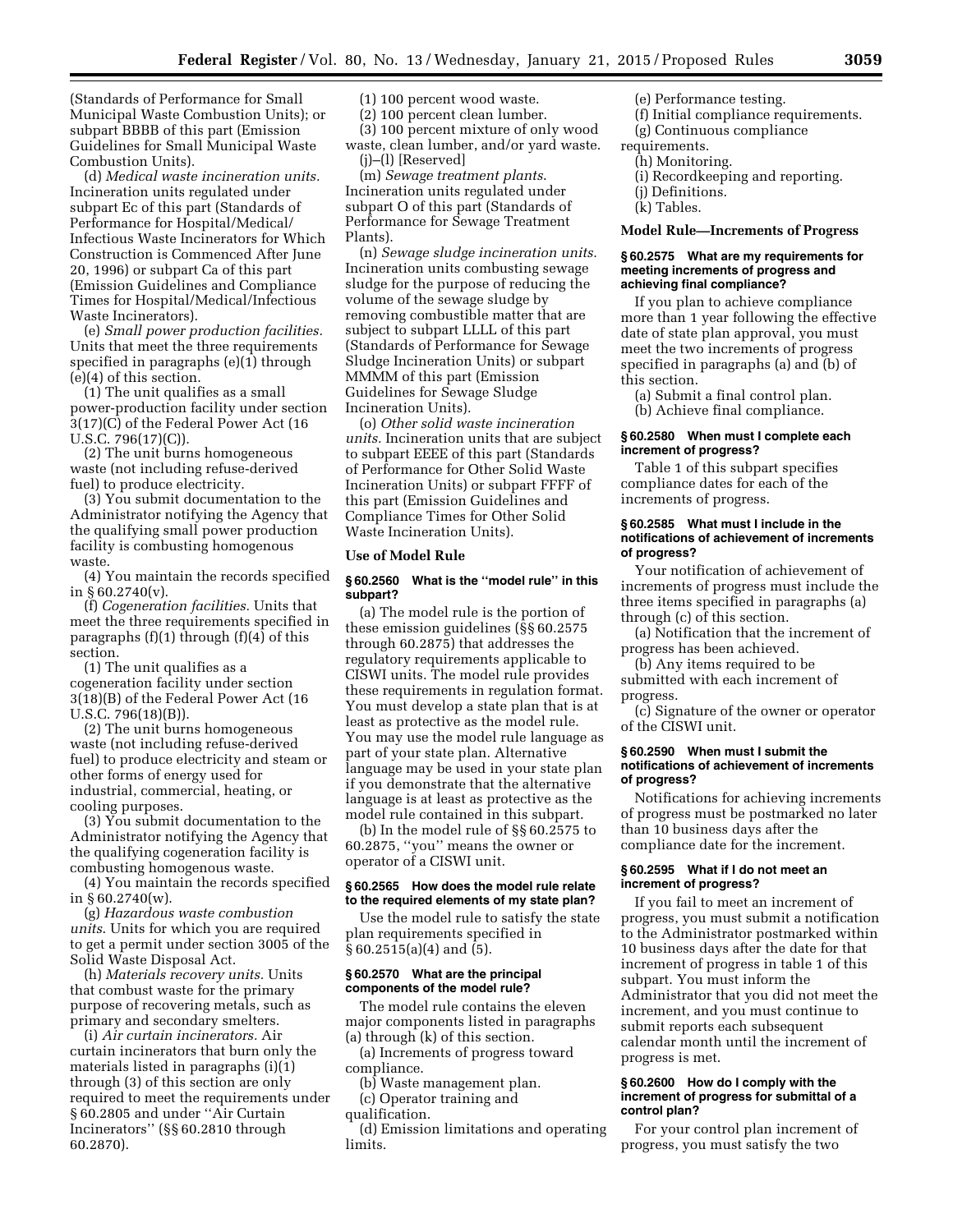requirements specified in paragraphs (a) and (b) of this section.

(a) Submit the final control plan that includes the five items described in paragraphs (a)(1) through (5) of this section.

(1) A description of the devices for air pollution control and process changes that you will use to comply with the emission limitations and other requirements of this subpart.

(2) The type(s) of waste to be burned.

(3) The maximum design waste burning capacity.

(4) The anticipated maximum charge rate.

(5) If applicable, the petition for sitespecific operating limits under § 60.2680.

(b) Maintain an onsite copy of the final control plan.

# **§ 60.2605 How do I comply with the increment of progress for achieving final compliance?**

For the final compliance increment of progress, you must complete all process changes and retrofit construction of control devices, as specified in the final control plan, so that, if the affected CISWI unit is brought online, all necessary process changes and air pollution control devices would operate as designed.

# **§ 60.2610 What must I do if I close my CISWI unit and then restart it?**

(a) If you close your CISWI unit but will restart it prior to the final compliance date in your state plan, you must meet the increments of progress specified in § 60.2575.

(b) If you close your CISWI unit but will restart it after your final compliance date, you must complete emission control retrofits and meet the emission limitations and operating limits on the date your unit restarts operation.

#### **§ 60.2615 What must I do if I plan to permanently close my CISWI unit and not restart it?**

If you plan to close your CISWI unit rather than comply with the state plan, submit a closure notification, including the date of closure, to the Administrator by the date your final control plan is due.

# **Model Rule—Waste Management Plan**

# **§ 60.2620 What is a waste management plan?**

A waste management plan is a written plan that identifies both the feasibility and the methods used to reduce or separate certain components of solid waste from the waste stream in order to reduce or eliminate toxic emissions from incinerated waste.

#### **§ 60.2625 When must I submit my waste management plan?**

You must submit a waste management plan no later than the date specified in table 1 of this subpart for submittal of the final control plan.

### **§ 60.2630 What should I include in my waste management plan?**

A waste management plan must include consideration of the reduction or separation of waste-stream elements such as paper, cardboard, plastics, glass, batteries, or metals; or the use of recyclable materials. The plan must identify any additional waste management measures, and the source must implement those measures considered practical and feasible, based on the effectiveness of waste management measures already in place, the costs of additional measures, the emissions reductions expected to be achieved, and any other environmental or energy impacts they might have.

# **Model Rule—Operator Training and Qualification**

# **§ 60.2635 What are the operator training and qualification requirements?**

(a) No CISWI unit can be operated unless a fully trained and qualified CISWI unit operator is accessible, either at the facility or can be at the facility within 1 hour. The trained and qualified CISWI unit operator may operate the CISWI unit directly or be the direct supervisor of one or more other plant personnel who operate the unit. If all qualified CISWI unit operators are temporarily not accessible, you must follow the procedures in § 60.2665.

(b) Operator training and qualification must be obtained through a stateapproved program or by completing the requirements included in paragraph (c) of this section.

(c) Training must be obtained by completing an incinerator operator training course that includes, at a minimum, the three elements described in paragraphs (c)(1) through (3) of this section.

(1) Training on the eleven subjects listed in paragraphs (c)(1)(i) through (xi) of this section.

(i) Environmental concerns, including types of emissions.

(ii) Basic combustion principles, including products of combustion.

(iii) Operation of the specific type of incinerator to be used by the operator, including proper startup, waste charging, and shutdown procedures.

(iv) Combustion controls and monitoring.

(v) Operation of air pollution control equipment and factors affecting performance (if applicable).

(vi) Inspection and maintenance of the incinerator and air pollution control devices.

(vii) Actions to prevent and correct malfunctions or to prevent conditions that may lead to malfunctions.

(viii) Bottom and fly ash characteristics and handling procedures. (ix) Applicable federal, state, and

local regulations, including Occupational Safety and Health

- Administration workplace standards. (x) Pollution prevention.
	- (xi) Waste management practices.

(2) An examination designed and administered by the instructor.

(3) Written material covering the training course topics that can serve as reference material following completion of the course.

# **§ 60.2640 When must the operator training course be completed?**

The operator training course must be completed by the later of the three dates specified in paragraphs (a) through (c) of this section.

(a) The final compliance date (Increment 2).

(b) Six months after CISWI unit startup.

(c) Six months after an employee assumes responsibility for operating the CISWI unit or assumes responsibility for supervising the operation of the CISWI unit.

# **§ 60.2645 How do I obtain my operator qualification?**

(a) You must obtain operator qualification by completing a training course that satisfies the criteria under § 60.2635(b).

(b) Qualification is valid from the date on which the training course is completed and the operator successfully passes the examination required under  $§ 60.2635(c)(2).$ 

# **§ 60.2650 How do I maintain my operator qualification?**

To maintain qualification, you must complete an annual review or refresher course covering, at a minimum, the five topics described in paragraphs (a) through (e) of this section.

(a) Update of regulations.

(b) Incinerator operation, including startup and shutdown procedures, waste charging, and ash handling.

(c) Inspection and maintenance.

(d) Prevention and correction of malfunctions or conditions that may lead to malfunction.

(e) Discussion of operating problems encountered by attendees.

#### **§ 60.2655 How do I renew my lapsed operator qualification?**

You must renew a lapsed operator qualification by one of the two methods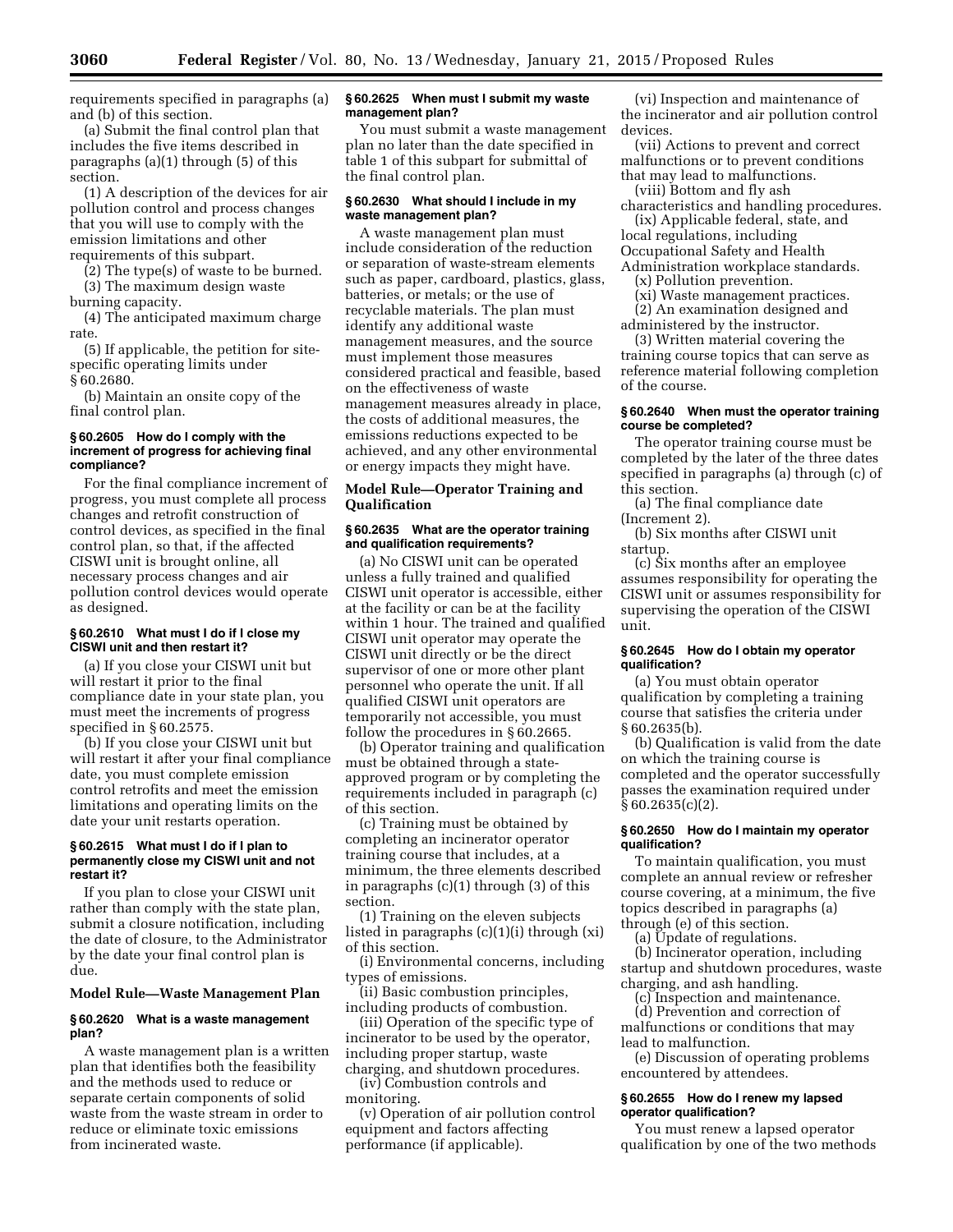specified in paragraphs (a) and (b) of this section.

(a) For a lapse of less than 3 years, you must complete a standard annual refresher course described in § 60.2650.

(b) For a lapse of 3 years or more, you must repeat the initial qualification requirements in § 60.2645(a).

# **§ 60.2660 What site-specific documentation is required?**

(a) Documentation must be available at the facility and readily accessible for all CISWI unit operators that addresses the ten topics described in paragraphs (a)(1) through (10) of this section. You must maintain this information and the training records required by paragraph (c) of this section in a manner that they can be readily accessed and are suitable for inspection upon request.

(1) Summary of the applicable standards under this subpart.

(2) Procedures for receiving, handling, and charging waste.

(3) Incinerator startup, shutdown, and malfunction procedures.

(4) Procedures for maintaining proper combustion air supply levels.

(5) Procedures for operating the incinerator and associated air pollution control systems within the standards established under this subpart.

(6) Monitoring procedures for demonstrating compliance with the incinerator operating limits.

(7) Reporting and recordkeeping procedures.

(8) The waste management plan required under §§ 60.2620 through 60.2630.

(9) Procedures for handling ash.

(10) A list of the wastes burned during the performance test.

(b) You must establish a program for reviewing the information listed in paragraph (a) of this section with each incinerator operator.

(1) The initial review of the information listed in paragraph (a) of this section must be conducted by the later of the three dates specified in paragraphs (b)(1)(i) through (iii) of this section.

(i) The final compliance date (Increment 2).

(ii) Six months after CISWI unit startup.

(iii) Six months after being assigned to operate the CISWI unit.

(2) Subsequent annual reviews of the information listed in paragraph (a) of this section must be conducted no later than 12 months following the previous review.

(c) You must also maintain the information specified in paragraphs (c)(1) through (3) of this section.

(1) Records showing the names of CISWI unit operators who have

completed review of the information in § 60.2660(a) as required by § 60.2660(b), including the date of the initial review and all subsequent annual reviews.

(2) Records showing the names of the CISWI operators who have completed the operator training requirements under § 60.2635, met the criteria for qualification under § 60.2645, and maintained or renewed their qualification under § 60.2650 or § 60.2655. Records must include documentation of training, the dates of the initial refresher training, and the dates of their qualification and all subsequent renewals of such qualifications.

(3) For each qualified operator, the phone and/or pager number at which they can be reached during operating hours.

# **§ 60.2665 What if all the qualified operators are temporarily not accessible?**

If all qualified operators are temporarily not accessible (*i.e.,* not at the facility and not able to be at the facility within 1 hour), you must meet one of the two criteria specified in paragraphs (a) and (b) of this section, depending on the length of time that a qualified operator is not accessible.

(a) When all qualified operators are not accessible for more than 8 hours, but less than 2 weeks, the CISWI unit may be operated by other plant personnel familiar with the operation of the CISWI unit who have completed a review of the information specified in § 60.2660(a) within the past 12 months. However, you must record the period when all qualified operators were not accessible and include this deviation in the annual report as specified under § 60.2770.

(b) When all qualified operators are not accessible for 2 weeks or more, you must take the two actions that are described in paragraphs (b)(1) and (2) of this section.

(1) Notify the Administrator of this deviation in writing within 10 days. In the notice, state what caused this deviation, what you are doing to ensure that a qualified operator is accessible, and when you anticipate that a qualified operator will be accessible.

(2) Submit a status report to the Administrator every 4 weeks outlining what you are doing to ensure that a qualified operator is accessible, stating when you anticipate that a qualified operator will be accessible and requesting approval from the Administrator to continue operation of the CISWI unit. You must submit the first status report 4 weeks after you notify the Administrator of the deviation under paragraph (b)(1) of this section. If the Administrator notifies

you that your request to continue operation of the CISWI unit is disapproved, the CISWI unit may continue operation for 90 days, then must cease operation. Operation of the unit may resume if you meet the two requirements in paragraphs (b)(2)(i) and (ii) of this section.

(i) A qualified operator is accessible as required under § 60.2635(a).

(ii) You notify the Administrator that a qualified operator is accessible and that you are resuming operation.

# **Model Rule—Emission Limitations and Operating Limits**

#### **§ 60.2670 What emission limitations must I meet and by when?**

(a) You must meet the emission limitations for each CISWI unit, including bypass stack or vent, specified in table 2 of this subpart or tables 6 through 9 of this subpart by the final compliance date under the approved state plan, federal plan, or delegation, as applicable. The emission limitations apply at all times the unit is operating including and not limited to startup, shutdown, or malfunction.

(b) Units that do not use wet scrubbers must maintain opacity to less than or equal to the percent opacity (three 1-hour blocks consisting of ten 6 minute average opacity values) specified in table 2 of this subpart, as applicable.

# **§ 60.2675 What operating limits must I meet and by when?**

(a) If you use a wet scrubber(s) to comply with the emission limitations, you must establish operating limits for up to four operating parameters (as specified in table 3 of this subpart) as described in paragraphs (a)(1) through (4) of this section during the initial performance test.

(1) Maximum charge rate, calculated using one of the two different procedures in paragraph (a)(1)(i) or (ii), as appropriate.

(i) For continuous and intermittent units, maximum charge rate is 110 percent of the average charge rate measured during the most recent performance test demonstrating compliance with all applicable emission limitations.

(ii) For batch units, maximum charge rate is 110 percent of the daily charge rate measured during the most recent performance test demonstrating compliance with all applicable emission limitations.

(2) Minimum pressure drop across the wet particulate matter scrubber, which is calculated as the lowest 1-hour average pressure drop across the wet scrubber measured during the most recent performance test demonstrating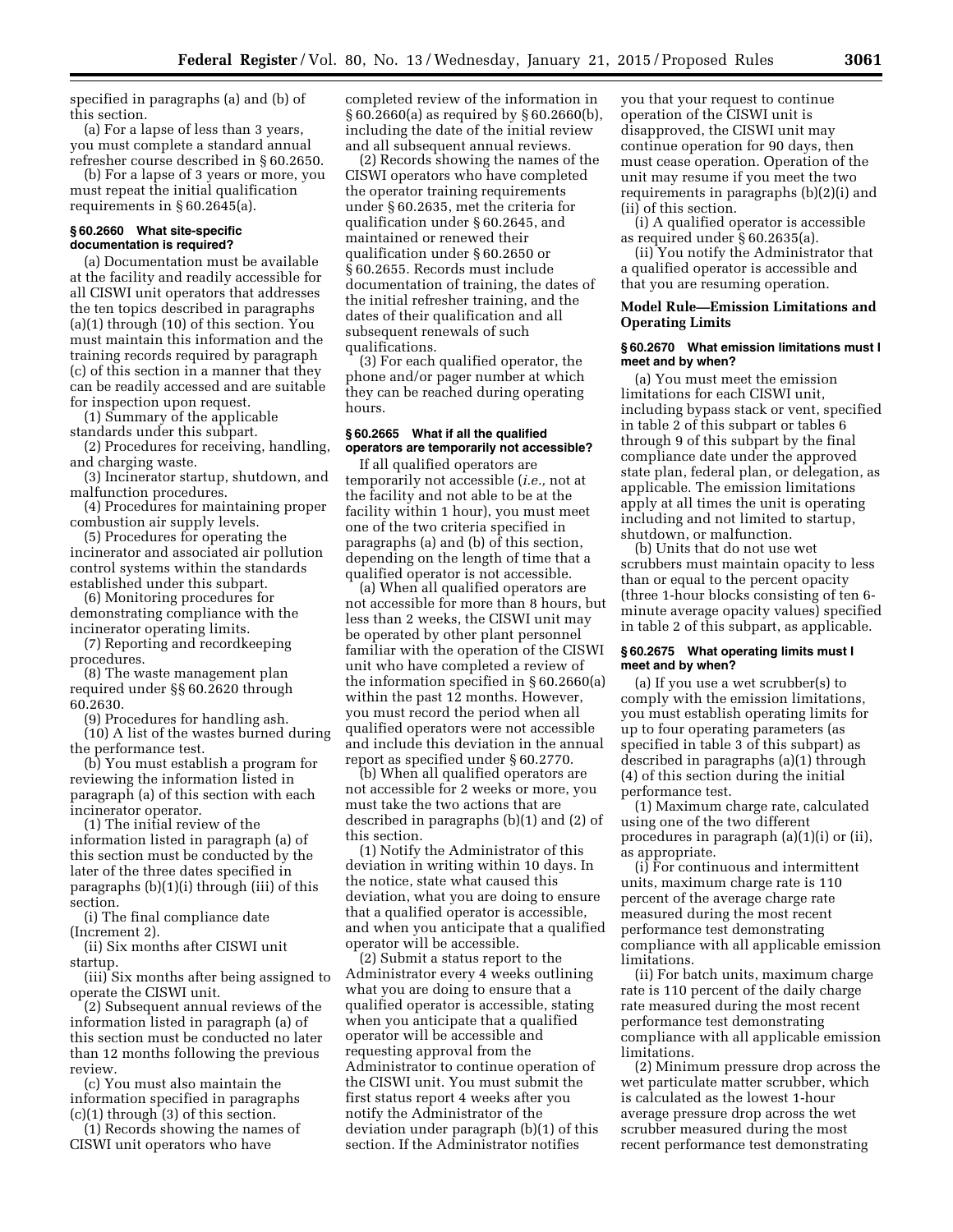compliance with the particulate matter emission limitations; or minimum amperage to the wet scrubber, which is calculated as the lowest 1-hour average amperage to the wet scrubber measured during the most recent performance test demonstrating compliance with the particulate matter emission limitations.

(3) Minimum scrubber liquid flow rate, which is calculated as the lowest 1-hour average liquid flow rate at the inlet to the wet acid gas or particulate matter scrubber measured during the most recent performance test demonstrating compliance with all applicable emission limitations.

(4) Minimum scrubber liquor pH, which is calculated as the lowest 1-hour average liquor pH at the inlet to the wet acid gas scrubber measured during the most recent performance test demonstrating compliance with the HCl emission limitation.

(b) You must meet the operating limits established during the initial performance test on the date the initial performance test is required or completed (whichever is earlier). You must conduct an initial performance evaluation of each continuous monitoring system and continuous parameter monitoring system within 60 days of installation of the monitoring system.

(c) If you use a fabric filter to comply with the emission limitations, you must operate each fabric filter system such that the bag leak detection system alarm does not sound more than 5 percent of the operating time during a 6-month period. In calculating this operating time percentage, if inspection of the fabric filter demonstrates that no corrective action is required, no alarm time is counted. If corrective action is required, each alarm shall be counted as a minimum of 1 hour. If you take longer than 1 hour to initiate corrective action, the alarm time shall be counted as the actual amount of time taken by you to initiate corrective action.

(d) If you use an electrostatic precipitator to comply with the emission limitations, you must measure the (secondary) voltage and amperage of the electrostatic precipitator collection plates during the particulate matter performance test. Calculate the average electric power value (secondary voltage × secondary current = secondary electric power) for each test run. The operating limit for the electrostatic precipitator is calculated as the lowest 1-hour average secondary electric power measured during the most recent performance test demonstrating compliance with the particulate matter emission limitations.

(e) If you use activated carbon sorbent injection to comply with the emission

limitations, you must measure the sorbent flow rate during the performance testing. The operating limit for the carbon sorbent injection is calculated as the lowest 1-hour average sorbent flow rate measured during the most recent performance test demonstrating compliance with the mercury emission limitations. For energy recovery units, when your unit operates at lower loads, multiply your sorbent injection rate by the load fraction, as defined in this subpart, to determine the required injection rate (*e.g.,* for 50 percent load, multiply the injection rate operating limit by 0.5).

(f) If you use selective noncatalytic reduction to comply with the emission limitations, you must measure the charge rate, the secondary chamber temperature (if applicable to your CISWI unit), and the reagent flow rate during the nitrogen oxides performance testing. The operating limits for the selective noncatalytic reduction are calculated as the highest 1-hour average charge rate, lowest secondary chamber temperature, and lowest reagent flow rate measured during the most recent performance test demonstrating compliance with the nitrogen oxides emission limitations.

(g) If you use a dry scrubber to comply with the emission limitations, you must measure the injection rate of each sorbent during the performance testing. The operating limit for the injection rate of each sorbent is calculated as the lowest 1-hour average injection rate of each sorbent measured during the most recent performance test demonstrating compliance with the hydrogen chloride emission limitations. For energy recovery units, when your unit operates at lower loads, multiply your sorbent injection rate by the load fraction, as defined in this subpart, to determine the required injection rate (*e.g.,* for 50 percent load, multiply the injection rate operating limit by 0.5).

(h) If you do not use a wet scrubber, electrostatic precipitator, or fabric filter to comply with the emission limitations, and if you do not determine compliance with your particulate matter emission limitation with a particulate matter CEMS, you must maintain opacity to less than or equal to ten percent opacity (1-hour block average).

(i) If you use a PM CPMS to demonstrate compliance, you must establish your PM CPMS operating limit and determine compliance with it according to paragraphs (i)(1) through (5) of this section.

(1) During the initial performance test or any such subsequent performance test that demonstrates compliance with the PM limit, record all hourly average output values (milliamps, or the digital

signal equivalent) from the PM CPMS for the periods corresponding to the test runs (*e.g.,* three 1-hour average PM CPMS output values for three 1-hour test runs).

(i) Your PM CPMS must provide a 4– 20 milliamp output, or the digital signal equivalent, and the establishment of its relationship to manual reference method measurements must be determined in units of milliamps or digital bits.

(ii) Your PM CPMS operating range must be capable of reading PM concentrations from zero to a level equivalent to at least two times your allowable emission limit. If your PM CPMS is an auto-ranging instrument capable of multiple scales, the primary range of the instrument must be capable of reading PM concentration from zero to a level equivalent to two times your allowable emission limit.

(iii) During the initial performance test or any such subsequent performance test that demonstrates compliance with the PM limit, record and average all milliamp output values, or their digital equivalent, from the PM CPMS for the periods corresponding to the compliance test runs (*e.g.,* average all your PM CPMS output values for three corresponding 2-hour Method 5I test runs).

(2) If the average of your three PM performance test runs are below 75 percent of your PM emission limit, you must calculate an operating limit by establishing a relationship of PM CPMS signal to PM concentration using the PM CPMS instrument zero, the average PM CPMS values corresponding to the three compliance test runs, and the average PM concentration from the Method 5 or performance test with the procedures in  $(i)(1)$ through  $(5)$  of this section.

(i) Determine your instrument zero output with one of the following procedures:

(A) Zero point data for *in-situ*  instruments should be obtained by removing the instrument from the stack and monitoring ambient air on a test bench.

(B) Zero point data for extractive instruments should be obtained by removing the extractive probe from the stack and drawing in clean ambient air.

(C) The zero point can also can be established obtained by performing manual reference method measurements when the flue gas is free of PM emissions or contains very low PM concentrations (*e.g.,* when your process is not operating, but the fans are operating or your source is combusting only natural gas) and plotting these with the compliance data to find the zero intercept.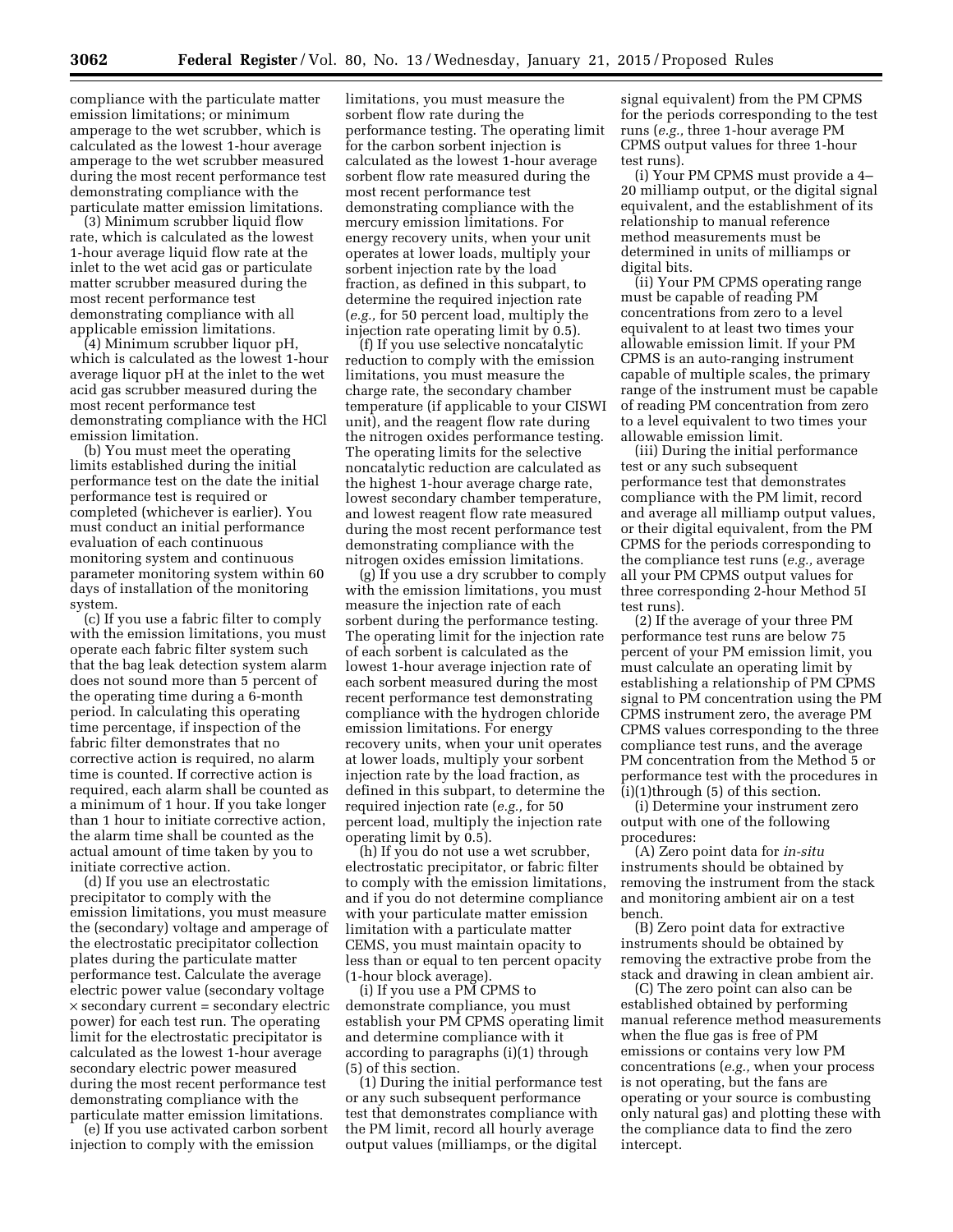(D) If none of the steps in paragraphs  $(i)(2)(i)(A)$  through  $(i)(2)(i)(C)$  of this section are possible, you must use a zero output value provided by the manufacturer.

(ii) Determine your PM CPMS instrument average in milliamps, or the digital equivalent, and the average of your corresponding three PM compliance test runs, using equation 1.

$$
\overline{x} = \frac{1}{n} \sum_{i=1}^{n} X_i, \overline{y} = \frac{1}{n} \sum_{i=1}^{n} Y_i
$$

n = the number of data points.

(iii) With your instrument zero expressed in milliamps, or the digital equivalent, your three run average PM CPMS milliamp or digital value, and

$$
R = \frac{Y_1}{(X_1 - z)} \quad (\text{Eq. 2})
$$

z = the milliamp or digital signal equivalent of your instrument zero determined from paragraph (i)(2)(i) of this section.

(iv) Determine your source specific 30-day rolling average operating limit using the mg/dscm per milliamp value, or per digital signal equivalent, from

 $(Eq. 3)$ 

$$
O_t = z + \frac{0.75(L)}{R}
$$

 $R =$  the relative mg/dscm per milliamp, or per digital bits, for your PM CPMS, from equation 2.

(3) If the average of your three PM compliance test runs is at or above 75 percent of your PM emission limit you must determine your operating limit by averaging the PM CPMS milliamp or



milliamps or digital bits, PM concentration, raw data signal) on a 30 day rolling average basis.

(5) For PM performance test reports used to set a PM CPMS operating limit, the electronic submission of the test report must also include the make and model of the PM CPMS instrument, serial number of the instrument, analytical principle of the instrument (*e.g.,* beta attenuation), span of the instruments primary analytical range, milliamp or digital signal value equivalent to the instrument zero output, technique by which this zero value was determined, and the average milliamp or digital signals

corresponding to each PM compliance test run.

#### **§ 60.2680 What if I do not use a wet scrubber, fabric filter, activated carbon injection, selective noncatalytic reduction, an electrostatic precipitator, or a dry scrubber to comply with the emission limitations?**

(a) If you use an air pollution control device other than a wet scrubber, activated carbon injection, selective noncatalytic reduction, fabric filter, an electrostatic precipitator, or a dry scrubber or limit emissions in some other manner, including mass balances, to comply with the emission limitations under § 60.2670, you must petition the

# Where:

- $X_1$  = the PM CPMS data points for the three runs constituting the performance test,
- $Y_1$  = the PM concentration value for the three runs constituting the performance test, and

Where:

- $R =$  the relative mg/dscm per milliamp, or the digital equivalent, for your PM CPMS,
- $Y_1$  = the three run average mg/dscm PM concentration,
- $X_1$  = the three run average milliamp output, or the digital equivalent, from you PM CPMS, and

Where:

- $O<sub>1</sub>$  = the operating limit for your PM CPMS on a 30-day rolling average, in milliamps or digital bits.
- L = your source emission limit expressed in mg/dscm,
- z = your instrument zero in milliamps or digital bits, determined from paragraph (i)(2)(i) of this section, and

Where:

- $X_1$  = the PM CPMS data points for all runs i,
- n = the number of data points, and
- $O<sub>h</sub>$  = your site specific operating limit, in milliamps or digital bits.

(4) To determine continuous compliance, you must record the PM CPMS output data for all periods when the process is operating and the PM CPMS is not out-of-control. You must demonstrate continuous compliance by using all quality-assured hourly average data collected by the PM CPMS for all operating hours to calculate the arithmetic average operating parameter in units of the operating limit (*e.g.,* 

$$
(\mathtt{Eq.}~~1)
$$

your three run average PM concentration from your three compliance tests, determine a relationship of mg/dscm per milliamp, or per digital signal equivalent, with equation 2.

equation 2 in equation 3, below. This sets your operating limit at the PM CPMS output value corresponding to 75 percent of your emission limit.

digital signal output corresponding to your three PM performance test runs that demonstrate compliance with the emission limit using equation 4 and you must submit all compliance test and PM CPMS data according to the reporting requirements in paragraph (i)(5) of this section.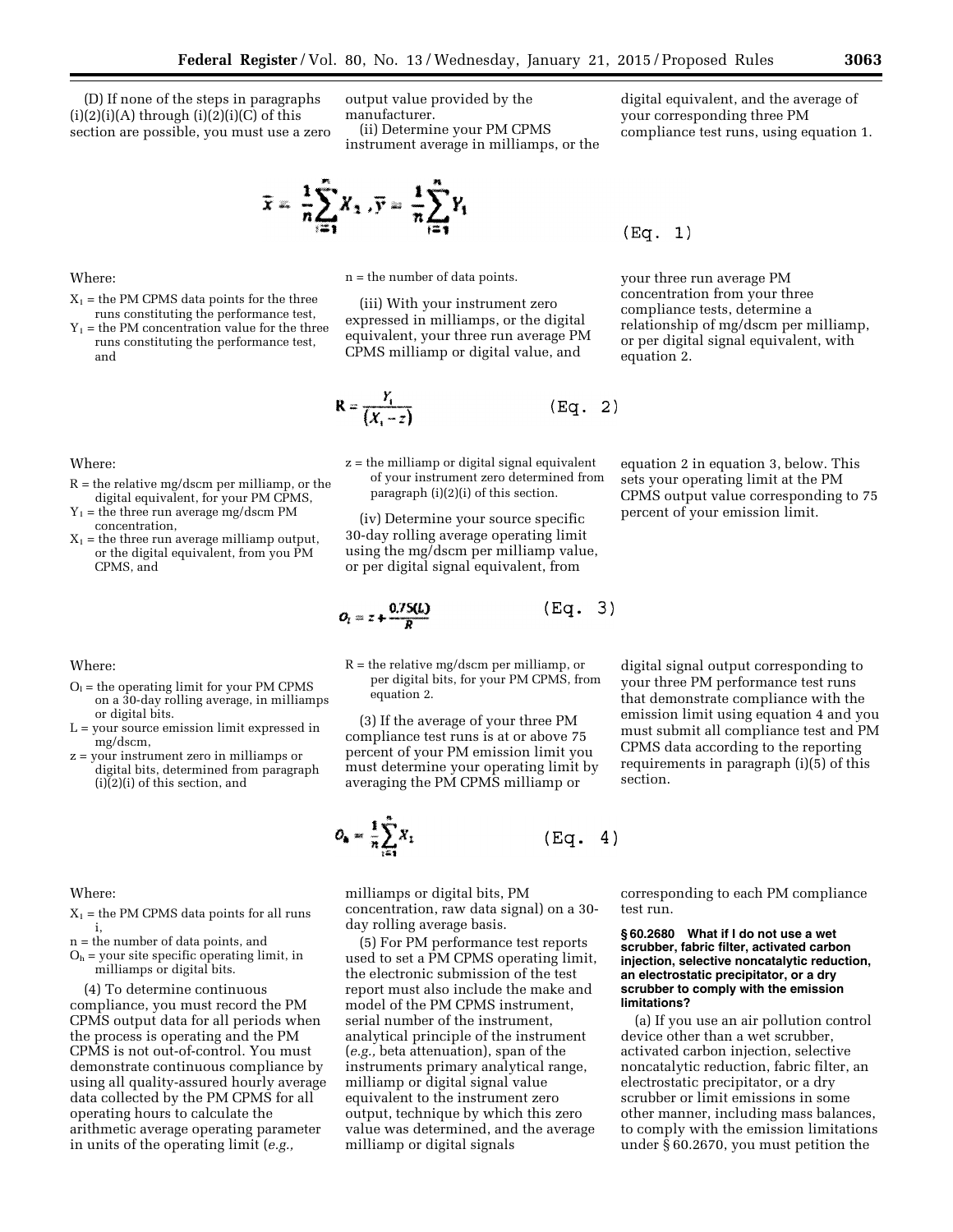EPA Administrator for specific operating limits to be established during the initial performance test and continuously monitored thereafter. You must submit the petition at least sixty days before the performance test is scheduled to begin. Your petition must include the five items listed in paragraphs (a)(1) through (5) of this section.

(1) Identification of the specific parameters you propose to use as additional operating limits.

(2) A discussion of the relationship between these parameters and emissions of regulated pollutants, identifying how emissions of regulated pollutants change with changes in these parameters and how limits on these parameters will serve to limit emissions of regulated pollutants.

(3) A discussion of how you will establish the upper and/or lower values for these parameters which will

Where:

- $C_{\text{adj}}$  = pollutant concentration adjusted to 7 percent oxygen;
- $C_{meas}$  = pollutant concentration measured on a dry basis;
- $(20.9-7) = 20.9$  percent oxygen—7 percent oxygen (defined oxygen correction basis);
- 20.9 = oxygen concentration in air, percent; and
- $\%O<sub>2</sub>$  = oxygen concentration measured on a dry basis, percent.

(g) You must determine dioxins/ furans toxic equivalency by following the procedures in paragraphs (g)(1) through (4) of this section.

(1) Measure the concentration of each dioxin/furan tetra- through octa-isomer emitted using EPA Method 23 at 40 CFR part 60, appendix A.

(2) Quantify isomers meeting identification criteria 2, 3, 4, and 5 in Section 5.3.2.5 of Method 23, regardless of whether the isomers meet identification criteria 1 and 7. You must quantify the isomers per Section 9.0 of Method 23. (Note: You may reanalyze the sample aliquot or split to reduce the number of isomers not meeting identification criteria 1 or 7 of Section 5.3.2.5.)

(3) For each dioxin/furan (tetrathrough octa-chlorinated) isomer measured in accordance with paragraph (g)(1) and (2) of this section, multiply the isomer concentration by its corresponding toxic equivalency factor specified in table 4 of this subpart.

(4) Sum the products calculated in accordance with paragraph (g)(3) of this establish the operating limits on these parameters.

(4) A discussion identifying the methods you will use to measure and the instruments you will use to monitor these parameters, as well as the relative accuracy and precision of these methods and instruments.

(5) A discussion identifying the frequency and methods for recalibrating the instruments you will use for monitoring these parameters. (b) [Reserved]

# **Model Rule—Performance Testing**

#### **§ 60.2690 How do I conduct the initial and annual performance test?**

(a) All performance tests must consist of a minimum of three test runs conducted under conditions representative of normal operations.

(b) You must document that the waste burned during the performance test is representative of the waste burned

$$
C_{\text{adj}} = C_{\text{meas}} (20.9-7) / (20.9-80, )
$$

section to obtain the total concentration of dioxins/furans emitted in terms of toxic equivalency.

(h) Method 22 at 40 CFR part 60, appendix A–7 must be used to determine compliance with the fugitive ash emission limit in table 2 of this subpart or tables 6 through 9 of this subpart.

(i) If you have an applicable opacity operating limit, you must determine compliance with the opacity limit using Method 9 at 40 CFR part 60, appendix A–4, based on three 1-hour blocks consisting of ten 6-minute average opacity values, unless you are required to install a continuous opacity monitoring system, consistent with § 60.2710 and § 60.2730.

(j) You must determine dioxins/furans total mass basis by following the procedures in paragraphs (j)(1) through (3) of this section.

(1) Measure the concentration of each dioxin/furan tetra- through octachlorinated isomer emitted using EPA Method 23 at 40 CFR part 60, appendix  $A - 7.$ 

(2) Quantify isomers meeting identification criteria 2, 3, 4, and 5 in Section 5.3.2.5 of Method 23, regardless of whether the isomers meet identification criteria 1 and 7. You must quantify the isomers per Section 9.0 of Method 23. (Note: You may reanalyze the sample aliquot or split to reduce the number of isomers not meeting identification criteria 1 or 7 of Section 5.3.2.5.)

under normal operating conditions by maintaining a log of the quantity of waste burned (as required in § 60.2740(b)(1)) and the types of waste burned during the performance test.

(c) All performance tests must be conducted using the minimum run duration specified in tables 2 and 6 through 9 of this subpart.

(d) Method 1 of appendix A of this part must be used to select the sampling location and number of traverse points.

(e) Method 3A or 3B of appendix A of this part must be used for gas composition analysis, including measurement of oxygen concentration. Method 3A or 3B of appendix A of this part must be used simultaneously with each method.

(f) All pollutant concentrations, except for opacity, must be adjusted to 7 percent oxygen using equation 5 of this section:

$$
(Eq. 5)
$$

(3) Sum the quantities measured in accordance with paragraphs (j)(1) and (2) of this section to obtain the total concentration of dioxins/furans emitted in terms of total mass basis.

# **§ 60.2695 How are the performance test data used?**

You use results of performance tests to demonstrate compliance with the emission limitations in table 2 of this subpart or tables 6 through 9 of this subpart.

# **Model Rule—Initial Compliance Requirements**

# **§ 60.2700 How do I demonstrate initial compliance with the amended emission limitations and establish the operating limits?**

You must conduct a performance test, as required under §§ 60.2690 and 60.2670, to determine compliance with the emission limitations in table 2 of this subpart and tables 6 through 9 of this subpart, to establish compliance with any opacity operating limits in § 60.2675, to establish the kiln-specific emission limit in  $\S 60.2710(y)$ , as applicable, and to establish operating limits using the procedures in § 60.2675 or § 60.2680. The performance test must be conducted using the test methods listed in table 2 of this subpart and tables 6 through 9 of this subpart and the procedures in § 60.2690. The use of the bypass stack during a performance test shall invalidate the performance test. You must conduct a performance evaluation of each continuous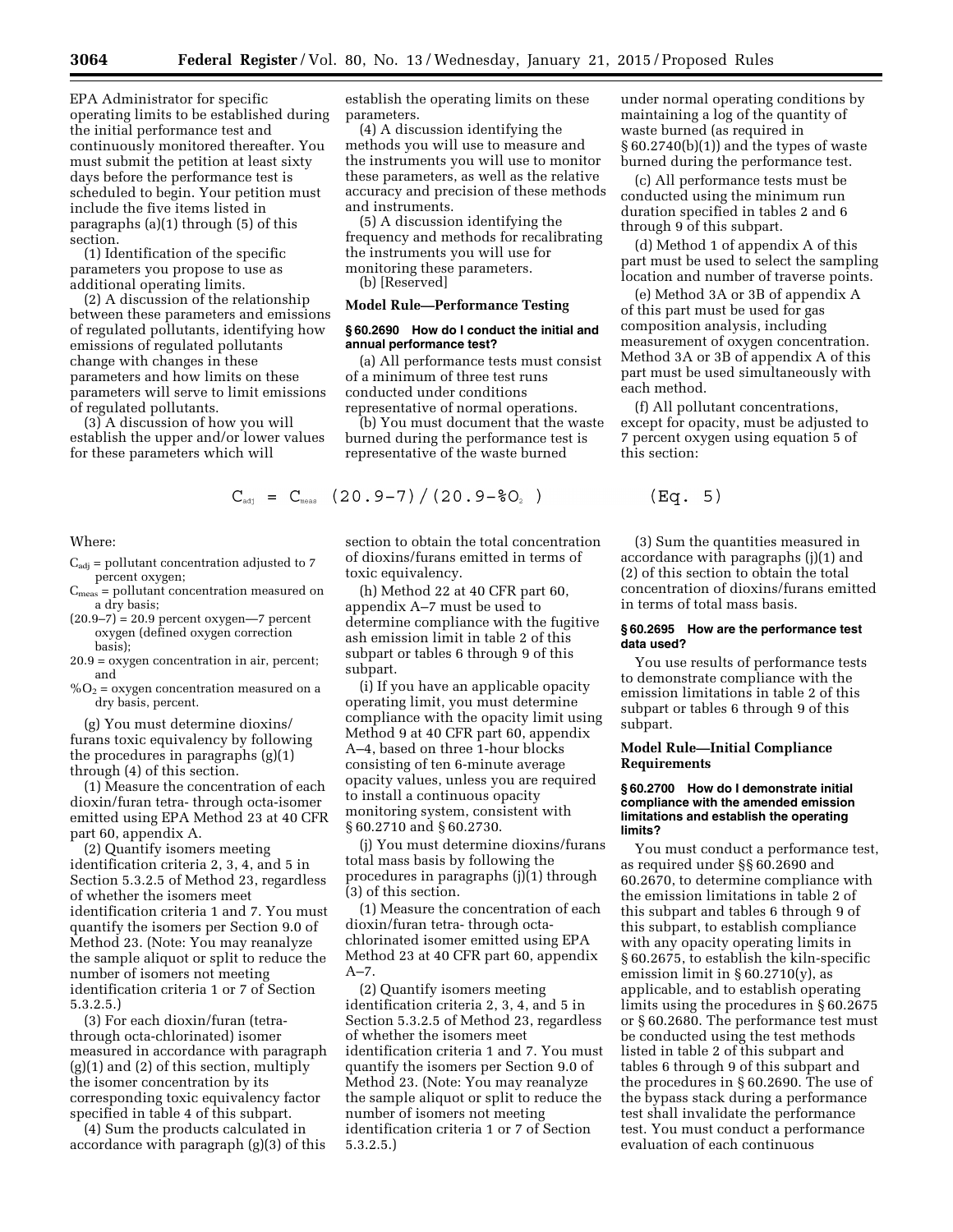monitoring system within 60 days of installation of the monitoring system.

# **§ 60.2705 By what date must I conduct the initial performance test?**

(a) The initial performance test must be conducted no later than 180 days after your final compliance date. Your final compliance date is specified in table 1 of this subpart.

(b) If you commence or recommence combusting a solid waste at an existing combustion unit at any commercial or industrial facility and you conducted a test consistent with the provisions of this subpart while combusting the given solid waste within the 6 months preceding the reintroduction of that solid waste in the combustion chamber, you do not need to retest until 6 months from the date you reintroduce that solid waste.

(c) If you commence or recommence combusting a solid waste at an existing combustion unit at any commercial or industrial facility and you have not conducted a performance test consistent with the provisions of this subpart while combusting the given solid waste within the 6 months preceding the reintroduction of that solid waste in the combustion chamber, you must conduct a performance test within 60 days from the date you reintroduce solid waste.

#### **§ 60.2706 By what date must I conduct the initial air pollution control device inspection?**

(a) The initial air pollution control device inspection must be conducted within 60 days after installation of the control device and the associated CISWI unit reaches the charge rate at which it will operate, but no later than 180 days after the final compliance date for meeting the amended emission limitations.

(b) Within 10 operating days following an air pollution control device inspection, all necessary repairs must be completed unless the owner or operator obtains written approval from the state agency establishing a date whereby all necessary repairs of the designated facility must be completed.

#### **Model Rule—Continuous Compliance Requirements**

#### **§ 60.2710 How do I demonstrate continuous compliance with the amended emission limitations and the operating limits?**

(a) *Compliance with standards.* (1) The emission standards and operating requirements set forth in this subpart apply at all times.

(2) If you cease combusting solid waste you may opt to remain subject to the provisions of this subpart.

Consistent with the definition of CISWI unit, you are subject to the requirements of this subpart at least 6 months following the last date of solid waste combustion. Solid waste combustion is ceased when solid waste is not in the combustion chamber (*i.e.,* the solid waste feed to the combustor has been cut off for a period of time not less than the solid waste residence time).

(3) If you cease combusting solid waste you must be in compliance with any newly applicable standards on the effective date of the waste-to-fuel switch. The effective date of the wasteto-fuel switch is a date selected by you, that must be at least 6 months from the date that you ceased combusting solid waste, consistent with  $\S 60.2710(a)(2)$ . Your source must remain in compliance with this subpart until the effective date of the waste-to-fuel switch.

(4) If you own or operate an existing commercial or industrial combustion unit that combusted a fuel or non-waste material, and you commence or recommence combustion of solid waste, you are subject to the provisions of this subpart as of the first day you introduce or reintroduce solid waste to the combustion chamber, and this date constitutes the effective date of the fuelto-waste switch. You must complete all initial compliance demonstrations for any Section 112 standards that are applicable to your facility before you commence or recommence combustion of solid waste. You must provide 30 days prior notice of the effective date of the waste-to-fuel switch. The notification must identify:

(i) The name of the owner or operator of the CISWI unit, the location of the source, the emissions unit(s) that will cease burning solid waste, and the date of the notice;

(ii) The currently applicable subcategory under this subpart, and any 40 CFR part 63 subpart and subcategory that will be applicable after you cease combusting solid waste;

(iii) The fuel(s), non-waste material(s) and solid waste(s) the CISWI unit is currently combusting and has combusted over the past 6 months, and the fuel(s) or non-waste materials the unit will commence combusting;

(iv) The date on which you became subject to the currently applicable emission limits;

(v) The date upon which you will cease combusting solid waste, and the date (if different) that you intend for any new requirements to become applicable (*i.e.,* the effective date of the waste-tofuel switch), consistent with paragraphs (a)(2) and (3) of this section.

(5) All air pollution control equipment necessary for compliance

with any newly applicable emissions limits which apply as a result of the cessation or commencement or recommencement of combusting solid waste must be installed and operational as of the effective date of the waste-tofuel, or fuel-to-waste switch.

(6) All monitoring systems necessary for compliance with any newly applicable monitoring requirements which apply as a result of the cessation or commencement or recommencement of combusting solid waste must be installed and operational as of the effective date of the waste-to-fuel, or fuel-to-waste switch. All calibration and drift checks must be performed as of the effective date of the waste-to-fuel, or fuel-to-waste switch. Relative accuracy tests must be performed as of the performance test deadline for PM CEMS (if PM CEMS are elected to demonstrate continuous compliance with the particulate matter emission limits). Relative accuracy testing for other CEMS need not be repeated if that testing was previously performed consistent with section 112 monitoring requirements or monitoring requirements under this subpart.

(b) You must conduct an annual performance test for the pollutants listed in table 2 of this subpart or tables 6 through 9 of this subpart and opacity for each CISWI unit as required under § 60.2690. The annual performance test must be conducted using the test methods listed in table 2 of this subpart or tables 6 through 9 of this subpart and the procedures in § 60.2690. Opacity must be measured using EPA Reference Method 9 at 40 CFR part 60. Annual performance tests are not required if you use CEMS or continuous opacity monitoring systems to determine compliance.

(c) You must continuously monitor the operating parameters specified in § 60.2675 or established under § 60.2680 and as specified in § 60.2735. Operation above the established maximum or below the established minimum operating limits constitutes a deviation from the established operating limits. Three-hour block average values are used to determine compliance (except for baghouse leak detection system alarms) unless a different averaging period is established under § 60.2680 or, for energy recovery units, where the averaging time for each operating parameter is a 30-day rolling, calculated each hour as the average of the previous 720 operating hours over the previous 30 days of operation. Operation above the established maximum, below the established minimum, or outside the allowable range of the operating limits specified in paragraph (a) of this section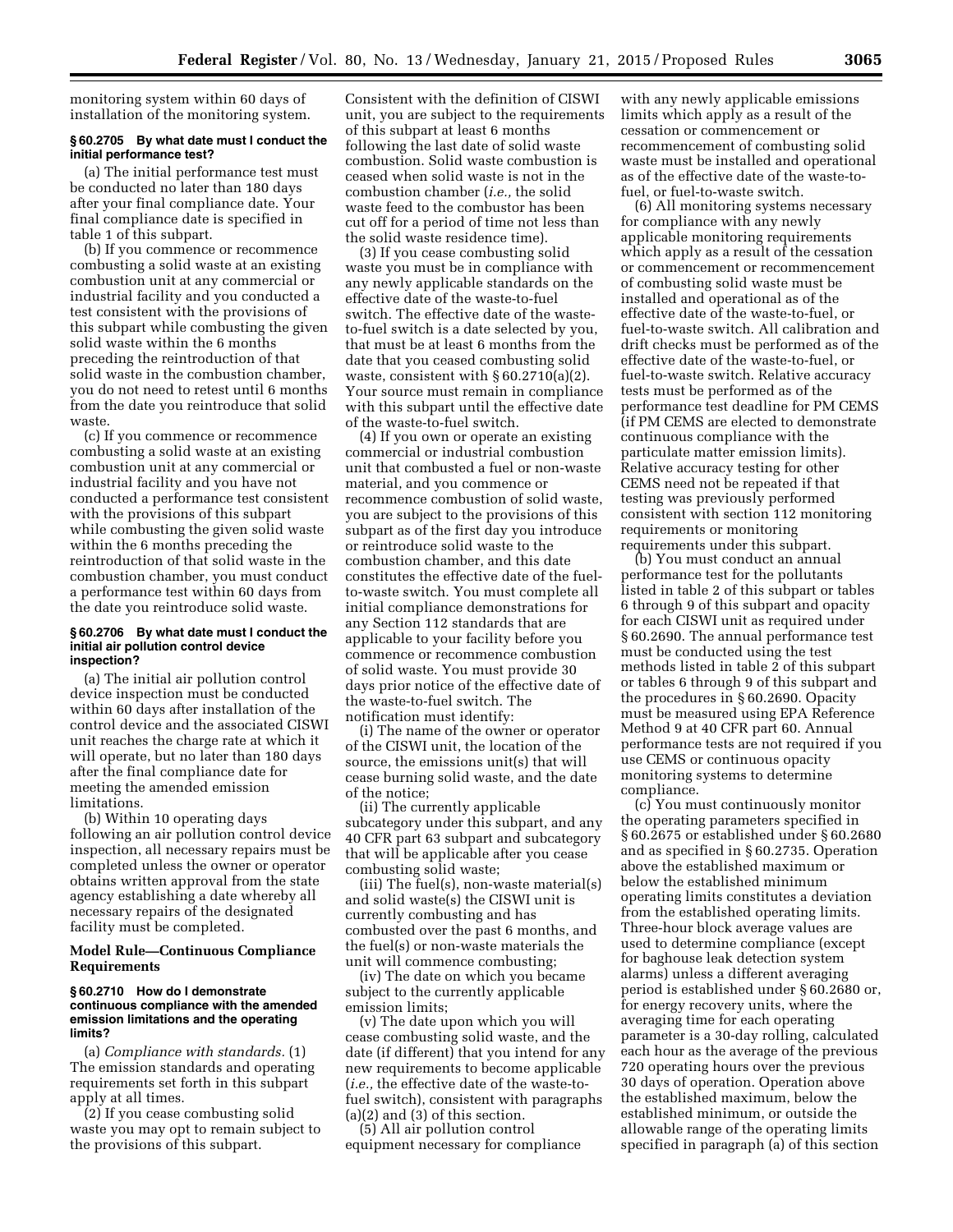constitutes a deviation from your operating limits established under this subpart, except during performance tests conducted to determine compliance with the emission and operating limits or to establish new operating limits. Operating limits are confirmed or reestablished during performance tests.

(d) You must burn only the same types of waste and fuels used to establish subcategory applicability (for ERUs) and operating limits during the performance test.

(e) For energy recovery units, incinerators, and small remote units, you must perform annual visual emissions test for ash handling.

(f) For energy recovery units, you must conduct an annual performance test for opacity using EPA Reference Method 9 at 40 CFR part 60 (except where particulate matter continuous monitoring system or continuous parameter monitoring systems are used) and the pollutants listed in table 7 of this subpart.

(g) For facilities using a CEMS to demonstrate compliance with the carbon monoxide emission limit, compliance with the carbon monoxide emission limit may be demonstrated by using the CEMS according to the following requirements:

(1) You must measure emissions according to § 60.13 to calculate 1-hour arithmetic averages, corrected to 7 percent oxygen. CEMS data during startup and shutdown, as defined in this subpart, are not corrected to 7 percent oxygen, and are measured at stack oxygen content. You must demonstrate initial compliance with the carbon monoxide emissions limit using a 30 day rolling average of the 1-hour arithmetic average emission concentrations, including CEMS data during startup and shutdown as defined in this subpart, calculated using equation 19–19 in section 12.4.1 of EPA Reference Method 19 at 40 CFR part 60, appendix A–7.

(2) Operate the carbon monoxide continuous emissions monitoring system in accordance with the applicable requirements of performance specification 4A of appendix B and the quality assurance procedures of appendix F of this part.

(h) Coal and liquid/gas energy recovery units with annual average heat input rates greater than 250 MMBtu/hr may elect to demonstrate continuous compliance with the particulate matter emissions limit using a particulate matter CEMS according to the procedures in § 60.2730(n) instead of the continuous parameter monitoring system specified in § 60.2710(i). Coal

and liquid/gas energy recovery units with annual average heat input rates less than 250 MMBtu/hr, incinerators, and small remote incinerators may also elect to demonstrate compliance using a particulate matter CEMS according to the procedures in § 60.2730(n) instead of particulate matter testing with EPA Method 5 at 40 CFR part 60, appendix A–3 and, if applicable, the continuous opacity monitoring requirements in paragraph (i) of this section.

(i) For energy recovery units with annual average heat input rates greater than or equal to 10 MMBTU/hour but less than 250 MMBtu/hr you must install, operate, certify and maintain a continuous opacity monitoring system (COMS) according to the procedures in § 60.2730.

(j) For waste-burning kilns, you must conduct an annual performance test for the pollutants (except mercury and particulate matter, and hydrogen chloride if no acid gas wet scrubber is used) listed in table 8 of this subpart. If your waste-burning kiln is not equipped with a wet scrubber or dry scrubber, you must determine compliance with the hydrogen chloride emission limit using a CEMS as specified in § 60.2730. You must determine compliance with particulate matter using CPMS. You must determine compliance with the mercury emissions limit using a mercury CEMS according to the following requirements:

(1) Operate a CEMS in accordance with performance specification 12A at 40 CFR part 60, appendix B or a sorbent trap based integrated monitor in accordance with performance specification 12B at 40 CFR part 60, appendix B. The duration of the performance test must be a calendar month. For each calendar month in which the waste-burning kiln operates, hourly mercury concentration data and stack gas volumetric flow rate data must be obtained. You must demonstrate compliance with the mercury emissions limit using a 30-day rolling average of these 1-hour mercury concentrations, including CEMS data during startup and shutdown as defined in this subpart, calculated using equation 19–19 in section 12.4.1 of EPA Reference Method 19 at 40 CFR part 60, appendix A–7 of this part. CEMS data during startup and shutdown, as defined in this subpart, are not corrected to 7 percent oxygen, and are measured at stack oxygen content.

(2) Owners or operators using a mercury continuous emissions monitoring systems must install, operate, calibrate and maintain an instrument for continuously measuring and recording the mercury mass

emissions rate to the atmosphere according to the requirements of performance specifications 6 and 12A at 40 CFR part 60, appendix B and quality assurance procedure 5 at 40 CFR part 60, appendix F.

(3) The owner or operator of a wasteburning kiln must demonstrate initial compliance by operating a mercury CEMS while the raw mill of the in-line kiln/raw mill is operating under normal conditions and including at least one period when the raw mill is off.

(k) If you use an air pollution control device to meet the emission limitations in this subpart, you must conduct an initial and annual inspection of the air pollution control device. The inspection must include, at a minimum, the following:

(1) Inspect air pollution control device(s) for proper operation.

(2) Develop a site-specific monitoring plan according to the requirements in paragraph (l) of this section. This requirement also applies to you if you petition the EPA Administrator for alternative monitoring parameters under § 60.13(i).

(l) For each CMS required in this section, you must develop and submit to the EPA Administrator for approval a site-specific monitoring plan according to the requirements of this paragraph (l) that addresses paragraphs  $(l)(1)(i)$ through (vi) of this section.

 $(1)$  You must submit this site-specific monitoring plan at least 60 days before your initial performance evaluation of your continuous monitoring system.

(i) Installation of the continuous monitoring system sampling probe or other interface at a measurement location relative to each affected process unit such that the measurement is representative of control of the exhaust emissions (*e.g.,* on or downstream of the last control device).

(ii) Performance and equipment specifications for the sample interface, the pollutant concentration or parametric signal analyzer and the data collection and reduction systems.

(iii) Performance evaluation procedures and acceptance criteria (*e.g.,*  calibrations).

(iv) Ongoing operation and maintenance procedures in accordance with the general requirements of  $§60.11(d)$ .

(v) Ongoing data quality assurance procedures in accordance with the general requirements of § 60.13.

(vi) Ongoing recordkeeping and reporting procedures in accordance with the general requirements of § 60.7(b),  $(c)$ ,  $(c)(1)$ ,  $(c)(4)$ ,  $(d)$ ,  $(e)$ ,  $(f)$  and  $(g)$ .

(2) You must conduct a performance evaluation of each continuous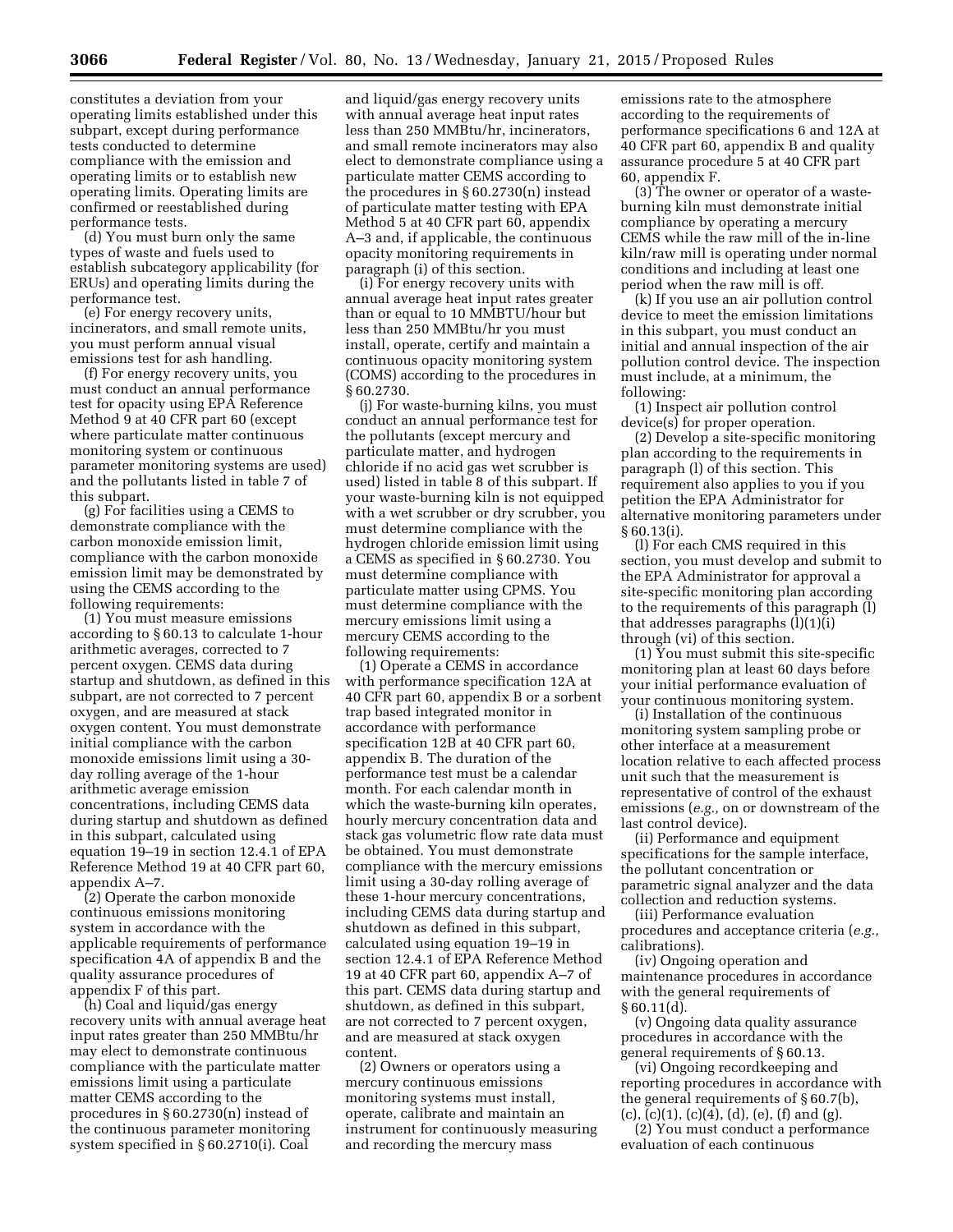monitoring system in accordance with your site-specific monitoring plan.

(3) You must operate and maintain the continuous monitoring system in continuous operation according to the site-specific monitoring plan.

(m) If you have an operating limit that requires the use of a flow monitoring system, you must meet the requirements in paragraphs (l) and (m)(1) through (4) of this section.

(1) Install the flow sensor and other necessary equipment in a position that provides a representative flow.

(2) Use a flow sensor with a measurement sensitivity at full scale of no greater than 2 percent.

(3) Minimize the effects of swirling flow or abnormal velocity distributions due to upstream and downstream disturbances.

(4) Conduct a flow monitoring system performance evaluation in accordance with your monitoring plan at the time of each performance test but no less frequently than annually.

(n) If you have an operating limit that requires the use of a pressure monitoring system, you must meet the requirements in paragraphs (l) and (n)(1) through (6) of this section.

(1) Install the pressure sensor(s) in a position that provides a representative measurement of the pressure (*e.g.,* PM scrubber pressure drop).

(2) Minimize or eliminate pulsating pressure, vibration, and internal and external corrosion.

(3) Use a pressure sensor with a minimum tolerance of 1.27 centimeters of water or a minimum tolerance of 1 percent of the pressure monitoring system operating range, whichever is less.

(4) Perform checks at the frequency outlined in your site-specific monitoring plan to ensure pressure measurements are not obstructed (*e.g.,* check for pressure tap pluggage daily).

(5) Conduct a performance evaluation of the pressure monitoring system in accordance with your monitoring plan at the time of each performance test but no less frequently than annually.

(6) If at any time the measured pressure exceeds the manufacturer's specified maximum operating pressure range, conduct a performance evaluation of the pressure monitoring system in accordance with your monitoring plan and confirm that the pressure monitoring system continues to meet the performance requirements in your monitoring plan. Alternatively, install and verify the operation of a new pressure sensor.

(o) If you have an operating limit that requires a pH monitoring system, you must meet the requirements in

paragraphs (l) and (o)(1) through (4) of this section.

(1) Install the pH sensor in a position that provides a representative measurement of scrubber effluent pH.

(2) Ensure the sample is properly mixed and representative of the fluid to be measured.

(3) Conduct a performance evaluation of the pH monitoring system in accordance with your monitoring plan at least once each process operating day.

(4) Conduct a performance evaluation (including a two-point calibration with one of the two buffer solutions having a pH within 1 of the pH of the operating limit) of the pH monitoring system in accordance with your monitoring plan at the time of each performance test but no less frequently than quarterly.

(p) If you have an operating limit that requires a secondary electric power monitoring system for an electrostatic precipitator, you must meet the requirements in paragraphs (l) and (p)(1) through (2) of this section.

(1) Install sensors to measure (secondary) voltage and current to the precipitator collection plates.

(2) Conduct a performance evaluation of the electric power monitoring system in accordance with your monitoring plan at the time of each performance test but no less frequently than annually.

(q) If you have an operating limit that requires the use of a monitoring system to measure sorbent injection rate (*e.g.,*  weigh belt, weigh hopper, or hopper flow measurement device), you must meet the requirements in paragraphs (l) and (q)(1) through (3) of this section.

(1) Install the system in a position(s) that provides a representative measurement of the total sorbent injection rate.

(2) Conduct a performance evaluation of the sorbent injection rate monitoring system in accordance with your monitoring plan at the time of each performance test but no less frequently than annually.

(r) If you elect to use a fabric filter bag leak detection system to comply with the requirements of this subpart, you must install, calibrate, maintain, and continuously operate a bag leak detection system as specified in paragraphs (l) and (r)(1) through (5) of this section.

(1) Install a bag leak detection sensor(s) in a position(s) that will be representative of the relative or absolute particulate matter loadings for each exhaust stack, roof vent, or compartment (*e.g.,* for a positive pressure fabric filter) of the fabric filter.

(2) Use a bag leak detection system certified by the manufacturer to be

capable of detecting particulate matter emissions at concentrations of 10 milligrams per actual cubic meter or less.

(3) Conduct a performance evaluation of the bag leak detection system in accordance with your monitoring plan and consistent with the guidance provided in EPA–454/R–98–015 (incorporated by reference, *see* § 60.17).

(4) Use a bag leak detection system equipped with a device to continuously record the output signal from the sensor.

(5) Use a bag leak detection system equipped with a system that will sound an alarm when an increase in relative particulate matter emissions over a preset level is detected. The alarm must be located where it is observed readily by plant operating personnel.

(s) For facilities using a CEMS to demonstrate compliance with the sulfur dioxide emission limit, compliance with the sulfur dioxide emission limit may be demonstrated by using the CEMS specified in § 60.2730 to measure sulfur dioxide. CEMS data during startup and shutdown, as defined in this subpart, are not corrected to 7 percent oxygen, and are measured at stack oxygen content. You must calculate a 30-day rolling average of the 1-hour arithmetic average emission concentrations, including CEMS data during startup and shutdown as defined in this subpart, using equation 19–19 in section 12.4.1 of EPA Reference Method 19 at 40 CFR part 60, appendix A–7. The sulfur dioxide CEMS must be operated according to performance specification 2 in appendix B of this part and must follow the procedures and methods specified in this paragraph(s). For sources that have actual inlet emissions less than 100 parts per million dry volume, the relative accuracy criterion for inlet sulfur dioxide CEMS should be no greater than 20 percent of the mean value of the reference method test data in terms of the units of the emission standard, or 5 parts per million dry volume absolute value of the mean difference between the reference method and the CEMS, whichever is greater.

(1) During each relative accuracy test run of the CEMS required by performance specification 2 in appendix B of this part, collect sulfur dioxide and oxygen (or carbon dioxide) data concurrently (or within a 30- to 60 minute period) with both the CEMS and the test methods specified in paragraphs  $(s)(1)(i)$  and  $(ii)$  of this section.

(i) For sulfur dioxide, EPA Reference Method 6 or 6C, or as an alternative ANSI/ASME PTC 19.10–1981 (incorporated by reference, see § 60.17) must be used.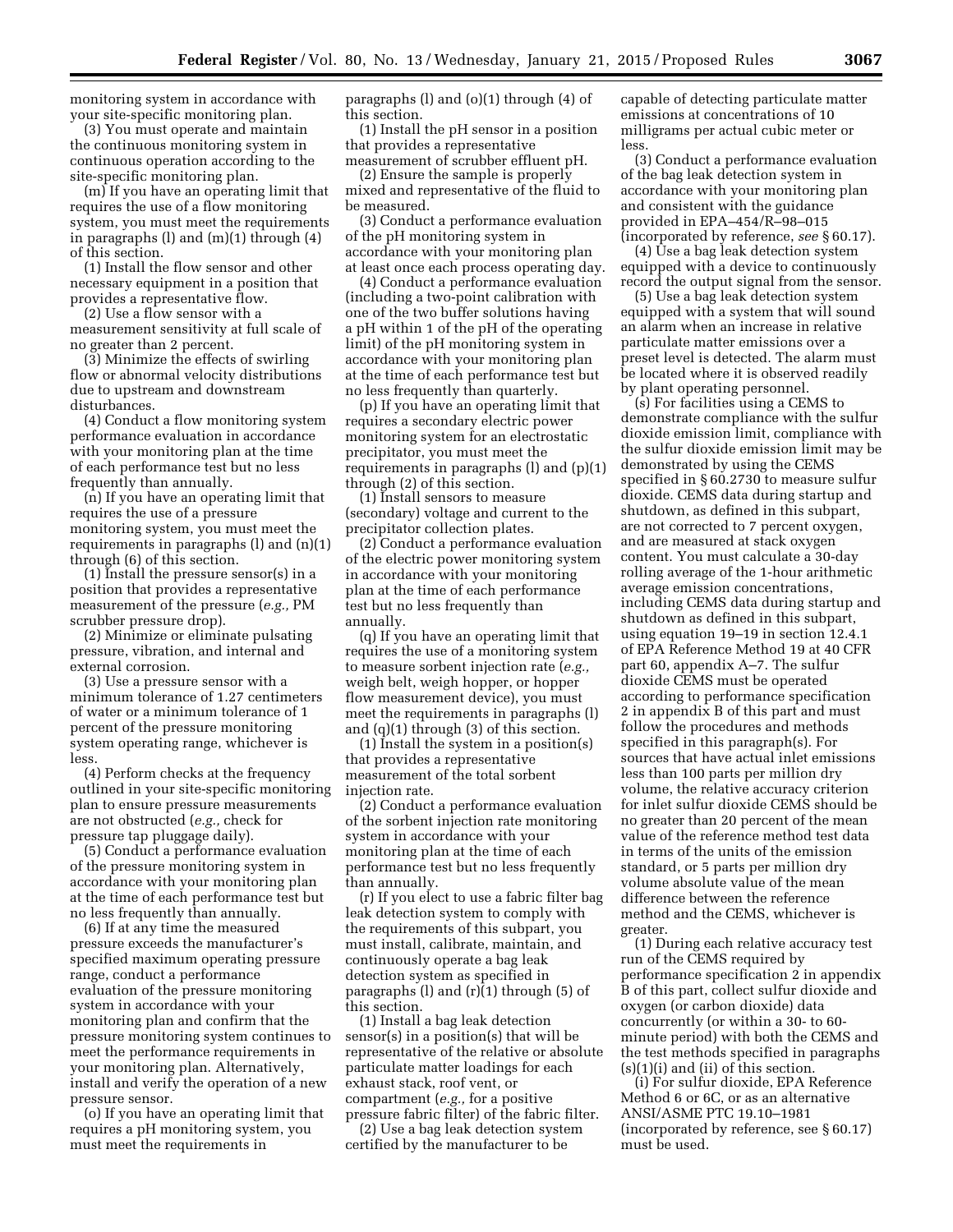(ii) For oxygen (or carbon dioxide), EPA Reference Method 3A or 3B, or as an alternative ANSI/ASME PTC 19.10– 1981 (incorporated by reference, see § 60.17), as applicable, must be used.

(2) The span value of the CEMS at the inlet to the sulfur dioxide control device must be 125 percent of the maximum estimated hourly potential sulfur dioxide emissions of the unit subject to this rule. The span value of the CEMS at the outlet of the sulfur dioxide control device must be 50 percent of the maximum estimated hourly potential sulfur dioxide emissions of the unit subject to this rule.

(3) Conduct accuracy determinations quarterly and calibration drift tests daily in accordance with procedure 1 in appendix F of this part.

(t) For facilities using a CEMS to demonstrate continuous compliance with the nitrogen oxides emission limit, compliance with the nitrogen oxides emission limit may be demonstrated by using the CEMS specified in § 60.2730 to measure nitrogen oxides. CEMS data during startup and shutdown, as defined in this subpart, are not corrected to 7 percent oxygen, and are measured at stack oxygen content. You must calculate a 30-day rolling average of the 1-hour arithmetic average emission concentration using equation 19–19 in section 12.4.1 of EPA Reference Method 19 at 40 CFR part 60, appendix A–7. The nitrogen oxides CEMS must be operated according to performance specification 2 in appendix B of this part and must follow the procedures and methods specified in paragraphs  $(t)(1)$  through  $(t)(5)$  of this section.

(1) During each relative accuracy test run of the CEMS required by performance specification 2 of appendix B of this part, collect nitrogen oxides and oxygen (or carbon dioxide) data concurrently (or within a 30- to 60 minute period) with both the CEMS and the test methods specified in paragraphs  $(t)(1)(i)$  and  $(ii)$  of this section.

(i) For nitrogen oxides, EPA Reference Method 7 or 7E at 40 CFR part 60, appendix A–4 must be used.

(ii) For oxygen (or carbon dioxide), EPA Reference Method 3A or 3B, or as an alternative ANSI/ASME PTC 19.10– 1981 (incorporated by reference, see § 60.17), as applicable, must be used.

(2) The span value of the CEMS must be 125 percent of the maximum estimated hourly potential nitrogen oxide emissions of unit.

(3) Conduct accuracy determinations quarterly and calibration drift tests daily in accordance with procedure 1 in appendix F of this part.

(4) The owner or operator of an affected facility may request that compliance with the nitrogen oxides emission limit be determined using carbon dioxide measurements corrected to an equivalent of 7 percent oxygen. If carbon dioxide is selected for use in diluent corrections, the relationship between oxygen and carbon dioxide levels must be established during the initial performance test according to the procedures and methods specified in paragraphs (t)(4)(i) through (t)(4)(iv) of this section. This relationship may be reestablished during performance compliance tests.

(i) The fuel factor equation in Method 3B must be used to determine the relationship between oxygen and carbon dioxide at a sampling location. Method 3A, 3B, or as an alternative ANSI/ASME PTC 19.10–1981 (incorporated by reference, see § 60.17), as applicable, must be used to determine the oxygen concentration at the same location as the carbon dioxide monitor.

(ii) Samples must be taken for at least 30 minutes in each hour.

(iii) Each sample must represent a 1 hour average.

(iv) A minimum of 3 runs must be performed.

(u) For facilities using a continuous emissions monitoring system to demonstrate continuous compliance with any of the emission limits of this subpart, you must complete the following:

(1) Demonstrate compliance with the appropriate emission limit(s) using a 30 day rolling average of 1-hour arithmetic average emission concentrations, including CEMS data during startup and shutdown, as defined in this subpart, calculated using equation 19–19 in section 12.4.1 of EPA Reference Method 19 at 40 CFR part 60, appendix A–7. CEMS data during startup and shutdown, as defined in this subpart, are not corrected to 7 percent oxygen, and are measured at stack oxygen content.

(2) Operate all CEMS in accordance with the applicable procedures under appendices B and F of this part.

(v) Use of the bypass stack at any time is an emissions standards deviation for particulate matter, HCl, Pb, Cd, Hg,  $NO<sub>X</sub>$ ,  $SO<sub>2</sub>$ , and dioxin/furans.

(w) For energy recovery units with a design heat input capacity of 100 MMBtu per hour or greater that do not use a carbon monoxide CEMS, you must install, operate, and maintain an oxygen analyzer system as defined in § 60.2875 according to the procedures in paragraphs  $(w)(1)$  through  $(4)$  of this section.

(1) The oxygen analyzer system must be installed by the initial performance test date specified in § 60.2675.

(2) You must operate the oxygen trim system within compliance with paragraph (w)(3) of this section at all times.

(3) You must maintain the oxygen level such that the 30-day rolling average that is established as the operating limit for oxygen is not below the lowest hourly average oxygen concentration measured during the most recent CO performance test.

(4) You must calculate and record a 30-day rolling average oxygen concentration using equation 19–19 in section 12.4.1 of EPA Reference Method 19 of Appendix A–7 of this part.

(x) For energy recovery units with annual average heat input rates greater than or equal to 250 MMBtu/hour and waste-burning kilns, you must install, calibrate, maintain, and operate a PM CPMS and record the output of the system as specified in paragraphs (x)(1) through (8) of this section. For other energy recovery units, you may elect to use PM CPMS operated in accordance with this section. PM CPMS are suitable in lieu of using other CMS for monitoring PM compliance (*e.g.,* bag leak detectors, ESP secondary power, PM scrubber pressure).

(1) Install, calibrate, operate, and maintain your PM CPMS according to the procedures in your approved sitespecific monitoring plan developed in accordance with paragraphs (l) and  $(x)(1)(i)$  through  $(x)(1)(iii)$  of this section.

(i) The operating principle of the PM CPMS must be based on in-stack or extractive light scatter, light scintillation, beta attenuation, or mass accumulation of the exhaust gas or representative sample. The reportable measurement output from the PM CPMS must be expressed as milliamps or the digital signal equivalent.

(ii) The PM CPMS must have a cycle time (*i.e.,* period required to complete sampling, measurement, and reporting for each measurement) no longer than 60 minutes.

(iii) The PM CPMS must be capable of detecting and responding to particulate matter concentrations increments no greater than 0.5 mg/actual cubic meter.

(2) During the initial performance test or any such subsequent performance test that demonstrates compliance with the PM limit, you must adjust the sitespecific operating limit in accordance with the results of the performance test according to the procedures specified in § 60.2675.

(3) Collect PM CPMS hourly average output data for all energy recovery unit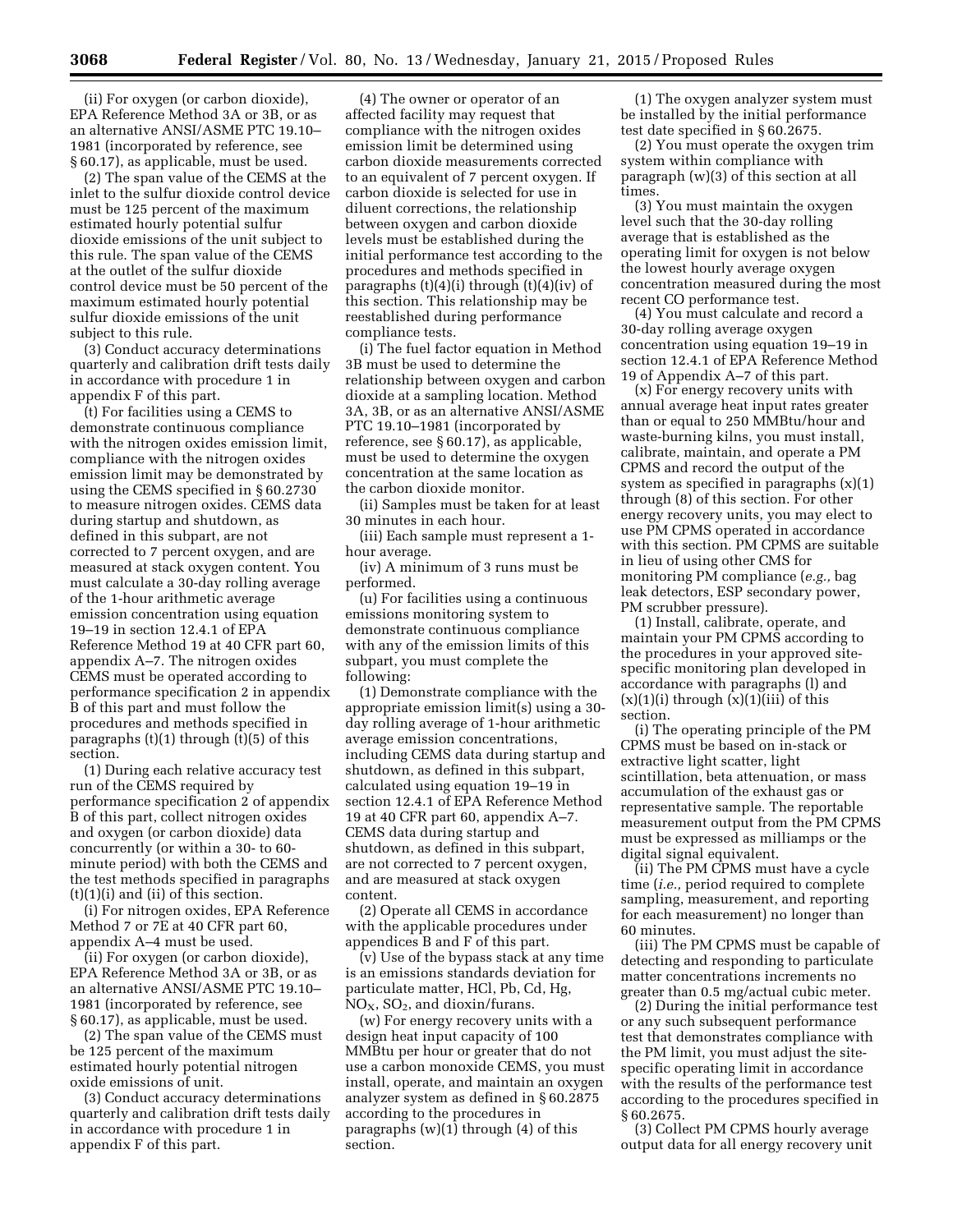or waste-burning kiln operating hours. Express the PM CPMS output as milliamps or the digital signal equivalent.

(4) Calculate the arithmetic 30-day rolling average of all of the hourly average PM CPMS output collected during all energy recovery unit or wasteburning kiln operating hours data (milliamps, or digital bits).

(5) You must collect data using the PM CPMS at all times the energy recovery unit or waste-burning kiln is operating and at the intervals specified in paragraph (x)(1)(ii) of this section, except for periods of monitoring system malfunctions, repairs associated with monitoring system malfunctions, required monitoring system quality assurance or quality control activities (including, as applicable, calibration checks and required zero and span adjustments), and any scheduled maintenance as defined in your sitespecific monitoring plan.

(6) You must use all the data collected during all energy recovery unit or wasteburning kiln operating hours in assessing the compliance with your operating limit except:

(i) Any data collected during monitoring system malfunctions, repairs associated with monitoring system malfunctions, or required monitoring system quality assurance or quality control activities conducted during

monitoring system malfunctions are not used in calculations (report any such periods in your annual deviation report);

(ii) Any data collected during periods when the monitoring system is out of control as specified in your site-specific monitoring plan, repairs associated with periods when the monitoring system is out of control, or required monitoring system quality assurance or quality control activities conducted during outof-control periods are not used in calculations (report emissions or operating levels and report any such periods in your annual deviation report);

(iii) Any PM CPMS data recorded during periods of CEMS data during startup and shutdown, as defined in this subpart.

(7) You must record and make available upon request results of PM CPMS system performance audits, as well as the dates and duration of periods from when the PM CPMS is out of control until completion of the corrective actions necessary to return the PM CPMS to operation consistent with your site-specific monitoring plan.

(8) For any deviation of the 30-day rolling average PM CPMS average value from the established operating parameter limit, you must:

(i) Within 48 hours of the deviation, visually inspect the air pollution control device;

(ii) If inspection of the air pollution control device identifies the cause of the deviation, take corrective action as soon as possible and return the PM CPMS measurement to within the established value; and

(iii) Within 30 days of the deviation or at the time of the annual compliance test, whichever comes first, conduct a PM emissions compliance test to determine compliance with the PM emissions limit and to verify. Within 45 days of the deviation, you must reestablish the CPMS operating limit. You are not required to conduct additional testing for any deviations that occur between the time of the original deviation and the PM emissions compliance test required under this paragraph.

(iv) PM CPMS deviations leading to more than four required performance tests in a 12-month process operating period (rolling monthly) constitute a violation of this subpart.

(y) When there is an alkali bypass and/or an in-line coal mill that exhaust emissions through a separate stack, the combined emissions are subject to the emission limits applicable to wasteburning kilns. To determine the kilnspecific emission limit for demonstrating compliance, you must:

(1) Calculate a kiln-specific emission limit using equation 6:

 $\left( \right)$ 

$$
C_{\text{ks}} = ((Emission limit x (Q_{ab} + Q_{cm} + Q_{\text{ks}})) - (Q_{ab} x C_{ab}) - (Q_{f} G_{ac} + Q_{ca}) / Q_{\text{ks}} \qquad (Eq. 6)
$$

Where:

- $C_{ks}$  = Kiln stack concentration (ppmvd, mg/ dscm, ng/dscm, depending on pollutant. Each corrected to  $7\%$  O<sub>2</sub>.)
- $Q_{ab}$  = Alkali bypass flow rate (volume/hr)  $C_{ab}$  = Alkali bypass concentration (ppmvd,
- mg/dscm, ng/dscm, depending on pollutant. Each corrected to  $7\%$  O<sub>2</sub>.)  $Q_{cm}$  = In-line coal mill flow rate (volume/hr)
- $C_{cm}$  = In-line coal mill concentration (ppmvd, mg/dscm, ng/dscm, depending on
- pollutant. Each corrected to  $7\%$   $O_2$ .)
- $Q_{ks}$  = Kiln stack flow rate (volume/hr)

(2) Particulate matter concentration must be measured downstream of the in-line coal mill. All other pollutant concentrations must be measured either upstream or downstream of the in-line coal mill.

#### **§ 60.2715 By what date must I conduct the annual performance test?**

You must conduct annual performance tests between 11 and 13 months of the previous performance test.

#### **§ 60.2716 By what date must I conduct the annual air pollution control device inspection?**

On an annual basis (no more than 12 months following the previous annual air pollution control device inspection), you must complete the air pollution control device inspection as described in § 60.2706.

## **§ 60.2720 May I conduct performance testing less often?**

(a) You must conduct annual performance tests according to the schedule specified in § 60.2715, with the following exceptions:

(1) You may conduct a repeat performance test at any time to establish new values for the operating limits to apply from that point forward, as specified in § 60.2725. The Administrator may request a repeat performance test at any time.

(2) You must repeat the performance test within 60 days of a process change, as defined in § 60.2875.

(3) If the initial or any subsequent performance test for any pollutant in table 2 or tables 6 through 9 of this subpart, as applicable, demonstrates that the emission level for the pollutant is no greater than the emission level specified in paragraph (a)(3)(i) or (a)(3)(ii) of this section, as applicable, and you are not required to conduct a performance test for the pollutant in response to a request by the Administrator in paragraph (a)(1) of this section or a process change in paragraph (a)(2) of this section, you may elect to skip conducting a performance test for the pollutant for the next 2 years. You must conduct a performance test for the pollutant during the third year and no more than 37 months following the previous performance test for the pollutant. For cadmium and lead, both cadmium and lead must be emitted at emission levels no greater than their respective emission levels specified in paragraph (a)(3)(i) of this section for you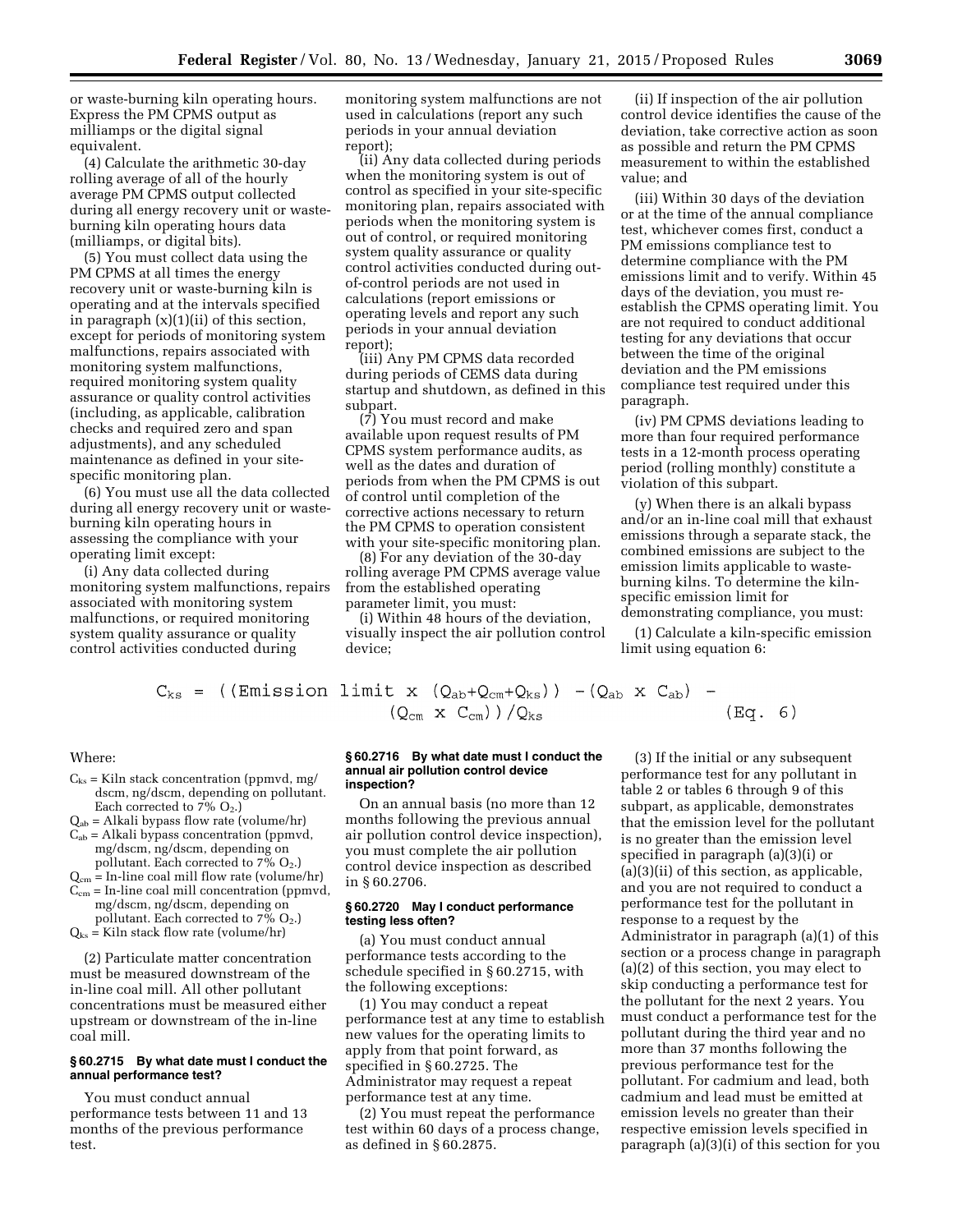to qualify for less frequent testing under this paragraph.

(i) For particulate matter, hydrogen chloride, mercury, carbon monoxide, nitrogen oxides, sulfur dioxide, cadmium, lead, and dioxins/furans, the emission level equal to 75 percent of the applicable emission limit in table 2 or tables 6 through 9 of this subpart, as applicable, to this subpart.

(ii) For fugitive emissions, visible emissions (of combustion ash from the ash conveying system) for 2 percent of the time during each of the three 1-hour observation periods.

(4) If you are conducting less frequent testing for a pollutant as provided in paragraph (a)(3) of this section and a subsequent performance test for the pollutant indicates that your CISWI unit does not meet the emission level specified in paragraph (a)(3)(i) or (a)(3)(ii) of this section, as applicable, you must conduct annual performance tests for the pollutant according to the schedule specified in paragraph (a) of this section until you qualify for less frequent testing for the pollutant as specified in paragraph (a)(3) of this section.

(b) [Reserved]

# **§ 60.2725 May I conduct a repeat performance test to establish new operating limits?**

(a) Yes. You may conduct a repeat performance test at any time to establish new values for the operating limits. The Administrator may request a repeat performance test at any time.

(b) You must repeat the performance test if your feed stream is different than the feed streams used during any performance test used to demonstrate compliance.

#### **Model Rule—Monitoring**

#### **§ 60.2730 What monitoring equipment must I install and what parameters must I monitor?**

(a) If you are using a wet scrubber to comply with the emission limitation under § 60.2670, you must install, calibrate (to manufacturers' specifications), maintain, and operate devices (or establish methods) for monitoring the value of the operating parameters used to determine compliance with the operating limits listed in table 3 of this subpart. These devices (or methods) must measure and record the values for these operating parameters at the frequencies indicated in table 3 of this subpart at all times except as specified in § 60.2735(a).

(b) If you use a fabric filter to comply with the requirements of this subpart, you must install, calibrate, maintain, and continuously operate a bag leak

detection system as specified in paragraphs (b)(1) through (8) of this section.

(1) You must install and operate a bag leak detection system for each exhaust stack of the fabric filter.

(2) Each bag leak detection system must be installed, operated, calibrated, and maintained in a manner consistent with the manufacturer's written specifications and recommendations.

(3) The bag leak detection system must be certified by the manufacturer to be capable of detecting particulate matter emissions at concentrations of 10 milligrams per actual cubic meter or less.

(4) The bag leak detection system sensor must provide output of relative or absolute particulate matter loadings.

(5) The bag leak detection system must be equipped with a device to continuously record the output signal from the sensor.

(6) The bag leak detection system must be equipped with an alarm system that will alert automatically an operator when an increase in relative particulate matter emission over a preset level is detected. The alarm must be located where it is observed easily by plant operating personnel.

(7) For positive pressure fabric filter systems, a bag leak detection system must be installed in each baghouse compartment or cell. For negative pressure or induced air fabric filters, the bag leak detector must be installed downstream of the fabric filter.

(8) Where multiple detectors are required, the system's instrumentation and alarm may be shared among detectors.

(c) If you are using something other than a wet scrubber, activated carbon, selective non-catalytic reduction, an electrostatic precipitator, or a dry scrubber to comply with the emission limitations under § 60.2670, you must install, calibrate (to the manufacturers' specifications), maintain, and operate the equipment necessary to monitor compliance with the site-specific operating limits established using the procedures in § 60.2680.

(d) If you use activated carbon injection to comply with the emission limitations in this subpart, you must measure the minimum sorbent flow rate once per hour.

(e) If you use selective noncatalytic reduction to comply with the emission limitations, you must complete the following:

(1) Following the date on which the initial performance test is completed or is required to be completed under § 60.2690, whichever date comes first, ensure that the affected facility does not

operate above the maximum charge rate, or below the minimum secondary chamber temperature (if applicable to your CISWI unit) or the minimum reagent flow rate measured as 3-hour block averages at all times.

(2) Operation of the affected facility above the maximum charge rate, below the minimum secondary chamber temperature and below the minimum reagent flow rate simultaneously constitute a violation of the nitrogen oxides emissions limit.

(f) If you use an electrostatic precipitator to comply with the emission limits of this subpart, you must monitor the secondary power to the electrostatic precipitator collection plates and maintain the 3-hour block averages at or above the operating limits established during the mercury or particulate matter performance test.

(g) For waste-burning kilns not equipped with a wet scrubber or dry scrubber, in place of hydrogen chloride testing with EPA Method 321 at 40 CFR part 63, appendix A, an owner or operator must install, calibrate, maintain, and operate a CEMS for monitoring hydrogen chloride emissions discharged to the atmosphere and record the output of the system. To demonstrate continuous compliance with the hydrogen chloride emissions limit for units other than waste-burning kilns not equipped with a wet scrubber or dry scrubber, a facility may substitute use of a hydrogen chloride CEMS for conducting the hydrogen chloride annual performance test, monitoring the minimum hydrogen chloride sorbent flow rate, monitoring the minimum scrubber liquor pH.

(h) To demonstrate continuous compliance with the particulate matter emissions limit, a facility may substitute use of a particulate matter CEMS for conducting the particulate matter annual performance test and other CMS monitoring for PM compliance (*e.g.,* bag leak detectors, ESP secondary power, PM scrubber pressure).

(i) To demonstrate continuous compliance with the dioxin/furan emissions limit, a facility may substitute use of a continuous automated sampling system for the dioxin/furan annual performance test. You must record the output of the system and analyze the sample according to EPA Method 23 at 40 CFR part 60, appendix A–7. This option to use a continuous automated sampling system takes effect on the date a final performance specification applicable to dioxin/furan from continuous monitors is published in the **Federal Register**. The owner or operator who elects to continuously sample dioxin/furan emissions instead of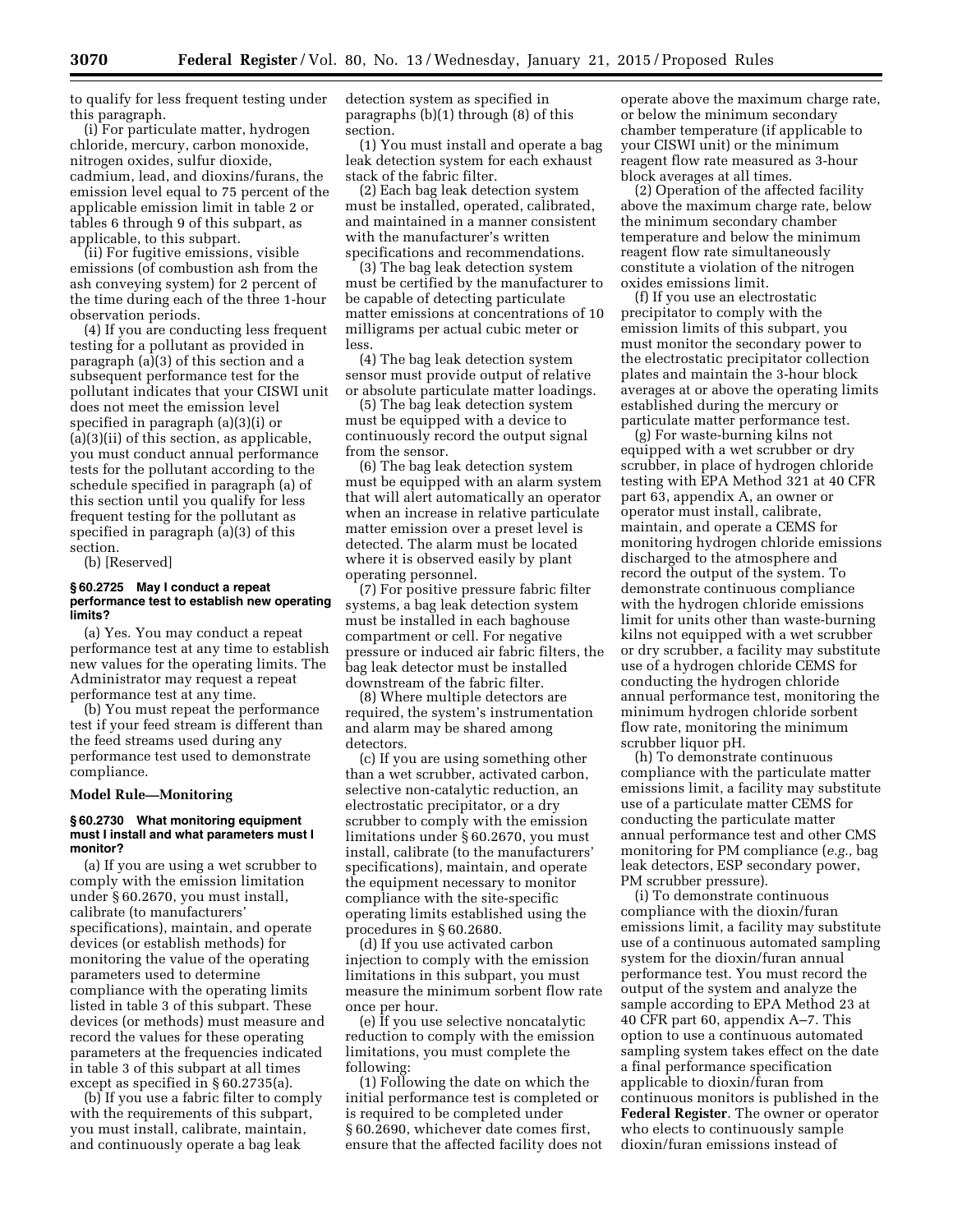sampling and testing using EPA Method 23 at 40 CFR part 60, appendix A–7 must install, calibrate, maintain and operate a continuous automated sampling system and must comply with the requirements specified in § 60.58b(p) and (q). A facility may substitute continuous dioxin/furan monitoring for the minimum sorbent flow rate, if activated carbon sorbent injection is used solely for compliance with the dioxin/furan emission limit.

(j) To demonstrate continuous compliance with the mercury emissions limit, a facility may substitute use of a continuous automated sampling system for the mercury annual performance test. You must record the output of the system and analyze the sample at set intervals using any suitable determinative technique that can meet performance specification 12B criteria. This option to use a continuous automated sampling system takes effect on the date a final performance specification applicable to mercury from monitors is published in the **Federal Register**. The owner or operator who elects to continuously sample mercury emissions instead of sampling and testing using EPA Method 29 or 30B at 40 CFR part 60, appendix A–8, ASTM D6784–02 (Reapproved 2008) (incorporated by reference, see § 60.17), or an approved alternative method for measuring mercury emissions, must install, calibrate, maintain and operate a continuous automated sampling system and must comply with the requirements specified in § 60.58b(p) and (q). A facility may substitute continuous mercury monitoring for the minimum sorbent flow rate, if activated carbon sorbent injection is used solely for compliance with the mercury emission limit.

(k) To demonstrate continuous compliance with the nitrogen oxides emissions limit, a facility may substitute use of a CEMS for the nitrogen oxides annual performance test to demonstrate compliance with the nitrogen oxides emissions limits and monitoring the charge rate, secondary chamber temperature and reagent flow for selective noncatalytic reduction, if applicable.

(1) Install, calibrate, maintain and operate a CEMS for measuring nitrogen oxides emissions discharged to the atmosphere and record the output of the system. The requirements under performance specification 2 of appendix B of this part, the quality assurance procedure 1 of appendix F of this part and the procedures under § 60.13 must be followed for installation, evaluation and operation of the CEMS.

(2) Following the date that the initial performance test for nitrogen oxides is completed or is required to be completed under § 60.2690, compliance with the emission limit for nitrogen oxides required under § 60.52b(d) must be determined based on the 30-day rolling average of the hourly emission concentrations using CEMS outlet data. The 1-hour arithmetic averages must be expressed in parts per million by volume corrected to 7 percent oxygen (dry basis) and used to calculate the 30 day rolling average concentrations. CEMS data during startup and shutdown, as defined in this subpart, are not corrected to 7 percent oxygen, and are measured at stack oxygen content. The 1-hour arithmetic averages must be calculated using the data points required under § 60.13(e)(2).

(l) To demonstrate continuous compliance with the sulfur dioxide emissions limit, a facility may substitute use of a continuous automated sampling system for the sulfur dioxide annual performance test to demonstrate compliance with the sulfur dioxide emissions limits.

(1) Install, calibrate, maintain and operate a CEMS for measuring sulfur dioxide emissions discharged to the atmosphere and record the output of the system. The requirements under performance specification 2 of appendix B of this part, the quality assurance requirements of procedure 1 of appendix F of this part and the procedures under § 60.13 must be followed for installation, evaluation and operation of the CEMS.

(2) Following the date that the initial performance test for sulfur dioxide is completed or is required to be completed under § 60.2690, compliance with the sulfur dioxide emission limit may be determined based on the 30-day rolling average of the hourly arithmetic average emission concentrations using CEMS outlet data. The 1-hour arithmetic averages must be expressed in parts per million corrected to 7 percent oxygen (dry basis) and used to calculate the 30 day rolling average emission concentrations. CEMS data during startup and shutdown, as defined in this subpart, are not corrected to 7 percent oxygen, and are measured at stack oxygen content. The 1-hour arithmetic averages must be calculated using the data points required under § 60.13(e)(2).

(m) For energy recovery units over 10 MMBtu/hr but less than 250 MMBtu/hr annual average heat input rates that do not use a wet scrubber, fabric filter with bag leak detection system, or particulate matter CEMS, you must install, operate, certify and maintain a continuous opacity monitoring system according to

the procedures in paragraphs (m)(1) through (5) of this section by the compliance date specified in § 60.2670. Energy recovery units that use a particulate matter CEMS to demonstrate initial and continuing compliance according to the procedures in § 60.2730(n) are not required to install a continuous opacity monitoring system and must perform the annual performance tests for opacity consistent with § 60.2710(f).

(1) Install, operate and maintain each continuous opacity monitoring system according to performance specification 1 at 40 CFR part 60, appendix B.

(2) Conduct a performance evaluation of each continuous opacity monitoring system according to the requirements in § 60.13 and according to performance specification 1 at 40 CFR part 60, appendix B.

 $(3)$  As specified in § 60.13(e)(1), each continuous opacity monitoring system must complete a minimum of one cycle of sampling and analyzing for each successive 10-second period and one cycle of data recording for each successive 6-minute period.

(4) Reduce the continuous opacity monitoring system data as specified in  $§ 60.13(h)(1).$ 

(5) Determine and record all the 6 minute averages (and 1-hour block averages as applicable) collected.

(n) For coal and liquid/gas energy recovery units, incinerators, and small remote incinerators, an owner or operator may elect to install, calibrate, maintain and operate a CEMS for monitoring particulate matter emissions discharged to the atmosphere and record the output of the system. The owner or operator of an affected facility who continuously monitors particulate matter emissions instead of conducting performance testing using EPA Method 5 at 40 CFR part 60, appendix A–3 or, as applicable, monitor with a particulate matter CPMS according to paragraph (r) of this section, must install, calibrate, maintain and operate a CEMS and must comply with the requirements specified in paragraphs (n)(1) through (13) of this section.

(1) Notify the Administrator 1 month before starting use of the system.

(2) Notify the Administrator 1 month before stopping use of the system.

(3) The monitor must be installed, evaluated and operated in accordance with the requirements of performance specification 11 of appendix B of this part and quality assurance requirements of procedure 2 of appendix F of this part and § 60.13.

(4) The initial performance evaluation must be completed no later than 180 days after the final compliance date for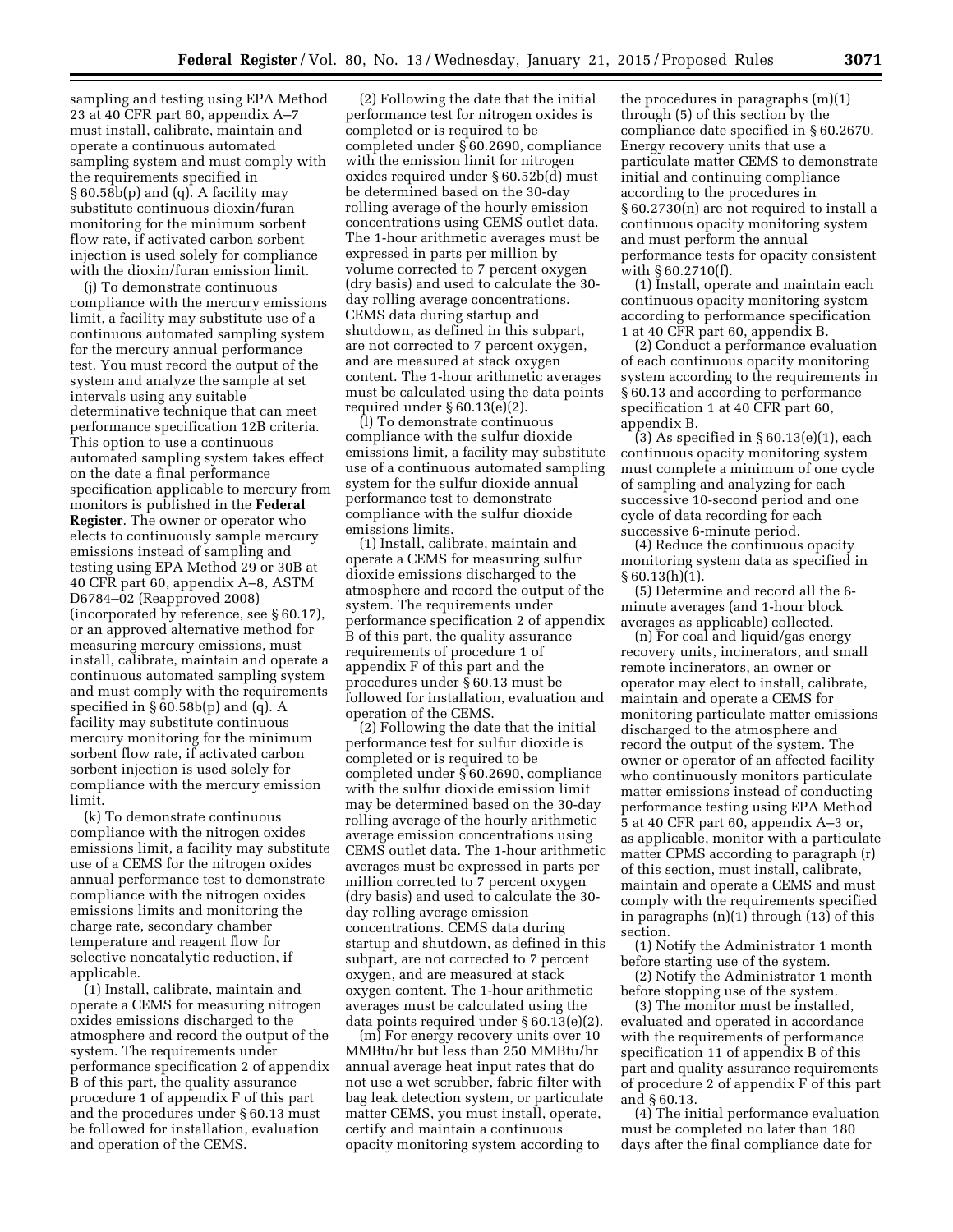meeting the amended emission limitations, as specified under § 60.2690 or within 180 days of notification to the Administrator of use of the continuous monitoring system if the owner or operator was previously determining compliance by Method 5 at 40 CFR part 60, appendix A–3 performance tests, whichever is later.

(5) The owner or operator of an affected facility may request that compliance with the particulate matter emission limit be determined using carbon dioxide measurements corrected to an equivalent of 7 percent oxygen. The relationship between oxygen and carbon dioxide levels for the affected facility must be established according to the procedures and methods specified in § 60.2710(s)(5)(i) through (s)(5)(iv).

(6) The owner or operator of an affected facility must conduct an initial performance test for particulate matter emissions as required under § 60.2690. Compliance with the particulate matter emission limit, if PM CEMS are elected for demonstrating compliance, must be determined by using the CEMS specified in paragraph (n) of this section to measure particulate matter. You must calculate a 30-day rolling average of 1 hour arithmetic average emission concentrations, including CEMS data during startup and shutdown, as defined in this subpart, using equation 19–19 in section 12.4.1 of EPA Reference Method 19 at 40 CFR part 60, appendix A–7 of this part.

(7) Compliance with the particulate matter emission limit must be determined based on the 30-day rolling average calculated using equation 19–19 in section 12.4.1 of EPA Reference Method 19 at 40 CFR part 60, Appendix A–7 of the part from the 1-hour arithmetic average of the CEMS outlet data.

(8) At a minimum, valid continuous monitoring system hourly averages must be obtained as specified § 60.2735.

(9) The 1-hour arithmetic averages required under paragraph (n)(7) of this section must be expressed in milligrams per dry standard cubic meter corrected to 7 percent oxygen (or carbon dioxide)(dry basis) and must be used to calculate the 30-day rolling average emission concentrations. CEMS data during startup and shutdown, as defined in this subpart, are not corrected to 7 percent oxygen, and are measured at stack oxygen content. The 1-hour arithmetic averages must be calculated using the data points required under § 60.13(e)(2).

(10) All valid CEMS data must be used in calculating average emission concentrations even if the minimum

CEMS data requirements of paragraph (n)(8) of this section are not met.

(11) The CEMS must be operated according to performance specification 11 in appendix B of this part.

(12) During each relative accuracy test run of the CEMS required by performance specification 11 in appendix B of this part, particulate matter and oxygen (or carbon dioxide) data must be collected concurrently (or within a 30-to 60-minute period) by both the CEMS and the following test methods.

(i) For particulate matter, EPA Reference Method 5 at 40 CFR part 60, appendix A–3 must be used.

(ii) For oxygen (or carbon dioxide), EPA Reference Method 3A or 3B at 40 CFR part 60, appendix A–2, as applicable, must be used.

(13) Quarterly accuracy determinations and daily calibration drift tests must be performed in accordance with procedure 2 in appendix F of this part.

(o) To demonstrate continuous compliance with the carbon monoxide emissions limit, a facility may substitute use of a continuous automated sampling system for the carbon monoxide annual performance test to demonstrate compliance with the carbon monoxide emissions limits.

(1) Install, calibrate, maintain, and operate a CEMS for measuring carbon monoxide emissions discharged to the atmosphere and record the output of the system. The requirements under performance specification 4B of appendix B of this part, the quality assurance procedure 1 of appendix F of this part and the procedures under § 60.13 must be followed for installation, evaluation, and operation of the CEMS.

(2) Following the date that the initial performance test for carbon monoxide is completed or is required to be completed under § 60.2690, compliance with the carbon monoxide emission limit may be determined based on the 30-day rolling average of the hourly arithmetic average emission concentrations, including CEMS data during startup and shutdown as defined in this subpart, using CEMS outlet data. Except for CEMS data during startup and shutdown, as defined in this subpart, the 1-hour arithmetic averages must be expressed in parts per million corrected to 7 percent oxygen (dry basis) and used to calculate the 30-day rolling average emission concentrations. CEMS data collected during startup or shutdown, as defined in this subpart, are not corrected to 7 percent oxygen, and are measured at stack oxygen content. The 1-hour arithmetic averages

must be calculated using the data points required under § 60.13(e)(2).

(p) The owner/operator of an affected source with a bypass stack shall install, calibrate (to manufacturers' specifications), maintain and operate a device or method for measuring the use of the bypass stack including date, time and duration.

(q) For energy recovery units with a heat input capacity of 100 MMBtu per hour or greater that do not use a carbon monoxide CEMS, you must install, operate and maintain the continuous oxygen monitoring system as defined in § 60.2875 according to the procedures in paragraphs (q)(1) through (4) of this section.

(1) The oxygen analyzer system must be installed by the initial performance test date specified in § 60.2675.

(2) You must operate the oxygen trim system within compliance with paragraph (q)(3) of this section at all times.

(3) You must maintain the oxygen level such that the 30-day rolling average that is established as the operating limit for oxygen according to paragraph (q)(4) of this section is not below the lowest hourly average oxygen concentration measured during the most recent CO performance test.

(4) You must calculate and record a 30-day rolling average oxygen concentration using equation 19–19 in section 12.4.1 of EPA Reference Method 19 of Appendix A–7 of this part.

(r) For energy recovery units with annual average heat input rates greater than or equal to 250 MMBtu/hour and waste-burning kilns, you must install, calibrate, maintain, and operate a PM CPMS and record the output of the system as specified in paragraphs (r)(1) through (8) of this section. For other energy recovery units, you may elect to use PM CPMS operated in accordance with this section. PM CPMS are suitable in lieu of using other CMS for monitoring PM compliance (*e.g.,* bag leak detectors, ESP secondary power, PM scrubber pressure).

(1) Install, calibrate, operate, and maintain your PM CPMS according to the procedures in your approved sitespecific monitoring plan developed in accordance with § 60.2710(l) and (r)(1)(i) through (iii) of this section.

(i) The operating principle of the PM CPMS must be based on in-stack or extractive light scatter, light scintillation, beta attenuation, or mass accumulation of the exhaust gas or representative sample. The reportable measurement output from the PM CPMS must be expressed as milliamps or the digital signal equivalent.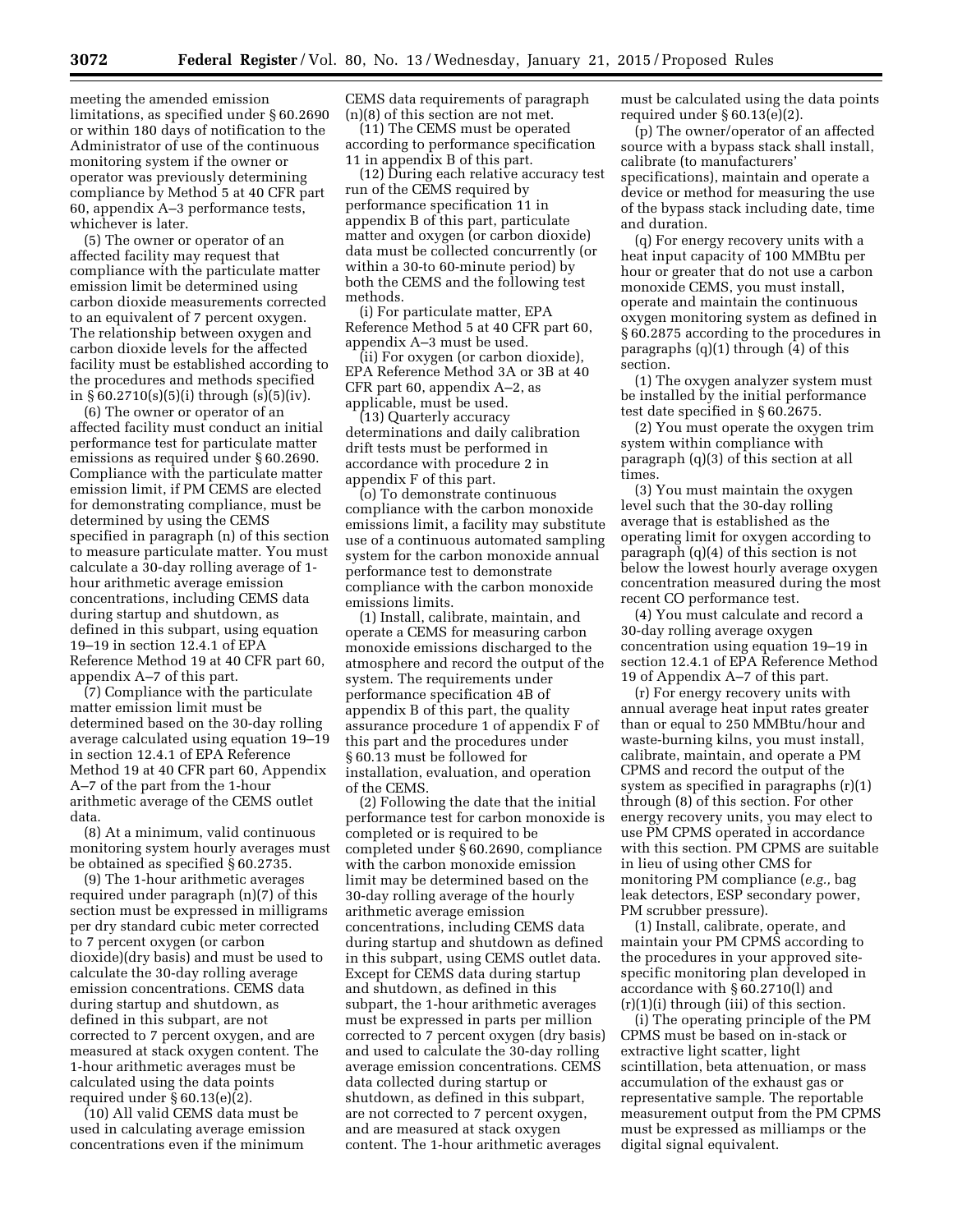(ii) The PM CPMS must have a cycle time (*i.e.,* period required to complete sampling, measurement, and reporting for each measurement) no longer than 60 minutes.

(iii) The PM CPMS must be capable of detecting and responding to particulate matter concentrations increments no greater than 0.5 mg/actual cubic meter.

(2) During the initial performance test or any such subsequent performance test that demonstrates compliance with the PM limit, you must adjust the sitespecific operating limit in accordance with the results of the performance test according to the procedures specified in § 60.2675.

(3) Collect PM CPMS hourly average output data for all energy recovery unit or waste-burning kiln operating hours. Express the PM CPMS output as milliamps or the digital signal equivalent.

(4) Calculate the arithmetic 30-day rolling average of all of the hourly average PM CPMS output collected during all energy recovery unit or wasteburning kiln operating hours data (milliamps, or the digital signal equivalent).

(5) You must collect data using the PM CPMS at all times the energy recovery unit or waste-burning kiln is operating and at the intervals specified in paragraph (r)(1)(ii) of this section, except for periods of monitoring system malfunctions, repairs associated with monitoring system malfunctions, required monitoring system quality assurance or quality control activities (including, as applicable, calibration checks and required zero and span adjustments), and any scheduled maintenance as defined in your sitespecific monitoring plan.

(6) You must use all the data collected during all energy recovery unit or wasteburning kiln operating hours in assessing the compliance with your operating limit except:

(i) Any data collected during monitoring system malfunctions, repairs associated with monitoring system malfunctions, or required monitoring system quality assurance or quality control activities conducted during monitoring system malfunctions are not used in calculations (report any such periods in your annual deviation report);

(ii) Any data collected during periods when the monitoring system is out of control as specified in your site-specific monitoring plan, repairs associated with periods when the monitoring system is out of control, or required monitoring system quality assurance or quality control activities conducted during outof-control periods are not used in

calculations (report emissions or operating levels and report any such periods in your annual deviation report);

(iii) Any PM CPMS data recorded during periods of CEMS data during startup and shutdown, as defined in this subpart.

(7) You must record and make available upon request results of PM CPMS system performance audits, as well as the dates and duration of periods from when the PM CPMS is out of control until completion of the corrective actions necessary to return the PM CPMS to operation consistent with your site-specific monitoring plan.

(8) For any deviation of the 30-day rolling average PM CPMS average value from the established operating parameter limit, you must:

(i) Within 48 hours of the deviation, visually inspect the air pollution control device;

(ii) If inspection of the air pollution control device identifies the cause of the deviation, take corrective action as soon as possible and return the PM CPMS measurement to within the established value; and

(iii) Within 30 days of the deviation or at the time of the annual compliance test, whichever comes first, conduct a PM emissions compliance test to determine compliance with the PM emissions limit and to verify the operation of the emissions control device(s). Within 45 days of the deviation, you must re-establish the CPMS operating limit. You are not required to conduct additional testing for any deviations that occur between the time of the original deviation and the PM emissions compliance test required under this paragraph.

(iv) PM CPMS deviations leading to more than four required performance tests in a 12-month process operating period (rolling monthly) constitute a violation of this subpart.

(s) If you use a dry scrubber to comply with the emission limits of this subpart, you must monitor the injection rate of each sorbent and maintain the 3-hour block averages at or above the operating limits established during the hydrogen chloride performance test.

#### **§ 60.2735 Is there a minimum amount of monitoring data I must obtain?**

For each continuous monitoring system required or optionally allowed under § 60.2730, you must monitor and collect data according to this section:

(a) You must operate the monitoring system and collect data at all required intervals at all times compliance is required except for periods of monitoring system malfunctions or out-

of-control periods, repairs associated with monitoring system malfunctions or out-of-control periods (as specified in § 60.2770(o)), and required monitoring system quality assurance or quality control activities including, as applicable, calibration checks and required zero and span adjustments. A monitoring system malfunction is any sudden, infrequent, not reasonably preventable failure of the monitoring system to provide valid data. Monitoring system failures that are caused in part by poor maintenance or careless operation are not malfunctions. You are required to effect monitoring system repairs in response to monitoring system malfunctions or outof-control periods and to return the monitoring system to operation as expeditiously as practicable.

(b) You may not use data recorded during the monitoring system malfunctions, repairs associated with monitoring system malfunctions or outof control periods, or required monitoring system quality assurance or control activities in calculations used to report emissions or operating levels. You must use all the data collected during all other periods in assessing the operation of the control device and associated control system.

(c) Except for periods of monitoring system malfunctions or out-of-control periods, repairs associated with monitoring system malfunctions or outof-control periods, and required monitoring system quality assurance or quality control activities including, as applicable, calibration checks and required zero and span adjustments, failure to collect required data is a deviation of the monitoring requirements.

# **Model Rule—Recordkeeping and Reporting**

## **§ 60.2740 What records must I keep?**

You must maintain the items (as applicable) as specified in paragraphs  $(a)$ ,  $(b)$ , and  $(e)$  through  $(w)$  of this section for a period of at least 5 years:

(a) Calendar date of each record.

(b) Records of the data described in paragraphs (b)(1) through (6) of this section:

(1) The CISWI unit charge dates, times, weights, and hourly charge rates.

(2) Liquor flow rate to the wet scrubber inlet every 15 minutes of operation, as applicable.

(3) Pressure drop across the wet scrubber system every 15 minutes of operation or amperage to the wet scrubber every 15 minutes of operation, as applicable.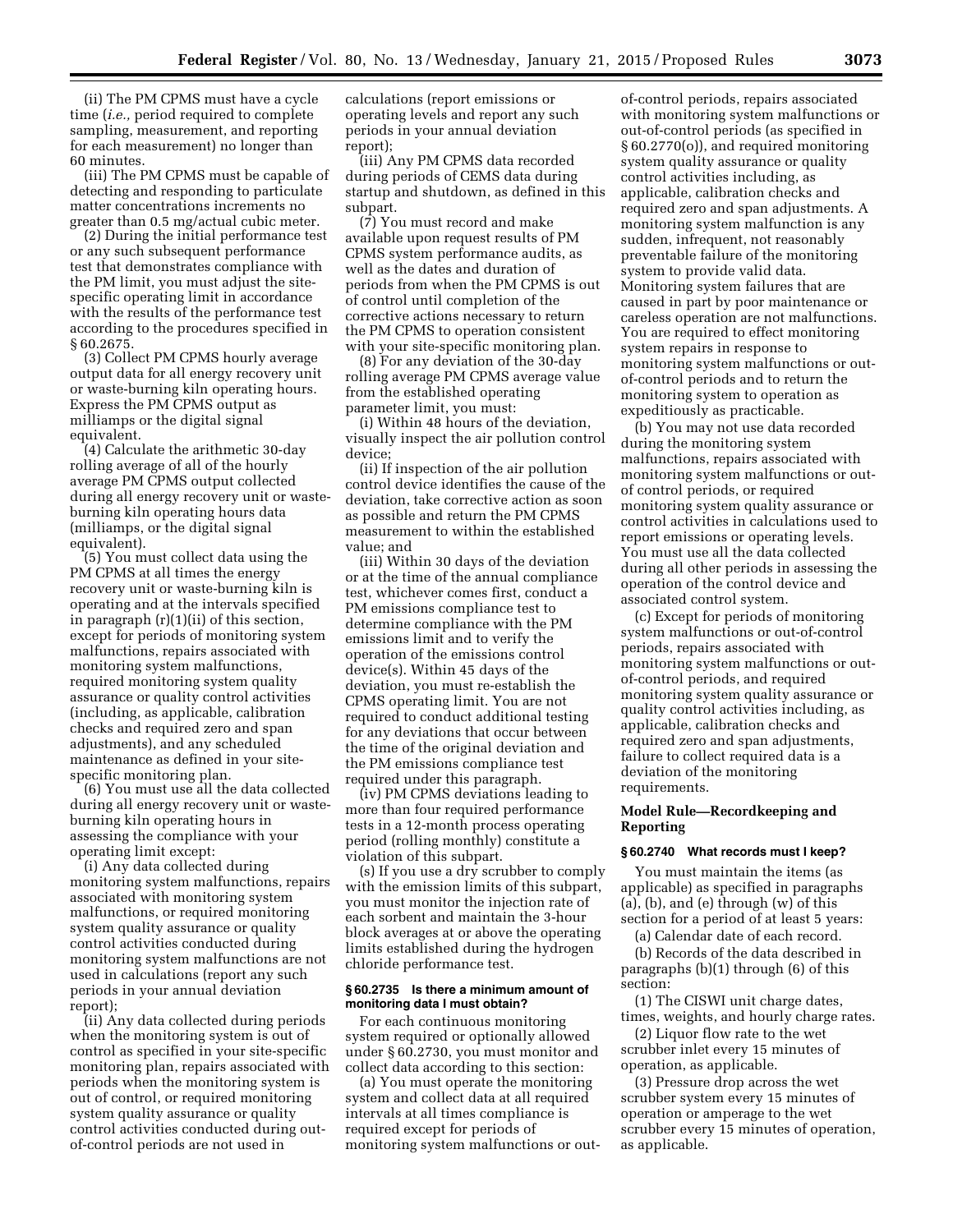(4) Liquor pH as introduced to the wet scrubber every 15 minutes of operation, as applicable.

(5) For affected CISWI units that establish operating limits for controls other than wet scrubbers under § 60.2675(d) through (g) or § 60.2680, you must maintain data collected for all operating parameters used to determine compliance with the operating limits. For energy recovery units using activated carbon injection or a dry scrubber, you must also maintain records of the load fraction and corresponding sorbent injection rate records.

(6) If a fabric filter is used to comply with the emission limitations, you must record the date, time, and duration of each alarm and the time corrective action was initiated and completed, and a brief description of the cause of the alarm and the corrective action taken. You must also record the percent of operating time during each 6-month period that the alarm sounds, calculated as specified in  $\S 60.2675(c)$ .

(c)–(d) [Reserved]

(e) Identification of calendar dates and times for which data show a deviation from the operating limits in table 3 of this subpart or a deviation from other operating limits established under § 60.2675(d) through (g) or § 60.2680 with a description of the deviations, reasons for such deviations, and a description of corrective actions taken.

(f) The results of the initial, annual, and any subsequent performance tests conducted to determine compliance with the emission limits and/or to establish operating limits, as applicable. Retain a copy of the complete test report including calculations.

(g) Records showing the names of CISWI unit operators who have completed review of the information in § 60.2660(a) as required by § 60.2660(b), including the date of the initial review and all subsequent annual reviews.

(h) Records showing the names of the CISWI operators who have completed the operator training requirements under § 60.2635, met the criteria for qualification under § 60.2645, and maintained or renewed their qualification under § 60.2650 or § 60.2655. Records must include documentation of training, the dates of the initial and refresher training, and the dates of their qualification and all subsequent renewals of such qualifications.

(i) For each qualified operator, the phone and/or pager number at which they can be reached during operating hours.

(j) Records of calibration of any monitoring devices as required under § 60.2730.

(k) Equipment vendor specifications and related operation and maintenance requirements for the incinerator, emission controls, and monitoring equipment.

(l) The information listed in § 60.2660(a).

(m) On a daily basis, keep a log of the quantity of waste burned and the types of waste burned (always required).

(n) Maintain records of the annual air pollution control device inspections that are required for each CISWI unit subject to the emissions limits in table 2 of this subpart or tables 6 through 9 of this subpart, any required maintenance and any repairs not completed within 10 days of an inspection or the timeframe established by the state regulatory agency.

(o) For continuously monitored pollutants or parameters, you must document and keep a record of the following parameters measured using continuous monitoring systems.

(1) All 6-minute average levels of opacity.

(2) All 1-hour average concentrations of sulfur dioxide emissions. You must indicate which data are CEMS data during startup and shutdown.

(3) All 1-hour average concentrations of nitrogen oxides emissions. You must indicate which data are CEMS data during startup and shutdown.

(4) All 1-hour average concentrations of carbon monoxide emissions. You must indicate which data are CEMS data during startup and shutdown.

(5) All 1-hour average concentrations of particulate matter emissions. You must indicate which data are CEMS data during startup and shutdown.

(6) All 1-hour average concentrations of mercury emissions. You must indicate which data are CEMS data during startup and shutdown.

(7) All 1-hour average concentrations of hydrogen chloride emissions. You must indicate which data are CEMS data during startup and shutdown.

(8) All 1-hour average percent oxygen concentrations.

(9) All 1-hour average PM CPMS readings or particulate matter CEMS outputs.

(p) Records indicating use of the bypass stack, including dates, times and durations.

(q) If you choose to stack test less frequently than annually, consistent with § 60.2720(a) through (c), you must keep annual records that document that your emissions in the previous stack test(s) were less than 75 percent of the applicable emission limit and document

that there was no change in source operations including fuel composition and operation of air pollution control equipment that would cause emissions of the relevant pollutant to increase within the past year.

(r) Records of the occurrence and duration of each malfunction of operation (*i.e.*, process equipment) or the air pollution control and monitoring equipment.

(s) Records of all required maintenance performed on the air pollution control and monitoring equipment.

(t) Records of actions taken during periods of malfunction to minimize emissions in accordance with § 60.11(d), including corrective actions to restore malfunctioning process and air pollution control and monitoring equipment to its normal or usual manner of operation.

(u) For operating units that combust non-hazardous secondary materials that have been determined not to be solid waste pursuant to § 241.3(b)(1), you must keep a record which documents how the secondary material meets each of the legitimacy criteria under § 241.3(d)(1). If you combust a fuel that has been processed from a discarded non-hazardous secondary material pursuant to § 241.3(b)(4), you must keep records as to how the operations that produced the fuel satisfies the definition of processing in § 241.2 and each of the legitimacy criteria in § 241.3(d)(1) of this chapter. If the fuel received a nonwaste determination pursuant to the petition process submitted under § 241.3(c), you must keep a record that documents how the fuel satisfies the requirements of the petition process. For operating units that combust nonhazardous secondary materials as fuel per § 241.4, you must keep records documenting that the material is a listed non-waste under § 241.4(a).

(v) Records of the criteria used to establish that the unit qualifies as a small power production facility under section 3(17)(C) of the Federal Power Act (16 U.S.C. 796(17)(C)) and that the waste material the unit is proposed to burn is homogeneous.

(w) Records of the criteria used to establish that the unit qualifies as a cogeneration facility under section 3(18)(B) of the Federal Power Act (16 U.S.C. 796(18)(B)) and that the waste material the unit is proposed to burn is homogeneous.

# **§ 60.2745 Where and in what format must I keep my records?**

All records must be available onsite in either paper copy or computer-readable format that can be printed upon request,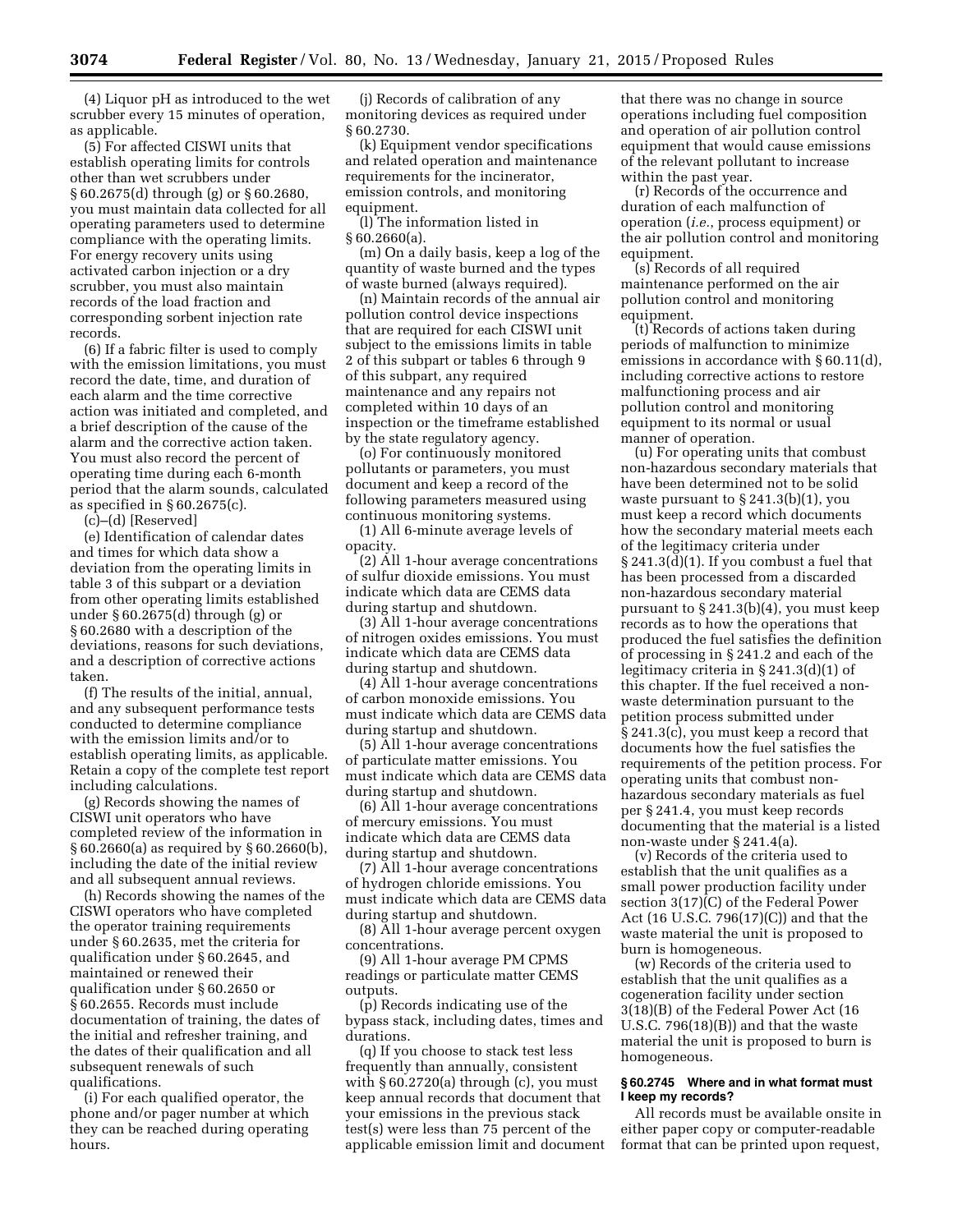unless an alternative format is approved by the Administrator.

#### **§ 60.2750 What reports must I submit?**

See table 5 of this subpart for a summary of the reporting requirements.

# **§ 60.2755 When must I submit my waste management plan?**

You must submit the waste management plan no later than the date specified in table 1 of this subpart for submittal of the final control plan.

## **§ 60.2760 What information must I submit following my initial performance test?**

You must submit the information specified in paragraphs (a) through (c) of this section no later than 60 days following the initial performance test. All reports must be signed by the facilities manager.

(a) The complete test report for the initial performance test results obtained under § 60.2700, as applicable.

(b) The values for the site-specific operating limits established in § 60.2675 or § 60.2680.

(c) If you are using a fabric filter to comply with the emission limitations, documentation that a bag leak detection system has been installed and is being operated, calibrated, and maintained as required by § 60.2730(b).

#### **§ 60.2765 When must I submit my annual report?**

You must submit an annual report no later than 12 months following the submission of the information in § 60.2760. You must submit subsequent reports no more than 12 months following the previous report. (If the unit is subject to permitting requirements under title V of the Clean Air Act, you may be required by the permit to submit these reports more frequently.)

# **§ 60.2770 What information must I include in my annual report?**

The annual report required under § 60.2765 must include the ten items listed in paragraphs (a) through (j) of this section. If you have a deviation from the operating limits or the emission limitations, you must also submit deviation reports as specified in §§ 60.2775, 60.2780, and 60.2785.

(a) Company name and address.

(b) Statement by a responsible official, with that official's name, title, and signature, certifying the accuracy of the content of the report.

(c) Date of report and beginning and ending dates of the reporting period.

(d) The values for the operating limits established pursuant to § 60.2675 or § 60.2680.

(e) If no deviation from any emission limitation or operating limit that applies to you has been reported, a statement that there was no deviation from the emission limitations or operating limits during the reporting period.

(f) The highest recorded 3-hour average and the lowest recorded 3-hour average, as applicable, for each operating parameter recorded for the calendar year being reported.

(g) Information recorded under § 60.2740(b)(6) and (c) through (e) for the calendar year being reported.

(h) For each performance test conducted during the reporting period, if any performance test is conducted, the process unit(s) tested, the pollutant(s) tested and the date that such performance test was conducted. Submit, following the procedure specified in § 60.2795(b)(1), the performance test report no later than the date that you submit the annual report.

(i) If you met the requirements of § 60.2720(a) or (b), and did not conduct a performance test during the reporting period, you must state that you met the requirements of § 60.2720(a) or (b), and, therefore, you were not required to conduct a performance test during the reporting period.

(j) Documentation of periods when all qualified CISWI unit operators were unavailable for more than 8 hours, but less than 2 weeks.

(k) If you had a malfunction during the reporting period, the compliance report must include the number, duration, and a brief description for each type of malfunction that occurred during the reporting period and that caused or may have caused any applicable emission limitation to be exceeded. The report must also include a description of actions taken by an owner or operator during a malfunction of an affected source to minimize emissions in accordance with § 60.11(d), including actions taken to correct a malfunction.

(l) For each deviation from an emission or operating limitation that occurs for a CISWI unit for which you are not using a CMS to comply with the emission or operating limitations in this subpart, the annual report must contain the following information.

(1) The total operating time of the CISWI unit at which the deviation occurred during the reporting period.

(2) Information on the number, duration, and cause of deviations (including unknown cause, if applicable), as applicable, and the corrective action taken.

(m) If there were periods during which the continuous monitoring system, including the CEMS, was out of control as specified in paragraph (o) of this section, the annual report must

contain the following information for each deviation from an emission or operating limitation occurring for a CISWI unit for which you are using a continuous monitoring system to comply with the emission and operating limitations in this subpart.

(1) The date and time that each malfunction started and stopped.

(2) The date, time, and duration that each CMS was inoperative, except for zero (low-level) and high-level checks.

(3) The date, time, and duration that each continuous monitoring system was out-of-control, including start and end dates and hours and descriptions of corrective actions taken.

(4) The date and time that each deviation started and stopped, and whether each deviation occurred during a period of malfunction or during another period.

(5) A summary of the total duration of the deviation during the reporting period, and the total duration as a percent of the total source operating time during that reporting period.

(6) A breakdown of the total duration of the deviations during the reporting period into those that are due to control equipment problems, process problems, other known causes, and other unknown causes.

(7) A summary of the total duration of continuous monitoring system downtime during the reporting period, and the total duration of continuous monitoring system downtime as a percent of the total operating time of the CISWI unit at which the continuous monitoring system downtime occurred during that reporting period.

(8) An identification of each parameter and pollutant that was monitored at the CISWI unit.

(9) A brief description of the CISWI unit.

(10) A brief description of the continuous monitoring system.

(11) The date of the latest continuous monitoring system certification or audit.

(12) A description of any changes in continuous monitoring system, processes, or controls since the last reporting period.

(n) If there were periods during which the continuous monitoring system, including the CEMS, was not out of control as specified in paragraph (o) of this section, a statement that there were not periods during which the continuous monitoring system was out of control during the reporting period.

(o) A continuous monitoring system is out of control if any of the following occur.

(1) The zero (low-level), mid-level (if applicable), or high-level calibration drift exceeds two times the applicable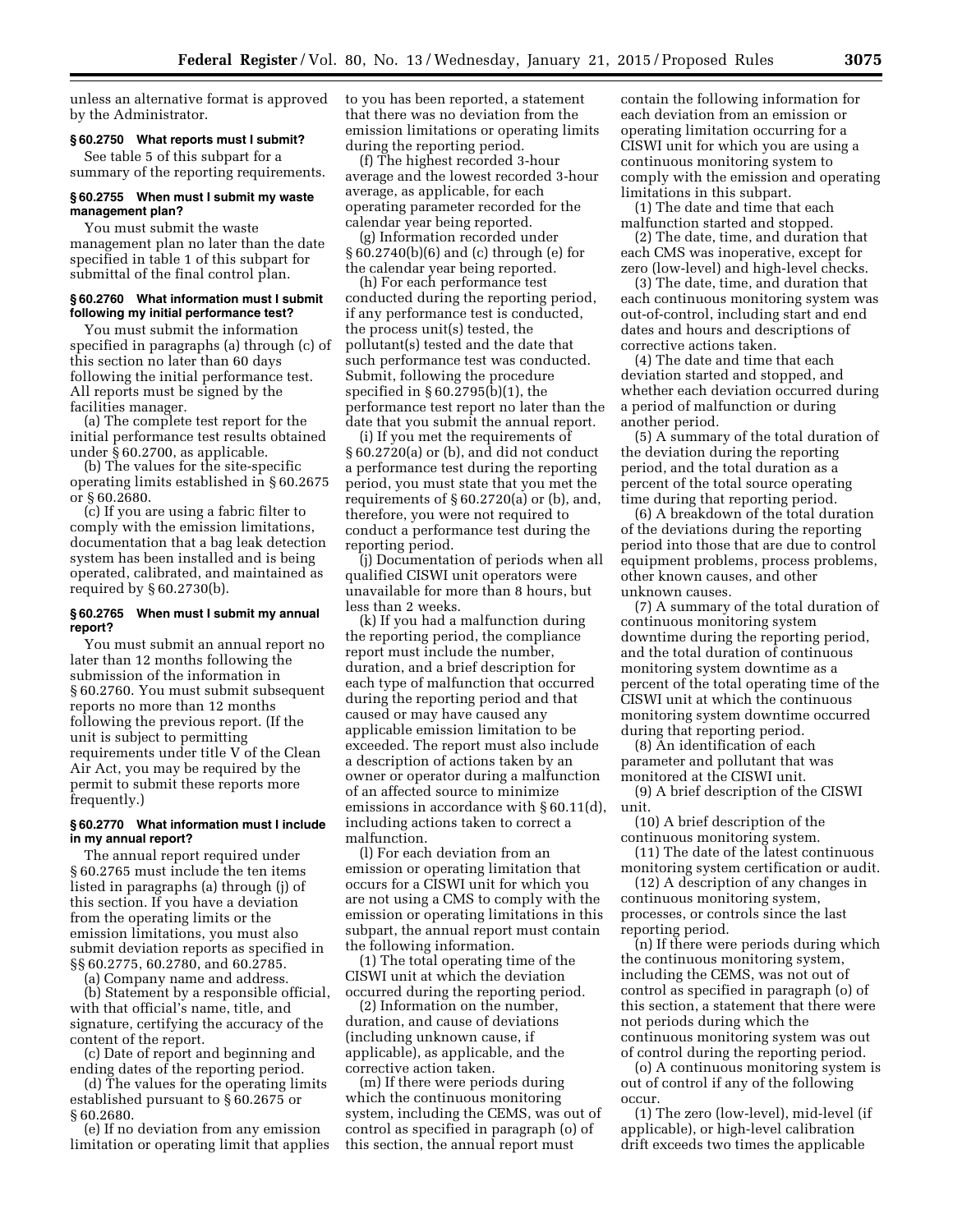calibration drift specification in the applicable performance specification or in the relevant standard.

(2) The continuous monitoring system fails a performance test audit (*e.g.*, cylinder gas audit), relative accuracy audit, relative accuracy test audit, or linearity test audit.

(3) The continuous opacity monitoring system calibration drift exceeds two times the limit in the applicable performance specification in the relevant standard.

(p) For energy recovery units, include the annual heat input and average annual heat input rate of all fuels being burned in the unit to verify which subcategory of energy recovery unit applies.

# **§ 60.2775 What else must I report if I have a deviation from the operating limits or the emission limitations?**

(a) You must submit a deviation report if any recorded 3-hour average parameter level is above the maximum operating limit or below the minimum operating limit established under this subpart, if the bag leak detection system alarm sounds for more than 5 percent of the operating time for the 6-month reporting period, or if a performance test was conducted that deviated from any emission limitation.

(b) The deviation report must be submitted by August 1 of that year for data collected during the first half of the calendar year (January 1 to June 30), and by February 1 of the following year for data you collected during the second half of the calendar year (July 1 to December 31).

#### **§ 60.2780 What must I include in the deviation report?**

In each report required under § 60.2775, for any pollutant or parameter that deviated from the emission limitations or operating limits specified in this subpart, include the four items described in paragraphs (a) through (d) of this section.

(a) The calendar dates and times your unit deviated from the emission limitations or operating limit requirements.

(b) The averaged and recorded data for those dates.

(c) Durations and causes of the following:

(1) Each deviation from emission limitations or operating limits and your corrective actions.

(2) Bypass events and your corrective actions.

(d) A copy of the operating limit monitoring data during each deviation and for any test report that documents the emission levels the process unit(s)

tested, the pollutant(s) tested and the date that the performance test was conducted. Submit, following the procedure specified in § 60.2795(b)(1), the performance test report no later than the date that you submit the deviation report.

#### **§ 60.2785 What else must I report if I have a deviation from the requirement to have a qualified operator accessible?**

(a) If all qualified operators are not accessible for 2 weeks or more, you must take the two actions in paragraphs (a)(1) and (2) of this section.

(1) Submit a notification of the deviation within 10 days that includes the three items in paragraphs (a)(1)(i) through (iii) of this section.

(i) A statement of what caused the deviation.

(ii) A description of what you are doing to ensure that a qualified operator is accessible.

(iii) The date when you anticipate that a qualified operator will be available.

(2) Submit a status report to the Administrator every 4 weeks that includes the three items in paragraphs (a)(2)(i) through (iii) of this section.

(i) A description of what you are doing to ensure that a qualified operator is accessible.

(ii) The date when you anticipate that a qualified operator will be accessible. (iii) Request approval from the

Administrator to continue operation of the CISWI unit.

(b) If your unit was shut down by the Administrator, under the provisions of § 60.2665(b)(2), due to a failure to provide an accessible qualified operator, you must notify the Administrator that you are resuming operation once a qualified operator is accessible.

#### **§ 60.2790 Are there any other notifications or reports that I must submit?**

(a) Yes. You must submit notifications as provided by § 60.7.

(b) If you cease combusting solid waste but continue to operate, you must provide 30 days prior notice of the effective date of the waste-to-fuel switch, consistent with § 60.2710(a). The notification must identify:

(1) The name of the owner or operator of the CISWI unit, the location of the source, the emissions unit(s) that will cease burning solid waste, and the date of the notice;

(2) The currently applicable subcategory under this subpart, and any 40 CFR part 63 subpart and subcategory that will be applicable after you cease combusting solid waste;

(3) The fuel(s), non-waste material(s) and solid waste(s) the CISWI unit is currently combusting and has

combusted over the past 6 months, and the fuel(s) or non-waste materials the unit will commence combusting;

(4) The date on which you became subject to the currently applicable emission limits;

(5) The date upon which you will cease combusting solid waste, and the date (if different) that you intend for any new requirements to become applicable (*i.e.,* the effective date of the waste-tofuel switch), consistent with paragraphs (b)(2) and (3) of this section.

#### **§ 60.2795 In what form can I submit my reports?**

(a) Submit initial, annual and deviation reports electronically on or before the submittal due dates. Submit the reports to the EPA via the Compliance and Emissions Data Reporting Interface (CEDRI). (CEDRI can be accessed through the EPA's Central Data Exchange (CDX) (*[http://](http://cdx.epa.gov/epa_home.asp) [cdx.epa.gov/epa](http://cdx.epa.gov/epa_home.asp)*\_*home.asp*).) Use the appropriate electronic report in CEDRI for this subpart. Instead of using the electronic report in CEDRI for this subpart, you may submit an alternate electronic file format consistent with the extensible markup language (XML) schema listed on the CEDRI Web site (*[http://www.epa.gov/ttn/chief/cedri/](http://www.epa.gov/ttn/chief/cedri/index.html) [index.html](http://www.epa.gov/ttn/chief/cedri/index.html)*), once the XML schema is available. If the reporting form specific to this subpart is not available in CEDRI at the time that the report is due, submit the report to the Administrator at the appropriate address listed in § 60.4. Begin submitting reports via CEDRI no later than 90 days after the form becomes available in CEDRI. The reports must be submitted by the deadlines specified in this subpart, regardless of the method in which the report is submitted.

(b) Submit results of each performance test and CEMS performance evaluation required by this subpart as follows.

 $(1)$  Within 60 days after the date of completing each performance test (see § 60.8), submit the results of the performance test following the procedure specified in either paragraph  $(b)(1)(i)$  or  $(b)(1)(ii)$  of this section.

(i) For data collected using test methods supported by the EPA's Electronic Reporting Tool (ERT) as listed on the EPA's ERT Web site (*[http://www.epa.gov/ttn/chief/ert/](http://www.epa.gov/ttn/chief/ert/index.html) [index.html](http://www.epa.gov/ttn/chief/ert/index.html)*) at the time of the test, submit the results of the performance test to the EPA via the CEDRI. (CEDRI can be accessed through the EPA's CDX.) Performance test data must be submitted in a file format generated through the use of the EPA's ERT. Instead of submitting performance test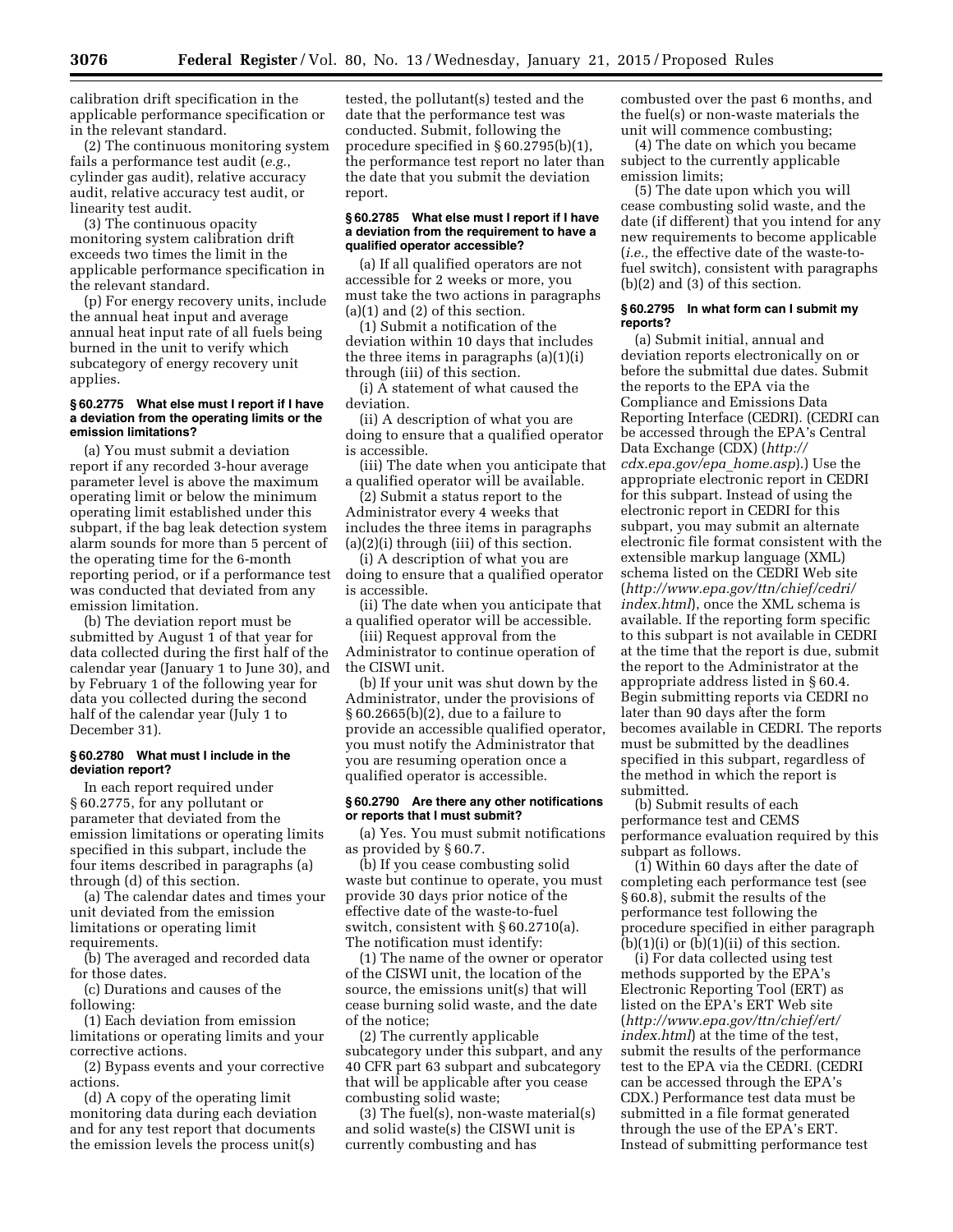data in a file format generated through the use of the EPA's ERT, you may submit an alternate electronic file format consistent with the XML schema listed on the EPA's ERT Web site, once the XML schema is available. If you claim that some of the performance test information being submitted is confidential business information (CBI), submit a complete file generated through the use of the EPA's ERT (or an alternate electronic file consistent with the XML schema listed on the EPA's ERT Web site once the XML schema is available), including information claimed to be CBI, on a compact disc, flash drive, or other commonly used electronic storage media to the EPA. The electronic media must be clearly marked as CBI and mailed to U.S. EPA/OAQPS/ CORE CBI Office, Attention: Group Leader, Measurement Policy Group, MD C404–02, 4930 Old Page Road, Durham, NC 27703. The same ERT or alternate file with the CBI omitted must be submitted to the EPA via the EPA's CDX as described earlier in this paragraph.

(ii) For data collected using test methods that are not supported by the EPA's ERT as listed on the EPA's ERT Web site at the time of the test, submit the results of the performance test to the Administrator at the appropriate address listed in § 60.4.

(2) Within 60 days after the date of completing each CEMS performance evaluation, submit the results of the performance evaluation following the procedure specified in either paragraph  $(b)(2)(i)$  or  $(b)(2)(ii)$  of this section.

(i) For performance evaluations of continuous monitoring systems measuring relative accuracy test audit (RATA) pollutants that are supported by the EPA's ERT as listed on the EPA's ERT Web site at the time of the test, submit the results of the performance evaluation to the EPA via the CEDRI. (CEDRI can be accessed through the EPA's CDX.) Performance evaluation data must be submitted in a file format generated through the use of the EPA's ERT. Instead of submitting performance evaluation data in a file format generated through the use of the EPA's ERT, you may submit an alternate electronic file format consistent with the XML schema listed on the EPA's ERT Web site, once the XML schema is available. If you claim that some of the performance evaluation information being submitted is CBI, submit a complete file generated through the use of the EPA's ERT (or an alternate electronic file consistent with the XML schema listed on the EPA's ERT Web site once the XML schema is available), including information claimed to be CBI, on a compact disc, flash drive, or

other commonly used electronic storage media to the EPA. The electronic media must be clearly marked as CBI and mailed to U.S. EPA/OAQPS/CORE CBI Office, Attention: Group Leader, Measurement Policy Group, MD C404– 02, 4930 Old Page Road, Durham, NC 27703. The same ERT or alternate file with the CBI omitted must be submitted to the EPA via the EPA's CDX as described earlier in this paragraph.

(ii) For any performance evaluations of continuous monitoring systems measuring RATA pollutants that are not supported by the EPA's ERT as listed on the EPA's ERT Web site at the time of the test, submit the results of the performance evaluation to the Administrator at the appropriate address listed in § 60.4.

(c) All information required in this subpart to be submitted to the EPA must also be submitted in paper format to the appropriate state, local or tribal agency unless the state, local or tribal agency specifies another format. Information submitted in paper format must be postmarked no later than the date that the report is required to be submitted to the EPA's CDX electronically. Any information required to be submitted electronically to the EPA's CDX may, at the discretion of the state, local or tribal agency, satisfy the requirements of this paragraph.

#### **§ 60.2800 Can reporting dates be changed?**

If the Administrator agrees, you may change the semiannual or annual reporting dates. See § 60.19(c) for procedures to seek approval to change your reporting date.

#### **Model Rule—Title V Operating Permits**

#### **§ 60.2805 Am I required to apply for and obtain a Title V operating permit for my unit?**

Yes. Each CISWI unit and air curtain incinerator subject to standards under this subpart must operate pursuant to a permit issued under Clean Air Act sections 129(e) and Title V.

#### **Model Rule—Air Curtain Incinerators**

# **§ 60.2810 What is an air curtain incinerator?**

(a) An air curtain incinerator operates by forcefully projecting a curtain of air across an open chamber or open pit in which combustion occurs. Incinerators of this type can be constructed above or below ground and with or without refractory walls and floor. (Air curtain incinerators are not to be confused with conventional combustion devices with enclosed fireboxes and controlled air technology such as mass burn, modular, and fluidized bed combustors.)

(b) Air curtain incinerators that burn only the materials listed in paragraphs (b)(1) through (3) of this section are only required to meet the requirements under § 60.2805 and under ''Air Curtain Incinerators'' (§§ 60.2810 through 60.2870).

- (1) 100 percent wood waste.
- (2) 100 percent clean lumber.

(3) 100 percent mixture of only wood waste, clean lumber, and/or yard waste.

#### **§ 60.2815 What are my requirements for meeting increments of progress and achieving final compliance?**

If you plan to achieve compliance more than 1 year following the effective date of state plan approval, you must meet the two increments of progress specified in paragraphs (a) and (b) of this section.

(a) Submit a final control plan.

(b) Achieve final compliance.

# **§ 60.2820 When must I complete each increment of progress?**

Table 1 of this subpart specifies compliance dates for each of the increments of progress.

## **§ 60.2825 What must I include in the notifications of achievement of increments of progress?**

Your notification of achievement of increments of progress must include the three items described in paragraphs (a) through (c) of this section.

(a) Notification that the increment of progress has been achieved.

(b) Any items required to be submitted with each increment of progress (see § 60.2840).

(c) Signature of the owner or operator of the incinerator.

#### **§ 60.2830 When must I submit the notifications of achievement of increments of progress?**

Notifications for achieving increments of progress must be postmarked no later than 10 business days after the compliance date for the increment.

#### **§ 60.2835 What if I do not meet an increment of progress?**

If you fail to meet an increment of progress, you must submit a notification to the Administrator postmarked within 10 business days after the date for that increment of progress in table 1 of this subpart. You must inform the Administrator that you did not meet the increment, and you must continue to submit reports each subsequent calendar month until the increment of progress is met.

#### **§ 60.2840 How do I comply with the increment of progress for submittal of a control plan?**

For your control plan increment of progress, you must satisfy the two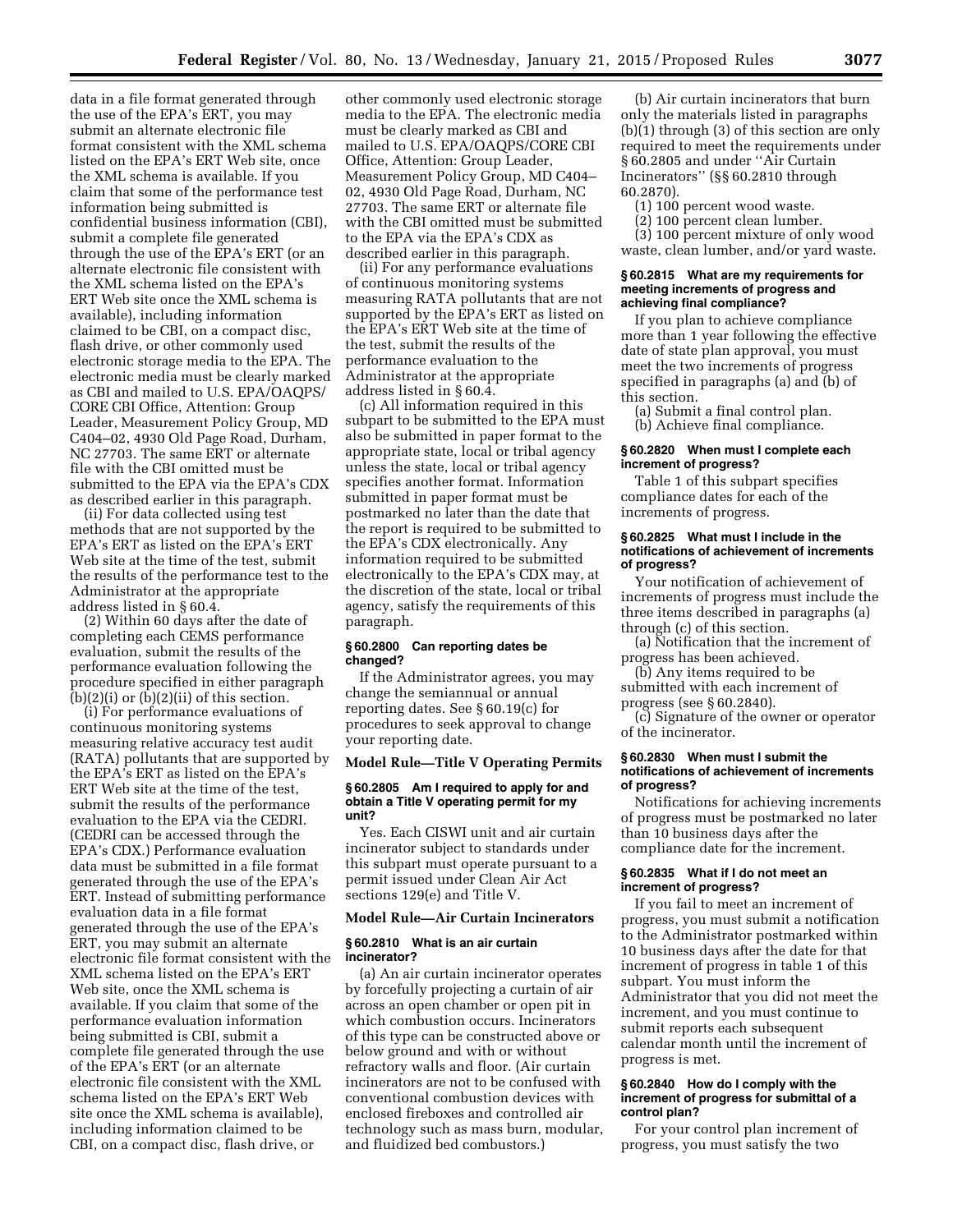requirements specified in paragraphs (a) and (b) of this section.

(a) Submit the final control plan, including a description of any devices for air pollution control and any process changes that you will use to comply with the emission limitations and other requirements of this subpart.

(b) Maintain an onsite copy of the final control plan.

## **§ 60.2845 How do I comply with the increment of progress for achieving final compliance?**

For the final compliance increment of progress, you must complete all process changes and retrofit construction of control devices, as specified in the final control plan, so that, if the affected incinerator is brought online, all necessary process changes and air pollution control devices would operate as designed.

# **§ 60.2850 What must I do if I close my air curtain incinerator and then restart it?**

(a) If you close your incinerator but will reopen it prior to the final compliance date in your state plan, you must meet the increments of progress specified in § 60.2815.

(b) If you close your incinerator but will restart it after your final compliance date, you must complete emission control retrofits and meet the emission limitations on the date your incinerator restarts operation.

# **§ 60.2855 What must I do if I plan to permanently close my air curtain incinerator and not restart it?**

If you plan to close your incinerator rather than comply with the state plan, submit a closure notification, including the date of closure, to the Administrator by the date your final control plan is due.

# **§ 60.2860 What are the emission limitations for air curtain incinerators?**

After the date the initial stack test is required or completed (whichever is earlier), you must meet the limitations in paragraphs (a) and (b) of this section.

(a) Maintain opacity to less than or equal to 10 percent opacity (as determined by the average of three 1 hour blocks consisting of ten 6-minute average opacity values), except as described in paragraph (b) of this section.

(b) Maintain opacity to less than or equal to 35 percent opacity (as determined by the average of three 1 hour blocks consisting of ten 6-minute average opacity values) during the startup period that is within the first 30 minutes of operation.

#### **§ 60.2865 How must I monitor opacity for air curtain incinerators?**

(a) Use Method 9 of appendix A of this part to determine compliance with the opacity limitation.

(b) Conduct an initial test for opacity as specified in § 60.8 no later than 180 days after your final compliance date.

(c) After the initial test for opacity, conduct annual tests no more than 12 calendar months following the date of your previous test.

#### **§ 60.2870 What are the recordkeeping and reporting requirements for air curtain incinerators?**

(a) Keep records of results of all initial and annual opacity tests onsite in either paper copy or electronic format, unless the Administrator approves another format, for at least 5 years.

(b) Make all records available for submittal to the Administrator or for an inspector's onsite review.

(c) Submit an initial report no later than 60 days following the initial opacity test that includes the information specified in paragraphs (c) (1) and (2) of this section.

(1) The types of materials you plan to combust in your air curtain incinerator.

(2) The results (as determined by the average of three 1-hour blocks consisting of ten 6-minute average opacity values) of the initial opacity tests.

(d) Submit annual opacity test results within 12 months following the previous report.

(e) Submit initial and annual opacity test reports as electronic or paper copy on or before the applicable submittal date and keep a copy onsite for a period of 5 years.

# **Model Rule—Definitions**

#### **§ 60.2875 What definitions must I know?**

Terms used but not defined in this subpart are defined in the Clean Air Act and subparts A and B of this part.

*30-day rolling average* means the arithmetic mean of the previous 720 hours of valid operating data. Valid data excludes periods when this unit is not operating. The 720 hours should be consecutive, but not necessarily continuous if operations are intermittent.

*Administrator* means the Administrator of the U.S. Environmental Protection Agency or his/her authorized representative or Administrator of a State Air Pollution Control Agency.

*Agricultural waste* means vegetative agricultural materials such as nut and grain hulls and chaff (*e.g.,* almond, walnut, peanut, rice, and wheat), bagasse, orchard prunings, corn stalks, coffee bean hulls and grounds, and other vegetative waste materials generated as a result of agricultural operations.

*Air curtain incinerator* means an incinerator that operates by forcefully projecting a curtain of air across an open chamber or pit in which combustion occurs. Incinerators of this type can be constructed above or below ground and with or without refractory walls and floor. (Air curtain incinerators are not to be confused with conventional combustion devices with enclosed fireboxes and controlled air technology such as mass burn, modular, and fluidized bed combustors.)

*Annual heat input* means the heat input for the 12 months preceding the compliance demonstration.

*Auxiliary fuel* means natural gas, liquified petroleum gas, fuel oil, or diesel fuel.

*Average annual heat input rate* means annual heat input divided by the hours of operation for the 12 months preceding the compliance demonstration.

*Bag leak detection system* means an instrument that is capable of monitoring particulate matter loadings in the exhaust of a fabric filter (*i.e.,* baghouse) in order to detect bag failures. A bag leak detection system includes, but is not limited to, an instrument that operates on triboelectric, light scattering, light transmittance, or other principle to monitor relative particulate matter loadings.

*Burn-off oven* means any rack reclamation unit, part reclamation unit, or drum reclamation unit. A burn-off oven is not an incinerator, wasteburning kiln, an energy recovery unit or a small, remote incinerator under this subpart.

*Bypass stack* means a device used for discharging combustion gases to avoid severe damage to the air pollution control device or other equipment.

*Calendar quarter* means three consecutive months (nonoverlapping) beginning on: January 1, April 1, July 1, or October 1.

*Calendar year* means 365 consecutive days starting on January 1 and ending on December 31.

*CEMS data during startup and shutdown* means the following:

(1) For incinerators, small remote incinerators, and energy recovery units: CEMS data collected during the first hours of operation of a CISWI unit startup from a cold start until waste is fed into the unit and the hours of operation following the cessation of waste material being fed to the CISWI unit during a unit shutdown. For each startup event, the length of time that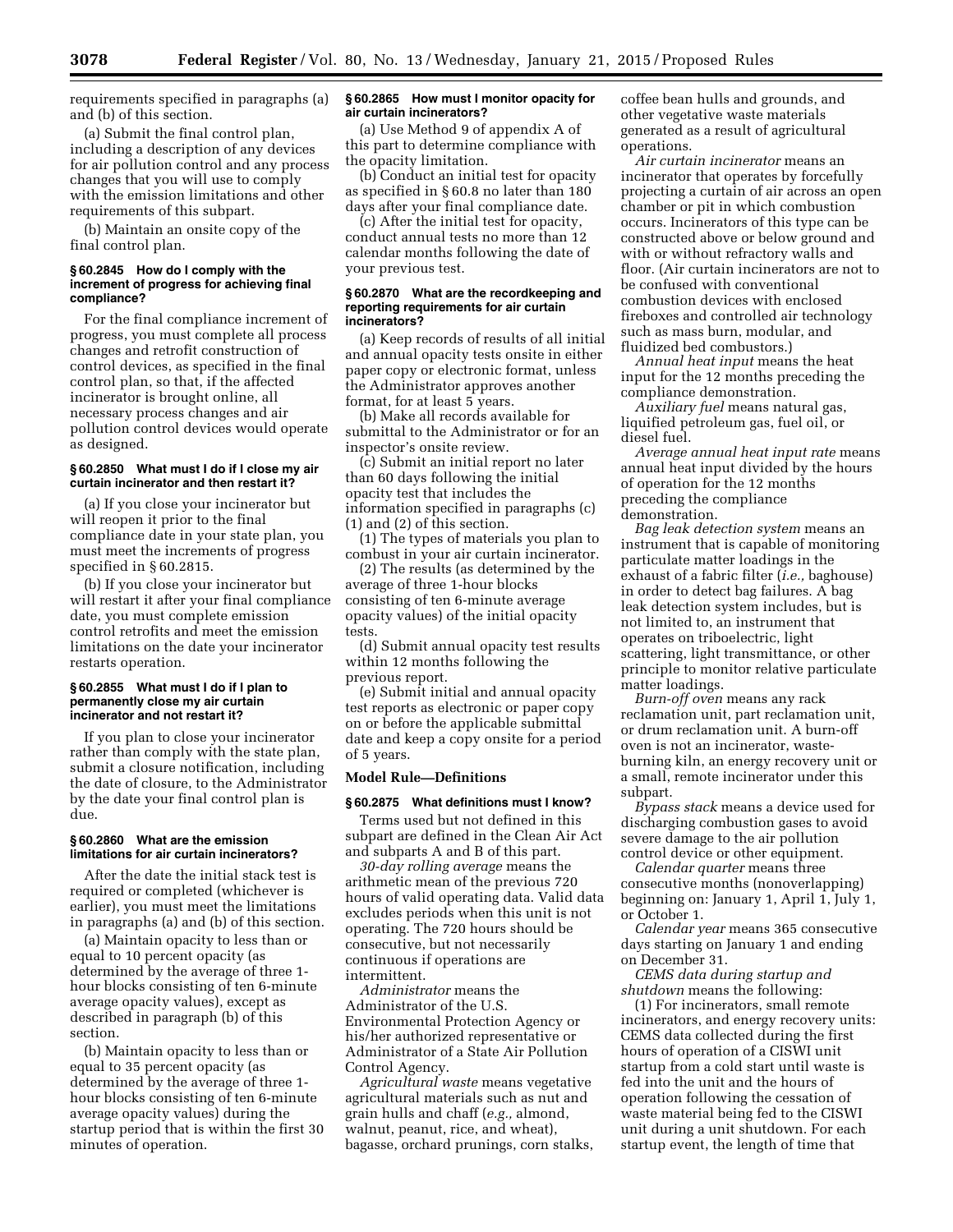CEMS data may be claimed as being CEMS data during startup must be 48 operating hours or less. For each shutdown event, the length of time that CEMS data may be claimed as being CEMS data during shutdown must be 24 operating hours or less.

(2) For waste-burning kilns: CEMS data collected during the periods of kiln operation that do not include normal operations. Startup begins when the kiln's induced fan is turned on and continues until continuous feed is introduced into the kiln, at which time the kiln is in normal operating mode. Shutdown begins when feed to the kiln is halted.

*Chemical recovery unit* means combustion units burning materials to recover chemical constituents or to produce chemical compounds where there is an existing commercial market for such recovered chemical constituents or compounds. A chemical recovery unit is not an incinerator, a waste-burning kiln, an energy recovery unit or a small, remote incinerator under this subpart. The following seven types of units are considered chemical recovery units:

(1) Units burning only pulping liquors (*i.e.,* black liquor) that are reclaimed in a pulping liquor recovery process and reused in the pulping process.

(2) Units burning only spent sulfuric acid used to produce virgin sulfuric acid.

(3) Units burning only wood or coal feedstock for the production of charcoal.

(4) Units burning only manufacturing byproduct streams/residue containing catalyst metals that are reclaimed and reused as catalysts or used to produce commercial grade catalysts.

(5) Units burning only coke to produce purified carbon monoxide that is used as an intermediate in the production of other chemical compounds.

(6) Units burning only hydrocarbon liquids or solids to produce hydrogen, carbon monoxide, synthesis gas, or other gases for use in other manufacturing processes.

(7) Units burning only photographic film to recover silver.

*Chemotherapeutic waste* means waste material resulting from the production or use of antineoplastic agents used for the purpose of stopping or reversing the growth of malignant cells.

*Clean lumber* means wood or wood products that have been cut or shaped and include wet, air-dried, and kilndried wood products. Clean lumber does not include wood products that have been painted, pigment-stained, or pressure-treated by compounds such as chromate copper arsenate, pentachlorophenol, and creosote.

*Commercial and industrial solid waste incineration (CISWI) unit* means any distinct operating unit of any commercial or industrial facility that combusts, or has combusted in the preceding 6 months, any solid waste as that term is defined in 40 CFR part 241. If the operating unit burns materials other than traditional fuels as defined in § 241.2 that have been discarded, and you do not keep and produce records as required by § 60.2740(u), the operating unit is a CISWI unit. While not all CISWI units will include all of the following components, a CISWI unit includes, but is not limited to, the solid waste feed system, grate system, flue gas system, waste heat recovery equipment, if any, and bottom ash system. The CISWI unit does not include air pollution control equipment or the stack. The CISWI unit boundary starts at the solid waste hopper (if applicable) and extends through two areas: The combustion unit flue gas system, which ends immediately after the last combustion chamber or after the waste heat recovery equipment, if any; and the combustion unit bottom ash system, which ends at the truck loading station or similar equipment that transfers the ash to final disposal. The CISWI unit includes all ash handling systems connected to the bottom ash handling system.

*Contained gaseous material* means gases that are in a container when that container is combusted.

*Continuous emission monitoring system (CEMS)* means the total equipment that may be required to meet the data acquisition and availability requirements of this subpart, used to sample, condition (if applicable), analyze, and provide a record of emissions.

*Continuous monitoring system (CMS)*  means the total equipment, required under the emission monitoring sections in applicable subparts, used to sample and condition (if applicable), to analyze, and to provide a permanent record of emissions or process parameters. A particulate matter continuous parameter monitoring system (PM CPMS) is a type of CMS.

*Cyclonic burn barrel* means a combustion device for waste materials that is attached to a 55 gallon, openhead drum. The device consists of a lid, which fits onto and encloses the drum, and a blower that forces combustion air into the drum in a cyclonic manner to enhance the mixing of waste material and air. A cyclonic burn barrel is not an incinerator, a waste-burning kiln, an

energy recovery unit or a small, remote incinerator under this subpart.

*Deviation* means any instance in which an affected source subject to this subpart, or an owner or operator of such a source:

(1) Fails to meet any requirement or obligation established by this subpart, including but not limited to any emission limitation, operating limit, or operator qualification and accessibility requirements.

(2) Fails to meet any term or condition that is adopted to implement an applicable requirement in this subpart and that is included in the operating permit for any affected source required to obtain such a permit.

*Dioxins/furans* means tetra-through octachlorinated dibenzo-p-dioxins and dibenzofurans.

*Discard* means, for purposes of this subpart and 40 CFR part 60, subpart DDDD, only, burned in an incineration unit without energy recovery.

*Drum reclamation unit* means a unit that burns residues out of drums (*e.g.,*  55 gallon drums) so that the drums can be reused.

*Dry scrubber* means an add-on air pollution control system that injects dry alkaline sorbent (dry injection) or sprays an alkaline sorbent (spray dryer) to react with and neutralize acid gas in the exhaust stream forming a dry powder material. Sorbent injection systems in fluidized bed boilers and process heaters are included in this definition. A dry scrubber is a dry control system.

*Energy recovery* means the process of recovering thermal energy from combustion for useful purposes such as steam generation or process heating.

*Energy recovery unit* means a combustion unit combusting solid waste (as that term is defined by the Administrator in 40 CFR part 241) for energy recovery. Energy recovery units include units that would be considered boilers and process heaters if they did not combust solid waste.

*Energy recovery unit designed to burn biomass (Biomass)* means an energy recovery unit that burns solid waste, biomass, and non-coal solid materials but less than 10 percent coal, on a heat input basis on an annual average, either alone or in combination with liquid waste, liquid fuel or gaseous fuels.

*Energy recovery unit designed to burn coal (Coal)* means an energy recovery unit that burns solid waste and at least 10 percent coal on a heat input basis on an annual average, either alone or in combination with liquid waste, liquid fuel or gaseous fuels.

*Energy recovery unit designed to burn liquid waste materials and gas (Liquid/ gas)* means an energy recovery unit that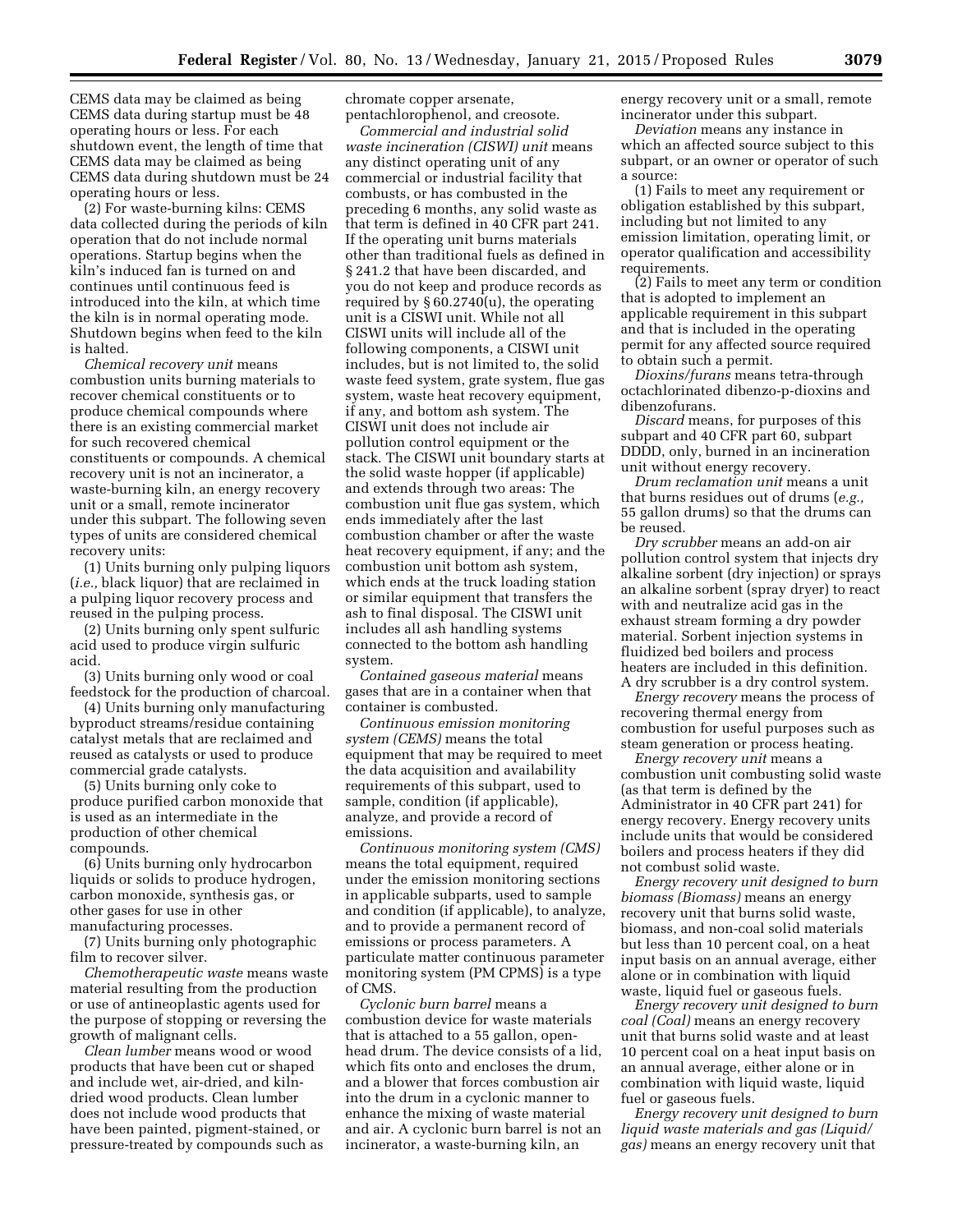burns a liquid waste with liquid or gaseous fuels not combined with any solid fuel or waste materials.

*Energy recovery unit designed to burn solid materials (Solids)* includes energy recovery units designed to burn coal and energy recovery units designed to burn biomass

*Fabric filter* means an add-on air pollution control device used to capture particulate matter by filtering gas streams through filter media, also known as a baghouse.

*Foundry sand thermal reclamation unit* means a type of part reclamation unit that removes coatings that are on foundry sand. A foundry sand thermal reclamation unit is not an incinerator, a waste-burning kiln, an energy recovery unit or a small, remote incinerator under this subpart.

*Incinerator* means any furnace used in the process of combusting solid waste (as that term is defined by the Administrator in 40 CFR part 241) for the purpose of reducing the volume of the waste by removing combustible matter. Incinerator designs include single chamber and two-chamber.

*In-line coal mill* means those coal mills using kiln exhaust gases in their process. Coal mills with a heat source other than the kiln or coal mills using exhaust gases from the clinker cooler alone are not an in-line coal mill.

*In-line kiln/raw mill* means a system in a Portland Cement production process where a dry kiln system is integrated with the raw mill so that all or a portion of the kiln exhaust gases are used to perform the drying operation of the raw mill, with no auxiliary heat source used. In this system the kiln is capable of operating without the raw mill operating, but the raw mill cannot operate without the kiln gases, and consequently, the raw mill does not generate a separate exhaust gas stream.

*Kiln* means an oven or furnace, including any associated preheater or precalciner devices, in-line raw mills, in-line coal mills or alkali bypasses used for processing a substance by burning, firing or drying. Kilns include cement kilns that produce clinker by heating limestone and other materials for subsequent production of Portland Cement. Because the alkali bypass, inline raw mill and in-line coal mill are considered an integral part of the kiln, the kiln emissions limits also apply to the exhaust of the alkali bypass, in-line raw mill and in-line coal mill.

*Laboratory analysis unit* means units that burn samples of materials for the purpose of chemical or physical analysis. A laboratory analysis unit is not an incinerator, waste-burning kiln,

an energy recovery unit or a small, remote incinerator under this subpart.

*Load fraction* means the actual heat input of an energy recovery unit divided by heat input during the performance test that established the minimum sorbent injection rate or minimum activated carbon injection rate, expressed as a fraction (*e.g.,* for 50 percent load the load fraction is 0.5).

*Low-level radioactive waste* means waste material which contains radioactive nuclides emitting primarily beta or gamma radiation, or both, in concentrations or quantities that exceed applicable federal or state standards for unrestricted release. Low-level radioactive waste is not high-level radioactive waste, spent nuclear fuel, or by-product material as defined by the Atomic Energy Act of 1954 (42 U.S.C.  $2014(e)(2)$ ).

*Malfunction* means any sudden, infrequent, and not reasonably preventable failure of air pollution control equipment, process equipment, or a process to operate in a normal or usual manner. Failures that are caused, in part, by poor maintenance or careless operation are not malfunctions.

*Minimum voltage or amperage* means 90 percent of the lowest test-run average voltage or amperage to the electrostatic precipitator measured during the most recent particulate matter or mercury performance test demonstrating compliance with the applicable emission limits.

*Modification* or *modified CISWI unit*  means a CISWI unit that has been changed later than August 7, 2013, and that meets one of two criteria:

(1) The cumulative cost of the changes over the life of the unit exceeds 50 percent of the original cost of building and installing the CISWI unit (not including the cost of land) updated to current costs (current dollars). To determine what systems are within the boundary of the CISWI unit used to calculate these costs, see the definition of CISWI unit.

(2) Any physical change in the CISWI unit or change in the method of operating it that increases the amount of any air pollutant emitted for which section 129 or section 111 of the Clean Air Act has established standards.

*Municipal solid waste or municipaltype solid waste* means household, commercial/retail, or institutional waste. Household waste includes material discarded by residential dwellings, hotels, motels, and other similar permanent or temporary housing. Commercial/retail waste includes material discarded by stores, offices, restaurants, warehouses, nonmanufacturing activities at

industrial facilities, and other similar establishments or facilities. Institutional waste includes materials discarded by schools, by hospitals (nonmedical), by nonmanufacturing activities at prisons and government facilities, and other similar establishments or facilities. Household, commercial/retail, and institutional waste does include yard waste and refuse-derived fuel. Household, commercial/retail, and institutional waste does not include used oil; sewage sludge; wood pallets; construction, renovation, and demolition wastes (which include railroad ties and telephone poles); clean wood; industrial process or manufacturing wastes; medical waste; or motor vehicles (including motor vehicle parts or vehicle fluff).

*Opacity* means the degree to which emissions reduce the transmission of light and obscure the view of an object in the background.

*Operating day* means a 24-hour period between 12:00 midnight and the following midnight during which any amount of solid waste is combusted at any time in the CISWI unit.

*Oxygen analyzer system* means all equipment required to determine the oxygen content of a gas stream and used to monitor oxygen in the boiler or process heater flue gas, boiler/process heater, firebox, or other appropriate location. This definition includes oxygen trim systems and certified oxygen CEMS. The source owner or operator is responsible to install, calibrate, maintain, and operate the oxygen analyzer system in accordance with the manufacturer's recommendations.

*Oxygen trim system* means a system of monitors that is used to maintain excess air at the desired level in a combustion device over its operating range. A typical system consists of a flue gas oxygen and/or carbon monoxide monitor that automatically provides a feedback signal to the combustion air controller or draft controller.

*Part reclamation unit* means a unit that burns coatings off parts (*e.g.,* tools, equipment) so that the parts can be reconditioned and reused.

*Particulate matter* means total particulate matter emitted from CISWI units as measured by Method 5 or Method 29 of appendix A of this part.

*Pathological waste* means waste material consisting of only human or animal remains, anatomical parts, and/ or tissue, the bags/containers used to collect and transport the waste material, and animal bedding (if applicable).

*Performance evaluation* means the conduct of relative accuracy testing, calibration error testing, and other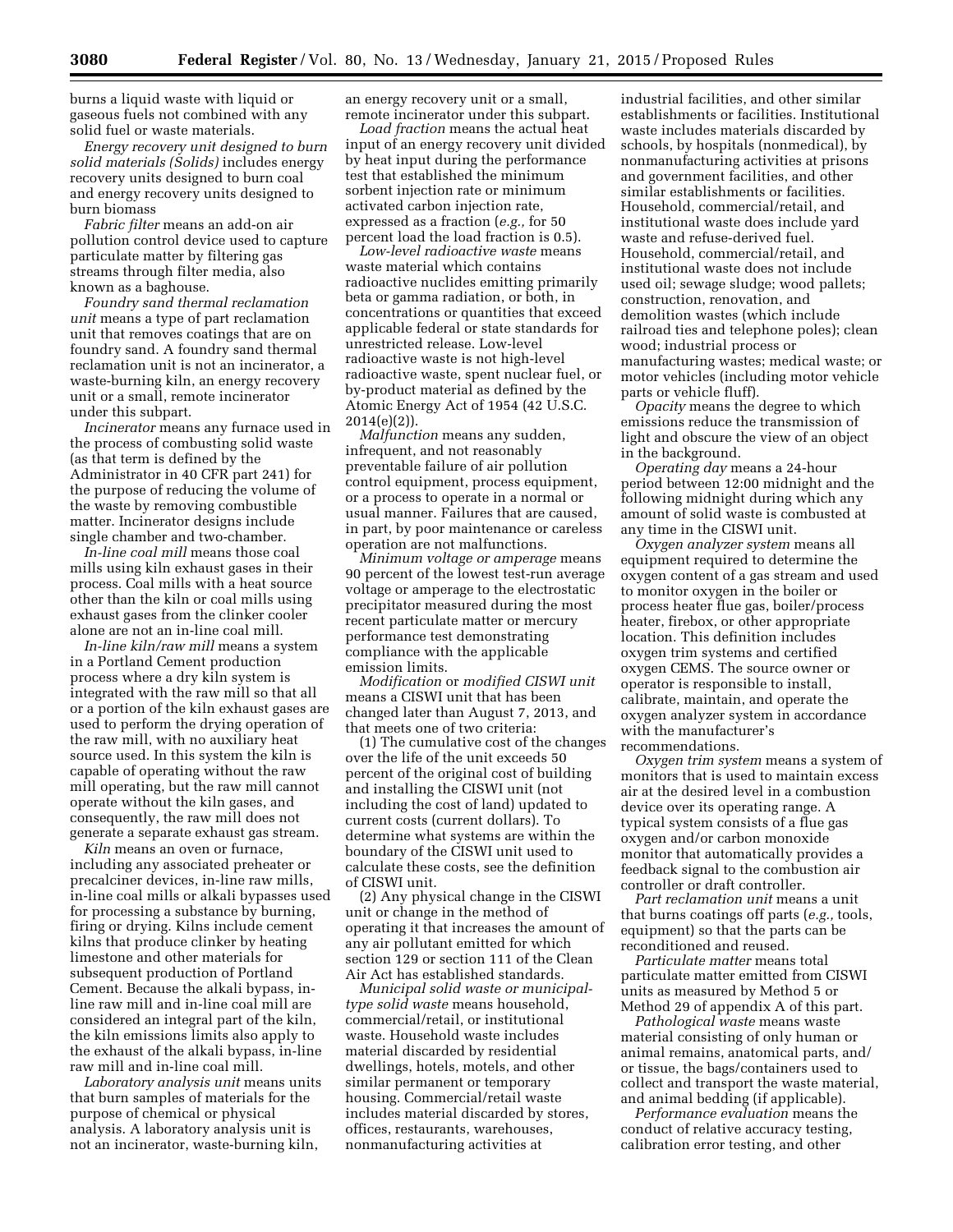measurements used in validating the continuous monitoring system data.

*Performance test* means the collection of data resulting from the execution of a test method (usually three emission test runs) used to demonstrate compliance with a relevant emission standard as specified in the performance test section of the relevant standard.

*Process change* means any of the following physical or operational changes:

(1) A physical change (maintenance activities excluded) to the CISWI unit which may increase the emission rate of any air pollutant to which a standard applies;

(2) An operational change to the CISWI unit where a new type of nonhazardous secondary material is being combusted;

(3) A physical change (maintenance activities excluded) to the air pollution control devices used to comply with the emission limits for the CISWI unit (*e.g.,*  replacing an electrostatic precipitator with a fabric filter);

(4) An operational change to the air pollution control devices used to comply with the emission limits for the affected CISWI unit (*e.g.,* change in the sorbent injection rate used for activated carbon injection).

*Rack reclamation unit* means a unit that burns the coatings off racks used to hold small items for application of a coating. The unit burns the coating overspray off the rack so the rack can be reused.

*Raw mill* means a ball or tube mill, vertical roller mill or other size reduction equipment, that is not part of an in-line kiln/raw mill, used to grind feed to the appropriate size. Moisture may be added or removed from the feed during the grinding operation. If the raw mill is used to remove moisture from feed materials, it is also, by definition, a raw material dryer. The raw mill also includes the air separator associated with the raw mill.

*Reconstruction* means rebuilding a CISWI unit and meeting two criteria:

(1) The reconstruction begins on or after August 7, 2013.

(2) The cumulative cost of the construction over the life of the incineration unit exceeds 50 percent of the original cost of building and installing the CISWI unit (not including land) updated to current costs (current dollars). To determine what systems are within the boundary of the CISWI unit used to calculate these costs, see the definition of CISWI unit.

*Refuse-derived fuel* means a type of municipal solid waste produced by processing municipal solid waste through shredding and size

classification. This includes all classes of refuse-derived fuel including two fuels:

(1) Low-density fluff refuse-derived fuel through densified refuse-derived fuel.

(2) Pelletized refuse-derived fuel. *Responsible official* means one of the following:

(1) For a corporation: A president, secretary, treasurer, or vice-president of the corporation in charge of a principal business function, or any other person who performs similar policy or decision-making functions for the corporation, or a duly authorized representative of such person if the representative is responsible for the overall operation of one or more manufacturing, production, or operating facilities applying for or subject to a permit and either:

(i) The facilities employ more than 250 persons or have gross annual sales or expenditures exceeding \$25 million (in second quarter 1980 dollars); or

(ii) The delegation of authority to such representatives is approved in advance by the permitting authority;

(2) For a partnership or sole proprietorship: a general partner or the proprietor, respectively;

(3) For a municipality, state, federal, or other public agency: Either a principal executive officer or ranking elected official. For the purposes of this part, a principal executive officer of a Federal agency includes the chief executive officer having responsibility for the overall operations of a principal geographic unit of the agency (*e.g.,* a Regional Administrator of EPA); or

(4) For affected facilities:

(i) The designated representative in so far as actions, standards, requirements, or prohibitions under Title IV of the Clean Air Act or the regulations promulgated thereunder are concerned; or

(ii) The designated representative for any other purposes under part 60.

*Shutdown* means the period of time after all waste has been combusted in the primary chamber.

*Small, remote incinerator* means an incinerator that combusts solid waste (as that term is defined by the Administrator in 40 CFR part 241) and combusts 3 tons per day or less solid waste and is more than 25 miles driving distance to the nearest municipal solid waste landfill.

*Soil treatment unit* means a unit that thermally treats petroleumcontaminated soils for the sole purpose of site remediation. A soil treatment unit may be direct-fired or indirect fired. A soil treatment unit is not an incinerator, a waste-burning kiln, an

energy recovery unit or a small, remote incinerator under this subpart.

*Solid waste* means the term solid waste as defined in 40 CFR 241.2.

*Solid waste incineration unit* means a distinct operating unit of any facility which combusts any solid waste (as that term is defined by the Administrator in 40 CFR part 241) material from commercial or industrial establishments or the general public (including single and multiple residences, hotels and motels). Such term does not include incinerators or other units required to have a permit under section 3005 of the Solid Waste Disposal Act. The term ''solid waste incineration unit'' does not include:

(1) Materials recovery facilities (including primary or secondary smelters) which combust waste for the primary purpose of recovering metals;

(2) Qualifying small power production facilities, as defined in section 3(17)(C) of the Federal Power Act (16 U.S.C. 769(17)(C)), or qualifying cogeneration facilities, as defined in section 3(18)(B) of the Federal Power Act (16 U.S.C. 796(18)(B)), which burn homogeneous waste (such as units which burn tires or used oil, but not including refuse-derived fuel) for the production of electric energy or in the case of qualifying cogeneration facilities which burn homogeneous waste for the production of electric energy and steam or forms of useful energy (such as heat) which are used for industrial, commercial, heating or cooling purposes; or

(3) Air curtain incinerators provided that such incinerators only burn wood wastes, yard wastes and clean lumber and that such air curtain incinerators comply with opacity limitations to be established by the Administrator by rule.

*Space heater* means a unit that meets the requirements of 40 CFR 279.23. A space heater is not an incinerator, a waste-burning kiln, an energy recovery unit or a small, remote incinerator under this subpart.

*Standard conditions,* when referring to units of measure, means a temperature of 68 °F (20 °C) and a pressure of 1 atmosphere (101.3 kilopascals).

*Startup period* means the period of time between the activation of the system and the first charge to the unit.

*Waste-burning kiln* means a kiln that is heated, in whole or in part, by combusting solid waste (as the term is defined by the Administrator in 40 CFR part 241). Secondary materials used in Portland cement kilns shall not be deemed to be combusted unless they are introduced into the flame zone in the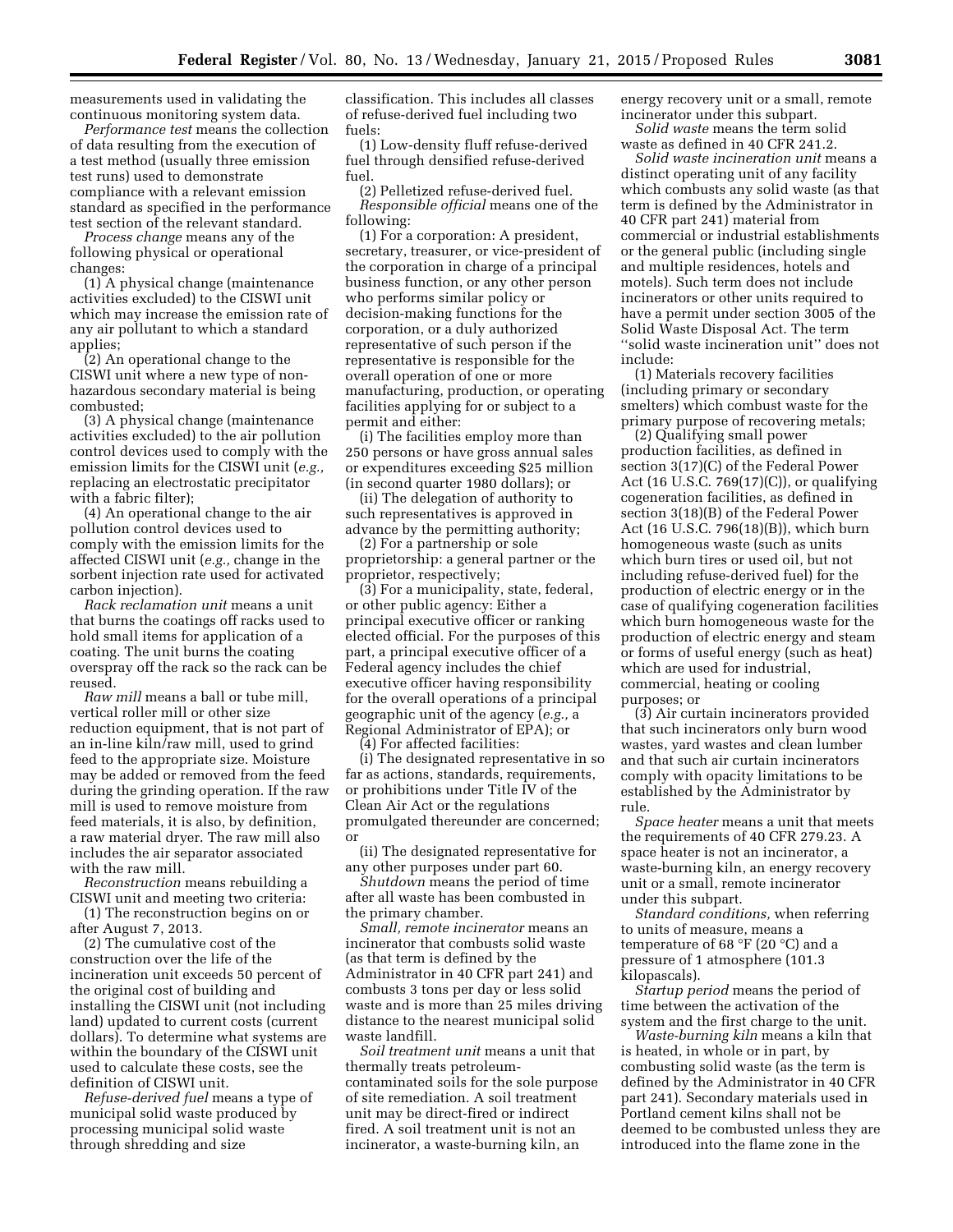hot end of the kiln or mixed with the precalciner fuel.

*Wet scrubber* means an add-on air pollution control device that uses an aqueous or alkaline scrubbing liquor to collect particulate matter (including nonvaporous metals and condensed organics) and/or to absorb and neutralize acid gases.

*Wood waste* means untreated wood and untreated wood products, including tree stumps (whole or chipped), trees, tree limbs (whole or chipped), bark, sawdust, chips, scraps, slabs, millings, and shavings. Wood waste does not include:

(1) Grass, grass clippings, bushes, shrubs, and clippings from bushes and shrubs from residential, commercial/

retail, institutional, or industrial sources as part of maintaining yards or other private or public lands.

(2) Construction, renovation, or demolition wastes.

(3) Clean lumber.

TABLE 1 TO SUBPART DDDD OF PART 60—MODEL RULE—INCREMENTS OF PROGRESS AND COMPLIANCE **SCHEDULES** 

| Comply with these in-<br>crements of progress | By these dates <sup>a</sup> |
|-----------------------------------------------|-----------------------------|
| Increment 1-Submit                            | (Dates to be speci-         |
| final control plan.                           | fied in state plan).        |

# TABLE 1 TO SUBPART DDDD OF PART 60—MODEL RULE—INCREMENTS OF PROGRESS AND COMPLIANCE SCHEDULES—Continued

| Comply with these in-<br>crements of progress | By these dates <sup>a</sup>                              |  |
|-----------------------------------------------|----------------------------------------------------------|--|
| Increment 2-Final<br>compliance.              | (Dates to be speci-<br>fied in state plan). <sup>b</sup> |  |

a Site-specific schedules can be used at the discretion of the state.

<sup>b</sup> The date can be no later than 3 years after the effective date of state plan approval or December 1, 2005 for CISWI units that commenced construction on or before November 30, 1999. The date can be no later than 3 years after the effective date of approval of a revised state plan or February 7, 2018, for CISWI units that commenced construction on or before June 4, 2010.

TABLE 2 TO SUBPART DDDD OF PART 60—MODEL RULE—EMISSION LIMITATIONS THAT APPLY TO INCINERATORS BEFORE [DATE TO BE SPECIFIED IN STATE PLAN]<sup>b</sup>

| For the air pollutant                           | You must meet this emission<br>limitation <sup>a</sup> | Using this averaging time                                                                                                                                                    | And determining compliance using this<br>method                                                                                        |
|-------------------------------------------------|--------------------------------------------------------|------------------------------------------------------------------------------------------------------------------------------------------------------------------------------|----------------------------------------------------------------------------------------------------------------------------------------|
| Cadmium                                         | 0.004 milligrams per dry standard<br>cubic meter.      | 3-run average (1 hour minimum sam-<br>ple time per run).                                                                                                                     | Performance test (Method 29 of ap-<br>pendix A of this part).                                                                          |
| Carbon monoxide                                 | 157 parts per million by dry volume                    | 3-run average (1 hour minimum sam-<br>ple time per run).                                                                                                                     | Performance test (Method 10, 10A, or<br>10B, of appendix A of this part).                                                              |
| Dioxins/furans<br>(toxic equivalency<br>basis). | 0.41 nanograms per dry standard cubic<br>meter.        | 3-run average (1 hour minimum sam-<br>ple time per run).                                                                                                                     | Performance test (Method 23 of ap-<br>pendix A of this part).                                                                          |
| Hydrogen chloride                               | 62 parts per million by dry volume                     | 3-run average (For Method 26, collect<br>a minimum volume of 120 liters per<br>run. For Method 26A, collect a min-<br>imum volume of 1 dry standard cubic<br>meter per run). | Performance test (Method 26 or 26A at<br>40 CFR part 60, appendix A-8).                                                                |
|                                                 | 0.04 milligrams per dry standard cubic<br>meter.       | 3-run average (1 hour minimum sam-<br>ple time per run).                                                                                                                     | Performance test (Method 29 of ap-<br>pendix A of this part).                                                                          |
| Mercury                                         | 0.47 milligrams per dry standard cubic<br>meter.       | 3-run average (1 hour minimum sam-<br>ple time per run).                                                                                                                     | Performance test (Method 29 or 30B at<br>40 CFR part 60, appendix A-8) or<br>ASTM<br>D6784-02<br>(Reapproved<br>$2008$ ). <sup>c</sup> |
| Opacity                                         |                                                        | Three 1-hour blocks consisting of ten<br>6-minute average opacity values.                                                                                                    | Performance test (Method 9 at 40 CFR<br>part 60, appendix A-4).                                                                        |
| Oxides of nitrogen                              | 388 parts per million by dry volume                    | 3-run average (1 hour minimum sam-<br>ple time per run).                                                                                                                     | Performance test (Methods 7 or 7E at<br>40 CFR part 60, appendix A-4).                                                                 |
| Particulate matter                              | 70 milligrams per dry standard cubic<br>meter.         | 3-run average (1 hour minimum sam-<br>ple time per run).                                                                                                                     | Performance test (Method 5 or 29 of<br>appendix A of this part).                                                                       |
| Sulfur dioxide                                  | 20 parts per million by dry volume                     | 3-run average (1 hour minimum sam-<br>ple time per run).                                                                                                                     | Performance test (Method 6 or 6c of<br>appendix A of this part).                                                                       |

a All emission limitations (except for opacity) are measured at 7 percent oxygen, dry basis at standard conditions.

**b** Applies only to incinerators subject to the CISWI standards through a state plan or the Federal plan prior to June 4, 2010. The date specified in the state plan can be no later than 3 years after the effective date of approval of a revised state plan or February 7, 2018.<br><sup>c</sup> Incorporated by reference, *see* § 60.17.

# TABLE 3 TO SUBPART DDDD OF PART 60—MODEL RULE—OPERATING LIMITS FOR WET SCRUBBERS

| For these operating                                                              | You must establish                         | And monitor using these minimum frequencies |                  |                                                                                           |  |
|----------------------------------------------------------------------------------|--------------------------------------------|---------------------------------------------|------------------|-------------------------------------------------------------------------------------------|--|
| parameters                                                                       | these operating<br>limits                  | Data measurement                            | Data recording   | Averaging time                                                                            |  |
| Charge rate                                                                      | Maximum charge<br>rate.                    | Continuous                                  |                  | Daily (batch units). 3-hour rolling (con-<br>tinuous and intermittent units) <sup>a</sup> |  |
| Pressure drop<br>across the wet<br>scrubber or am-<br>perage to wet<br>scrubber. | Minimum pressure<br>drop or amper-<br>age. | Continuous                                  |                  | 3-hour rolling a                                                                          |  |
| Scrubber liquor flow<br>rate.                                                    | Minimum flow rate                          | Continuous                                  | Every 15 minutes | 3-hour rolling <sup>a</sup>                                                               |  |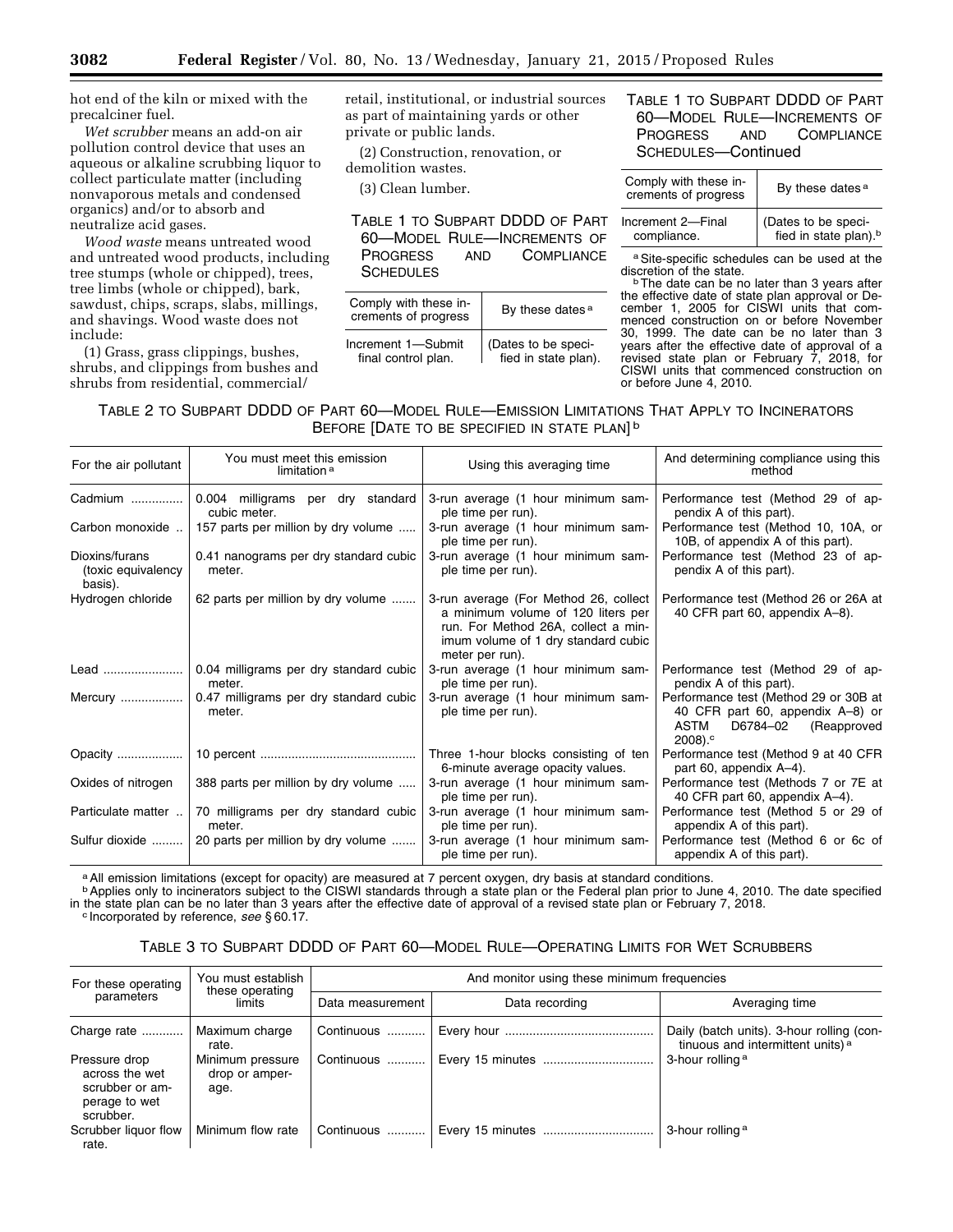# TABLE 3 TO SUBPART DDDD OF PART 60—MODEL RULE—OPERATING LIMITS FOR WET SCRUBBERS—Continued

| For these operating<br>parameters | You must establish<br>these operating<br>limits | And monitor using these minimum frequencies |                  |                  |
|-----------------------------------|-------------------------------------------------|---------------------------------------------|------------------|------------------|
|                                   |                                                 | Data measurement                            | Data recording   | Averaging time   |
| Scrubber liquor pH                |                                                 | Minimum pH    Continuous  '                 | Every 15 minutes | 3-hour rolling a |

a Calculated each hour as the average of the previous 3 operating hours.

# TABLE 4 TO SUBPART DDDD OF PART 60—MODEL RULE—TOXIC EQUIVALENCY FACTORS

| Dioxin/furan isomer                                                                                                                       | Toxic equivalency factor |
|-------------------------------------------------------------------------------------------------------------------------------------------|--------------------------|
|                                                                                                                                           |                          |
|                                                                                                                                           |                          |
|                                                                                                                                           |                          |
|                                                                                                                                           |                          |
|                                                                                                                                           |                          |
|                                                                                                                                           | 0.O1                     |
|                                                                                                                                           | 0.001                    |
|                                                                                                                                           |                          |
| 2,3,4,7,8-pentachlorinated dibenzofuran<br>1,2,3,7,8-pentachlorinated dibenzofuran                                                        | 0.5                      |
|                                                                                                                                           | 0.O5                     |
|                                                                                                                                           |                          |
|                                                                                                                                           |                          |
|                                                                                                                                           |                          |
|                                                                                                                                           |                          |
|                                                                                                                                           | 0.O1                     |
| 1,2,3,4,6,7,8-heptachlorinated dibenzofuran<br>1,2,3,4,6,7,8-heptachlorinated dibenzofuran<br>1,2,3,4,7,8,9-heptachlorinated dibenzofuran | 0.01                     |
|                                                                                                                                           | 0.001                    |

# TABLE 5 TO SUBPART DDDD OF PART 60—MODEL RULE—SUMMARY OF REPORTING REQUIREMENTS a

| Report                    | Due date                                                                                                                                                                                    | Contents                                                                                                                                                                                                                                                                                                                                                                                                                                                                                                                                                                                                                                                                                                                                                                                                                                                                                                                                                                                                                                                                                                                                                                                           | Reference                  |
|---------------------------|---------------------------------------------------------------------------------------------------------------------------------------------------------------------------------------------|----------------------------------------------------------------------------------------------------------------------------------------------------------------------------------------------------------------------------------------------------------------------------------------------------------------------------------------------------------------------------------------------------------------------------------------------------------------------------------------------------------------------------------------------------------------------------------------------------------------------------------------------------------------------------------------------------------------------------------------------------------------------------------------------------------------------------------------------------------------------------------------------------------------------------------------------------------------------------------------------------------------------------------------------------------------------------------------------------------------------------------------------------------------------------------------------------|----------------------------|
| Waste Management<br>Plan. | No later than the date specified in table 1 for<br>submittal of the final control plan.                                                                                                     | • Waste management plan.                                                                                                                                                                                                                                                                                                                                                                                                                                                                                                                                                                                                                                                                                                                                                                                                                                                                                                                                                                                                                                                                                                                                                                           | \$60.2755.                 |
| Initial Test Report       | No later than 60 days following the initial<br>performance test.                                                                                                                            | • Complete test report for the initial perform-<br>ance test.<br>• The values for the site-specific operating<br>limits.<br>• Installation of bag leak detection systems<br>for fabric filters.                                                                                                                                                                                                                                                                                                                                                                                                                                                                                                                                                                                                                                                                                                                                                                                                                                                                                                                                                                                                    | §60.2760.                  |
| Annual report             | No later than 12 months following the sub-<br>mission of the initial test report. Subse-<br>quent reports are to be submitted no more<br>than 12 months following the previous re-<br>port. | • Name and address.<br>• Statement and signature by responsible<br>official.<br>• Date of report.<br>• Values for the operating limits.<br>• Highest recorded 3-hour average and the<br>lowest 3-hour average, as applicable, for<br>each operating parameter recorded for the<br>calendar year being reported.<br>• If a performance test was conducted dur-<br>ing the reporting period, the results of the<br>test.<br>• If a performance test was not conducted<br>during the reporting period, a statement<br>that the requirements of $§ 60.2720(a)$ were<br>met.<br>• Documentation of periods when all quali-<br>fied CISWI unit operators were unavailable<br>for more than 8 hours but less than 2<br>weeks.<br>• If you are conducting performance tests<br>once every 3 years consistent with<br>$\S 60.2720(a)$ , the date of the last 2 per-<br>formance tests, a comparison of the emis-<br>sion level you achieved in the last 2 per-<br>formance tests to the 75 percent emission<br>limit threshold required in $\S 60.2720(a)$ and<br>a statement as to whether there have<br>been any operational changes since the<br>last performance test that could increase<br>emissions. | §§ 60.2765 and<br>60.2770. |

e<br>B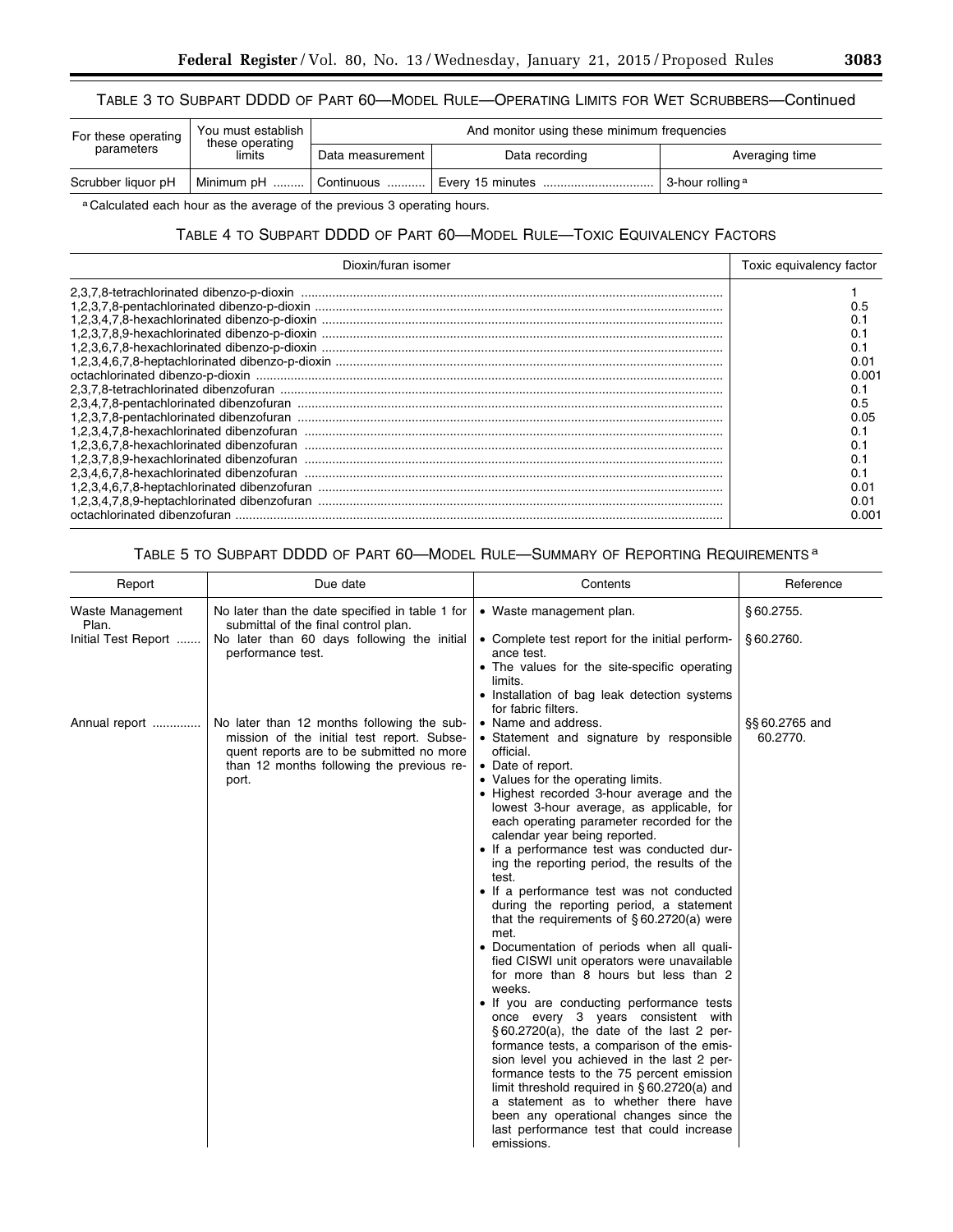# TABLE 5 TO SUBPART DDDD OF PART 60-MODEL RULE-SUMMARY OF REPORTING REQUIREMENTS a-Continued

| Report                                                                  | Due date                                                                                                                                                                                                | Contents                                                                                                                                                                                                                                                                                                 | Reference             |
|-------------------------------------------------------------------------|---------------------------------------------------------------------------------------------------------------------------------------------------------------------------------------------------------|----------------------------------------------------------------------------------------------------------------------------------------------------------------------------------------------------------------------------------------------------------------------------------------------------------|-----------------------|
| Emission limitation or<br>operating limit devi-<br>ation report.        | By August 1 of that year for data collected<br>during the first half of the calendar year.<br>By February 1 of the following year for<br>data collected during the second half of<br>the calendar year. | • Dates and times of deviation<br>• Averaged and recorded data for those<br>dates.<br>• Duration and causes of each deviation and<br>the corrective actions taken.<br>• Copy of operating limit monitoring data<br>and any test reports.<br>• Dates, times and causes for monitor<br>downtime incidents. | §60.2775 and 60.2780. |
| Qualified Operator De-<br>viation Notification.                         | Within 10 days of deviation.                                                                                                                                                                            | • Statement of cause of deviation<br>• Description of efforts to have an acces-<br>sible qualified operator.<br>• The date a qualified operator will be ac-<br>cessible.                                                                                                                                 | § 60.2785(a)(1).      |
| Qualified Operator De-<br>viation Status Report.                        | Every 4 weeks following deviation                                                                                                                                                                       | • Description of efforts to have an acces-<br>sible qualified operator.<br>• The date a qualified operator will be ac-<br>cessible.<br>• Request for approval to continue operation                                                                                                                      | § 60.2785(a)(2).      |
| Qualified Operator De-<br>viation Notification of<br>Resumed Operation. | Prior to resuming operation.                                                                                                                                                                            | • Notification that you are resuming oper-<br>ation.                                                                                                                                                                                                                                                     | \$60.2785(b)          |

a This table is only a summary, see the referenced sections of the rule for the complete requirements.

# TABLE 6 TO SUBPART DDDD OF PART 60—MODEL RULE—EMISSION LIMITATIONS THAT APPLY TO INCINERATORS ON AND AFTER

[Date to be specified in state plan] a

| For the air pollutant                        | You must meet this emission<br>limitation b                                     | Using this averaging time                                                                                                                                                                                                                                   | And determining compliance using this<br>method                                                                 |
|----------------------------------------------|---------------------------------------------------------------------------------|-------------------------------------------------------------------------------------------------------------------------------------------------------------------------------------------------------------------------------------------------------------|-----------------------------------------------------------------------------------------------------------------|
| Cadmium                                      | 0.0026 milligrams per dry<br>standard cubic meter.                              | 3-run average (collect a minimum volume<br>of 2 dry standard cubic meters).                                                                                                                                                                                 | Performance test (Method 29 at 40 CFR<br>part 60, appendix A-8). Use ICPMS for<br>the analytical finish.        |
| Carbon monoxide                              | 17 parts per million dry vol-<br>ume.                                           | 3-run average (1 hour minimum sample<br>time per run).                                                                                                                                                                                                      | Performance test (Method 10 at 40 CFR<br>part 60, appendix A-4).                                                |
| Dioxins/furans (total<br>mass basis).        | 4.6 nanograms per dry stand-<br>ard cubic meter.                                | 3-run average (collect a minimum volume<br>of 2 dry standard cubic meters).                                                                                                                                                                                 | Performance test (Method 23 at 40 CFR<br>part 60, appendix A-7).                                                |
| Dioxins/furans (toxic<br>equivalency basis). | 0.13 nanograms per dry<br>standard cubic meter.                                 | 3-run average (collect a minimum volume<br>of 2 dry standard cubic meters).                                                                                                                                                                                 | Performance test (Method 23 at 40 CFR<br>part 60, appendix A-7).                                                |
| Hydrogen chloride                            | 29 parts per million dry vol-<br>ume.                                           | 3-run average (For Method 26, collect a<br>minimum volume of 60 liters per run.<br>For Method 26A, collect a minimum vol-<br>ume of 1 dry standard cubic meter per<br>run).                                                                                 | Performance test (Method 26 or 26A at 40<br>CFR part 60, appendix A-8).                                         |
| Lead                                         | 0.015 milligrams per dry<br>standard cubic meter. c.                            | 3-run average (collect a minimum volume<br>of 2 dry standard cubic meters).                                                                                                                                                                                 | Performance test (Method 29 at 40 CFR<br>part 60, appendix A–8). Use ICPMS for<br>the analytical finish.        |
| Mercury                                      | 0.0048 milligrams per dry<br>standard cubic meter.                              | 3-run average (For Method 29 an ASTM<br>D6784-02 (Reapproved 2008) d, collect<br>a minimum volume of 2 dry standard<br>cubic meters per run. For Method 30B,<br>collect a minimum sample as specified<br>in Method 30B at 40 CFR part 60, ap-<br>pendix A). | Performance test (Method 29 or 30B at 40<br>CFR part 60, appendix A-8) or ASTM<br>D6784-02 (Reapproved 2008). d |
| Oxides of nitrogen                           | 53 parts per million dry vol-<br>ume.                                           | 3-run average (for Method 7E, 1 hour min-<br>imum sample time per run).                                                                                                                                                                                     | Performance test (Method 7 or 7E at 40<br>CFR part 60, appendix A-4).                                           |
| Particulate matter fil-<br>terable.          | 34 milligrams per dry stand-<br>ard cubic meter.                                | 3-run average (collect a minimum volume<br>of 1 dry standard cubic meter).                                                                                                                                                                                  | Performance test (Method 5 or 29 at 40<br>CFR part 60, appendix A-3 or appendix<br>$A-8$ ).                     |
| Sulfur dioxide                               | 11 parts per million dry vol-<br>ume.                                           | 3-run average (1 hour minimum sample<br>time per run).                                                                                                                                                                                                      | Performance test (Method 6 or 6c at 40<br>CFR part 60, appendix A-4).                                           |
| Fugitive ash                                 | Visible emissions for no more<br>than 5% of the hourly ob-<br>servation period. | Three 1-hour observation periods                                                                                                                                                                                                                            | Visible emission test (Method 22 at 40<br>CFR part 60, appendix A-7).                                           |

<sup>a</sup>The date specified in the state plan can be no later than 3 years after the effective date of approval of a revised state plan or February 7, 2018.<br>
bAll emission limitations are measured at 7 percent oxygen, dry basis at standard conditions. For dioxins/furans, you must meet either the total<br>
bAll emission limitations are measured at 7 percent oxygen, dry basis

mass basis limit or the toxic equivalency basis limit.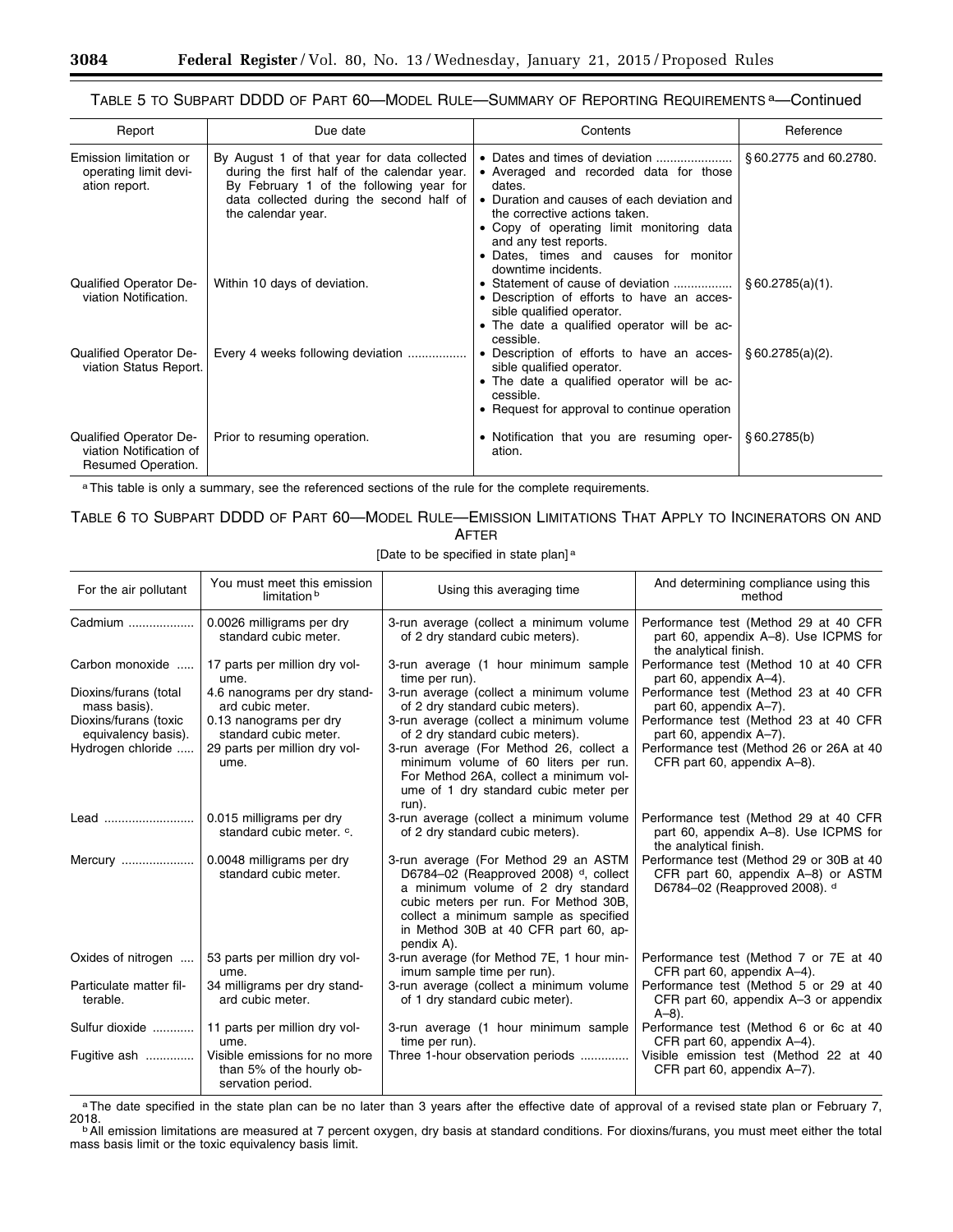c If you are conducting stack tests to demonstrate compliance and your performance tests for this pollutant for at least 2 consecutive years show that your emissions are at or below this limit, you can skip testing according to § 60.2720 if all of the other provisions of § 60.2720 are met. For all other pollutants that do not contain a footnote ''c'', your performance tests for this pollutant for at least 2 consecutive years must show that your emissions are at or below 75 percent of this limit in order to qualify for skip testing.<br>d Incorporated by reference, see § 60.17.

# TABLE 7 TO SUBPART DDDD OF PART 60—MODEL RULE—EMISSION LIMITATIONS THAT APPLY TO ENERGY RECOVERY UNITS AFTER MAY 20, 2011

[Date to be specified in state plan] a

| For the air pollutant                        |                                                    | You must meet this emission<br>limitation b                                                                                                         | Using this averaging time                                                                                                                                                                                                                                                              | And determining compli-                                                                                                                                                                                                                                                                                                               |
|----------------------------------------------|----------------------------------------------------|-----------------------------------------------------------------------------------------------------------------------------------------------------|----------------------------------------------------------------------------------------------------------------------------------------------------------------------------------------------------------------------------------------------------------------------------------------|---------------------------------------------------------------------------------------------------------------------------------------------------------------------------------------------------------------------------------------------------------------------------------------------------------------------------------------|
|                                              | Liquid/gas                                         | Solids                                                                                                                                              |                                                                                                                                                                                                                                                                                        | ance using this method                                                                                                                                                                                                                                                                                                                |
| Cadmium                                      | 0.023 milligrams per dry<br>standard cubic meter.  | Biomass-0.0014 milli-<br>grams per dry standard<br>cubic meter. Coal-<br>0.0095 milligrams per<br>dry standard cubic meter.                         | 3-run average (collect a<br>minimum volume of 2<br>dry standard cubic me-<br>ters).                                                                                                                                                                                                    | Performance test (Method<br>29 at 40 CFR part 60,<br>appendix A-8). Use<br>ICPMS for the analytical<br>finish.                                                                                                                                                                                                                        |
| Carbon monoxide                              | 35 parts per million dry<br>volume.                | Biomass-260 parts per<br>million dry volume.<br>Coal-95 parts per mil-<br>lion dry volume.                                                          | 3-run average (1 hour min-<br>imum sample time per<br>run).                                                                                                                                                                                                                            | Performance test (Method<br>10 at 40 CFR part 60,<br>appendix A-4).                                                                                                                                                                                                                                                                   |
| Dioxins/furans (total mass<br>basis).        | 2.9 nanograms per dry<br>standard cubic meter.     | Biomass-0.52 nanograms<br>per dry standard cubic<br>meter. <sup>c</sup> Coal-5.1<br>nanograms per dry<br>standard cubic meter. <sup>c</sup> .       | 3-run average (collect a<br>minimum volume of 4<br>dry standard cubic<br>meter).                                                                                                                                                                                                       | Performance test (Method<br>23 at 40 CFR part 60,<br>appendix A-7).                                                                                                                                                                                                                                                                   |
| Dioxins/furans (toxic<br>equivalency basis). | 0.32 nanograms per dry<br>standard cubic meter.    | Biomass-0.12 nanograms<br>per dry standard cubic<br>meter. Coal-0.075<br>nanograms per dry<br>standard cubic meter. <sup>c</sup> .                  | 3-run average (collect a<br>minimum volume of 4<br>dry standard cubic me-<br>ters).                                                                                                                                                                                                    | Performance test (Method<br>23 at 40 CFR part 60,<br>appendix A-7).                                                                                                                                                                                                                                                                   |
| Hydrogen chloride                            | 14 parts per million dry<br>volume.                | Biomass-0.20 parts per<br>million dry volume.<br>Coal-13 parts per mil-<br>lion dry volume.                                                         | 3-run average (for Method<br>26, collect a minimum of<br>120 liters; for Method<br>26A, collect a minimum<br>volume of 1 dry stand-<br>ard cubic meter).                                                                                                                               | Performance test (Method<br>26 or 26A at 40 CFR<br>part 60, appendix A-8).                                                                                                                                                                                                                                                            |
|                                              | 0.096 milligrams per dry<br>standard cubic meter.  | Biomass-0.014 milligrams<br>per dry standard cubic<br>meter. <sup>c</sup> Coal-0.14 milli-<br>grams per dry standard<br>cubic meter. <sup>c</sup> . | 3-run average (collect a<br>minimum volume of 2<br>dry standard cubic me-<br>ters).                                                                                                                                                                                                    | Performance test (Method<br>29 at 40 CFR part 60,<br>appendix A-8). Use<br>ICPMS for the analytical<br>finish.                                                                                                                                                                                                                        |
| Mercury                                      | 0.0024 milligrams per dry<br>standard cubic meter. | Biomass-0.0022 milli-<br>grams per dry standard<br>cubic meter. Coal-<br>0.016 milligrams per dry<br>standard cubic meter.                          | 3-run average (For Method<br>29 and ASTM D6784-02<br>(Reapproved 2008) <sup>d</sup> ,<br>collect a minimum vol-<br>ume of 2 dry standard<br>cubic meters per run.<br>For Method 30B, collect<br>a minimum sample as<br>specified in Method 30B<br>at 40 CFR part 60, ap-<br>pendix A). | Performance test (Method<br>29 or 30B at 40 CFR<br>part 60, appendix A-8)<br>or ASTM D6784-02<br>(Reapproved 2008) <sup>d</sup> .                                                                                                                                                                                                     |
| Oxides of nitrogen                           | 76 parts per million dry<br>volume.                | Biomass-290 parts per<br>million dry volume.<br>Coal-340 parts per mil-<br>lion dry volume.                                                         | 3-run average (for Method<br>7E, 1 hour minimum<br>sample time per run).                                                                                                                                                                                                               | Performance test (Method<br>7 or 7E at 40 CFR part<br>60, appendix A-4).                                                                                                                                                                                                                                                              |
| Particulate matter filterable                | 110 milligrams per dry<br>standard cubic meter.    | Biomass-11 milligrams<br>per dry standard cubic<br>meter. Coal-160 milli-<br>grams per dry standard<br>cubic meter.                                 | 3-run average (collect a<br>minimum volume of 1<br>dry standard cubic<br>meter).                                                                                                                                                                                                       | Performance test (Method<br>5 or 29 at 40 CFR part<br>60, appendix A-3 or ap-<br>pendix A-8) if the unit<br>has an annual average<br>heat input rate less than<br>or equal to 250 MMBtu/<br>hr; or PM CPMS (as<br>specified in<br>§ 60.2710(x)) if the unit<br>has an annual average<br>heat input rate greater<br>than 250 MMBtu/hr. |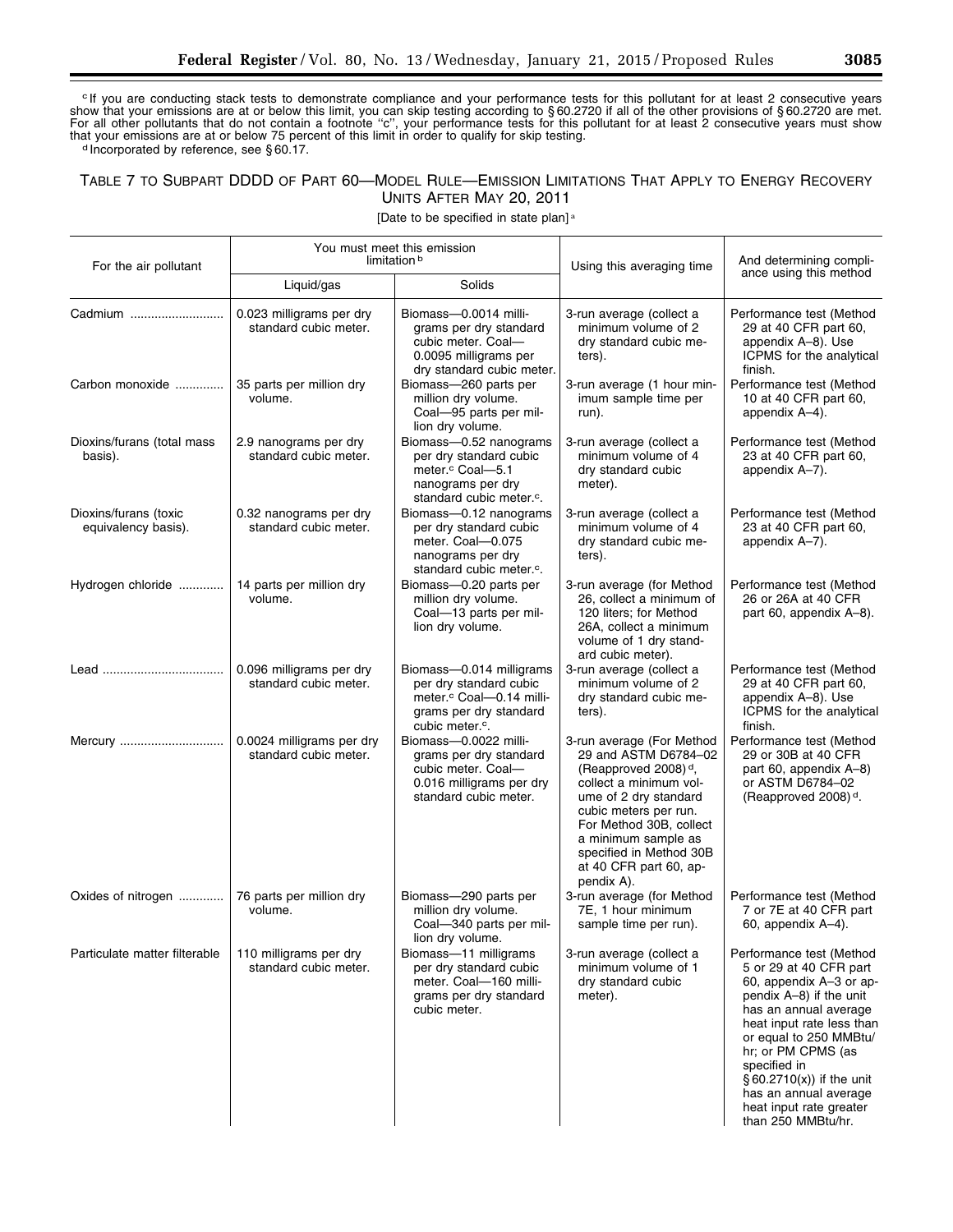# TABLE 7 TO SUBPART DDDD OF PART 60—MODEL RULE—EMISSION LIMITATIONS THAT APPLY TO ENERGY RECOVERY UNITS AFTER MAY 20, 2011—Continued

[Date to be specified in state plan] a

| For the air pollutant | You must meet this emission<br>limitation b                                             |                                                                                             | Using this averaging time                                   | And determining compli-<br>ance using this method                        |
|-----------------------|-----------------------------------------------------------------------------------------|---------------------------------------------------------------------------------------------|-------------------------------------------------------------|--------------------------------------------------------------------------|
|                       | Liguid/gas                                                                              | Solids                                                                                      |                                                             |                                                                          |
| Sulfur dioxide        | 720 parts per million dry<br>volume.                                                    | Biomass-7.3 parts per<br>million dry volume.<br>Coal-650 parts per mil-<br>lion dry volume. | 3-run average (1 hour min-<br>imum sample time per<br>run). | Performance test (Method<br>6 or 6c at 40 CFR part<br>60, appendix A-4). |
| Fugitive ash          | Visible emissions for no<br>more than 5 percent of<br>the hourly observation<br>period. | Visible emissions for no<br>more than 5 percent of<br>the hourly observation<br>period.     | Three 1-hour observation<br>periods.                        | Visible emission test<br>(Method 22 at 40 CFR<br>part 60, appendix A-7). |

aThe date specified in the state plan can be no later than 3 years after the effective date of approval of a revised state plan or February 7,<br>2018.

<sup>b</sup>All emission limitations (except for opacity) are measured at 7 percent oxygen, dry basis at standard conditions. For dioxins/furans, you must meet either the total mass basis limit or the toxic equivalency basis limit.

eff you are conducting stack tests to demonstrate compliance and your performance tests for this pollutant for at least 2 consecutive years show that your emissions are at or below this limit, you can skip testing according to § 60.2720 if all of the other provisions of § 60.2720 are met. For all other pollutants that do not contain a footnote ''c'', your performance tests for this pollutant for at least 2 consecutive years must show that your emissions are at or below 75 percent of this limit in order to qualify for skip testing, with the exception of annual performance tests to certify a CEMS or PM CPMS.<br>d Incorporated by reference, see §60.17.

# TABLE 8 TO SUBPART DDDD OF PART 60—MODEL RULE—EMISSION LIMITATIONS THAT APPLY TO WASTE-BURNING KILNS AFTER MAY 20, 2011

# [Date to be specified in state plan] a

| For the air pollutant                        | You must meet this emission<br>limitation b                                        | Using this averaging time                                                                                                            | And determining compliance using this<br>method                                                                                              |
|----------------------------------------------|------------------------------------------------------------------------------------|--------------------------------------------------------------------------------------------------------------------------------------|----------------------------------------------------------------------------------------------------------------------------------------------|
| Cadmium                                      | 0.0014 milligrams per dry<br>standard cubic meter <sup>c</sup> .                   | 3-run average (collect a minimum volume<br>of 2 dry standard cubic meters).                                                          | Performance test (Method 29 at 40 CFR<br>part 60, appendix A–8).                                                                             |
| Carbon monoxide                              | 110 (long kilns)/790 (pre-<br>heater/precalciner) parts<br>per million dry volume. | 3-run average (1 hour minimum sample<br>time per run).                                                                               | Performance test (Method 10 at 40 CFR<br>part 60, appendix A-4).                                                                             |
| Dioxins/furans (total<br>mass basis).        | 1.3 nanograms per dry stand-<br>ard cubic meter <sup>c</sup> .                     | 3-run average (collect a minimum volume<br>of 4 dry standard cubic meters).                                                          | Performance test (Method 23 at 40 CFR<br>part 60, appendix A-7).                                                                             |
| Dioxins/furans (toxic<br>equivalency basis). | 0.075 nanograms per dry<br>standard cubic meter <sup>c</sup> .                     | 3-run average (collect a minimum volume<br>of 4 dry standard cubic meters).                                                          | Performance test (Method 23 at 40 CFR<br>part 60, appendix A-7).                                                                             |
| Hydrogen chloride                            | 3.0 parts per million dry vol-<br>ume <sup>c</sup> .                               | 3-run average (collect a minimum volume<br>of 1 dry standard cubic meter) or 30-day<br>rolling average if HCI CEMS is being<br>used. | Performance test (Method 321 at 40 CFR<br>part 63, appendix A of this part) or HCI<br>CEMS if a wet scrubber or dry scrubber<br>is not used. |
| Lead                                         | 0.014 milligrams per dry<br>standard cubic meter <sup>c</sup> .                    | 3-run average (collect a minimum volume<br>of 2 dry standard cubic meters).                                                          | Performance test (Method 29 at 40 CFR<br>part 60, appendix A-8).                                                                             |
| Mercury                                      | 0.011 milligrams per dry<br>standard cubic meter.                                  |                                                                                                                                      | Mercury CEMS or sorbent trap monitoring<br>system (performance specification 12A<br>or 12B, respectively, of appendix B of<br>this part.)    |
| Oxides of nitrogen                           | 630 parts per million dry vol-<br>ume.                                             | 3-run average (for Method 7E, 1 hour min-<br>imum sample time per run).                                                              | Performance test (Method 7 or 7E at 40<br>CFR part 60, appendix A-4).                                                                        |
| Particulate matter fil-<br>terable.          | 4.6 milligrams per dry stand-<br>ard cubic meter.                                  |                                                                                                                                      | PM CPMS (as specified in $\S 60.2710(x)$ )                                                                                                   |
| Sulfur dioxide                               | 600 parts per million dry vol-<br>ume.                                             | 3-run average (for Method 6, collect a min-<br>imum of 20 liters; for Method 6C, 1 hour<br>minimum sample time per run).             | Performance test (Method 6 or 6c at 40<br>CFR part 60, appendix A-4).                                                                        |

aThe date specified in the state plan can be no later than 3 years after the effective date of approval of a revised state plan or February 7,<br>2018.

<sup>b</sup>All emission limitations are measured at 7 percent oxygen, dry basis at standard conditions. For dioxins/furans, you must meet either the total mass basis limit or the toxic equivalency basis limit.

<sup>c</sup> If you are conducting stack tests to demonstrate compliance and your performance tests for this pollutant for at least 2 consecutive years show that your emissions are at or below this limit, you can skip testing according to § 60.2720 if all of the other provisions of § 60.2720 are met. For all other pollutants that do not contain a footnote ''c'', your performance tests for this pollutant for at least 2 consecutive years must show that your emissions are at or below 75 percent of this limit in order to qualify for skip testing, with the exception of annual performance tests to certify a CEMS or PM CPMS.